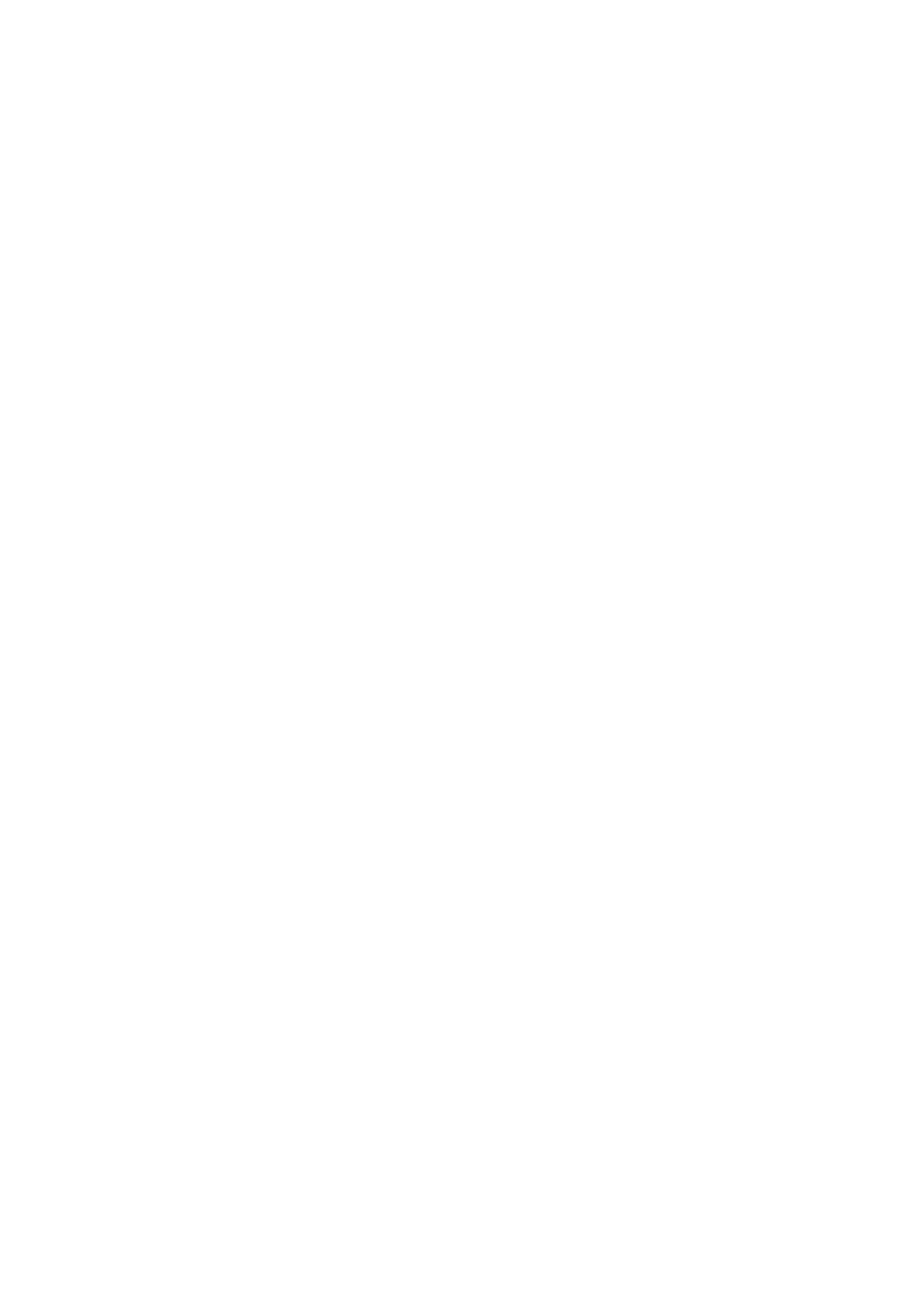

**Queensland** 

# **Land Sales and Other Legislation Amendment Act 2014**

# **Contents**

#### Page Part 1 **Preliminary** [1 Short title . . . . . . . . . . . . . . . . . . . . . . . . . . . . . . . . . . . . . . . . . . . 10](#page-11-1) [2 Commencement . . . . . . . . . . . . . . . . . . . . . . . . . . . . . . . . . . . . . . 10](#page-11-2) Part 2 **Amendment of Agents Financial Administration Act 2014** [3 Act amended . . . . . . . . . . . . . . . . . . . . . . . . . . . . . . . . . . . . . . . . 10](#page-11-4) [4 Amendment of s 22 \(Permitted drawings from trust accounts\). . . 10](#page-11-5) [5 Replacement of pt 2, div 5 \(Disputes about trust money\) . . . . . . 11](#page-12-0) [Division 5 Payments from trust accounts if dispute arises](#page-12-1)  or is likely to arise [25 Application of div 5 . . . . . . . . . . . . . . . . . . . . . . . . . . . 11](#page-12-2) 26 When amount in dispute may be paid . . . . . . . . . . . 11 27 Dealing with amount in dispute if not dealt with<br>under s 26 [under s 26 . . . . . . . . . . . . . . . . . . . . . . . . . . . 13](#page-14-0) [28 Where amount in dispute must be paid if person is](#page-14-1)  entitled under s 27 or proceeding is started . . . . . . . . . . 13 [6 Amendment of s 82 \(Claims\) . . . . . . . . . . . . . . . . . . . . . . . . . . . . 14](#page-15-0) **[Part 3 Amendment of Body Corporate and Community](#page-15-1)  Management Act 1997** [7 Act amended . . . . . . . . . . . . . . . . . . . . . . . . . . . . . . . . . . . . . . . . 14](#page-15-2) [8 Insertion of new s 205AA . . . . . . . . . . . . . . . . . . . . . . . . . . . . . . . 14](#page-15-3) [205AA Application of ch 5 generally . . . . . . . . . . . . . . . . . . . 14](#page-15-4) [9 Insertion of new ss 205C and 205D . . . . . . . . . . . . . . . . . . . . . . . 15](#page-16-0) [205C References to disclosure statement . . . . . . . . . . . . . . 15](#page-16-1) [205D References to things done by or in relation to buyer or](#page-16-2)  seller . . . . . . . . . . . . . . . . . . . . . . . . . . . . . . . . . . 15 [10 Renumbering of ch 5, pt 2, divs 1 and 2. . . . . . . . . . . . . . . . . . . . 16](#page-17-0)

[11 Insertion of new ch 5, pt 2, div 1. . . . . . . . . . . . . . . . . . . . . . . . . . 16](#page-17-1)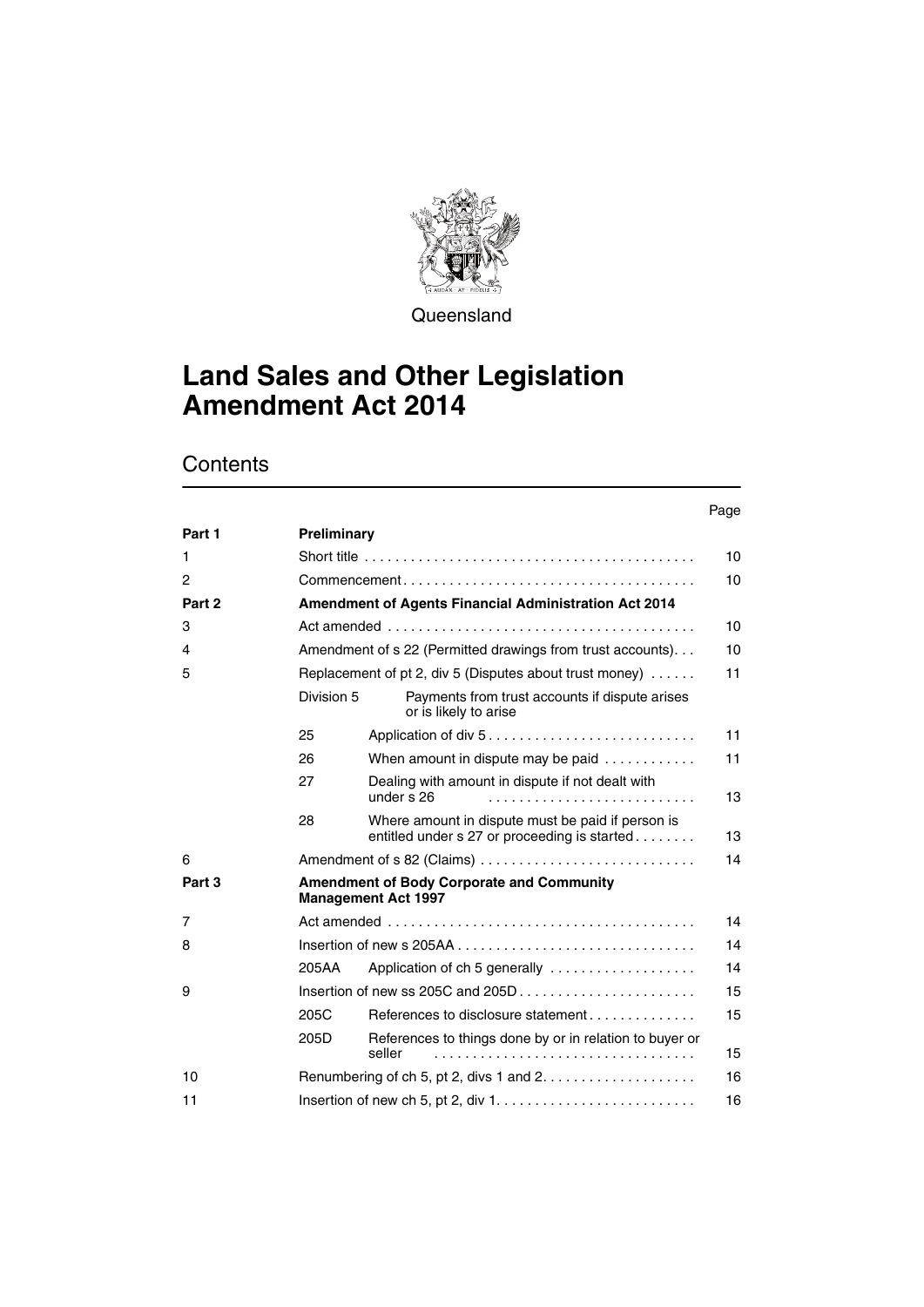|    | Division 1    | Preliminary                                                                                                                                                   |    |
|----|---------------|---------------------------------------------------------------------------------------------------------------------------------------------------------------|----|
|    | 211A          |                                                                                                                                                               | 16 |
| 12 |               |                                                                                                                                                               | 17 |
|    | 212B          | Application of div 3 if option granted                                                                                                                        | 17 |
| 13 |               | Amendment of s 213 (Information to be given by seller to buyer)                                                                                               | 18 |
| 14 |               |                                                                                                                                                               | 19 |
|    | 213AA         | Disclosure plan requirements.                                                                                                                                 | 19 |
| 15 |               | Amendment of s 214 (Variation of disclosure statement by further<br>statement) $\ldots \ldots \ldots \ldots \ldots \ldots \ldots \ldots \ldots \ldots \ldots$ | 23 |
| 16 |               |                                                                                                                                                               | 24 |
| 17 | sdiv 1, hdg   | Insertion of new s 217B and ch 5, pt 2, div 5, hdg and div 5,                                                                                                 | 24 |
|    | 217B          | Terminating contract if not settled within particular period 24                                                                                               |    |
|    | Division 5    | Miscellaneous provisions                                                                                                                                      |    |
|    | Subdivision 1 | Termination                                                                                                                                                   |    |
| 18 |               | Replacement of s 218 (Termination under this part)                                                                                                            | 25 |
|    | 218           | Termination under this part                                                                                                                                   | 25 |
| 19 |               | Insertion of new ch 5, pt 2, div 5, sdiv 2 and ch 5, pt 2, div 5,                                                                                             | 26 |
|    | Subdivision 2 | Amounts held in trust accounts                                                                                                                                |    |
|    | 218A          | Payment of particular amounts.                                                                                                                                | 26 |
|    | 218B          | Amounts paid under s 218A to be held in prescribed                                                                                                            | 27 |
|    | 218C          | Disposal of amount held in prescribed trust account.                                                                                                          | 27 |
|    | 218D          | Investment of amount held in prescribed trust account                                                                                                         | 28 |
|    | Subdivision 3 | Other provisions                                                                                                                                              |    |
|    | 218E          |                                                                                                                                                               | 29 |
|    | 218F          | Evidentiary provision                                                                                                                                         | 31 |
| 20 |               |                                                                                                                                                               | 31 |
|    | 309A          | Responsibility for acts or omissions of representative                                                                                                        | 31 |
| 21 |               |                                                                                                                                                               | 32 |
|    | Part 13       | Transitional provisions for Land Sales and<br>Other Legislation Amendment Act 2014                                                                            |    |
|    | 437           |                                                                                                                                                               | 32 |
|    | 438           |                                                                                                                                                               | 33 |
|    | 439           |                                                                                                                                                               | 33 |
|    | 440           |                                                                                                                                                               | 33 |
|    |               |                                                                                                                                                               |    |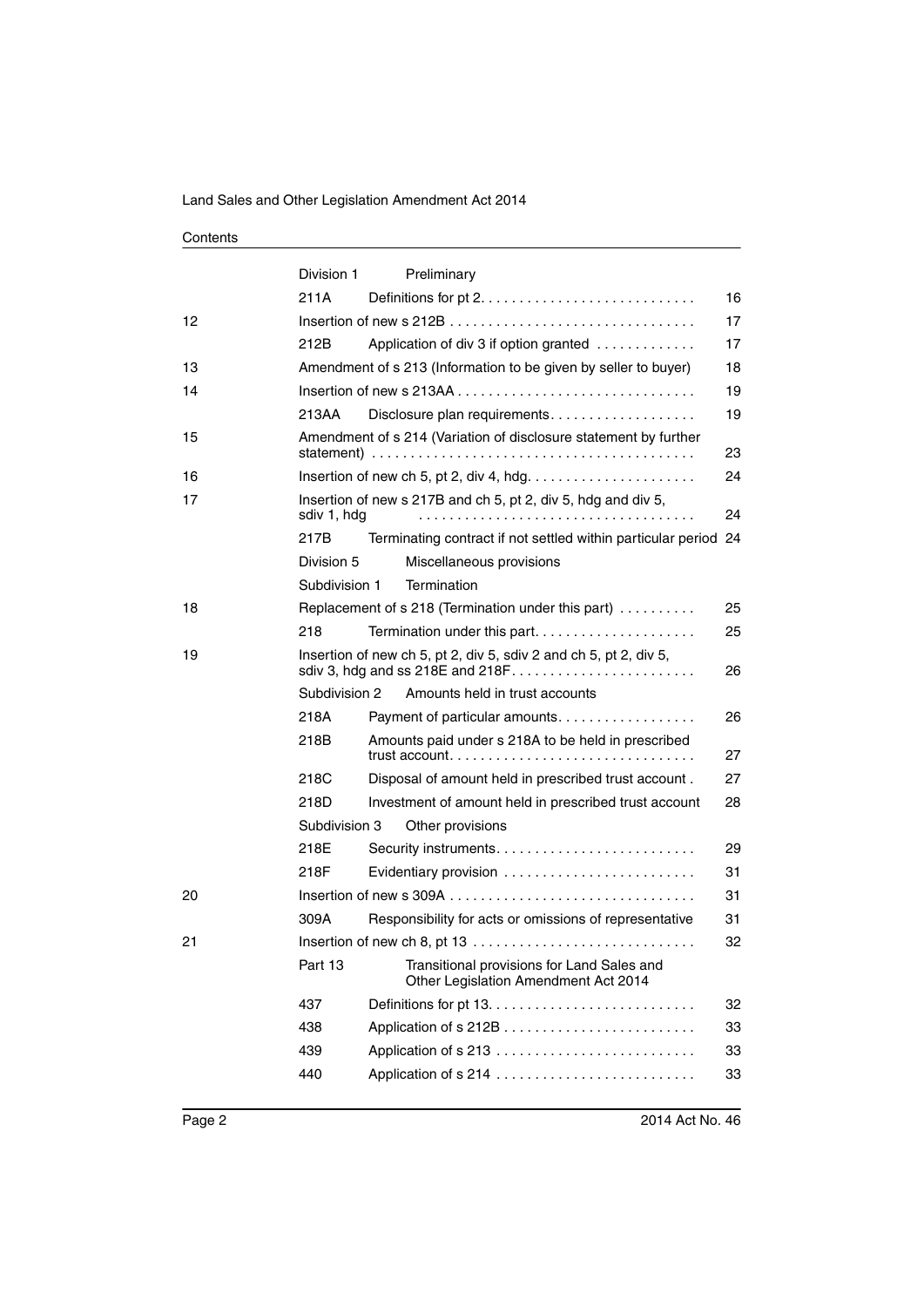|        | 441           |                           | Application, and modified application, of s 217B                                   | 34 |  |  |
|--------|---------------|---------------------------|------------------------------------------------------------------------------------|----|--|--|
|        | 442           |                           |                                                                                    | 34 |  |  |
|        | 443           |                           | Application of ch 5, pt 2, div 5, sdiv 2.                                          | 35 |  |  |
|        | 444           |                           | Continuing application of old LSA, part 3                                          | 35 |  |  |
| 22     |               |                           | Amendment of sch 6 (Dictionary)                                                    | 37 |  |  |
| Part 4 | 1984          |                           | Amendment of Breakwater Island Casino Agreement Act                                |    |  |  |
| 23     |               |                           |                                                                                    | 38 |  |  |
| 24     |               |                           | Amendment of s 3 (Variation of formal agreement)                                   | 38 |  |  |
| 25     |               |                           | Amendment of sch 2 (Proposed further agreements)                                   | 38 |  |  |
| Part 5 |               |                           | Amendment of Building Units and Group Titles Act 1980                              |    |  |  |
| 26     |               |                           |                                                                                    | 44 |  |  |
| 27     |               |                           |                                                                                    | 44 |  |  |
| 28     |               |                           | Replacement of pt 4, div 3, hdg (Original proprietors)                             | 45 |  |  |
|        | Division 3    |                           | Sale of lots and proposed lots                                                     |    |  |  |
|        | Subdivision 1 |                           | General                                                                            |    |  |  |
|        | 48C           |                           |                                                                                    | 45 |  |  |
|        | 48D           |                           |                                                                                    | 45 |  |  |
|        | 48E           |                           | References to disclosure statement                                                 | 46 |  |  |
|        | 48F           |                           | References to things done by or in relation to original<br>proprietor or purchaser | 46 |  |  |
|        | 48G           |                           | Application of s 49 if option granted                                              | 46 |  |  |
| 29     |               |                           | Amendment of s 49 (Duties of original proprietor)                                  | 47 |  |  |
| 30     |               |                           | Replacement of s 49A (Interpretation of awareness in s 49(5)).                     | 51 |  |  |
|        | 49A           |                           | Disclosure plan requirements                                                       | 51 |  |  |
|        | 49B           |                           | Avoiding contract if not settled within particular period                          | 54 |  |  |
|        | Subdivision 2 |                           | Amounts held in trust accounts and security<br>instruments                         |    |  |  |
|        | 49C           |                           | Definitions for sdiv 2                                                             | 55 |  |  |
|        | 49D           |                           | Payment of particular amounts                                                      | 56 |  |  |
|        | 49E           |                           | Amounts paid under s 49D to be held in prescribed trust                            | 56 |  |  |
|        | 49F           |                           | Disposal of amount held in prescribed trust account.                               | 57 |  |  |
|        | 49G           |                           | Investment of amount held in prescribed trust account                              | 58 |  |  |
|        | 49H           |                           |                                                                                    | 58 |  |  |
|        |               | Evidence<br>Subdivision 3 |                                                                                    |    |  |  |
|        | 49I           |                           |                                                                                    | 60 |  |  |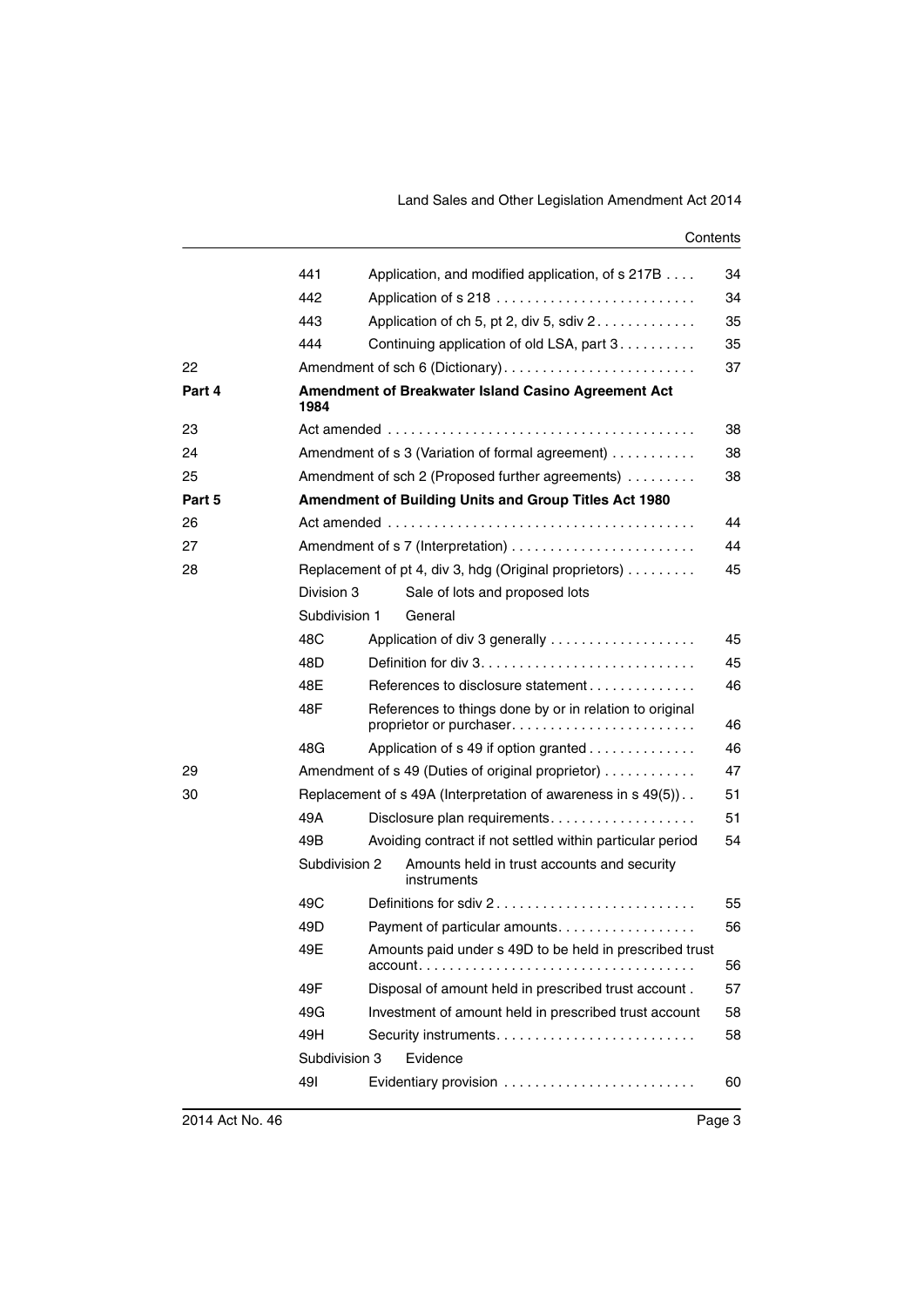| Contents |
|----------|
|----------|

| 31     |            | Insertion of new s 133A $\ldots \ldots \ldots \ldots \ldots \ldots \ldots \ldots \ldots \ldots \ldots$ | 60 |  |  |
|--------|------------|--------------------------------------------------------------------------------------------------------|----|--|--|
|        | 133A       | Responsibility for acts or omissions of representative                                                 | 61 |  |  |
| 32     |            | Amendment of pt 7, hdg (Additional transitional provision)                                             | 62 |  |  |
| 33     |            |                                                                                                        | 62 |  |  |
| 34     |            | Insertion of new pt 7, div $2 \ldots \ldots \ldots \ldots \ldots \ldots \ldots \ldots \ldots$          | 62 |  |  |
|        | Division 2 | Transitional provisions for Land Sales and<br>Other Legislation Amendment Act 2014                     |    |  |  |
|        | 136        | Definitions for div 2                                                                                  | 62 |  |  |
|        | 137        | Application of s 48G                                                                                   | 63 |  |  |
|        | 138        |                                                                                                        | 63 |  |  |
|        | 139        | Application, and modified application, of s 49B                                                        | 63 |  |  |
|        | 140        | Application of pt 4, div 3, sdiv 2                                                                     | 64 |  |  |
|        | 141        | Continuing application of old LSA, part 3.                                                             | 64 |  |  |
| Part 6 |            | <b>Amendment of Fair Trading Inspectors Act 2014</b>                                                   |    |  |  |
| 35     |            |                                                                                                        | 66 |  |  |
| 36     |            | Amendment of s 4 (Operation of Act)                                                                    | 66 |  |  |
| Part 7 |            | <b>Amendment of Land Sales Act 1984</b>                                                                |    |  |  |
| 37     |            |                                                                                                        | 67 |  |  |
| 38     |            | Amendment of s 2 (Objects of Act)                                                                      | 67 |  |  |
| 39     |            |                                                                                                        | 67 |  |  |
|        | 3          | Application of Act generally                                                                           | 67 |  |  |
|        | 4          | Act does not apply to particular State leasehold land                                                  | 68 |  |  |
| 40     |            | Renumbering of s 5A (Relationship with Fair Trading Inspectors                                         | 69 |  |  |
| 41     |            | Amendment of s 6 (Definitions)                                                                         | 69 |  |  |
| 42     |            | Omission of s 6A (Meaning of purchaser)                                                                | 71 |  |  |
| 43     |            | 71<br>Replacement of pt 2 (Sale of proposed allotments)                                                |    |  |  |
|        | Part 2     | Sale of proposed lots                                                                                  |    |  |  |
|        | Division 1 | Preliminary                                                                                            |    |  |  |
|        | 7          | References to things done by or in relation to buyer or<br>seller                                      | 71 |  |  |
|        | 8          | Restriction on selling State leasehold land.                                                           | 72 |  |  |
|        | Division 2 | Disclosure requirements                                                                                |    |  |  |
|        | 9          | Application of div 2 if option granted                                                                 | 73 |  |  |
|        | 10         | Documents to be given by seller to buyer.                                                              | 74 |  |  |
|        | 11         | Requirements for disclosure plan<br>.                                                                  | 75 |  |  |
|        | 12         | Requirements for disclosure statement                                                                  | 77 |  |  |
|        |            |                                                                                                        |    |  |  |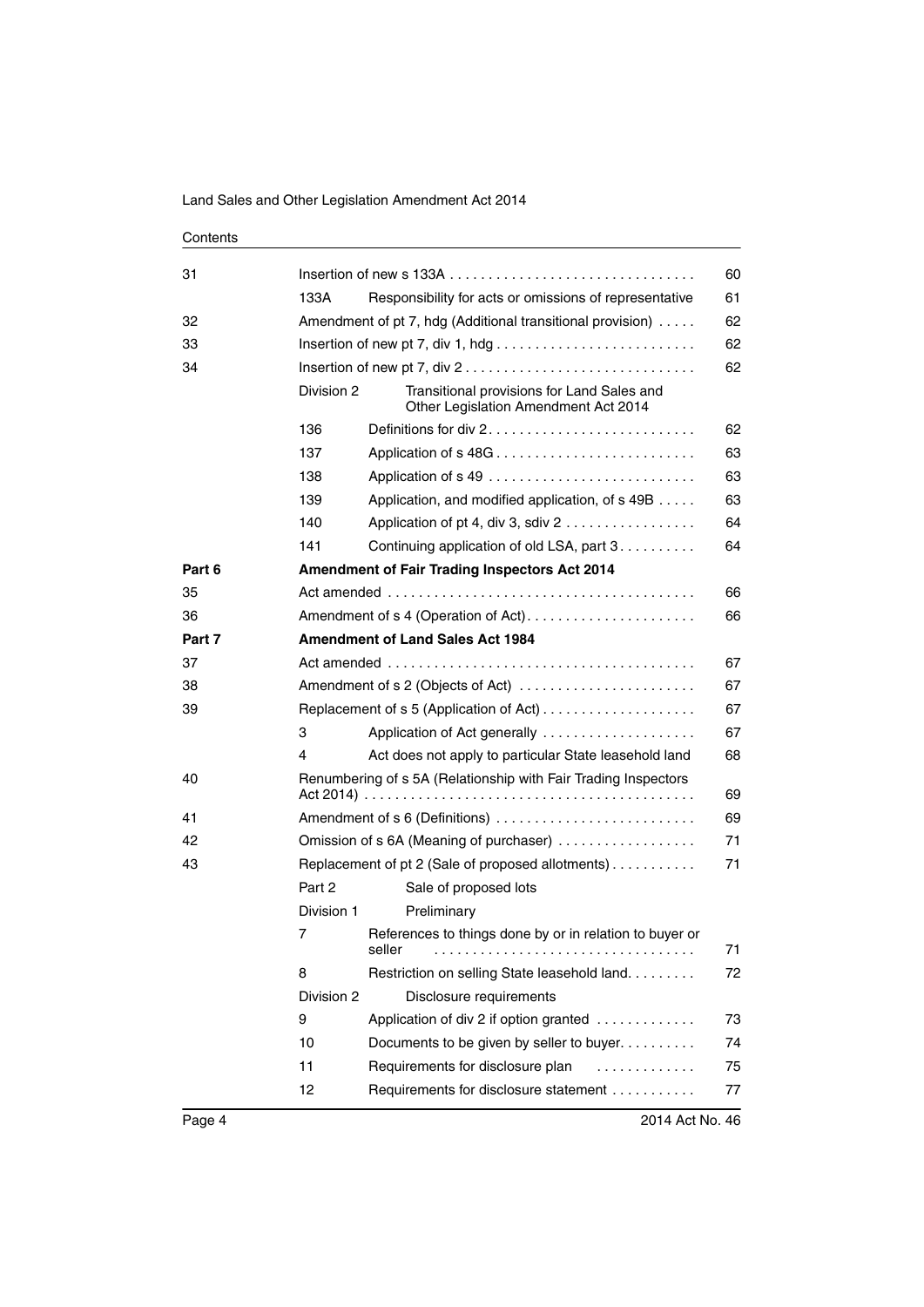|    | 13         | Variation of disclosure plan by further statement                                                                               | 78 |
|----|------------|---------------------------------------------------------------------------------------------------------------------------------|----|
|    | Division 3 | Settlements                                                                                                                     |    |
|    | 14         | Settlement and documents to be given before settlement 80                                                                       |    |
|    | Division 4 | Amounts held in trust accounts                                                                                                  |    |
|    | 15         | Definitions for div $4, \ldots, \ldots, \ldots, \ldots, \ldots, \ldots, \ldots$                                                 | 81 |
|    | 16         | Payment of particular amounts.                                                                                                  | 82 |
|    | 17         | Amounts paid under s 16 to be held in prescribed trust<br>$account.$                                                            | 82 |
|    | 18         | Disposal of amount held in prescribed trust account.                                                                            | 83 |
|    | 19         | Investment of amount held in prescribed trust account                                                                           | 84 |
|    | Division 5 | Other provisions                                                                                                                |    |
|    | 20         | Termination under this part                                                                                                     | 84 |
|    | 21         |                                                                                                                                 | 85 |
| 44 |            | Omission of pt 3 (Sale of proposed lots)                                                                                        | 87 |
| 45 |            | Renumbering of pt 4 (Miscellaneous provisions)                                                                                  | 87 |
| 46 |            | Replacement of s 31 (Contracting out of Act void)                                                                               | 87 |
|    | 31         | Contracting out prohibited                                                                                                      | 87 |
| 47 |            |                                                                                                                                 | 87 |
| 48 |            | Replacement of s 34 (Evidentiary provision)                                                                                     | 88 |
|    | 34         | Evidentiary provision                                                                                                           | 88 |
| 49 |            |                                                                                                                                 | 88 |
| 50 |            | Replacement of s 36 (Regulations)                                                                                               | 88 |
|    | 36         | Regulation-making power                                                                                                         | 88 |
| 51 |            |                                                                                                                                 | 88 |
| 52 |            | Insertion of new pt 4, hdg and pt 4, div 1, hdg $\ldots \ldots \ldots \ldots$                                                   | 88 |
| 53 |            | Amendment and renumbering of s 37 (Transitional provision for<br>Sustainable Planning and Other Legislation Amendment Act 2012) | 89 |
| 54 |            | Insertion of new pt 4, div $2 \ldots \ldots \ldots \ldots \ldots \ldots \ldots \ldots \ldots$                                   | 89 |
|    | Division 2 | Transitional provisions for Land Sales and<br>Other Legislation Amendment Act 2014                                              |    |
|    | 28         | Definitions for div 2                                                                                                           | 90 |
|    | 29         | Continuation of particular rights of prosecution                                                                                | 90 |
|    | 30         |                                                                                                                                 | 91 |
|    | 31         |                                                                                                                                 | 91 |
|    | 32         | Application of new s 14 and old s 10A to contracts                                                                              | 92 |
|    | 33         | Application of new pt 2, div 4                                                                                                  | 93 |
|    | 34         | Application of old ss 11 and 12 to existing contracts.                                                                          | 93 |
|    |            |                                                                                                                                 |    |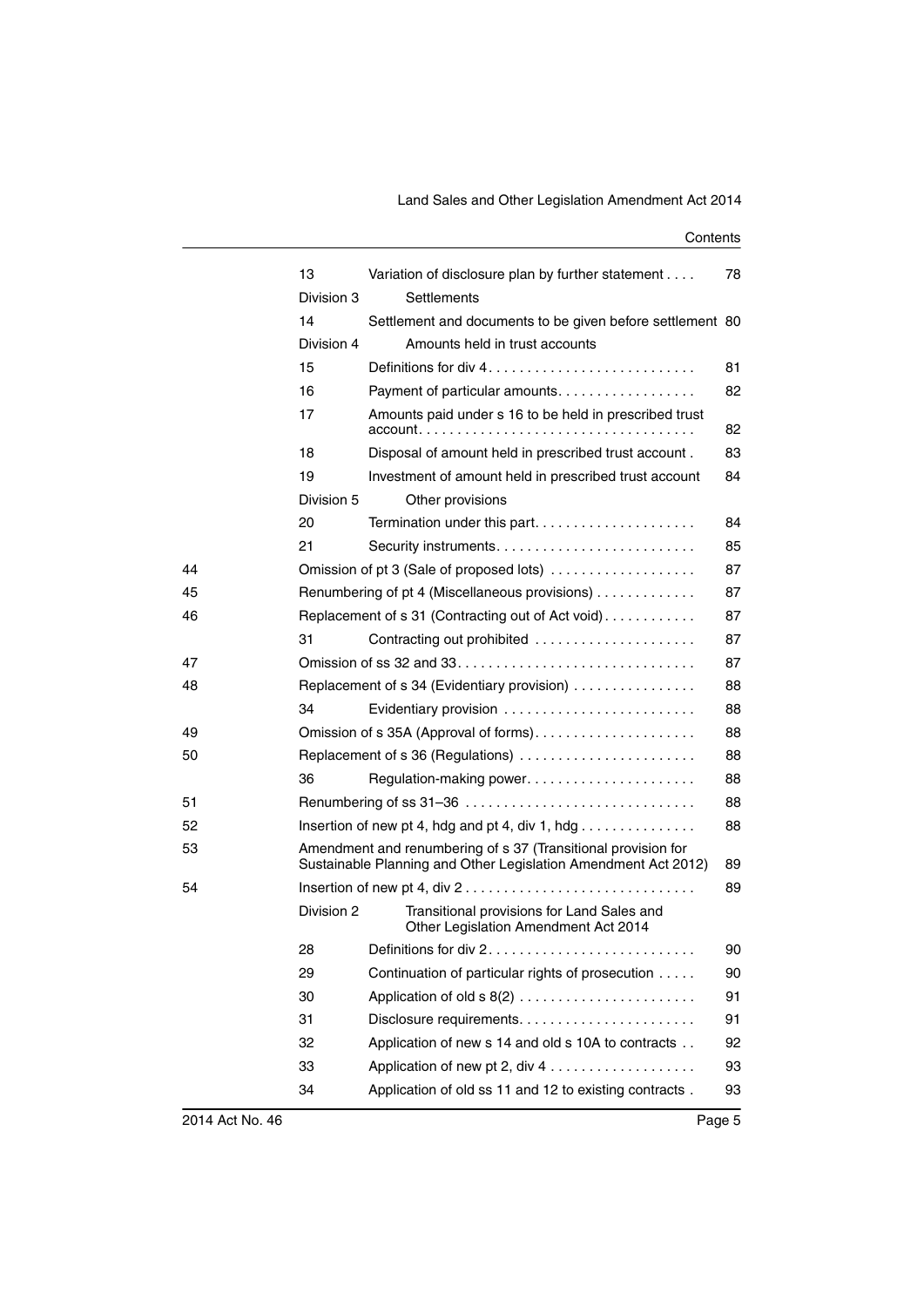|        | 35          | Application of old s 11A to existing contracts                                       | 94  |  |
|--------|-------------|--------------------------------------------------------------------------------------|-----|--|
|        | 36          | Existing declarations under old s 18.                                                | 94  |  |
|        | 37          | Undecided applications under old s 19                                                | 94  |  |
|        | 38          | Application of new pt 2 if existing decision about<br>exemption                      | 95  |  |
| 55     |             |                                                                                      | 95  |  |
|        | Schedule 1  | Dictionary                                                                           |     |  |
| Part 8 |             | Amendment of Legal Profession Act 2007                                               |     |  |
| 56     |             |                                                                                      | 95  |  |
| 57     |             | Amendment of pt 3.3, div 2, hdg (Trust accounts and trust money)                     | 96  |  |
| 58     |             | Amendment of s 249 (Holding, disbursing and accounting for trust                     | 96  |  |
| 59     |             |                                                                                      | 96  |  |
|        | Division 2A | Disputes about trust money for sales of lots<br>and proposed lots                    |     |  |
|        | 262A        |                                                                                      | 96  |  |
|        | 262B        | When amount held for sale of lot or proposed lot may be<br>paid                      | 98  |  |
| Part 9 |             | <b>Amendment of Property Law Act 1974</b>                                            |     |  |
| 60     |             | 99                                                                                   |     |  |
| 60A    |             | Insertion of new ss 58A and 58B $\dots\dots\dots\dots\dots\dots\dots\dots\dots\dots$ | 99  |  |
|        | 58A         | Definitions for div $3, \ldots, \ldots, \ldots, \ldots, \ldots, \ldots, \ldots$      | 100 |  |
|        | 58B         | Meaning of settlement of a sale of land in an e-conveyance<br>101                    |     |  |
| 60B    |             |                                                                                      | 101 |  |
|        | 67A         | When statutory rights of termination end for land sales if e-                        | 101 |  |
| 61     |             |                                                                                      | 102 |  |
|        | 68A         | Forfeiture of deposit on purchaser's default                                         | 102 |  |
| 62     |             | Amendment of s 71 (Definitions for div 4)                                            | 103 |  |
| 63     |             |                                                                                      | 104 |  |
|        | Part 23     | Transitional provisions for Land Sales and<br>Other Legislation Amendment Act 2014   |     |  |
|        | 354         |                                                                                      | 105 |  |
|        | 355         |                                                                                      | 105 |  |
|        | 356         |                                                                                      | 105 |  |
| 63A    |             | Amendment of sch 6 (Dictionary)                                                      | 105 |  |
|        |             |                                                                                      |     |  |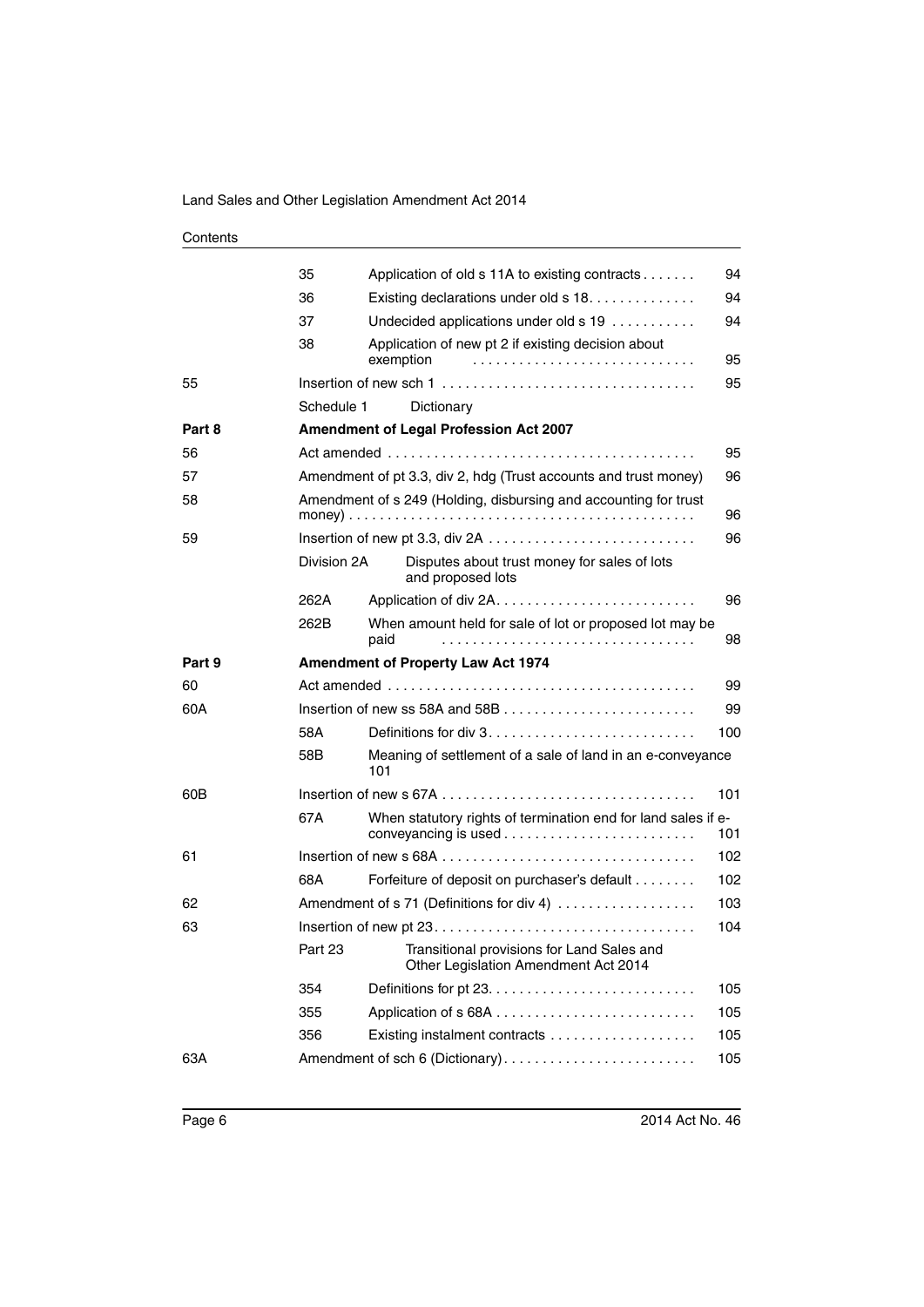| Part 10 |            | <b>Amendment of Property Occupations Act 2014</b>                    |     |  |
|---------|------------|----------------------------------------------------------------------|-----|--|
| 64      | 106        |                                                                      |     |  |
| 65      |            | Amendment of s 157 (Disclosures to prospective buyer)                | 106 |  |
| Part 11 |            | <b>Amendment of South Bank Corporation Act 1989</b>                  |     |  |
| 66      |            |                                                                      | 107 |  |
| 67      |            | Amendment of s 3 (Definitions)                                       | 107 |  |
| 68      |            | Amendment of s 47 (Subdivision of land by a leasehold building units | 108 |  |
| 69      |            |                                                                      | 108 |  |
|         | Part 9A    | Sale of leasehold building units lots and<br>proposed lots           |     |  |
|         | Division 1 | Preliminary                                                          |     |  |
|         | 97A        |                                                                      | 108 |  |
|         | 97B        | Definitions for pt 9A                                                | 109 |  |
|         | 97C        | References to disclosure statement                                   | 111 |  |
|         | 97D        | References to things done by or in relation to buyer or<br>seller    | 111 |  |
|         | Division 2 | Statements about leasehold building units lots<br>and proposed lots  |     |  |
|         | 97E        | Application of div 2 if option granted for proposed lot.             | 112 |  |
|         | 97F        | Information to be given by seller to buyer                           | 113 |  |
|         | 97G        | Disclosure plan requirements                                         | 114 |  |
|         | 97H        | Matters to be included in disclosure statement                       | 115 |  |
|         | 971        | Variation of disclosure statement by further statement               | 116 |  |
|         | Division 3 | Additional ground for terminating contract                           |     |  |
|         | 97J        | Terminating contract if not settled within particular period118      |     |  |
|         | Division 4 | Termination                                                          |     |  |
|         | 97K        |                                                                      | 119 |  |
|         | Division 5 | Amounts held in trust accounts for proposed<br>lots                  |     |  |
|         | 97L        | Payment of particular amounts.                                       | 119 |  |
|         | 97M        | Amounts paid under s 97L to be held in prescribed trust              | 120 |  |
|         | 97N        | Disposal of amount held in prescribed trust account.                 | 121 |  |
|         | 97O        | Investment of amount held in prescribed trust account                | 121 |  |
|         | Division 6 | Other provisions                                                     |     |  |
|         | 97P        |                                                                      | 122 |  |
|         | 97Q        | Contracting out prohibited                                           | 124 |  |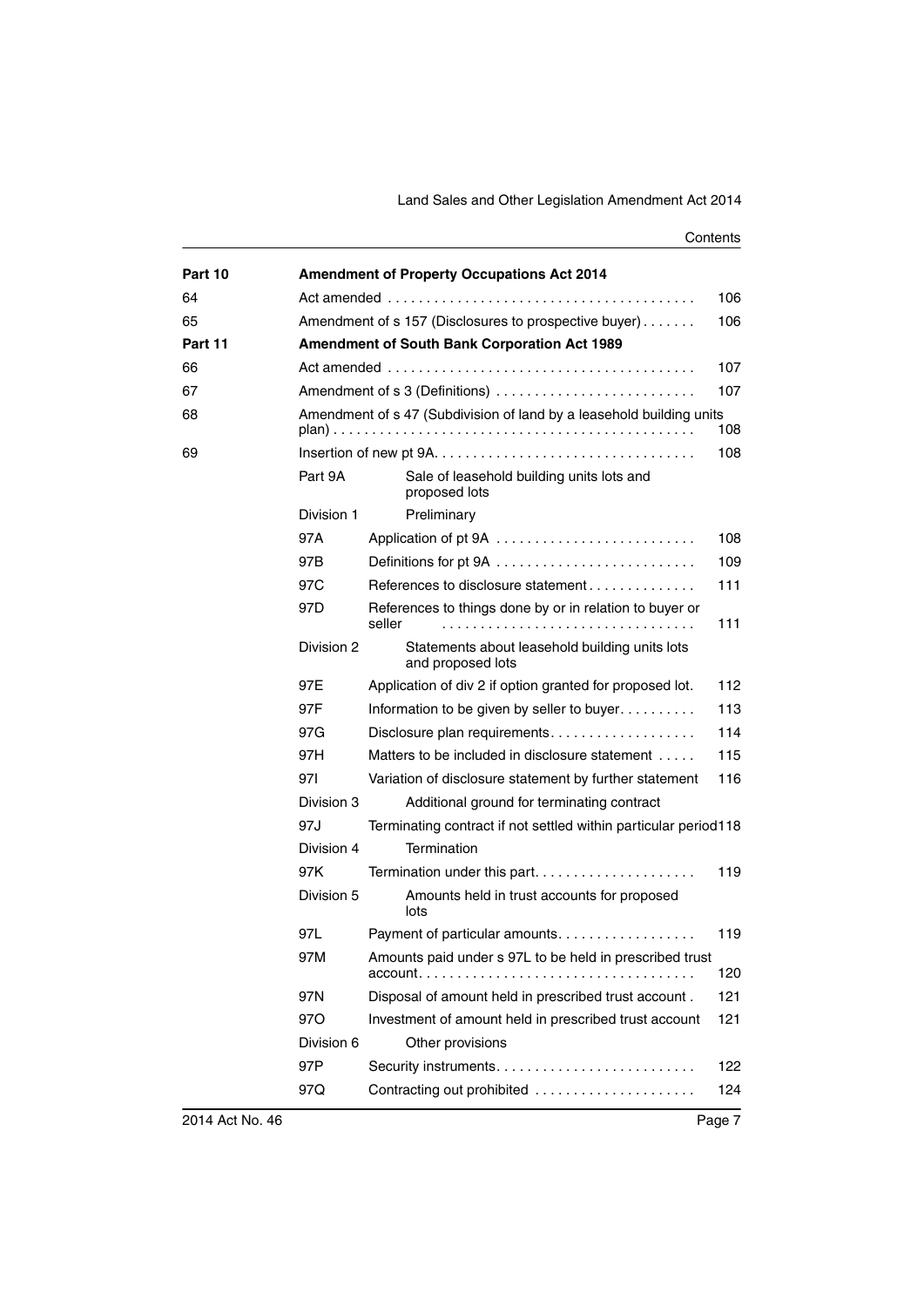| Contents |
|----------|
|----------|

|            | 97 <sub>R</sub> | Evidentiary provision                                                                          | 124 |
|------------|-----------------|------------------------------------------------------------------------------------------------|-----|
| 70         |                 |                                                                                                | 124 |
|            | 98A             | Responsibility for acts or omissions of representative                                         | 125 |
| 71         | authorities)    | Omission of s 103 (Application of Land Sales Act to public                                     | 126 |
| 72         |                 | Insertion of new pt 11, div $8 \ldots \ldots \ldots \ldots \ldots \ldots \ldots \ldots \ldots$ | 126 |
|            | Division 8      | Transitional provisions for Land Sales and<br>Other Legislation Amendment Act 2014             |     |
|            | 138             |                                                                                                | 126 |
|            | 139             | Application of pt 9A and modified application of s 97J                                         | 126 |
|            | 140             | Continuing application of former provisions                                                    | 127 |
| 73         |                 | Amendment of sch 4 (Modified Building Units and Group Titles Act) 129                          |     |
| Part 12    |                 | <b>Repeal of Land Sales Regulation 2000</b>                                                    |     |
| 74         |                 |                                                                                                | 130 |
| Part 13    |                 | Minor and consequential amendments of Acts                                                     |     |
| 75         |                 |                                                                                                | 130 |
| Schedule 1 |                 | Minor and consequential amendments                                                             | 131 |
|            |                 | Body Corporate and Community Management Act 1997                                               | 131 |
|            |                 |                                                                                                | 131 |
|            |                 |                                                                                                |     |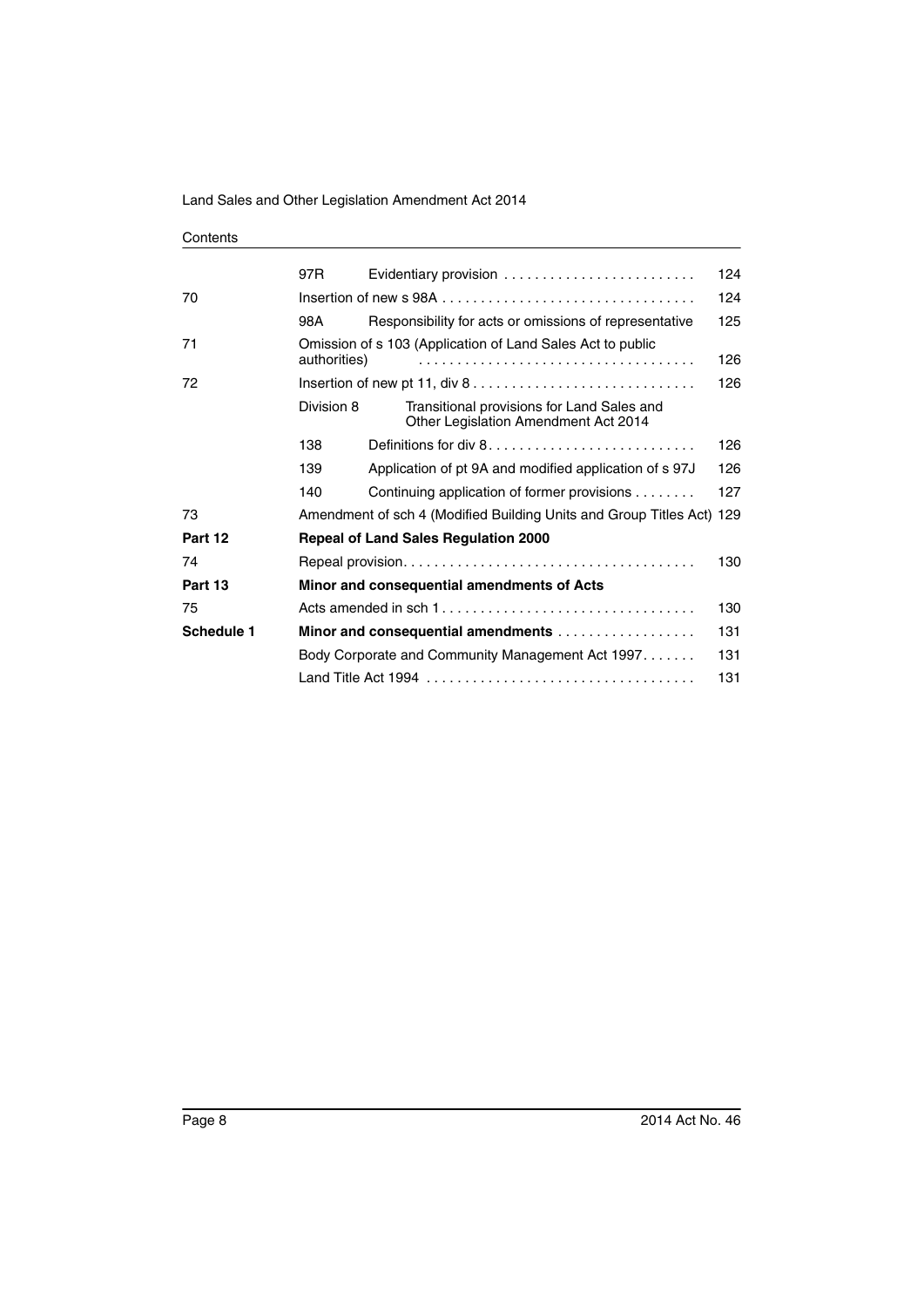

**Queensland** 

# **Land Sales and Other Legislation Amendment Act 2014**

# **Act No. 46 of 2014**

**An Act to amend the Agents Financial Administration Act 2014, the Body Corporate and Community Management Act 1997, the Breakwater Island Casino Agreement Act 1984, the Building Units and Group Titles Act 1980, the Fair Trading Inspectors Act 2014, the Land Sales Act 1984, the Legal Profession Act 2007, the Property Law Act 1974, the Property Occupations Act 2014 and the South Bank Corporation Act 1989 for particular purposes, to repeal the Land Sales Regulation 2000 and to make minor and consequential amendments of the Acts mentioned in schedule 1**

**[Assented to 26 September 2014]**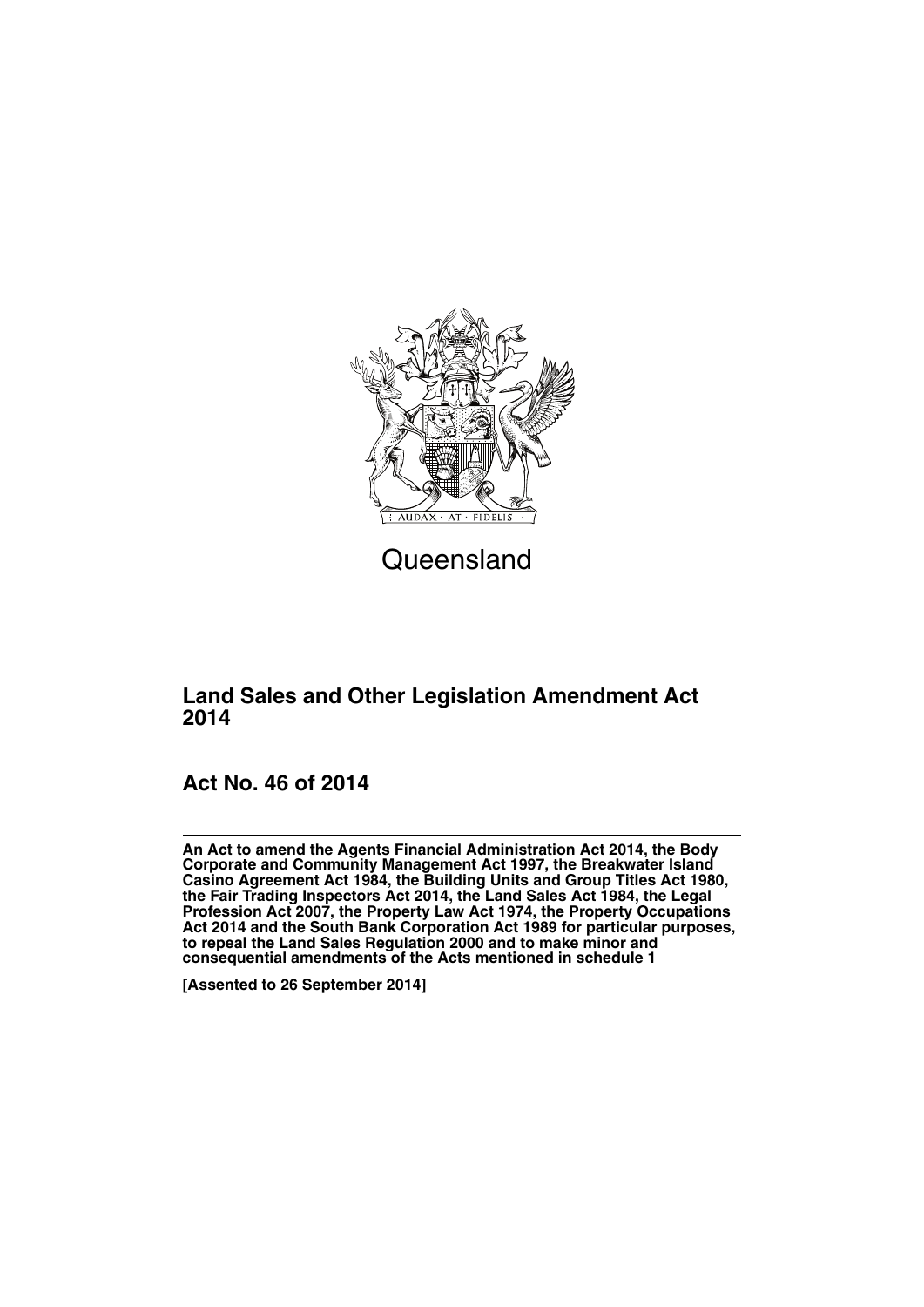**The Parliament of Queensland enacts—**

# <span id="page-11-0"></span>**Part 1** Preliminary

#### <span id="page-11-1"></span>**1 Short title**

This Act may be cited as the *Land Sales and Other Legislation Amendment Act 2014*.

#### <span id="page-11-2"></span>**2 Commencement**

This Act, other than parts 4 and 10 and sections 60A and 63A, commences on the commencement of the *Property Occupation Act 2014*, part 7.

# <span id="page-11-3"></span>**Part 2 Amendment of Agents Financial Administration Act 2014**

#### <span id="page-11-4"></span>**3 Act amended**

This part amends the *Agents Financial Administration Act 2014.*

#### <span id="page-11-5"></span>**4 Amendment of s 22 (Permitted drawings from trust accounts)**

Section 22(4), 'section 26'—

*omit, insert—*

division 5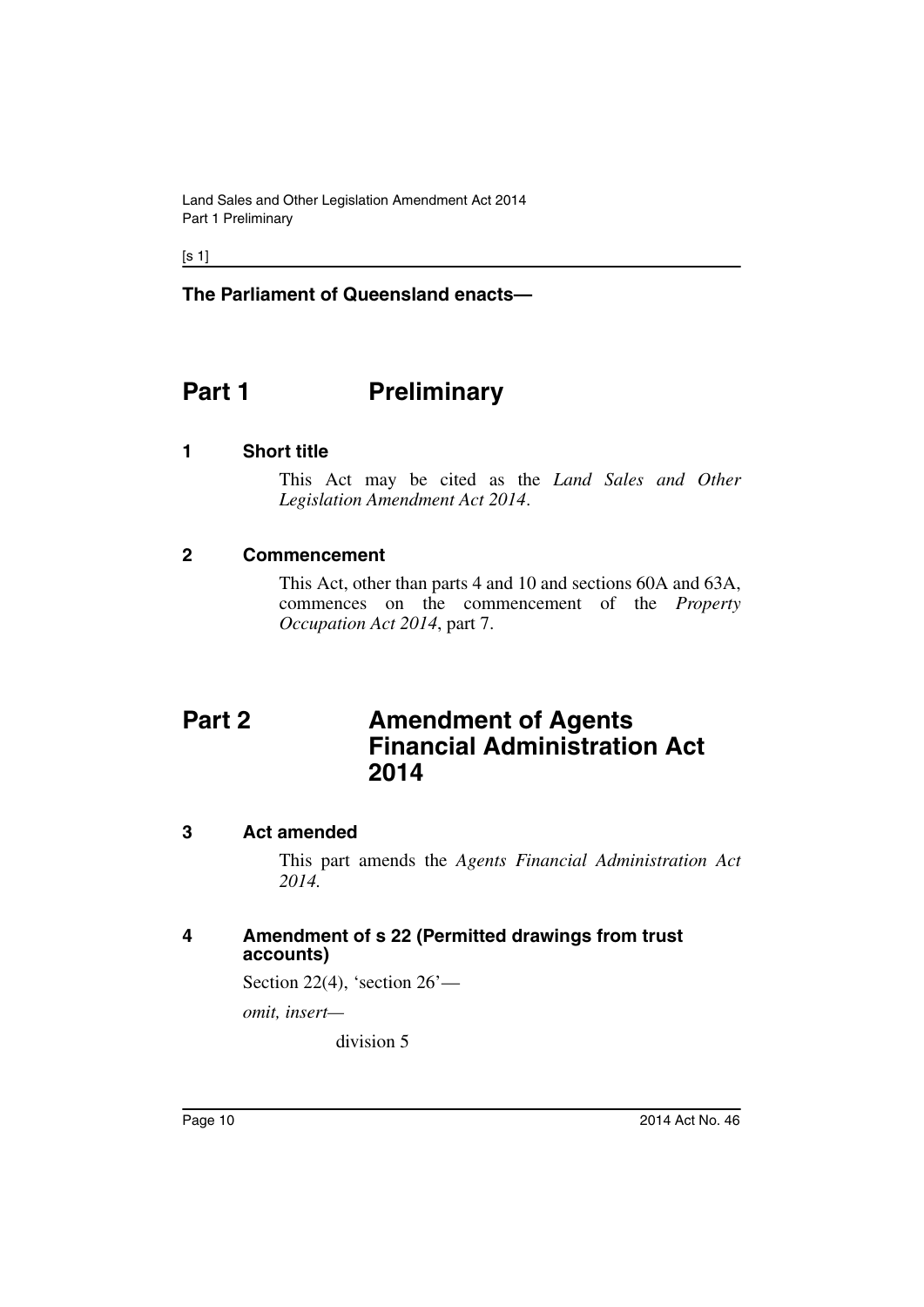$[s 5]$ 

# <span id="page-12-0"></span>**5 Replacement of pt 2, div 5 (Disputes about trust money)**

Part 2, division 5—

<span id="page-12-1"></span>*omit, insert—*

# **Division 5 Payments from trust accounts if dispute arises or is likely to arise**

#### <span id="page-12-2"></span>**25 Application of div 5**

- (1) This division applies if—
	- (a) an agent holds a transaction fund for a transaction under section 22; and
	- (b) before the transaction fund is paid out under section 22, the agent becomes aware of a dispute, or considers a dispute may arise, between the parties to the transaction about entitlement to the transaction fund or part of the fund (the *amount in dispute*).
- (2) In this section—

*party*, to the transaction, does not include an entity acting for a party to the transaction.

#### <span id="page-12-3"></span>**26 When amount in dispute may be paid**

- (1) This section applies if the agent considers that a party to the transaction is entitled to the amount in dispute.
- (2) The agent may give all parties to the transaction a written notice to the following effect—
	- (a) the agent considers that a stated party is entitled to the amount in dispute;
	- (b) the agent is authorised, under this Act, to pay the amount in dispute to the stated party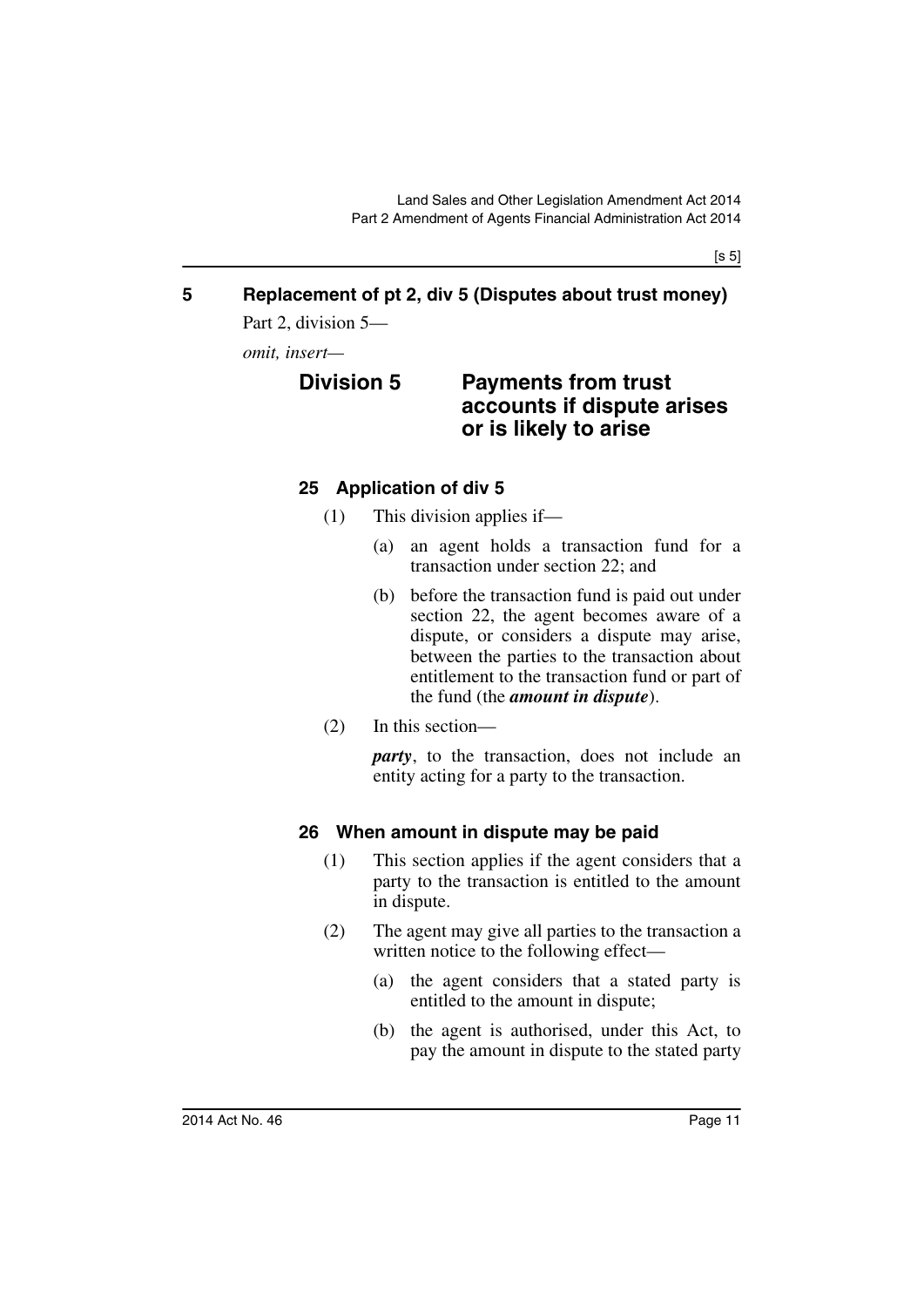$[s 5]$ 

on or after a stated date (at least 60 days after the notice is given), unless—

- (i) a proceeding disputing the stated party's entitlement to the amount in dispute is started and the agent is advised of the start of the proceeding; or
- (ii) all parties to the transaction authorise payment of the amount to the stated party before the stated date.
- (3) The agent may pay the amount in dispute to the stated person if—
	- (a) after the stated date, the agent is unaware of the start of a proceeding claiming an entitlement to the amount; or
	- (b) on or before the stated date, the agent receives written notice under subsection  $(2)(b)(ii)$  authorising payment of the amount to the stated party.
- (4) The agent is not liable civilly or under an administrative process in relation to the payment of the amount in dispute to the stated party as provided under this section if it is subsequently found that the stated party was not entitled to the amount.
- (5) To remove any doubt, it is declared that this section—
	- (a) provides a process for the payment of an amount in dispute; and
	- (b) does not decide legal entitlement to the amount or prevent a person legally entitled to the amount recovering it from the person to whom it was paid.
- (6) Nothing in this section requires the agent to give notice under subsection (2) if the agent decides to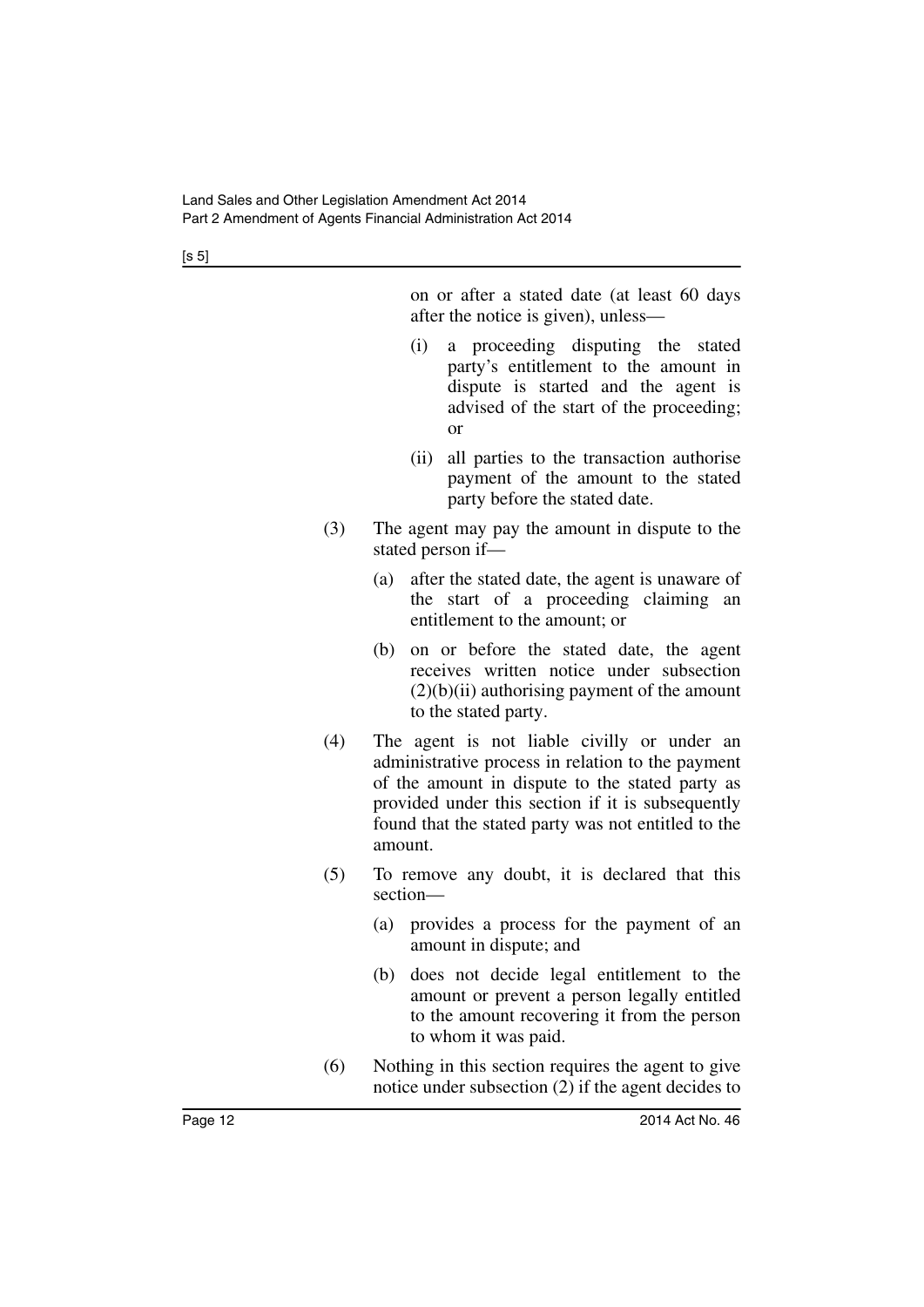$[s 5]$ 

retain the amount in dispute until payment of the amount is authorised by all parties to the transaction or entitlement to the amount is decided by a court.

#### <span id="page-14-0"></span>**27 Dealing with amount in dispute if not dealt with under s 26**

- (1) This section applies if the amount in dispute is not dealt with under section 26.
- (2) The agent must not pay out the amount in dispute unless the agent receives written notice—
	- (a) from all parties to the transaction stating the person who is entitled to the amount; or
	- (b) a proceeding has been started to decide who is entitled to the amount.

Maximum penalty—200 penalty units or 2 years imprisonment.

#### <span id="page-14-1"></span>**28 Where amount in dispute must be paid if person is entitled under s 27 or proceeding is started**

- (1) This section applies if a person is entitled to the amount in dispute under section  $27(2)(a)$  or a proceeding to decide entitlement to the amount is started.
- (2) The agent must pay the amount in dispute immediately—
	- (a) if notice under section 27(2)(a) is received—to the person stated to be entitled to the amount or in accordance with the person's direction; or
	- (b) if a proceeding disputing entitlement to the amount is started—to the court in which the proceeding was started.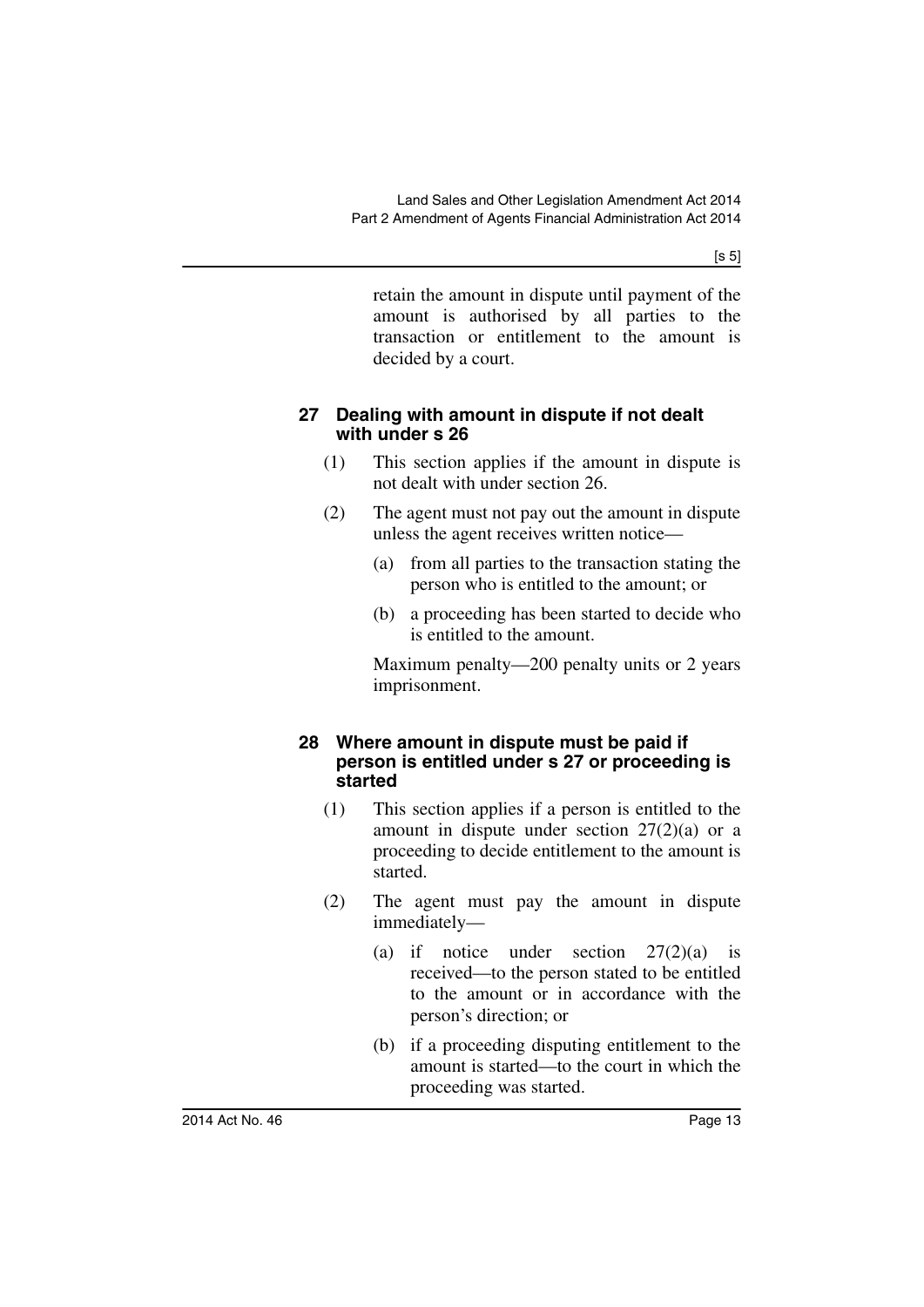$[s 6]$ 

Maximum penalty—200 penalty units or 2 years imprisonment.

## <span id="page-15-0"></span>**6 Amendment of s 82 (Claims)**

(1) Section  $82(1)(g)$ , last dot point—

*omit, insert—*

- section 212.
- $(2)$  Section 82 $(1)(h)$ —

*omit.*

# <span id="page-15-1"></span>**Part 3 Amendment of Body Corporate and Community Management Act 1997**

### <span id="page-15-2"></span>**7 Act amended**

This part amends the *Body Corporate and Community Management Act 1997.*

*Note*—

Also see the amendments in schedule 1.

# <span id="page-15-3"></span>**8 Insertion of new s 205AA**

Chapter 5, part 1A, before section 205A—

<span id="page-15-4"></span>*insert—*

# **205AA Application of ch 5 generally**

This chapter applies to the sale of a lot intended to come into existence as a lot included in a community titles scheme when the scheme is established or changed regardless of where the contract for the sale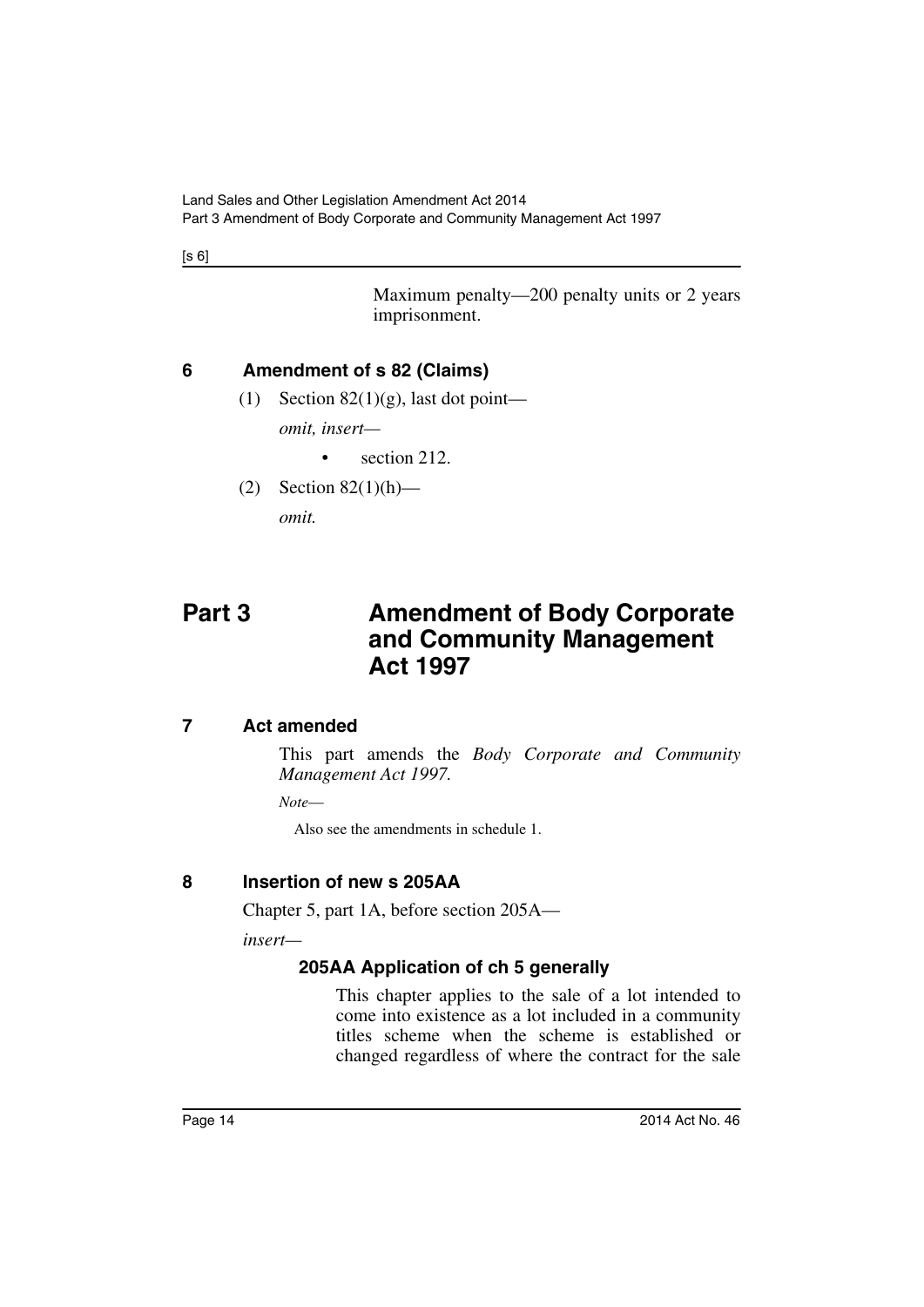was entered into if, when the proposed lot becomes a lot, it will be situated in Queensland.

#### <span id="page-16-0"></span>**9 Insertion of new ss 205C and 205D**

Chapter 5, part 1A, after section 205B—

<span id="page-16-1"></span>*insert—*

#### **205C References to disclosure statement**

- (1) This section applies if a lot is intended to come into existence as a lot included in a community titles scheme when the scheme is established or changed.
- (2) In this chapter, a reference to a disclosure statement for the lot includes a reference to the prescribed documents accompanying the statement for the lot.
- (3) In this section—

*prescribed documents*, accompanying a disclosure statement, means the documents mentioned in section  $213(2)(a)(ii)$  and (f).

#### <span id="page-16-2"></span>**205D References to things done by or in relation to buyer or seller**

- (1) This section applies in relation to a provision of part 1 or 2 that refers to—
	- (a) a thing required or permitted to be done by or in relation to a buyer or seller of a lot or proposed lot; or
	- (b) a thing having been done by or in relation to a buyer or seller of a lot or proposed lot.
- (2) The thing may be done, or the thing may have been done, by or in relation to the buyer or seller either—
	- (a) personally; or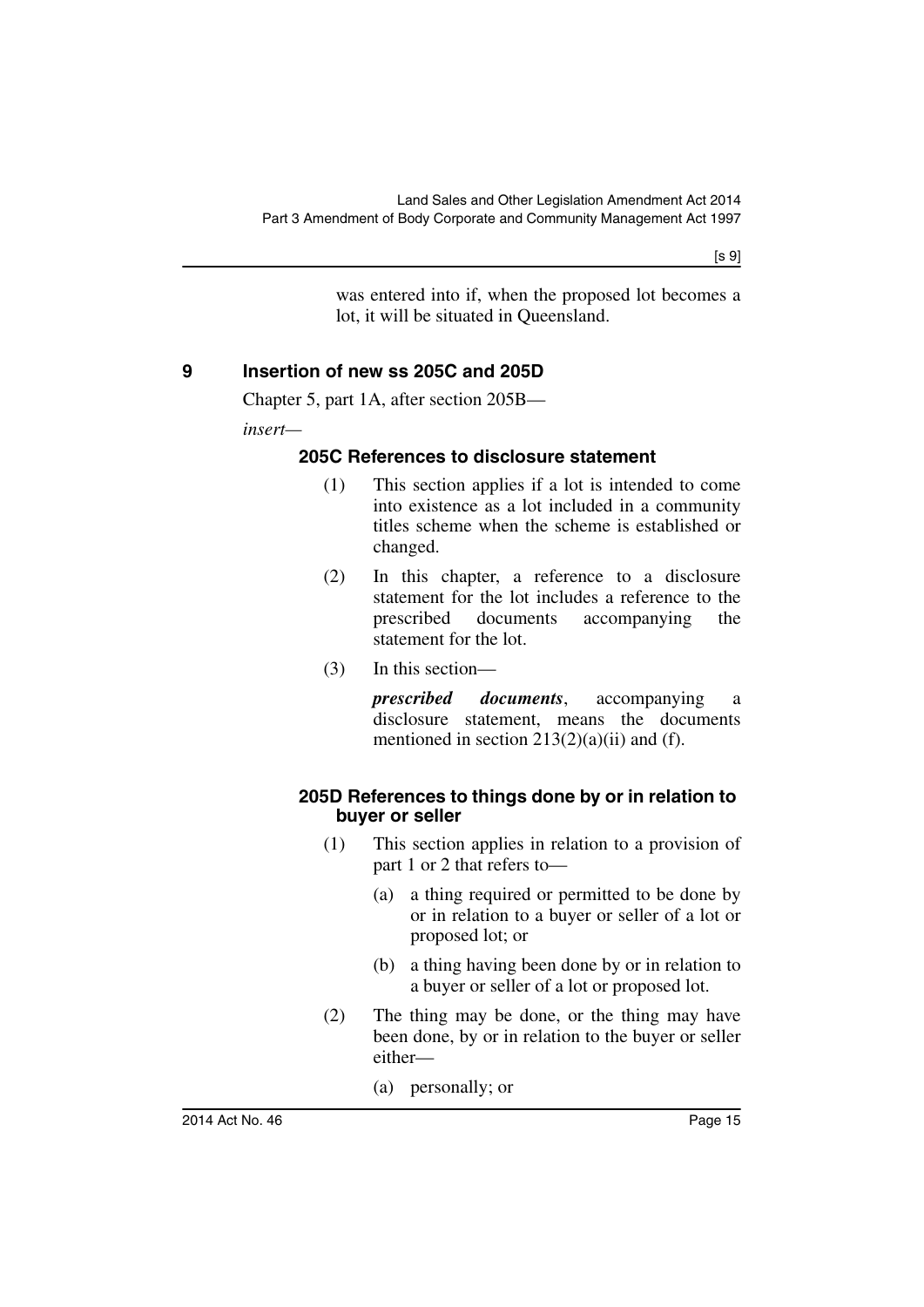[s 10]

(b) through an agent who is authorised to act for the buyer or seller in relation to the thing.

### <span id="page-17-0"></span>**10 Renumbering of ch 5, pt 2, divs 1 and 2**

Chapter 5, part 2, divisions 1 and 2—

*renumber* as chapter 5, part 2, divisions 2 and 3.

# <span id="page-17-1"></span>**11 Insertion of new ch 5, pt 2, div 1**

Chapter 5, part 2, before division 2 as renumbered by this Act—

<span id="page-17-3"></span><span id="page-17-2"></span>*insert—*

# **Division 1 Preliminary**

# **211A Definitions for pt 2**

In this part—

*cadastral surveyor* see the *Surveyors Act 2003*, schedule 3.

*law practice* means any of the following, within the meaning of the *Legal Profession Act 2007*, that has an office in Queensland—

- (a) an Australian legal practitioner who is a sole practitioner but not a barrister under that Act;
- (b) a law firm;
- (c) an incorporated legal practice;
- (d) a multi-disciplinary partnership.

*prescribed trust account*, for a recognised entity, means—

(a) if the recognised entity is a law practice—a trust account kept by the practice under the *Legal Profession Act 2007*; or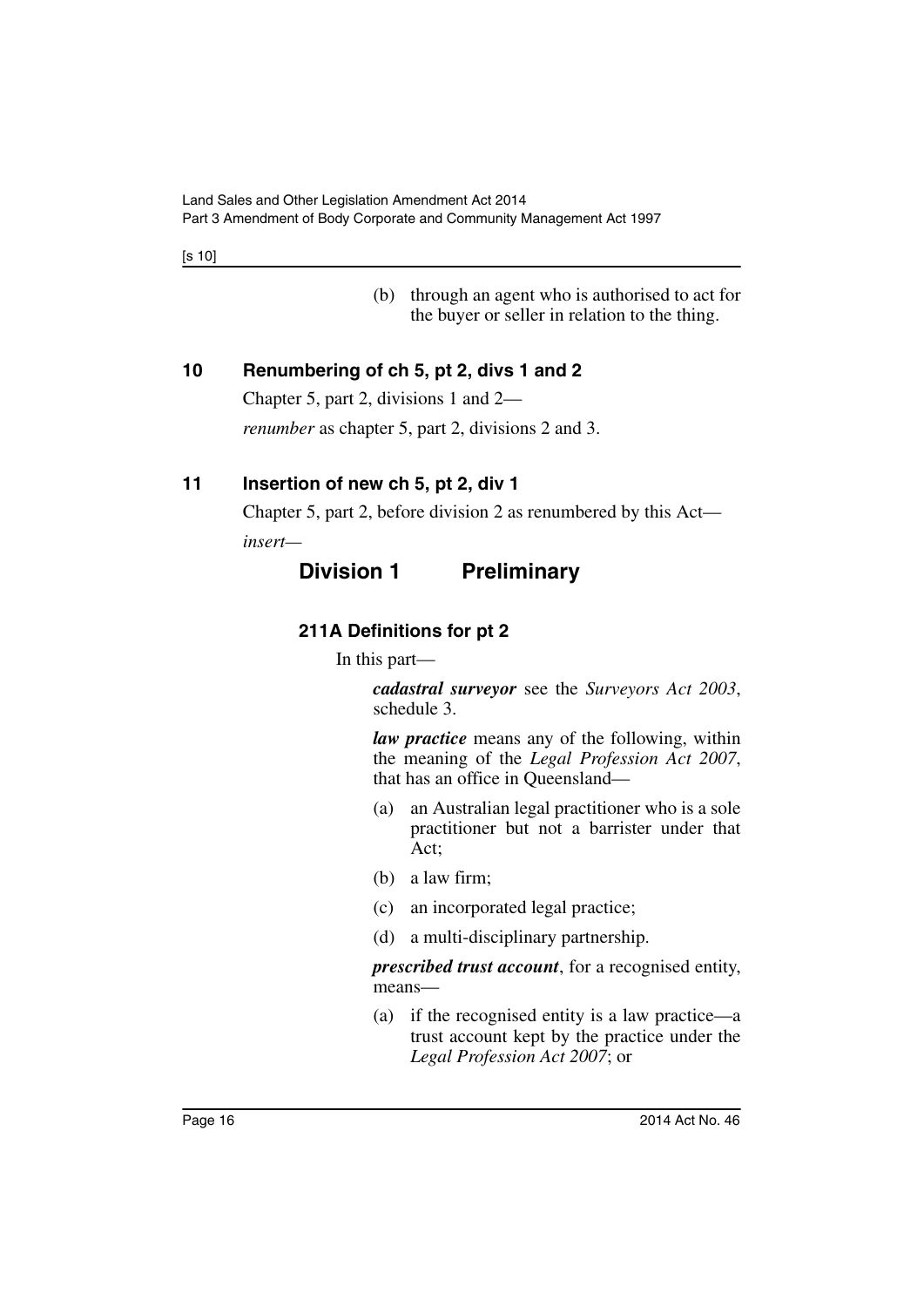[s 12]

- (b) if the recognised entity is the public trustee—a common fund held by the public trustee under the *Public Trustee Act 1978*; or
- (c) if the recognised entity is a real estate agent—a trust account kept by the agent under the *Agents Financial Administration Act 2014*.

*proposed lot* means a lot intended to come into existence as a lot included in a community titles scheme when the scheme is established or changed.

*public trustee* means the public trustee under the *Public Trustee Act 1978.*

*real estate agent* means a real estate agent carrying on business as a real estate agent under the *Property Occupations Act 2014.*

*recognised entity* means any of the following—

- (a) a law practice;
- (b) the public trustee;
- (c) a real estate agent.

### <span id="page-18-0"></span>**12 Insertion of new s 212B**

<span id="page-18-1"></span>Chapter 5, part 2, division 3 as renumbered by this Act *insert*—

### **212B Application of div 3 if option granted**

- (1) Section 213, as modified by this section, applies if a person grants an option (the *option*) to another person—
	- (a) to purchase a proposed lot; or
	- (b) to sell a proposed lot.
- $(2)$  For subsection  $(1)$ —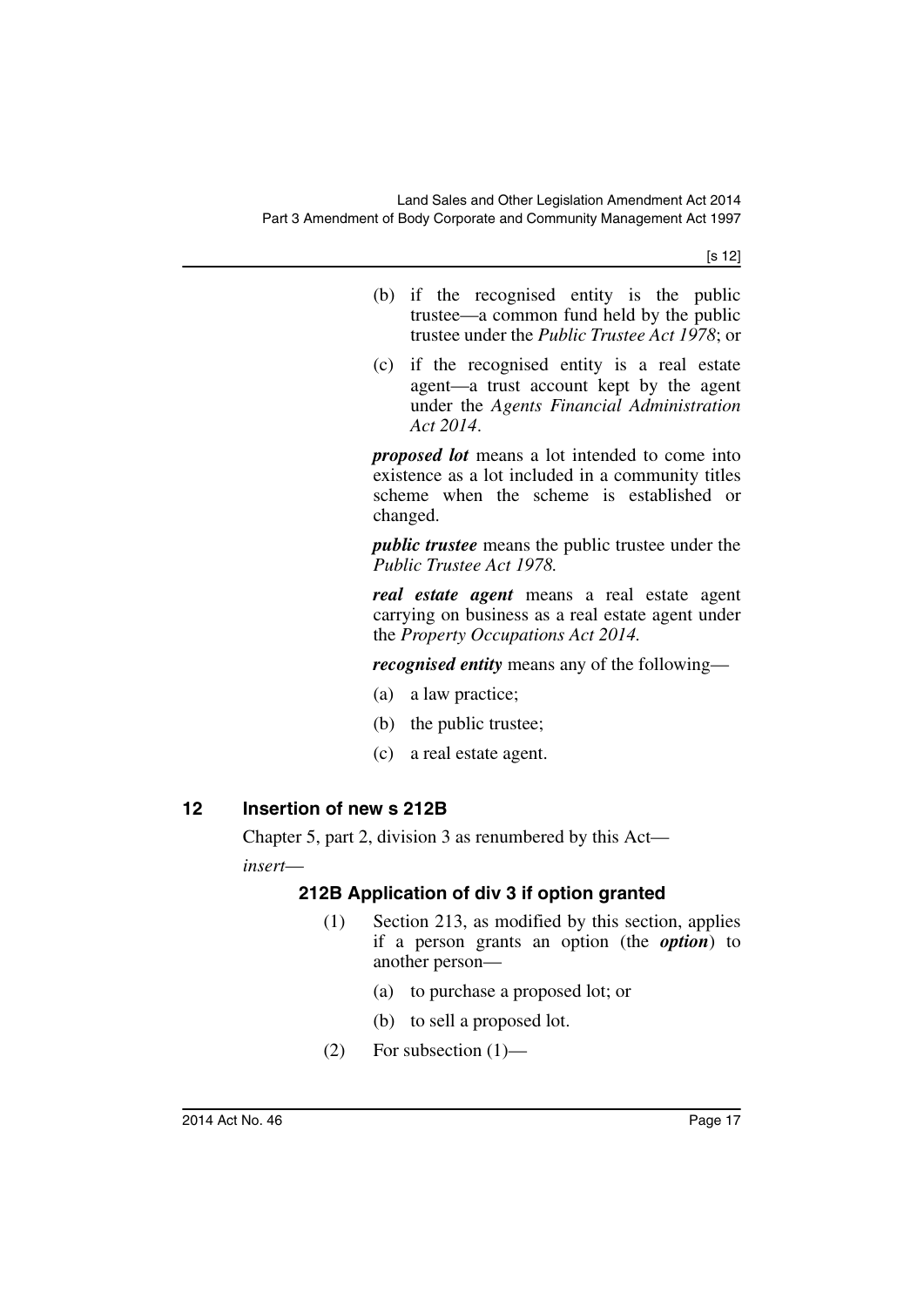| (a) | section $213(1)$ requires the giving of a         |
|-----|---------------------------------------------------|
|     | disclosure statement in relation to the option    |
|     | as if a reference to a contract for the sale of a |
|     | proposed lot being entered into were a            |
|     | reference to an option to purchase or sell the    |
|     | proposed lot being granted; and                   |

- (b) any right of termination under section 213 relating to the disclosure statement applies in relation to—
	- (i) the option; and
	- (ii) a contract entered into by the seller and buyer for the sale to the buyer of the proposed lot arising from the option.
- (3) If the seller and buyer enter into a contract for the sale to the buyer of the proposed lot arising from the option, section 213(1) does not require the giving of a disclosure statement in relation to the contract for the sale.
- (4) If the buyer is not a party to the contract for the sale of the proposed lot arising from the option, the seller must comply with section 213 before entering into the contract for the sale.
- (5) In this section—

*buyer* means the person who is granted an option to purchase, or grants an option to sell, the proposed lot.

*seller* means the person who grants an option to purchase, or is granted an option to sell, the proposed lot.

#### <span id="page-19-0"></span>**13 Amendment of s 213 (Information to be given by seller to buyer)**

(1) Section 213(1), from 'a lot' to 'changed'—

*omit, insert*—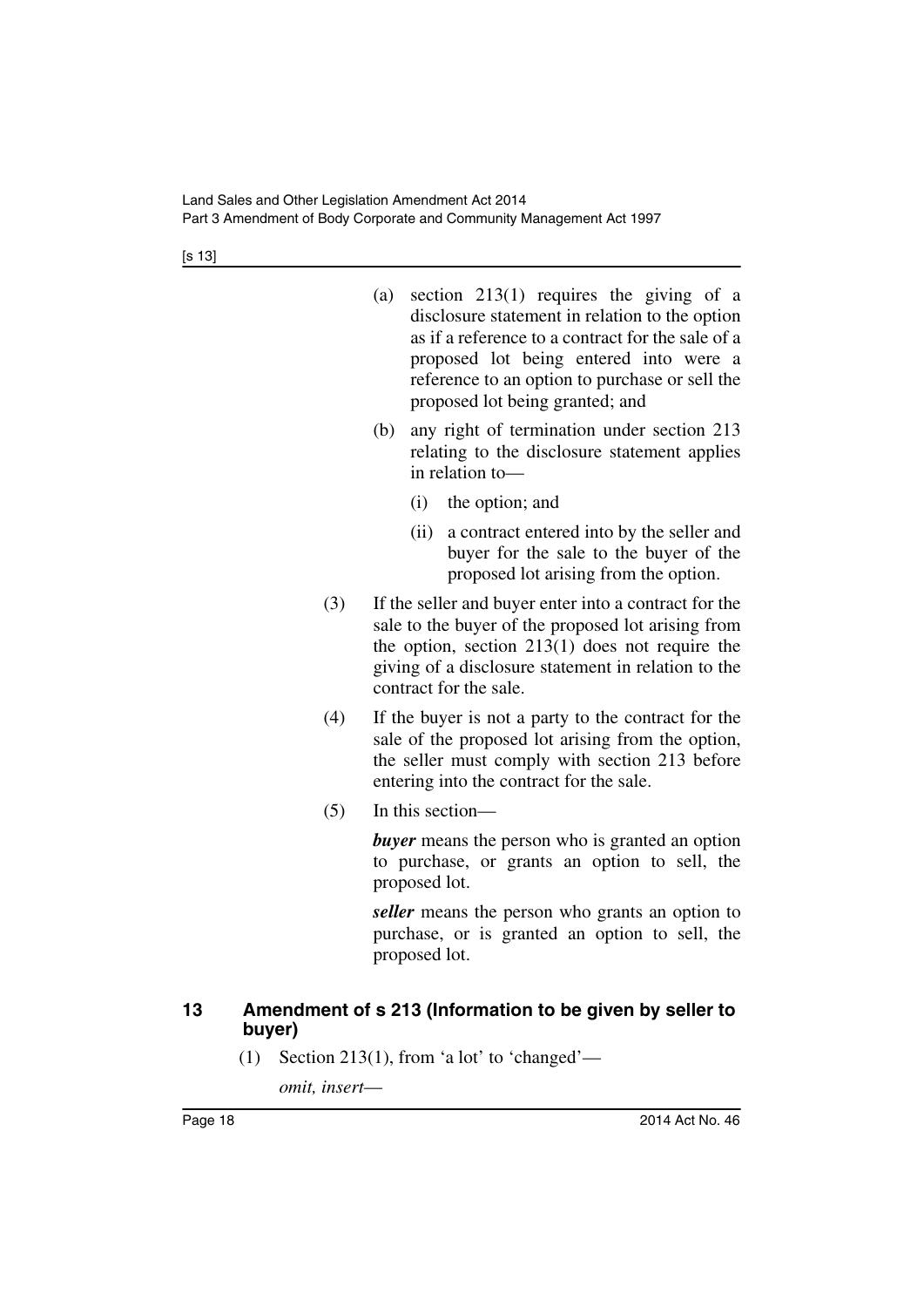[s 14]

a proposed lot

(2) Section 213(2), before paragraph (a) *insert—*

(aa) must—

- (i) identify the proposed lot; and
- (ii) be accompanied by a disclosure plan, complying with section 213AA, for the proposed lot; and
- (iii) state the date by which the seller must settle the contract for the sale of the proposed lot as provided under section 217B; and
- (3) Section 213(2)(aa) to  $(g)$  *renumber* as section 213(2)(a) to (h).
- (4) Section 213(3), 'or a person authorised by the seller' *omit.*

#### <span id="page-20-0"></span>**14 Insertion of new s 213AA**

After section 213—

<span id="page-20-1"></span>*insert—*

#### **213AA Disclosure plan requirements**

- (1) A disclosure plan may comprise 1 or more documents that contain—
	- (a) for a proposed lot intended to be a building format lot—the building format lot particulars; or
	- (b) for a proposed lot intended to be a volumetric format lot—the volumetric format lot particulars; or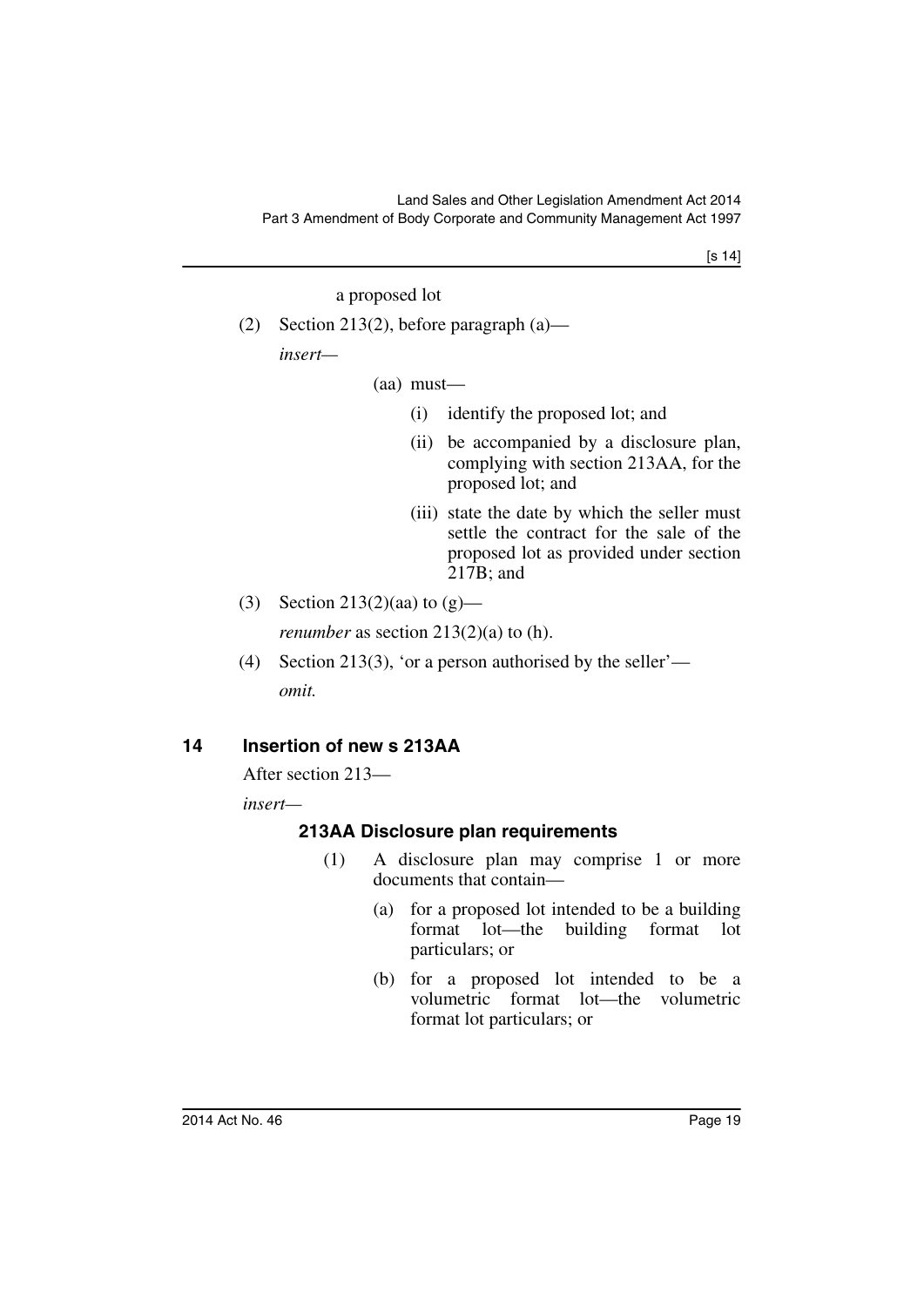[s 14]

(c) for a proposed lot intended to be a standard format lot—the standard format lot particulars.

*Example of a document that may comprise or form part of a disclosure plan*—

a draft plan of survey

- (2) A disclosure plan must be prepared by a cadastral surveyor.
- (3) In this section—

*appropriate contour intervals* means contour intervals of not more than—

- (a) for a proposed lot of not more than 2000m2—50cm in height; or
- (b) for a proposed lot of more than 2000m2—1m in height.

*building format lot particulars*, for a proposed lot intended to be a building format lot, means the following—

- (a) the proposed number of the lot;
- (b) the total area of the lot;
- (c) identification of any parts of the lot proposed to be outside the building in which the lot is proposed to be located, including any proposed balcony, courtyard or carport;
- (d) the floor level in the building in which the lot is proposed to be located;
- (e) identification of other lots and common property proposed to be on the same floor level in the building in which the lot is proposed to be located;
- (f) identification of the proposed orientation of the lot by reference to north.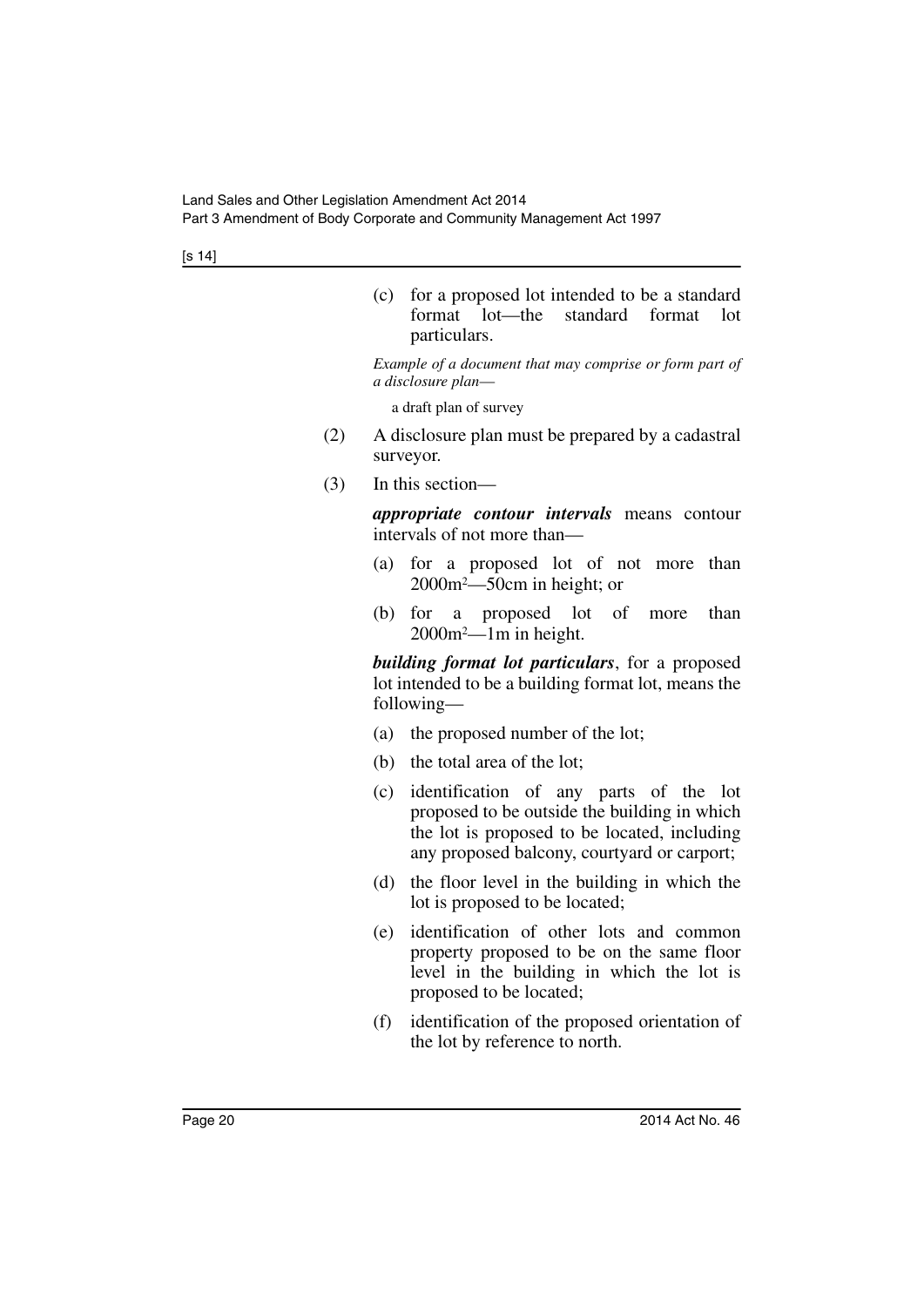*existing surface contours*, of a proposed lot intended to be a standard format lot, means the surface contours of the lot at the time the disclosure plan for the lot is prepared.

*standard format lot particulars*, for a proposed lot intended to be a standard format lot, means the following—

- (a) the proposed number of the lot;
- (b) a description of the dimensions of the lot as bearings and distances;
- (c) if the seller of the lot intends that before the contract is settled, a building be constructed on the lot by the seller, or by another person who is not the buyer under an arrangement procured by the seller—
	- (i) the location of the building on the lot; and
	- (ii) the total area, and number of levels, of the building; and
	- (iii) identification of any features proposed to be constructed on the lot, including, for example, any proposed driveway, carport, courtyard or pergola;
- (d) identification of the proposed orientation of the lot by reference to north;
- (e) if there is operational work for the lot—
	- (i) contour maps of the lot showing the surface contours, with appropriate contour intervals, as at the completion of the work; and
	- (ii) the location of any retaining walls that are part of the work; and
	- (iii) the height of any retaining walls that are part of the work or, if the height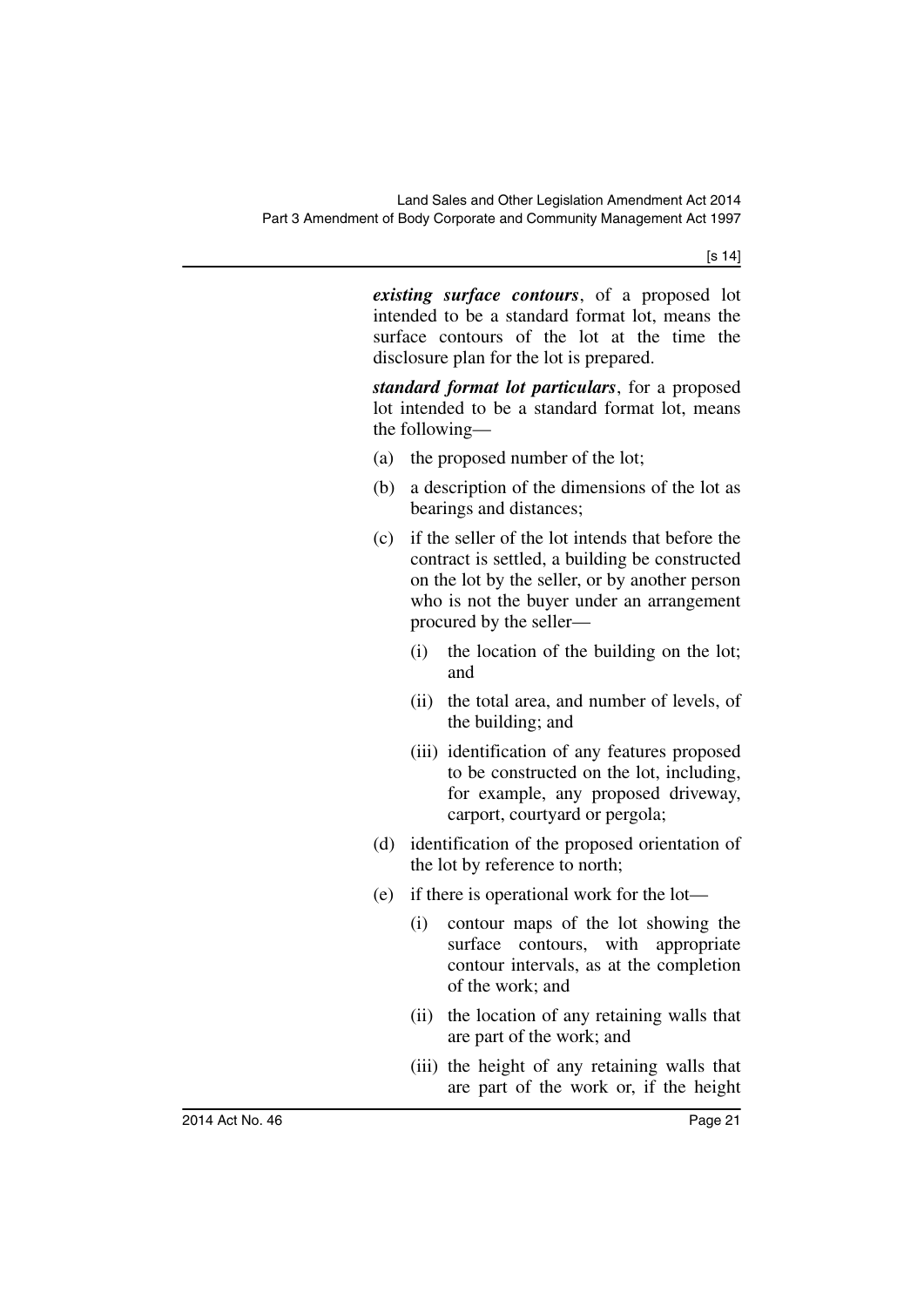[s 14]

varies across the length of the wall, the height of the lowest and highest points of the wall and the average height of the wall; and

- (iv) the areas of the lot to be cut or filled as part of the work; and
- (v) the following information about any fill that is part of the work—
	- (A) the depth of the fill;
	- (B) whether the compaction of the fill will be done in accordance with Australian Standard AS 3798-2007, and the level of inspection and testing services carried out;
	- (C) if the compaction of the fill will not be done in accordance with that Australian Standard, the nature of the departure from the standard.
- (f) if there is no operational work for the lot—contour maps of the lot showing the existing surface contours, with appropriate contour intervals.

*volumetric format lot particulars*, for a proposed lot intended to be a volumetric format lot, means the following—

- (a) the proposed number of the lot;
- (b) an isometric representation of the lot;
- (c) the area of the projected footprint of the lot;
- (d) the level of the ground surface in approximate values for illustrating the location of the lot in relation to that level;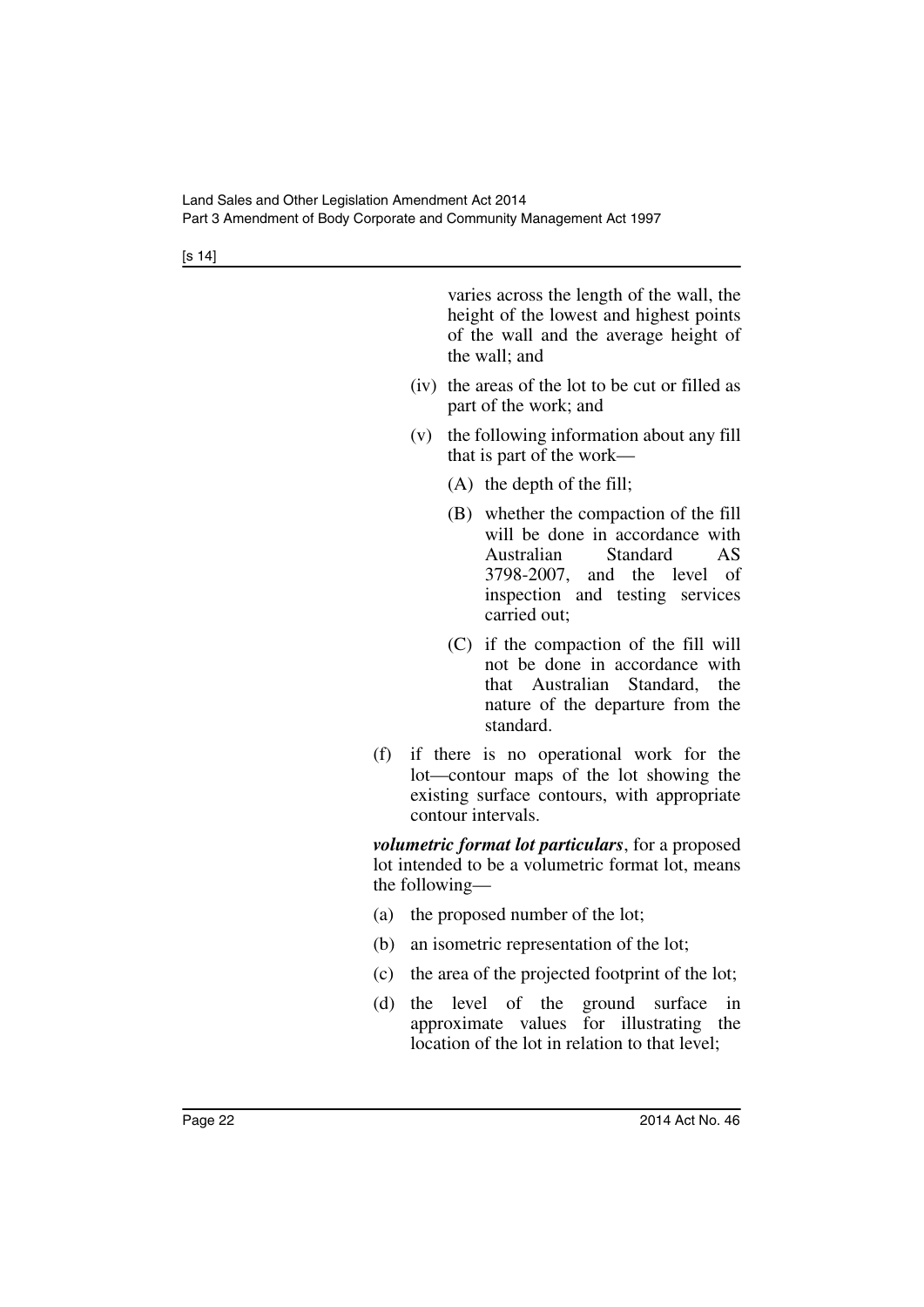[s 15]

- (e) identification of the proposed orientation of the lot by reference to north;
- (f) if the lot is proposed to contain a building or be located in a building—
	- (i) the floor level on which the lot is proposed to be located; and
	- (ii) identification of other lots and common property proposed to be on the same floor level in the building.

#### <span id="page-24-0"></span>**15 Amendment of s 214 (Variation of disclosure statement by further statement)**

(1) Section 214(2), from 'within 14 days' to 'apply' *omit, insert*—

at least 21 days before the contract is settled

(2) Section 214(3)—

*omit, insert*—

- (3) The further statement must—
	- (a) be signed by the seller; and
	- (b) to the extent, if any, the statement rectifies inaccuracies in the building format lot particulars, volumetric format lot particulars or standard format lot particulars mentioned in the disclosure statement—be certified as accurate by a cadastral surveyor.
- (3) Section 214(4)(c), '14 days'—

*omit, insert—*

21 days

(4) Section 214(5) *omit, insert*—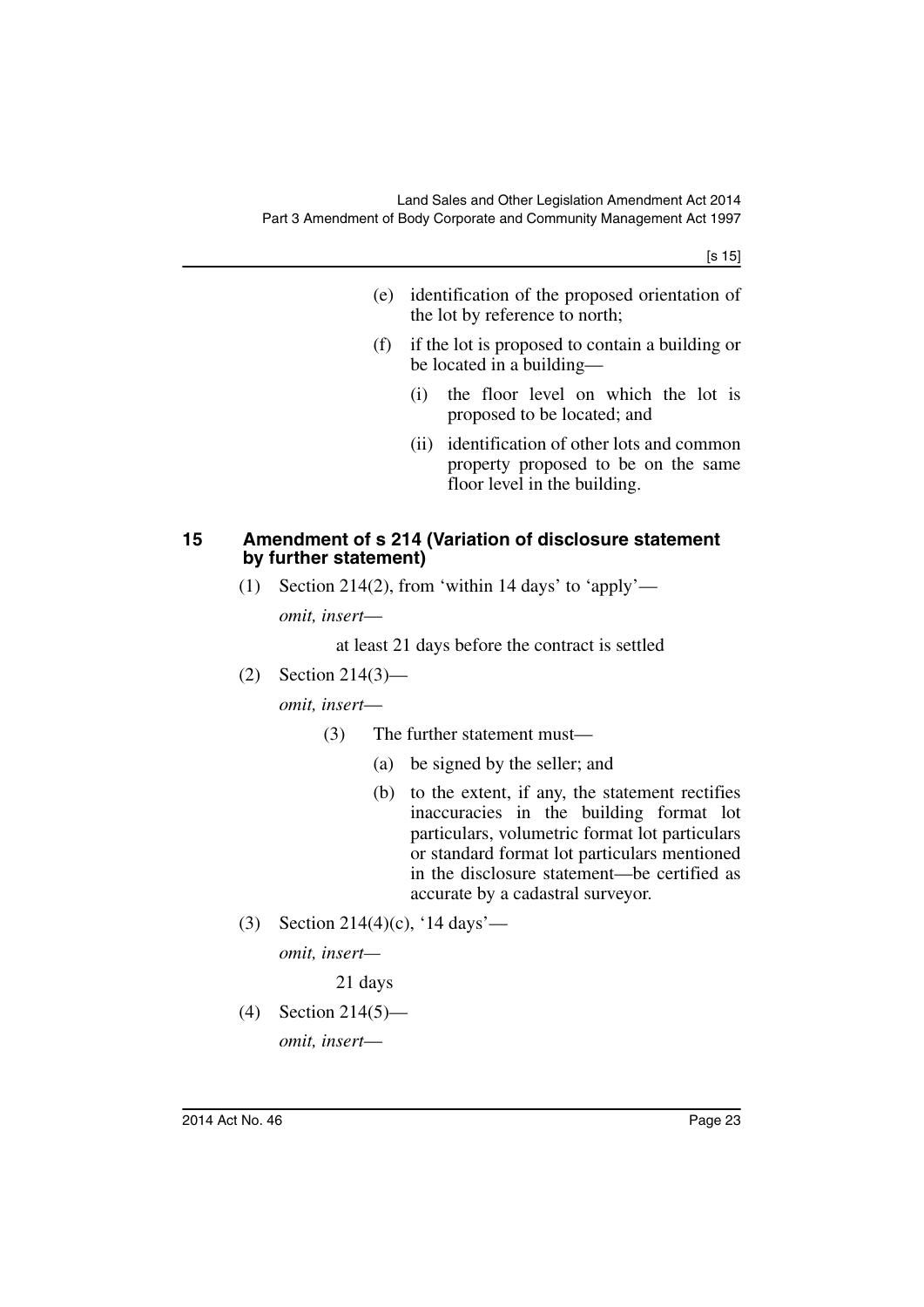[s 16]

- (5) Subsections (1) to (4) continue to apply after the further statement is given on the basis that the disclosure statement is taken to be constituted by the disclosure statement and any further statement.
- (6) If the seller fails to comply with this section, the buyer may terminate the contract by written notice given to the seller if—
	- (a) the contract has not already been settled; and
	- (b) the buyer would be materially prejudiced, if compelled to complete the contract, given the extent to which the disclosure statement was, or has become, inaccurate.

# <span id="page-25-0"></span>**16 Insertion of new ch 5, pt 2, div 4, hdg**

After section 217—

*insert—*

# **Division 4 Other grounds for terminating contract**

<span id="page-25-1"></span>**17 Insertion of new s 217B and ch 5, pt 2, div 5, hdg and div 5, sdiv 1, hdg**

After section 217A—

<span id="page-25-2"></span>*insert—*

#### **217B Terminating contract if not settled within particular period**

- (1) This section applies if, other than because of the buyer's default, the seller has not settled the contract for the sale of the proposed lot before—
	- (a) if the contract provides for a date by which it must be settled (the *sunset date*), the earlier of the following—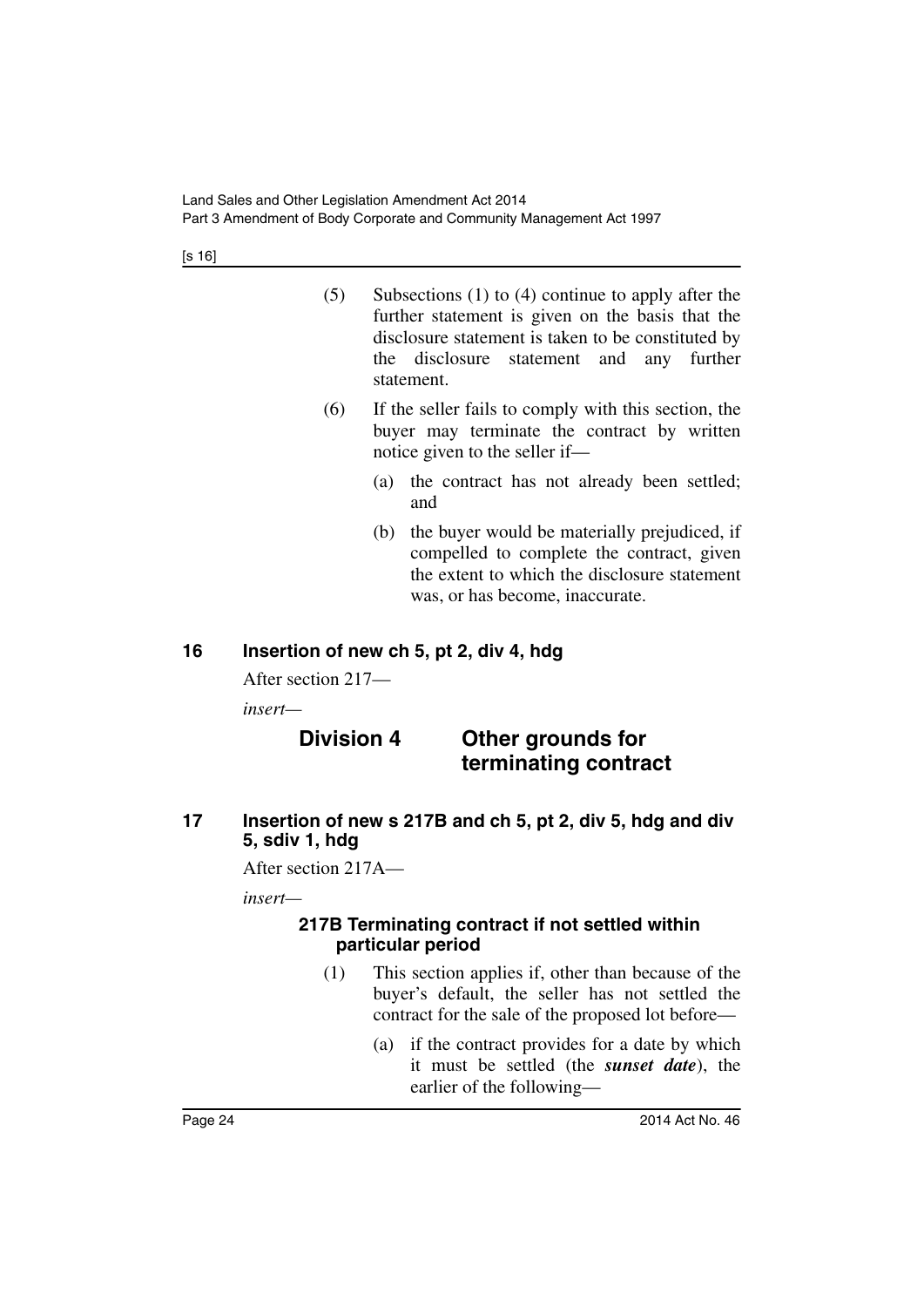- (i) the sunset date or, if the buyer requests a later date for settlement and the seller agrees to the date, the later date;
- (ii) the end of  $5\frac{1}{2}$  years after the day the contract was entered into by the buyer or, if the buyer requests a later date for settlement and the seller agrees to the date, the later date; or
- (b) otherwise—the end of  $3\frac{1}{2}$  years after the day the contract was entered into by the buyer or, if the buyer requests a later date for settlement and the seller agrees to the date, the later date.

*Note*—

See section 441 for the particular circumstances in which the period prescribed in subsection  $(1)(b)$  is changed.

(2) The buyer may terminate the contract for the sale of the proposed lot by a signed written notice of termination given to the seller before the contract is settled.

# <span id="page-26-0"></span>**Division 5 Miscellaneous provisions**

# **Subdivision 1 Termination**

### <span id="page-26-2"></span><span id="page-26-1"></span>**18 Replacement of s 218 (Termination under this part)**

Section 218—

<span id="page-26-3"></span>*omit, insert—*

#### **218 Termination under this part**

- (1) This section applies if a buyer terminates a contract under this part.
- (2) The seller must, within 14 days after the termination, repay to the buyer—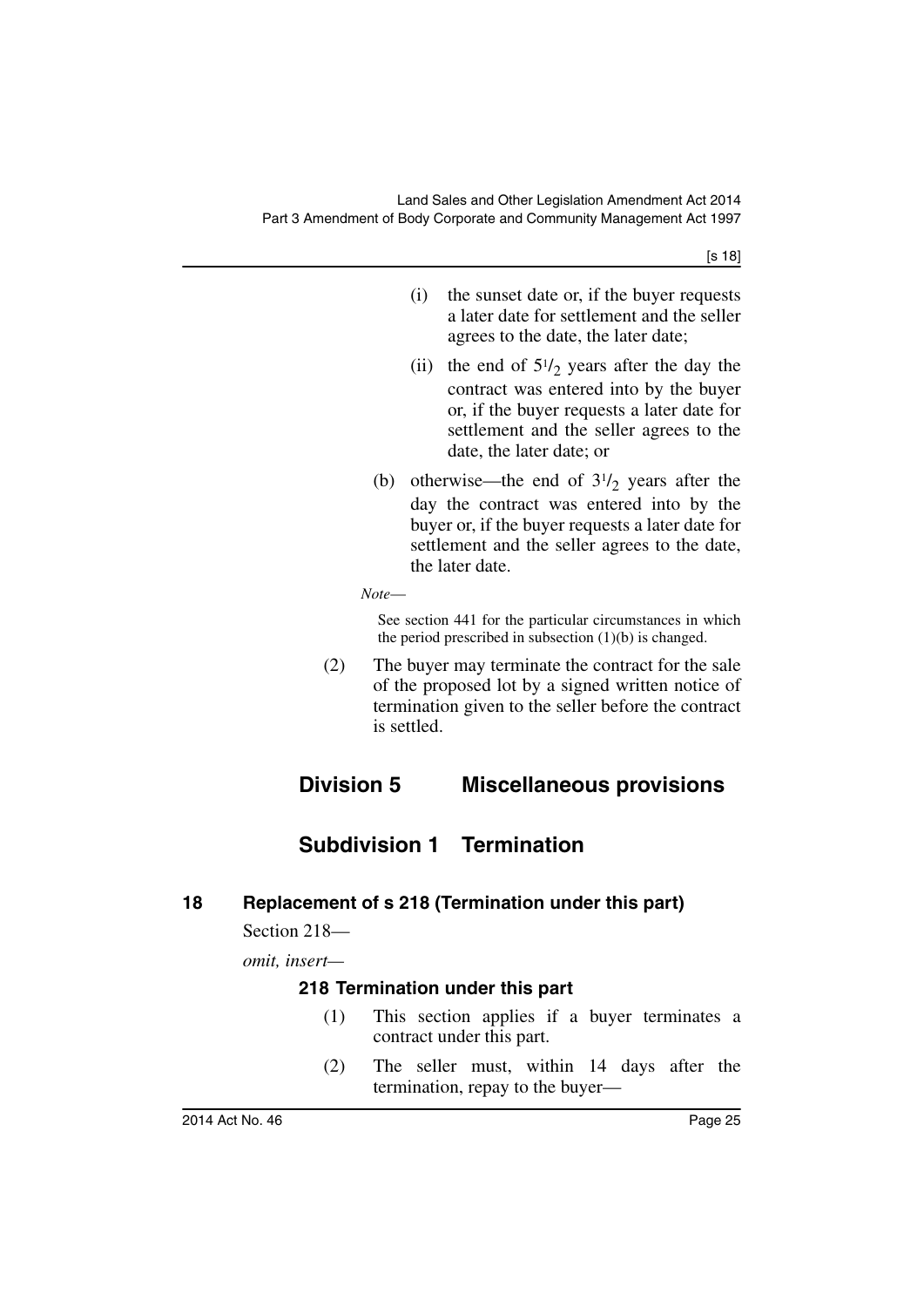- (a) any amount paid to the seller or the seller's agent towards the purchase of the lot; and
- (b) any interest that accrued on the amount while it was held by the seller or the seller's agent.
- (3) However, if the amount or interest is held by an entity in a trust account kept as required under an Act, the requirement under subsection (2) applies subject to compliance with the law governing the entity's trust account.
- (4) An amount repayable under subsection (2) may be recovered as a debt.

### <span id="page-27-0"></span>**19 Insertion of new ch 5, pt 2, div 5, sdiv 2 and ch 5, pt 2, div 5, sdiv 3, hdg and ss 218E and 218F**

After section 218—

<span id="page-27-1"></span>*insert—*

# **Subdivision 2 Amounts held in trust accounts**

### <span id="page-27-2"></span>**218A Payment of particular amounts**

This subdivision applies to the following amounts—

- (a) an amount paid towards the purchase of a proposed lot under a contract for the sale of the lot (other than an amount paid at settlement);
- (b) an amount paid under another instrument (whether legally binding or not) relating to the sale of a proposed lot.

*Examples of instruments for paragraph (b)*—

- an option to purchase
- an instrument providing for an expression of interest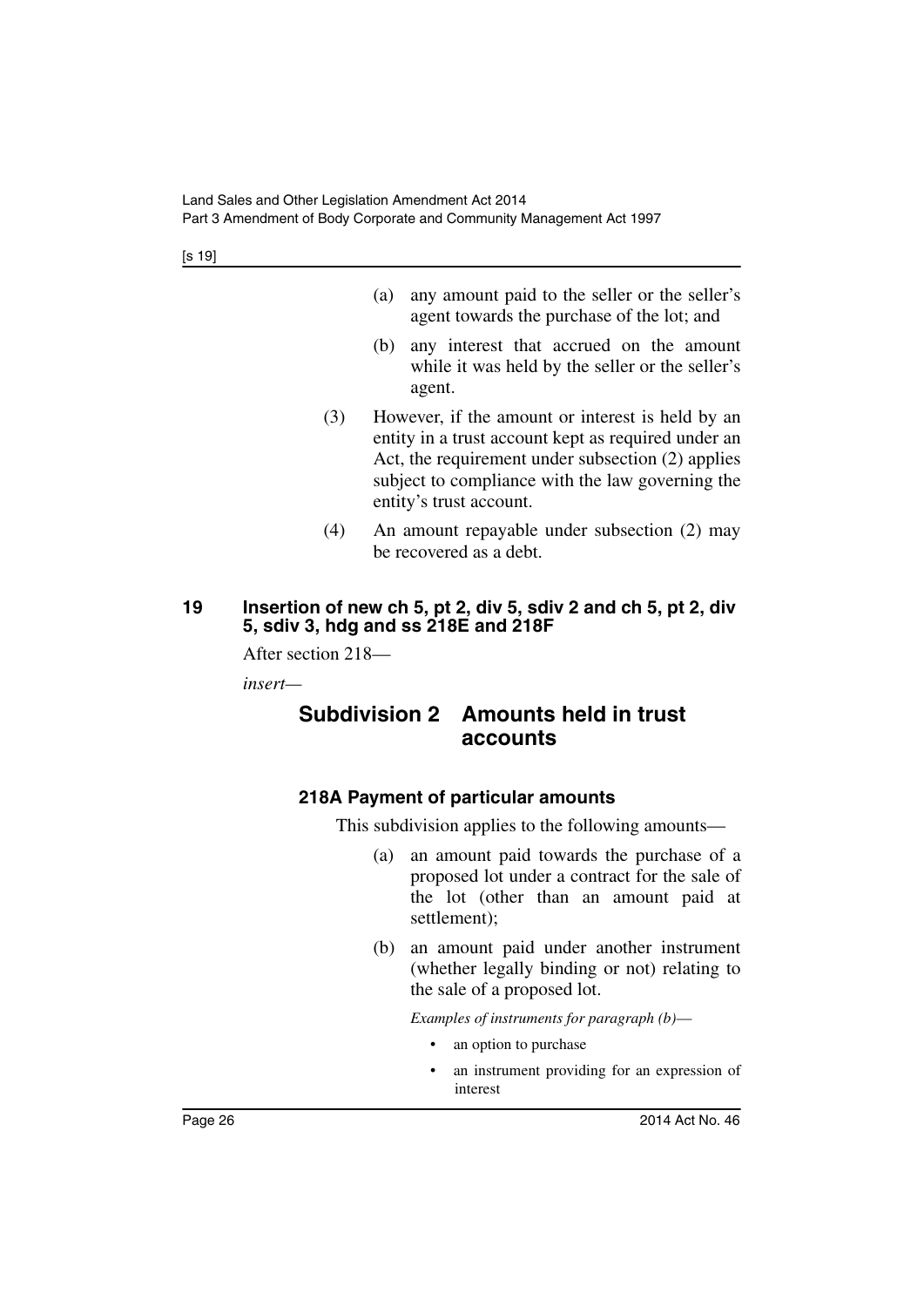#### <span id="page-28-0"></span>**218B Amounts paid under s 218A to be held in prescribed trust account**

- (1) The person to whom the amount is paid must pay the amount directly to—
	- (a) if the contract or instrument states the amount is to be paid to either of the following recognised entities, the recognised entity—
		- (i) a law practice at its office in Queensland;
		- (ii) a real estate agent carrying on the business of a real estate agent; or
	- (b) if paragraph (a) does not apply, the public trustee.

Maximum penalty—200 penalty units or 1 year's imprisonment.

- (2) An amount paid to a recognised entity mentioned in subsection  $(1)(a)$  or  $(b)$  must be—
	- (a) held by the entity in a prescribed trust account; and
	- (b) dealt with by the entity in accordance with this subdivision and the law governing the operation of the entity's prescribed trust account.

Maximum penalty—200 penalty units or 1 year's imprisonment.

(3) An amount paid to a law practice under this section is taken to be trust money under the *Legal Profession Act 2007*, part 3.3.

#### <span id="page-28-1"></span>**218C Disposal of amount held in prescribed trust account**

(1) A recognised entity that is paid an amount under section 218B(1) must hold the amount in the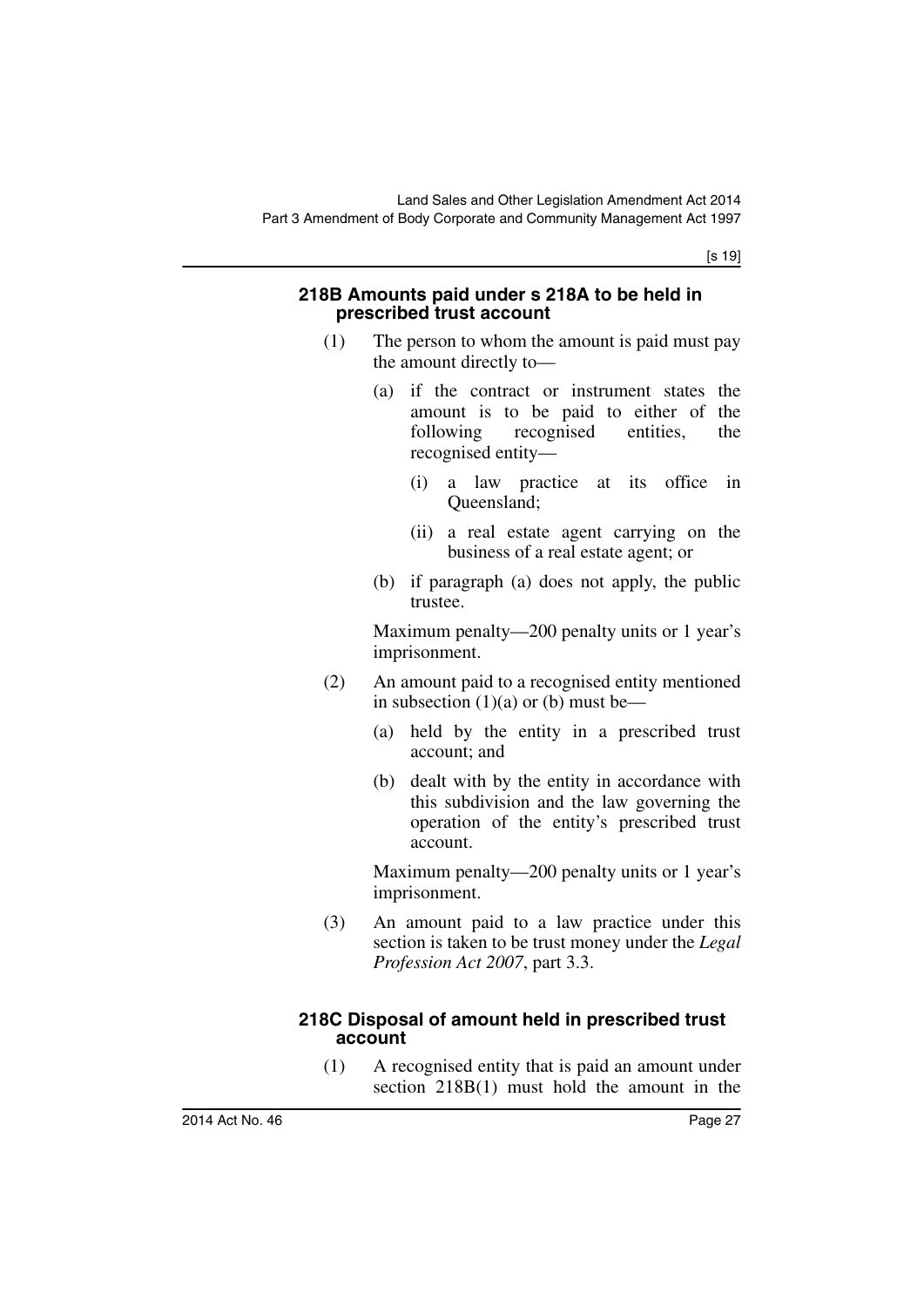entity's prescribed trust account until a party to the contract or instrument becomes entitled, under this part or otherwise according to law, to a repayment or payment of the amount.

Maximum penalty—200 penalty units or 1 year's imprisonment.

(2) On a party becoming entitled to a repayment or payment of the amount, the recognised entity must dispose of the amount in accordance with the law governing the operation of the entity's prescribed trust account.

> Maximum penalty—200 penalty units or 1 year's imprisonment.

(3) Subsections (1) and (2) apply despite anything in the contract or instrument under which the amount was paid to the recognised entity.

#### <span id="page-29-0"></span>**218D Investment of amount held in prescribed trust account**

- (1) A recognised entity that holds an amount paid under section 218B(1) in a prescribed trust account may invest the amount if—
	- (a) either of the following applies—
		- (i) the contract or instrument authorises the investment;
		- (ii) the parties to the contract or instrument give the entity their consent to the investment by signed written notice; and
	- (b) the investment is carried out in accordance with the law governing the operation of the prescribed trust account.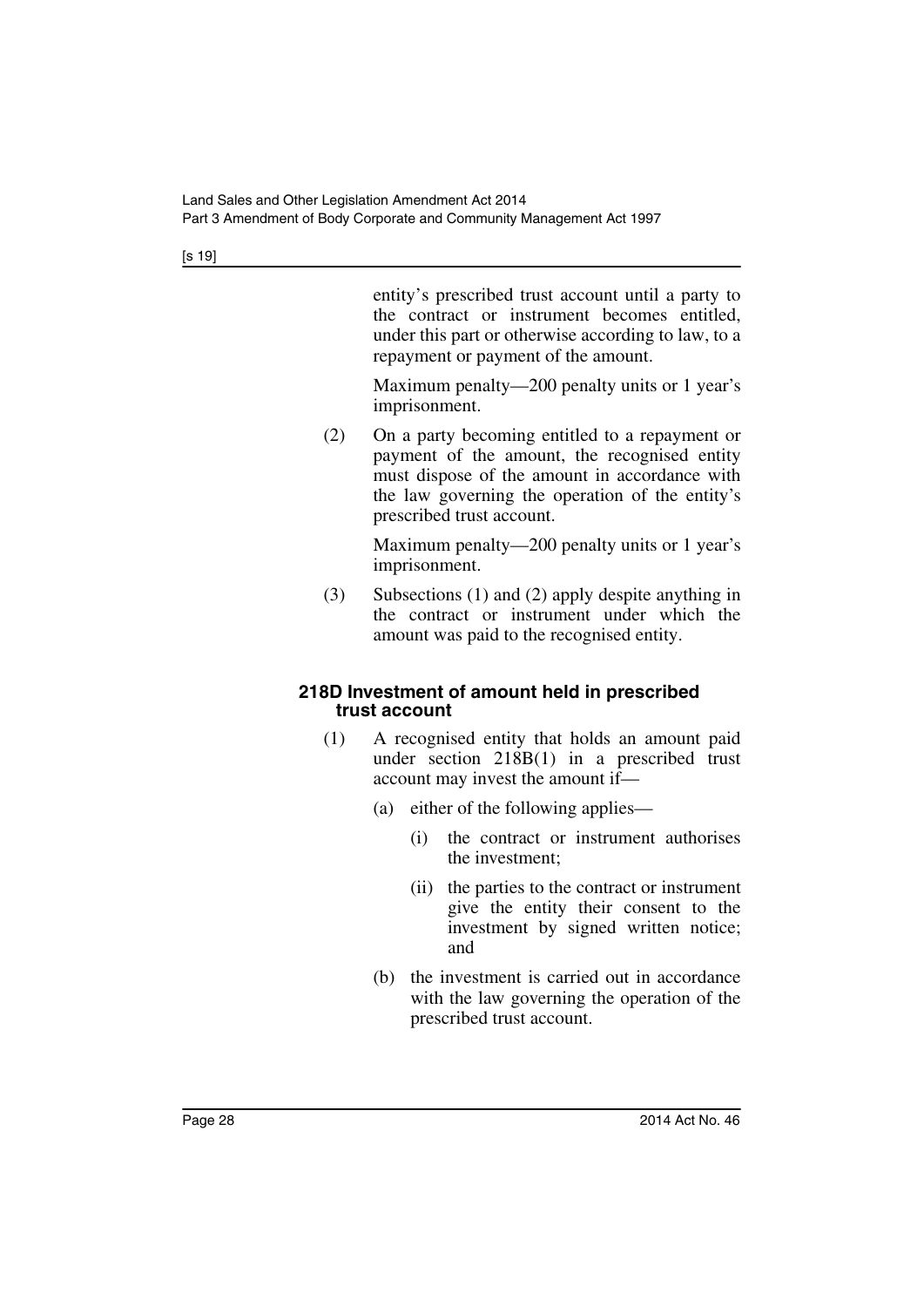- (2) An amount invested as mentioned in subsection (1) is taken to be an amount in the prescribed trust account.
- (3) Any proceeds of an investment of an amount as mentioned in subsection (1) must be paid into the prescribed trust account, unless the proceeds are further invested as mentioned in subsection (1).

Maximum penalty for subsection (3)—200 penalty units or 1 year's imprisonment.

# <span id="page-30-0"></span>**Subdivision 3 Other provisions**

### <span id="page-30-1"></span>**218E Security instruments**

- (1) This section applies if an instrument is received from the buyer of a proposed lot as security for the payment of an amount under the contract for the sale of the lot—
	- (a) by a recognised entity on behalf of the seller; or
	- (b) by any other person on behalf of the seller; or
	- (c) by the seller.

*Example of an instrument for subsection (1)*—

bank guarantee

- (2) For subsection  $(1)(a)$ , the recognised entity must keep the instrument at the prescribed place until—
	- (a) the instrument is returnable to the buyer according to law; or
	- (b) the instrument is given to the issuer of the security in exchange for the amount it secures.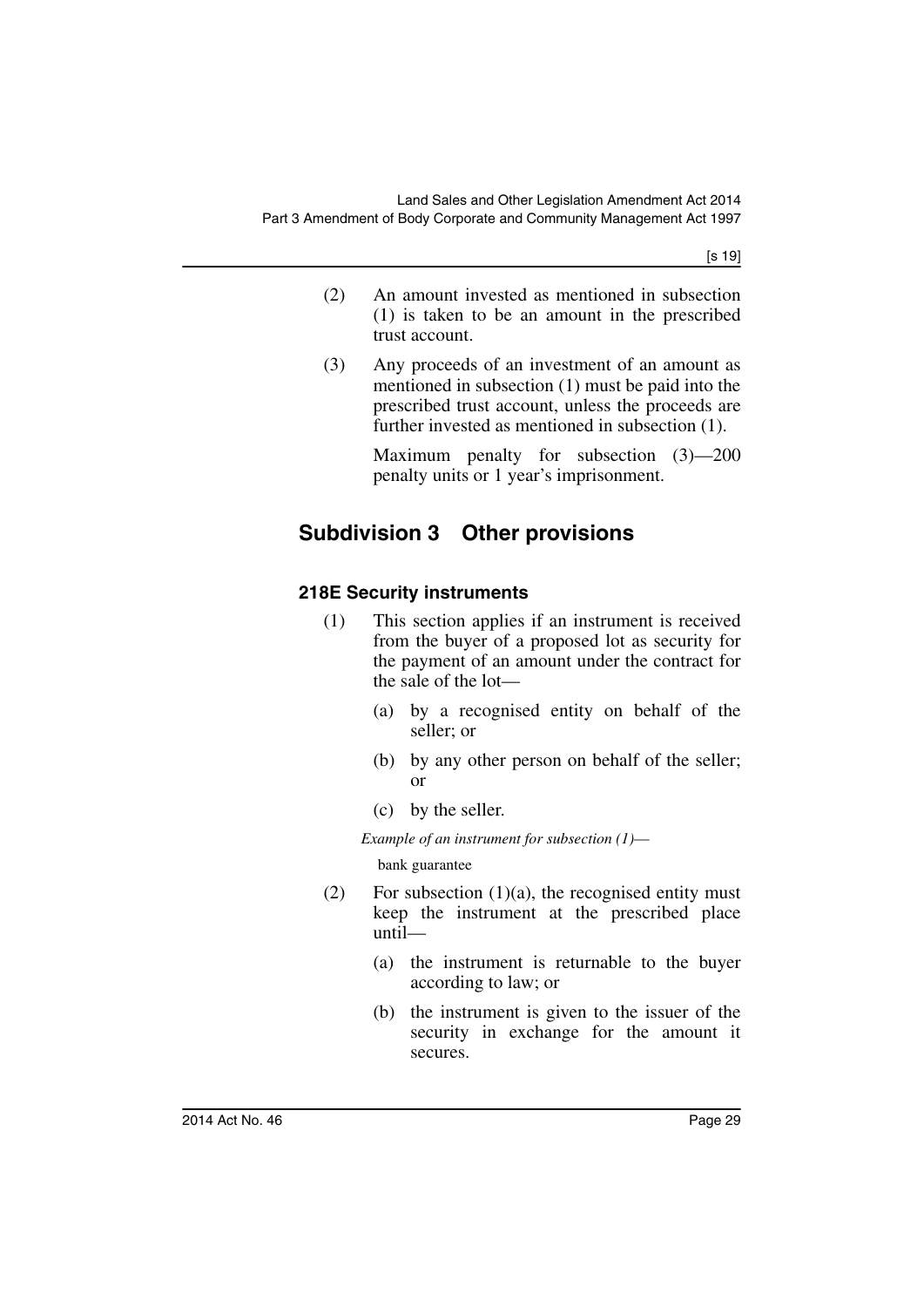Maximum penalty—200 penalty units or 1 year's imprisonment.

- (3) The amount given in exchange for the instrument under subsection (2)(b) is trust money.
- (4) The amount given must be—
	- (a) held by the recognised entity who held the instrument in the entity's prescribed trust account; and
	- (b) dealt with by the recognised entity in accordance with this division and the law governing the operation of the entity's prescribed trust account.

Maximum penalty—200 penalty units or 1 year's imprisonment.

 $(5)$  For subsection  $(1)(b)$ , the person must give the instrument directly to a recognised entity.

> Maximum penalty—200 penalty units or 1 year's imprisonment.

(6) For subsection  $(1)(c)$ , the seller must give the instrument directly to a recognised entity.

> Maximum penalty—200 penalty units or 1 year's imprisonment.

- (7) If the instrument is given to a recognised entity under subsection  $(5)$  or  $(6)$ , subsections  $(2)$ ,  $(3)$ and (4) apply as if the instrument were received from the buyer by the recognised entity on behalf of the seller as provided in subsection  $(1)(a)$ .
- (8) In this section—

#### *prescribed place* means—

(a) for a recognised entity that is a law practice—an office of the practice in Queensland; or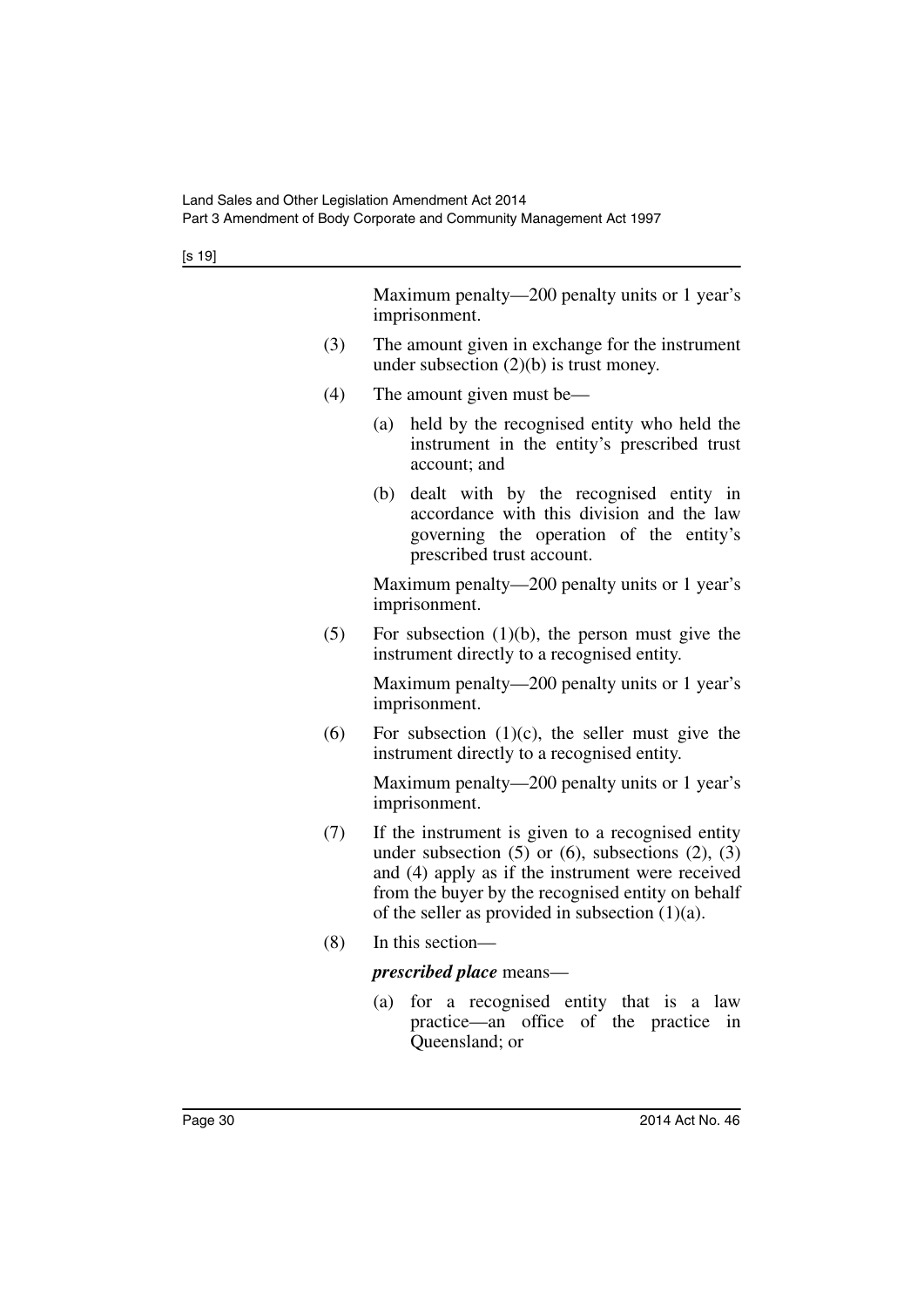[s 20]

- (b) for a recognised entity that is the public trustee—an office of the public trustee in Queensland; or
- (c) for a recognised entity that is a real estate agent—the office of the real estate agency in which the agent carries on the business of a real estate agent.

### <span id="page-32-0"></span>**218F Evidentiary provision**

In a proceeding for an offence against this part, a copy of a contract or other instrument purporting to relate to the sale or purchase of a proposed lot and produced on behalf of the complainant is admissible in evidence as if it were the original contract or instrument.

#### <span id="page-32-1"></span>**20 Insertion of new s 309A**

After section 309—

<span id="page-32-2"></span>*insert—*

#### **309A Responsibility for acts or omissions of representative**

- (1) This section applies in a proceeding for an offence against this Act.
- (2) If it is relevant to prove a person's state of mind about a particular act or omission, it is enough to show—
	- (a) the act was done or omitted to be done by a representative of the person within the scope of the representative's actual or apparent authority; and
	- (b) the representative had the state of mind.
- (3) An act done or omitted to be done for a person by a representative of the person within the scope of the representative's actual or apparent authority is taken to have been done or omitted to be done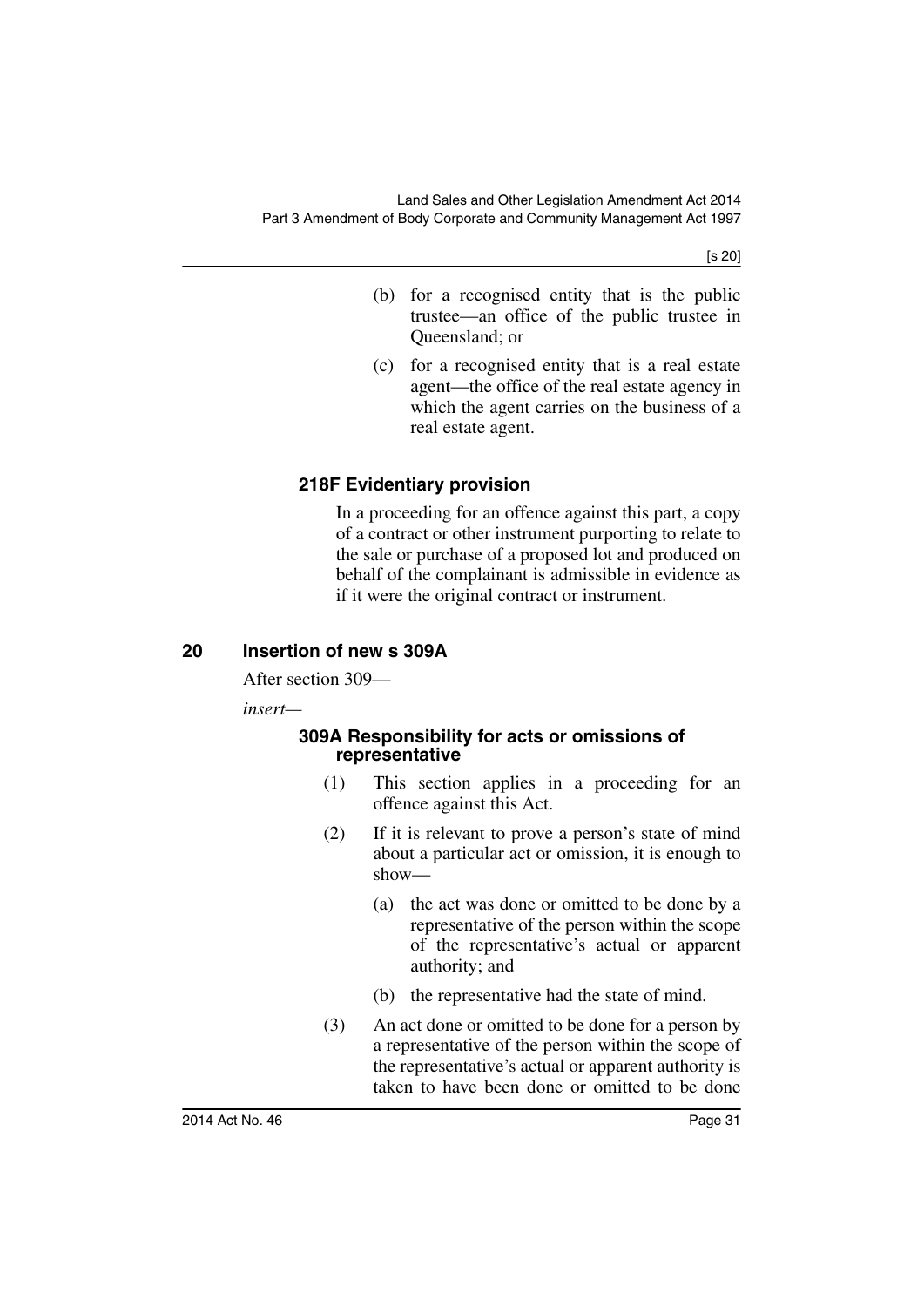[s 21]

also by the person, unless the person proves the person could not, by the exercise of reasonable diligence, have prevented the act or omission.

(4) In this section—

*representative* means—

- (a) of an individual—an employee or agent of the individual; or
- (b) of an unincorporated body—a member of the body, or an employee or agent of the body; or
- (c) of a partnership—a partner, employee or agent of the partnership; or
- (d) of a corporation—an executive officer, employee or agent of the corporation.

*state of mind*, of a person, includes—

- (a) the person's knowledge, intention, opinion, belief or purpose; and
- (b) the person's reasons for the intention, opinion, belief or purpose.

#### <span id="page-33-0"></span>**21 Insertion of new ch 8, pt 13**

Chapter 8—

<span id="page-33-1"></span>*insert—*

# **Part 13 Transitional provisions for Land Sales and Other Legislation Amendment Act 2014**

#### <span id="page-33-2"></span>**437 Definitions for pt 13**

In this part—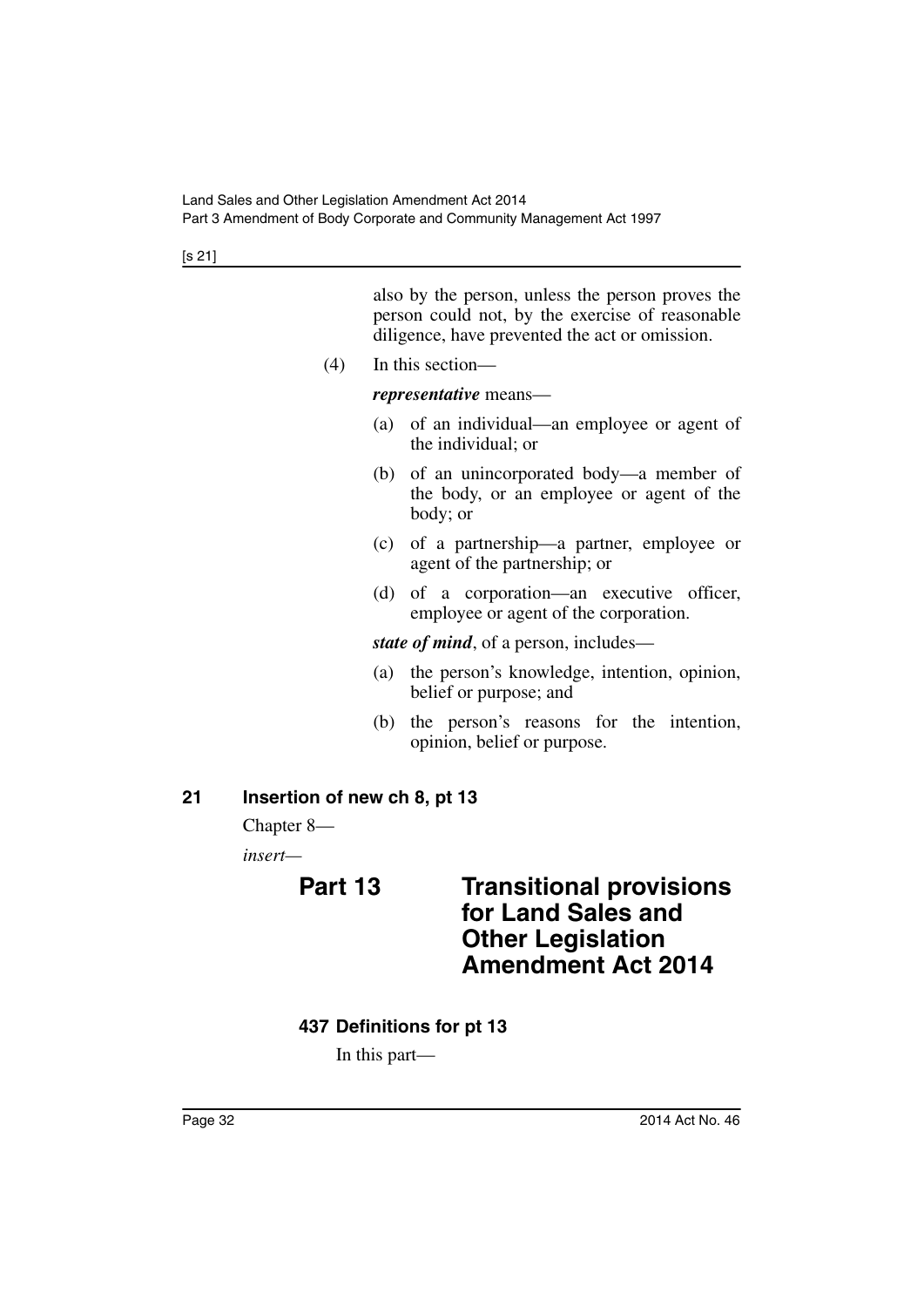[s 21]

*amendment Act* means the *Land Sales and Other Legislation Amendment Act 2014.*

*commencement* means the commencement of this part.

*new*, in relation to a provision, means the provision as in force immediately after the commencement.

*old*, in relation to a provision, means the provision as in force at any relevant time before the commencement.

*proposed lot* means a lot intended to come into existence as a lot included in a community titles scheme when the scheme is established or changed.

# <span id="page-34-0"></span>**438 Application of s 212B**

Section 212B applies only in relation to a contract granting an option to purchase a proposed lot entered into after the commencement.

# <span id="page-34-1"></span>**439 Application of s 213**

New section 213(2)(a) applies only in relation to a contract for the sale of a proposed lot entered into after the commencement.

# <span id="page-34-2"></span>**440 Application of s 214**

- (1) Old section 214 continues to apply in relation to a contract for the sale of a proposed lot entered into before the commencement as if the amendment Act had not been enacted.
- (2) New section 214 applies only in relation to a contract for the sale of a proposed lot entered into after the commencement.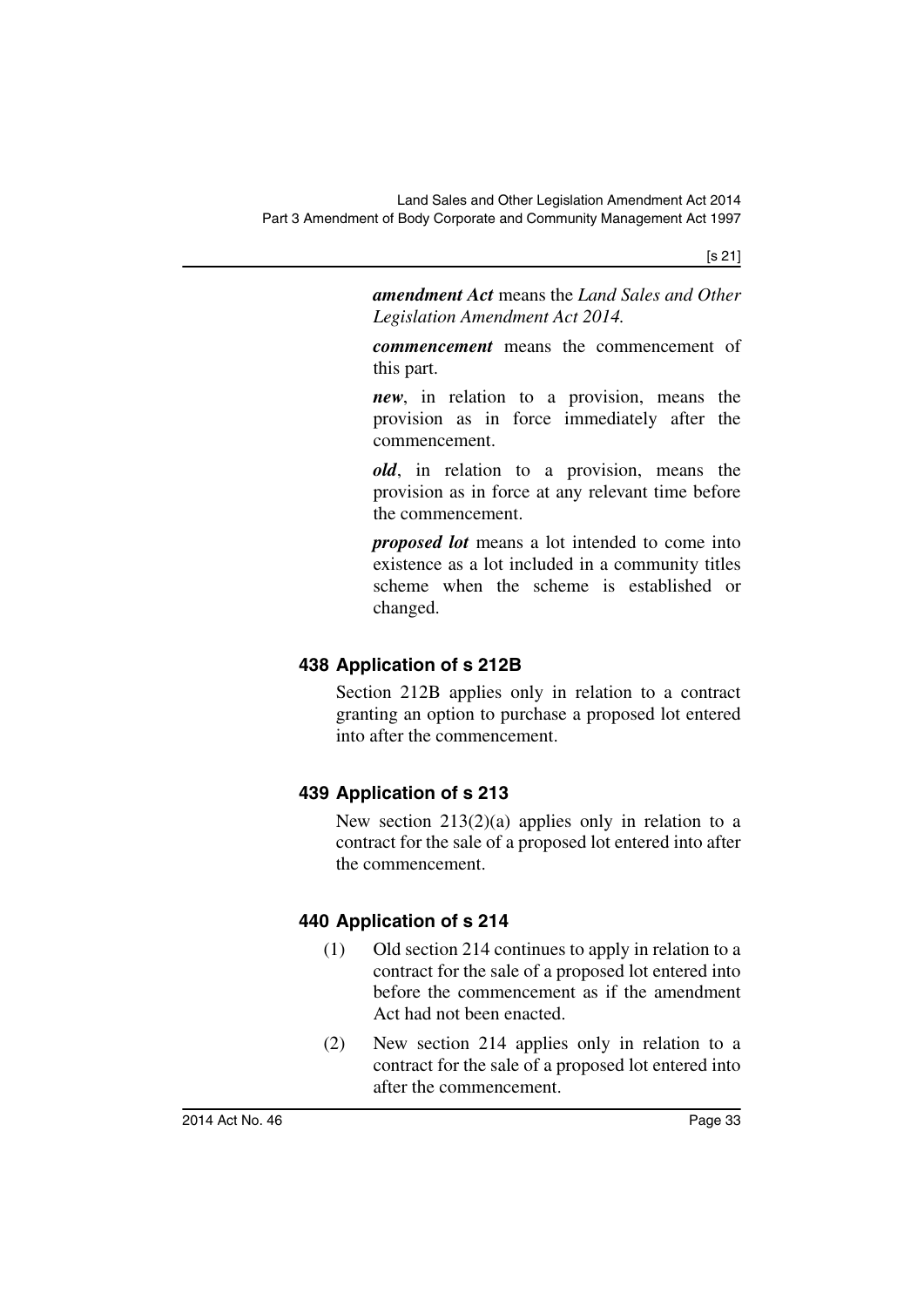#### <span id="page-35-0"></span>[s 21]

#### **441 Application, and modified application, of s 217B**

- (1) Section 217B applies only in relation to a contract for the sale of a proposed lot entered into by a buyer after the commencement.
- (2) However, section 217B as modified under subsection (3) applies in relation to the contract for the sale of the proposed lot if—
	- (a) the proposed lot is a proposed lot mentioned in the *Land Sales Regulation 2000*, schedule 2 as in force immediately before the repeal of that regulation; and

*Note*—

Under old LSA, section 28, a period could be prescribed by regulation for giving a registrable instrument for a proposed lot.

- (b) the contract does not provide the date by which it must be settled.
- (3) Section 217B is modified by omitting subsection (1)(b) and inserting the following—
	- '(b) if the contract does not provide the date by which it must be settled—the end of the period prescribed in the repealed *Land Sales Regulation 2000*, schedule 2, worked out from the day the contract was entered into.'
- (4) In this section—

*old LSA, section 28* means section 28 of the *Land Sales Act 1984* as in force immediately before the commencement.

### <span id="page-35-1"></span>**442 Application of s 218**

(1) Old section 218 continues to apply in relation to a contract for the sale of a proposed lot entered into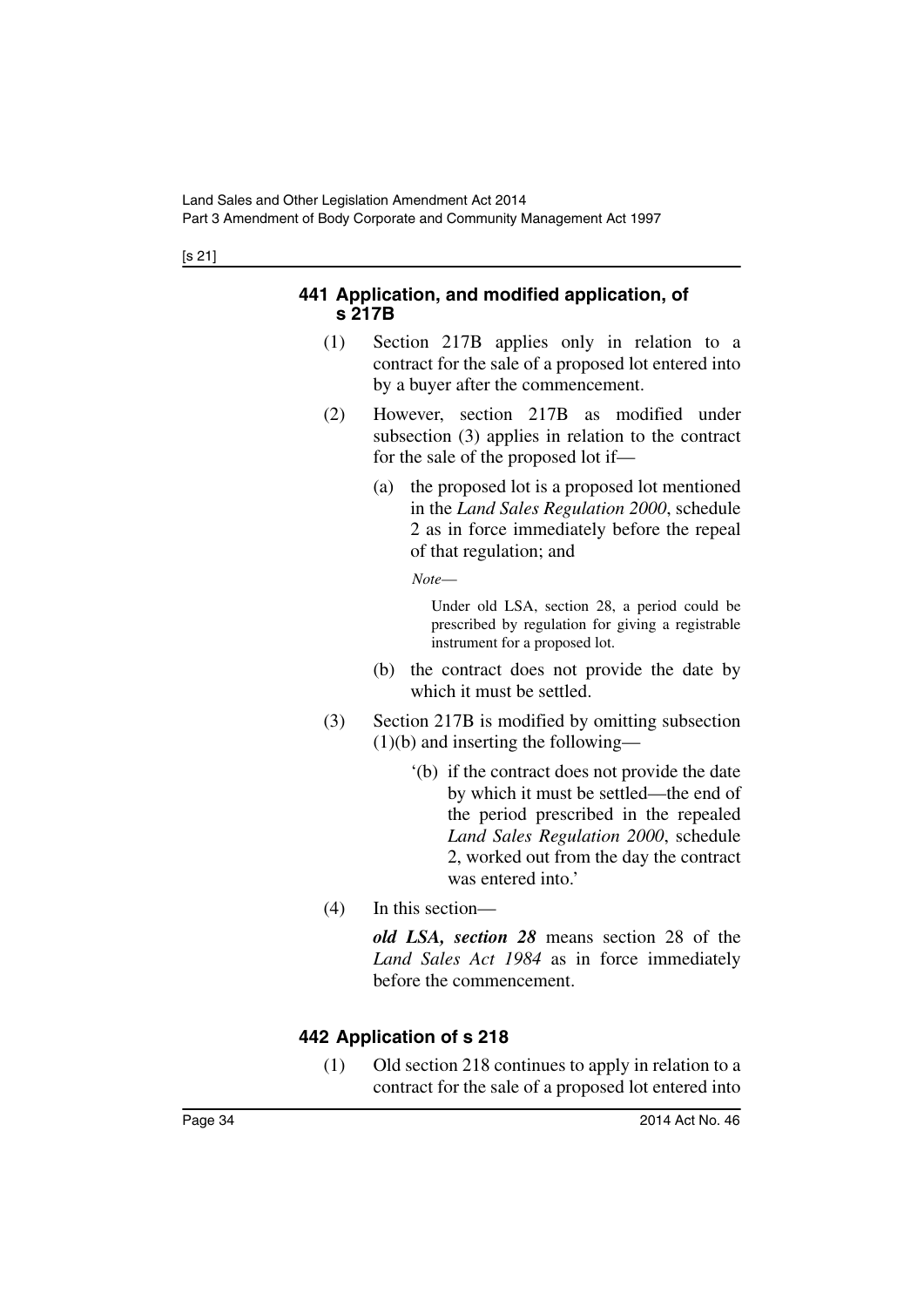[s 21]

before the commencement as if the amendment Act had not been enacted.

(2) New section 218 applies only in relation to a contract for the sale of a proposed lot entered into after the commencement.

# **443 Application of ch 5, pt 2, div 5, sdiv 2**

Chapter 5, part 2, division 5, subdivision 2 applies only in relation to amounts paid under a contract for the sale of a proposed lot entered into after the commencement.

# **444 Continuing application of old LSA, part 3**

- (1) Old LSA, part 3 continues to apply in relation to a contract for the sale of a proposed lot entered into before the commencement as if the amendment Act had not been enacted.
- (2) However, if, at any time before the settlement of a contract to which the part applies, the parties to the contract agree to settle the sale using e-conveyancing, the part is to be read with the following changes—
	- (a) old LSA, section  $22(4)(a)$ —

*omit, insert*—

- '(a) the vendor or the vendor's agent can not require the purchaser to settle; and';
- (b) old LSA, section  $23(1)$ , ', without becoming entitled in terms of the instrument to receive a registrable instrument of transfer in exchange therefor'—

*omit, insert*—

'(but excluding an amount payable at settlement)';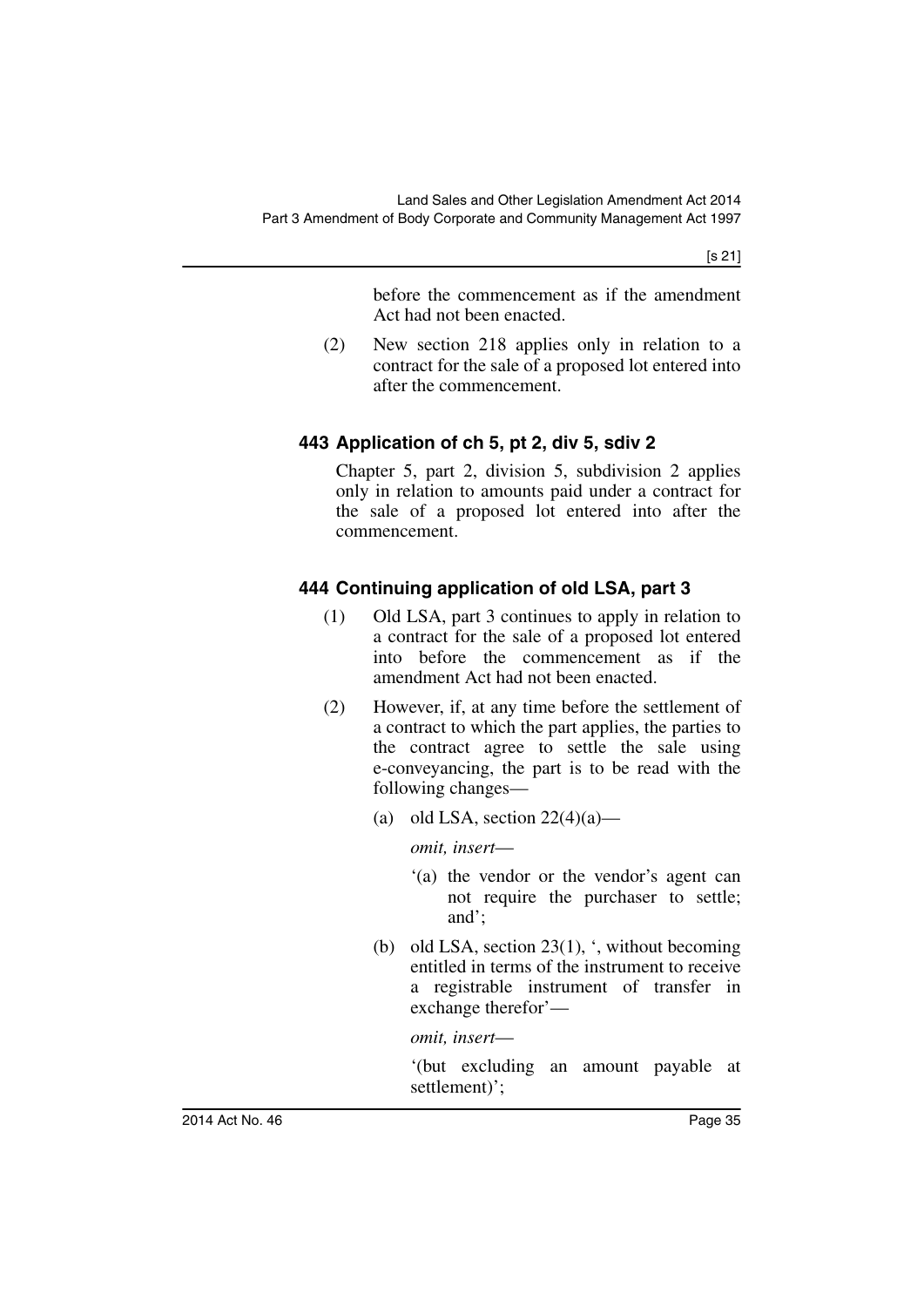| (c) | old LSA, section $23(4)$ —                                                                                                               |
|-----|------------------------------------------------------------------------------------------------------------------------------------------|
|     | omit;                                                                                                                                    |
|     | (d) old LSA, section $25(2)(a)$ —                                                                                                        |
|     | omit, insert-                                                                                                                            |
|     | '(a) before settlement of the sale of the<br>proposed lot; or';                                                                          |
| (e) | old LSA, section $25(2)(b)(ii)$ —                                                                                                        |
|     | omit, insert-                                                                                                                            |
|     | (ii) before settlement of the sale of the<br>proposed lot;';                                                                             |
| (f) | old LSA, section 27, heading—                                                                                                            |
|     | omit, insert-                                                                                                                            |
|     | '27 Purchaser's rights if purchase not<br>settled within a certain period';                                                              |
|     | (g) old LSA, section $27(1)(b)$ , 'the vendor has<br>given the purchaser a registrable<br>not<br>instrument of transfer for the lot'—    |
|     | omit, insert-                                                                                                                            |
|     | the sale of the proposed lot has not been<br>settled';                                                                                   |
| (h) | old LSA, section 27(2), 'before the vendor<br>gives the purchaser the registrable<br>instrument of transfer for the proposed<br>$lot'$ — |
|     | omit, insert-                                                                                                                            |
|     | before the sale of the proposed lot has been<br>settled':                                                                                |
| (i) | old LSA, section 28, heading, 'for giving of<br>registrable instrument'-                                                                 |
|     | omit.                                                                                                                                    |

(3) In this section—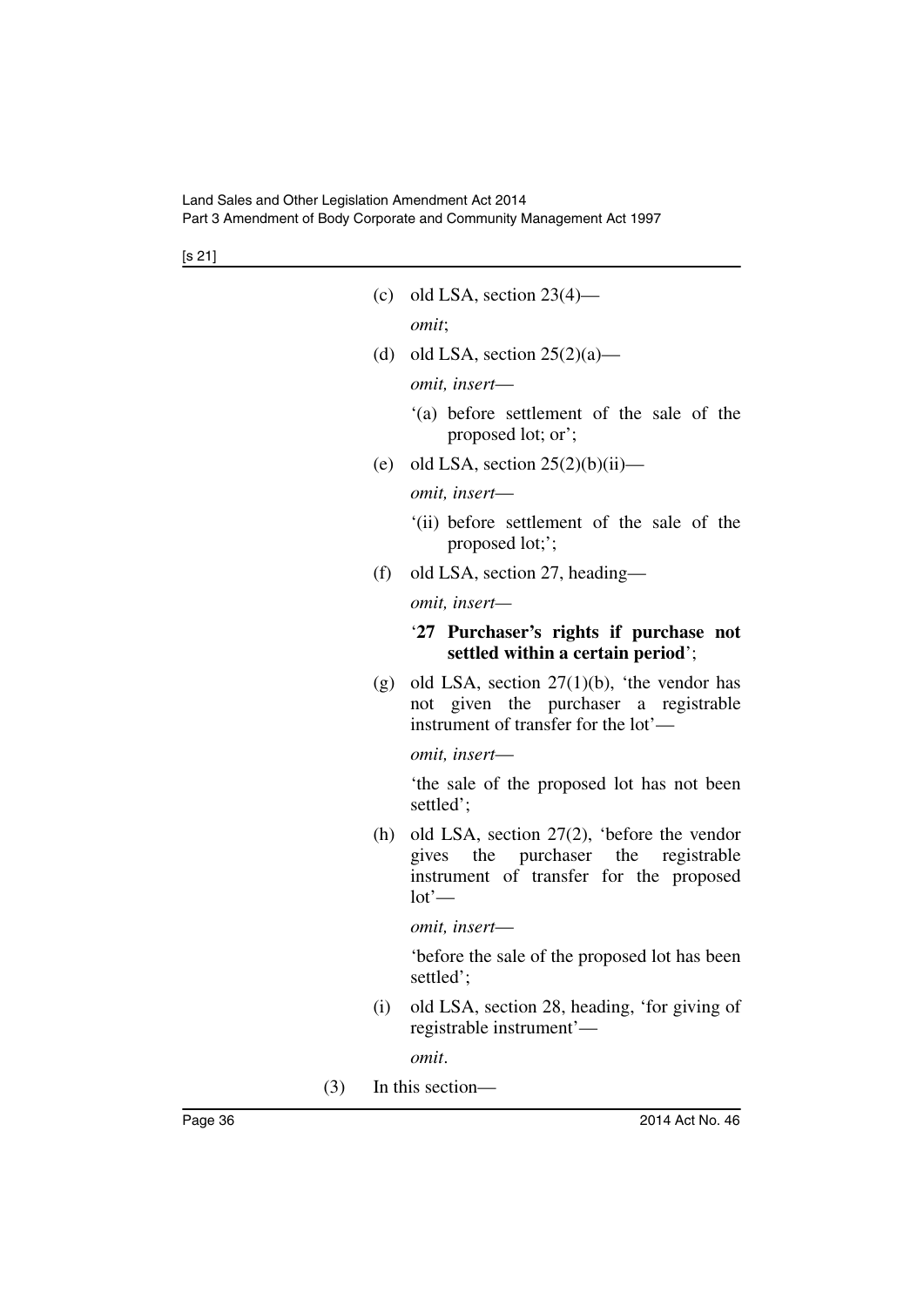[s 22]

*e-conveyancing* see the *Property Law Act 1974*, section 58A.

*old LSA*, followed by a provision number, means the provision with that number in the *Land Sales Act 1984* as in force at any relevant time before the commencement.

# **22 Amendment of sch 6 (Dictionary)**

Schedule 6—

*insert—*

*building format lot* see the Land Title Act, schedule 2.

*cadastral surveyor*, for chapter 5, part 2, see section 211A.

*law practice*, for chapter 5, part 2, see section  $211\overline{A}$ .

*prescribed trust account*, for chapter 5, part 2, see section 211A.

*proposed lot*, for chapter 5, part 2, see section 211A.

*public trustee*, for chapter 5, part 2, see section 211A*.*

*real estate agent*, for chapter 5, part 2, see section 211A*.*

*recognised entity*, for chapter 5, part 2, see section 211A.

*standard format lot* see the Land Title Act, schedule 2.

*volumetric format lot* see the Land Title Act, schedule 2.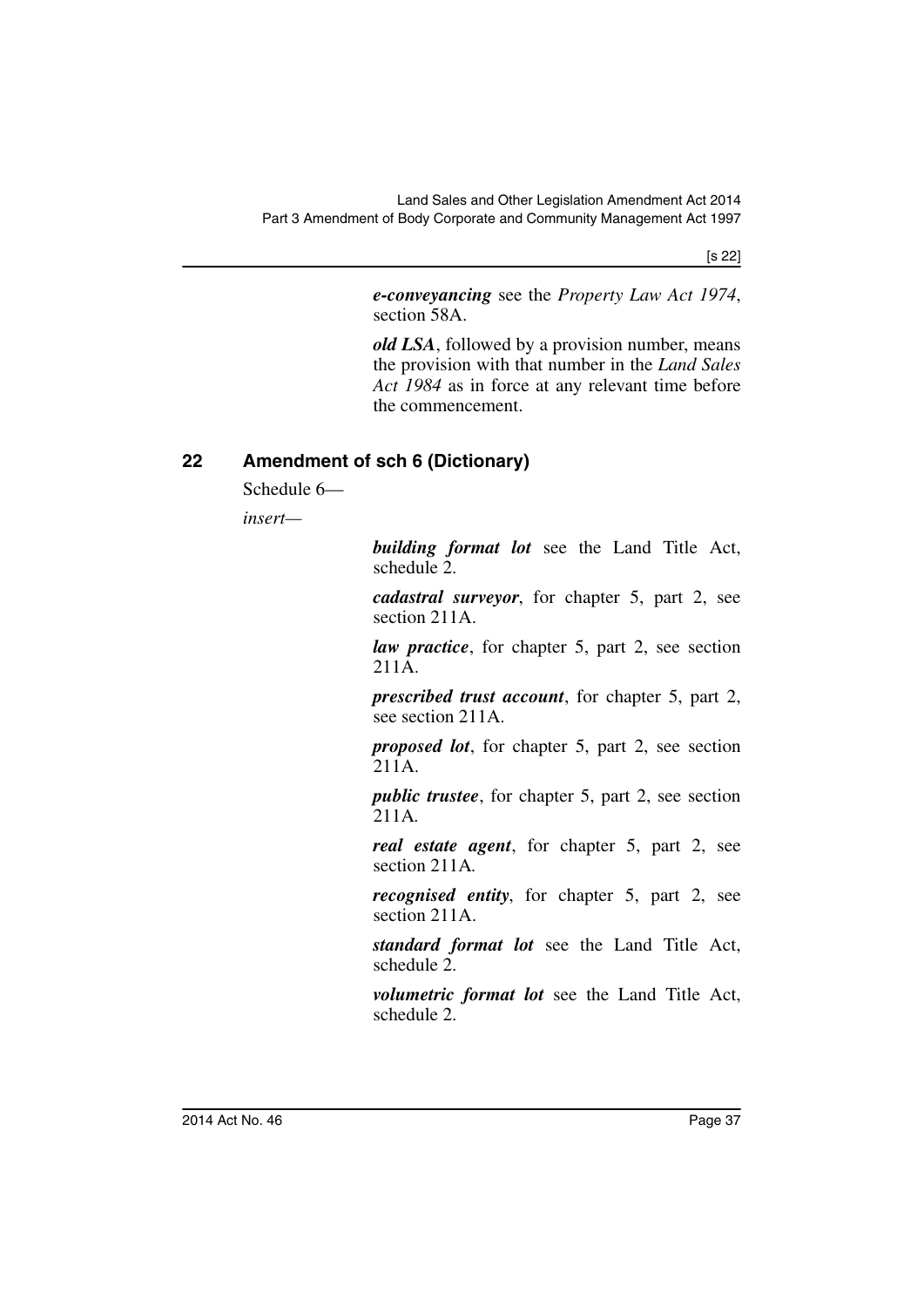[s 23]

# **Part 4 Amendment of Breakwater Island Casino Agreement Act 1984**

#### **23 Act amended**

This part amends the *Breakwater Island Casino Agreement Act 1984*.

## **24 Amendment of s 3 (Variation of formal agreement)**

Section 3(3), 'part  $2'$ —

*omit, insert—*

part 3

### **25 Amendment of sch 2 (Proposed further agreements)**

Schedule 2, at the end—

*insert—*

**Part 3** Proposed further **agreement for Land Sales and Other Legislation Amendment Act 2014**

# **Breakwater Island Casino Agreement Amendment Deed**

Date 2014

**PARTIES State of Queensland** (the *State*)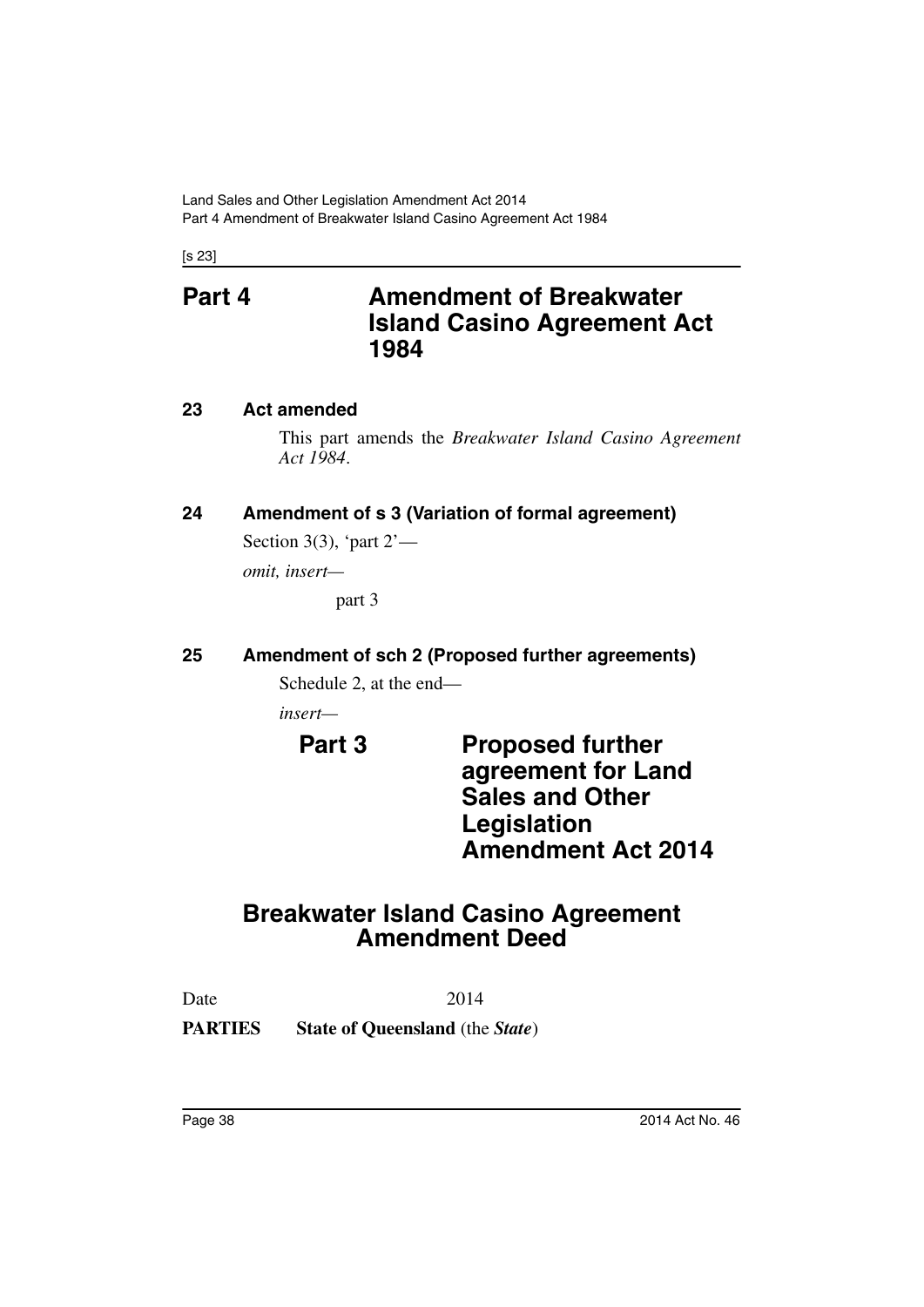**Breakwater Island Limited ACN 010 271 691** of Level 3, 159 William Street, Brisbane, Queensland (*Breakwater Island*)

**Jupiters Limited ACN 010 741 045** of Level 3, 159 William Street, Brisbane, Queensland (*Jupiters*)

**CLG Properties Pty Ltd as trustee for CLG Property Trust ACN 134 383 547** of 1/177 Salmon Street, Port Melbourne, Victoria (*CLG Properties*)

### **RECITALS**

- A. The State, ANZ Executors and Trustee Company Limited and Breakwater Island were parties to an agreement made on 27 November 1984 relating to the establishment and operation of a Hotel/Casino complex in Townsville, which was authorised by the *Breakwater Island Casino Agreement Act 1984* (Qld). That agreement has been varied under the *Breakwater Island Casino Agreement Act 1984* (Qld), including by way of an amendment agreement dated 14 June 2006 that varied the agreement in the form of a 'replacement agreement'.
- B. Presently, Breakwater Island is the trustee of the Breakwater Island Trust and holds a casino licence in its capacity as trustee.
- C. Jupiters currently holds all the units in the Breakwater Island Trust and all of the shares in Breakwater Island.
- D. Jupiters proposes, subject to relevant consents and approvals, to transfer all of the units in the Breakwater Island Trust and all of the shares in Breakwater Island to CLG Properties pursuant to a sale and purchase agreement between Jupiters and CLG Properties dated 24 January 2014.
- E. The parties have agreed to amend the Breakwater Island Casino Agreement on the terms set out in this Deed.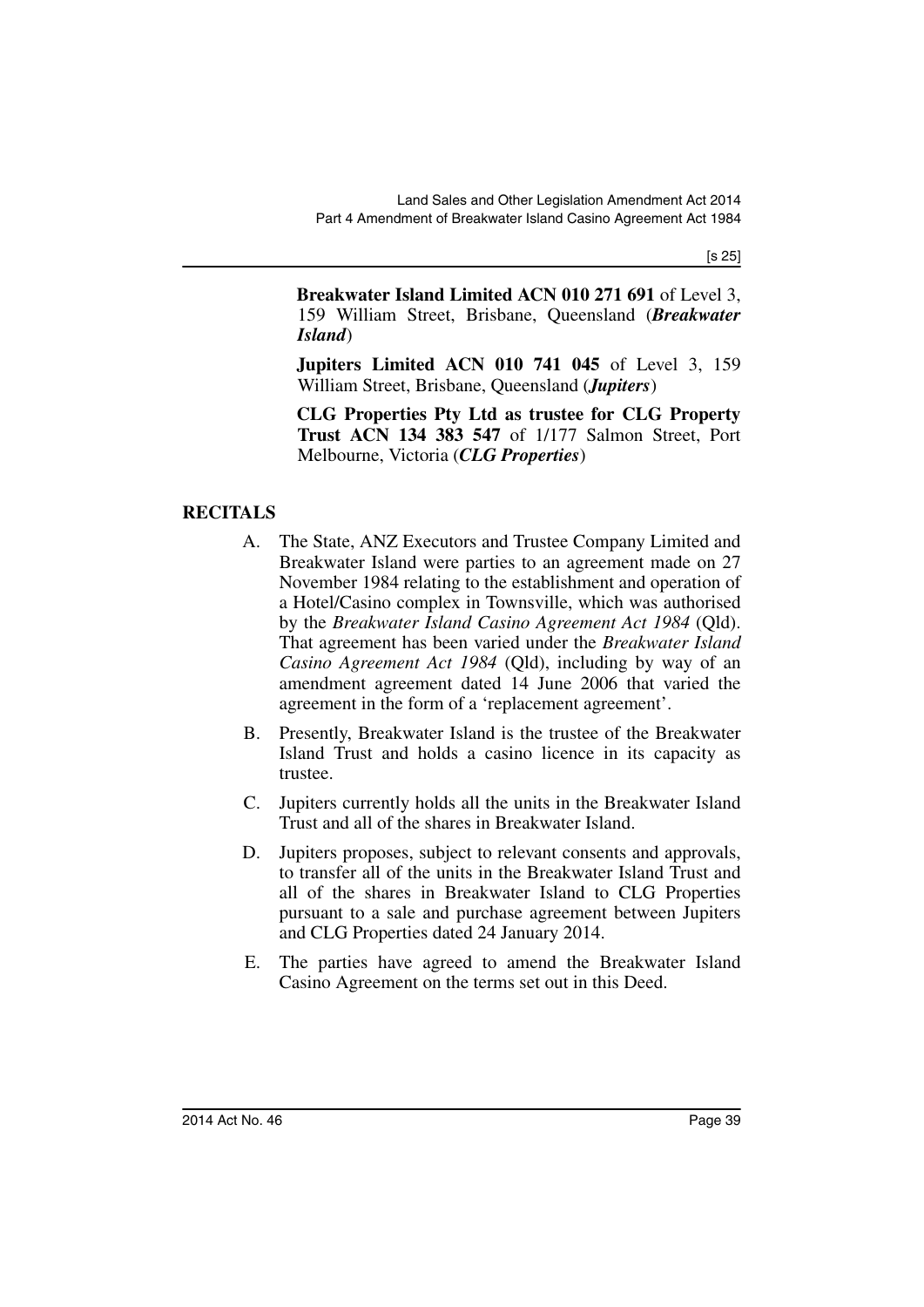# **OPERATIVE PROVISIONS**

### **1 Definitions and Interpretation**

In this Deed:

- (a) *Act* means the *Breakwater Island Casino Agreement Act 1984* (Qld), as amended from time to time.
- (b) *Breakwater Island Casino Agreement* means the agreement referred to in Recital A.
- (c) *Effective Date* means the date on which the last of the following conditions is satisfied:
	- (i) Jupiters and CLG Properties provide evidence to the Minister's satisfaction that all of the Shares and Units have been transferred to CLG Properties by Jupiters and CLG Properties has been registered as the legal owner of the Shares and Units;
	- (ii) all approvals required in order to permit, or that may be required as a result of or in connection with, any of the matters described in subclause (i) above, including under section 30 of the *Casino Control Act 1982* and under clauses 26(l), 26(m) and 26(n) of the Breakwater Island Casino Agreement, have been obtained; and
	- (iii) a deed, in a form acceptable to the Minister and dealing with:
		- (A) the legal or beneficial interests in, or control of, CLG Properties and the CLG Property Trust, including in relation to the matters in clauses  $26(e)$ , (i) and (j) of the Breakwater Island Casino Agreement;
		- (B) the present or future beneficiaries of the CLG Property Trust; and
		- (C) such other matters as the Minister may require,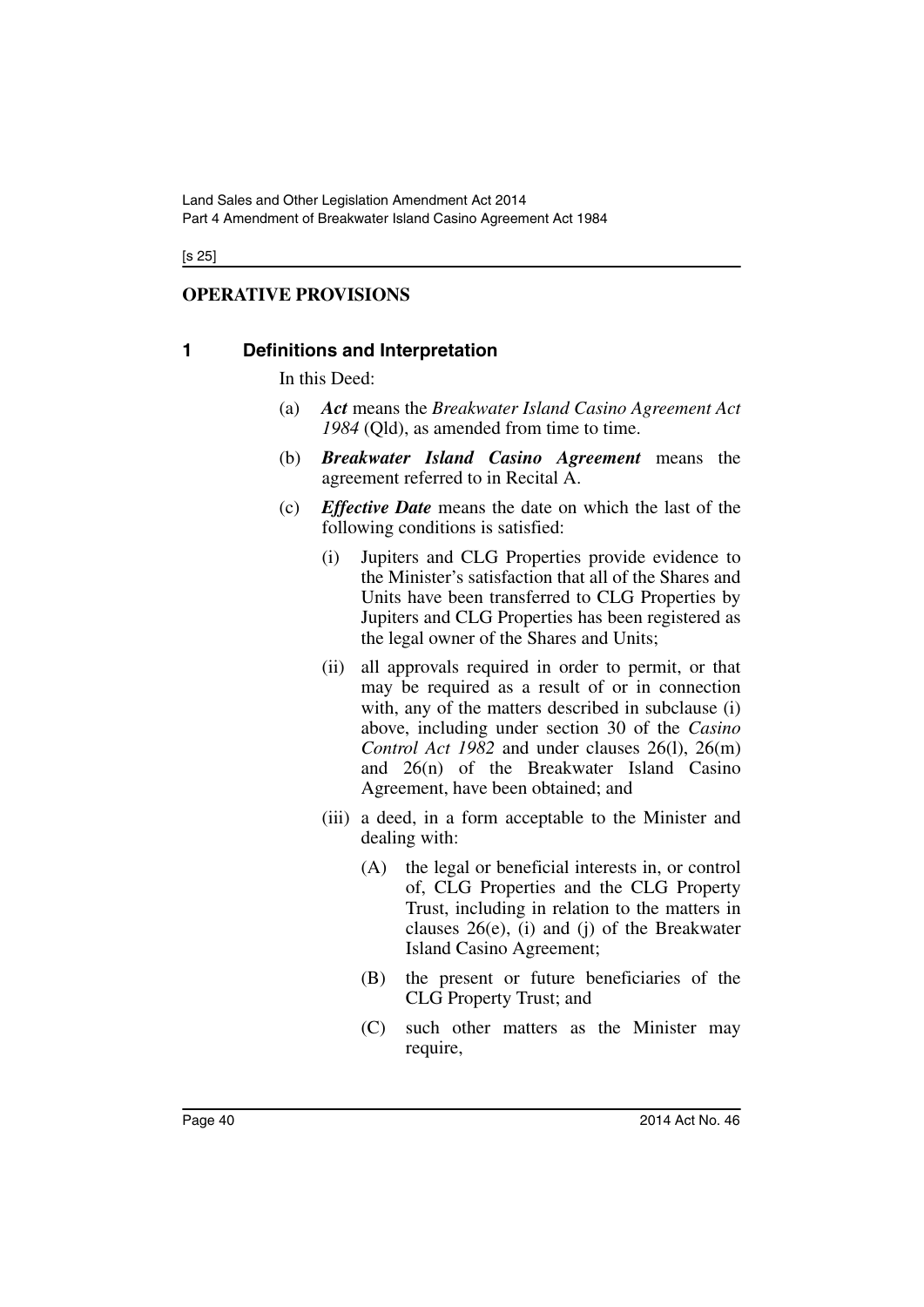has been executed by all relevant parties, including CLG Properties, its parent entity and any persons that legally or beneficially own or control CLG Properties or its parent entity and the State.

(d) Words which are defined in the Breakwater Island Casino Agreement and which are used in this Deed have the same meaning in this Deed as in the Breakwater Island Casino Agreement, unless the context requires otherwise.

### **2 Amendment of the Breakwater Island Casino Agreement**

The parties agree that with effect from the Effective Date the Breakwater Island Casino Agreement is amended as follows—

(a) deleting Jupiters from the "Parties" section and inserting the following in its place:

"**CLG Properties Pty Ltd as trustee for CLG Property Trust ACN 134 383 547** of 1/177 Salmon Street, Port Melbourne, Victoria (*CLG Properties*)";

- (b) amending Background paragraph D by deleting reference to "Jupiters" and inserting "CLG Properties" in its place;
- (c) inserting the following defined term into clause 1 after the definition of "Chief Executive":

"*CLG Properties* means CLG Properties Pty Ltd as the Trustee for CLG Property Trust ACN 134 383 547";

- (b) amending the definitions in clause 1 by deleting the definition "Management Agreement";
- (c) amending the definitions of "Share" and "Shareholder" in clause 1 by deleting "Jupiters" and inserting "CLG Properties" in its place;
- (d) amending clauses 5, 9, 24, 25, 26, 28 and 46 by deleting references to "Jupiters" and inserting "CLG Properties" in its place; and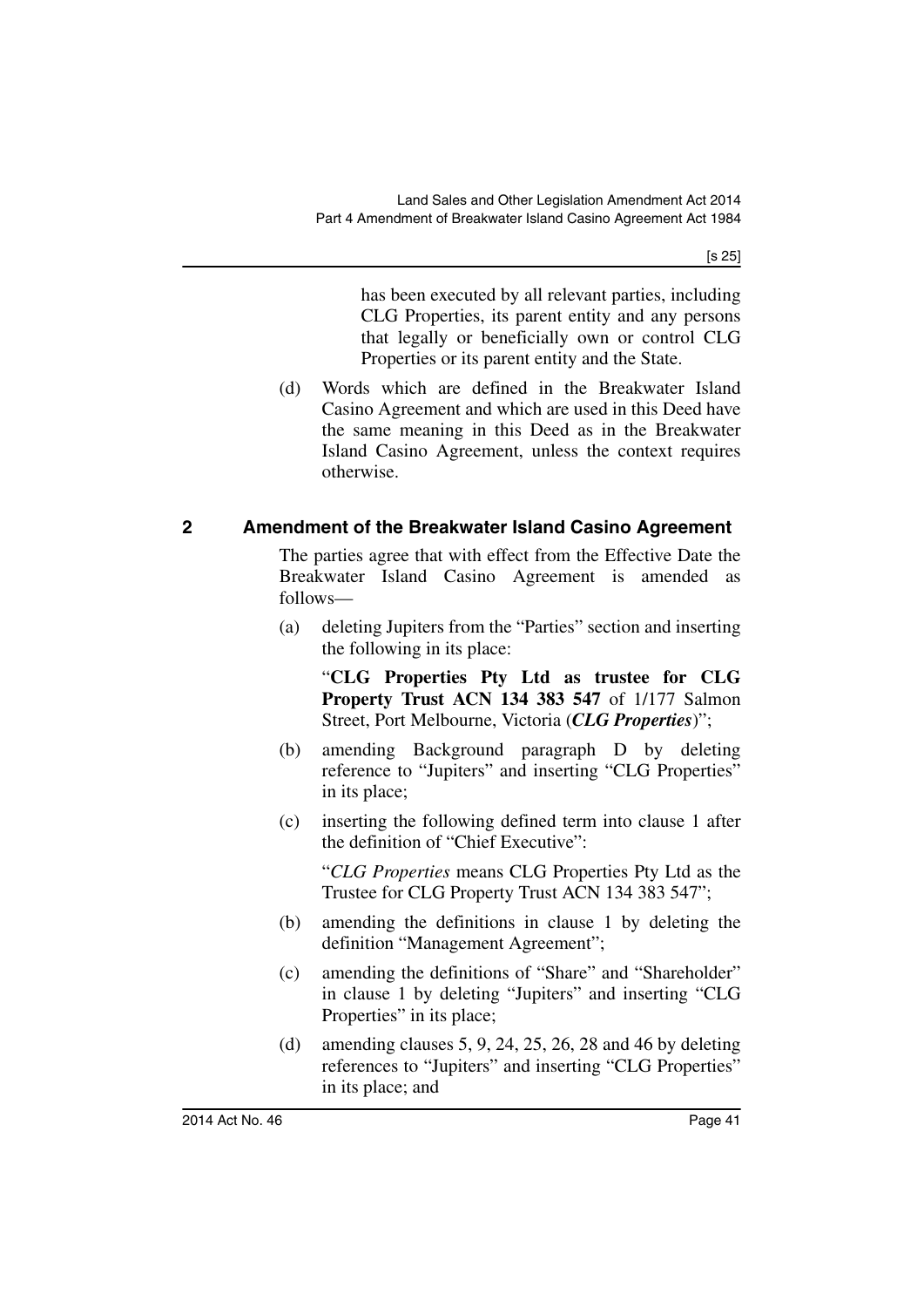(e) amending clause 26(o) by the addition of "and the trust deed of the CLG Property Trust" before "shall not be altered or amended without the prior approval in writing of the Minister".

# **3 Notification**

The Minister must notify the Effective Date by Gazette notice as soon as possible after the last of the conditions specified in the definition of "Effective Date" in clause  $1(c)$  of this Deed is satisfied.

# **4 Remaining Provisions Unaffected**

Except as specifically amended by this Deed, all terms and conditions of the Breakwater Island Casino Agreement remain in full force and effect.

### **5 Accession**

On and with effect from the Effective Date, CLG Properties agrees to be bound by the terms of the Breakwater Island Casino Agreement (as amended by this Deed).

# **6 Governing Law and Jurisdiction**

This Deed is governed by the laws of Queensland. Each party submits to the non-exclusive jurisdiction of courts exercising jurisdiction there in connection with matters concerning this Deed.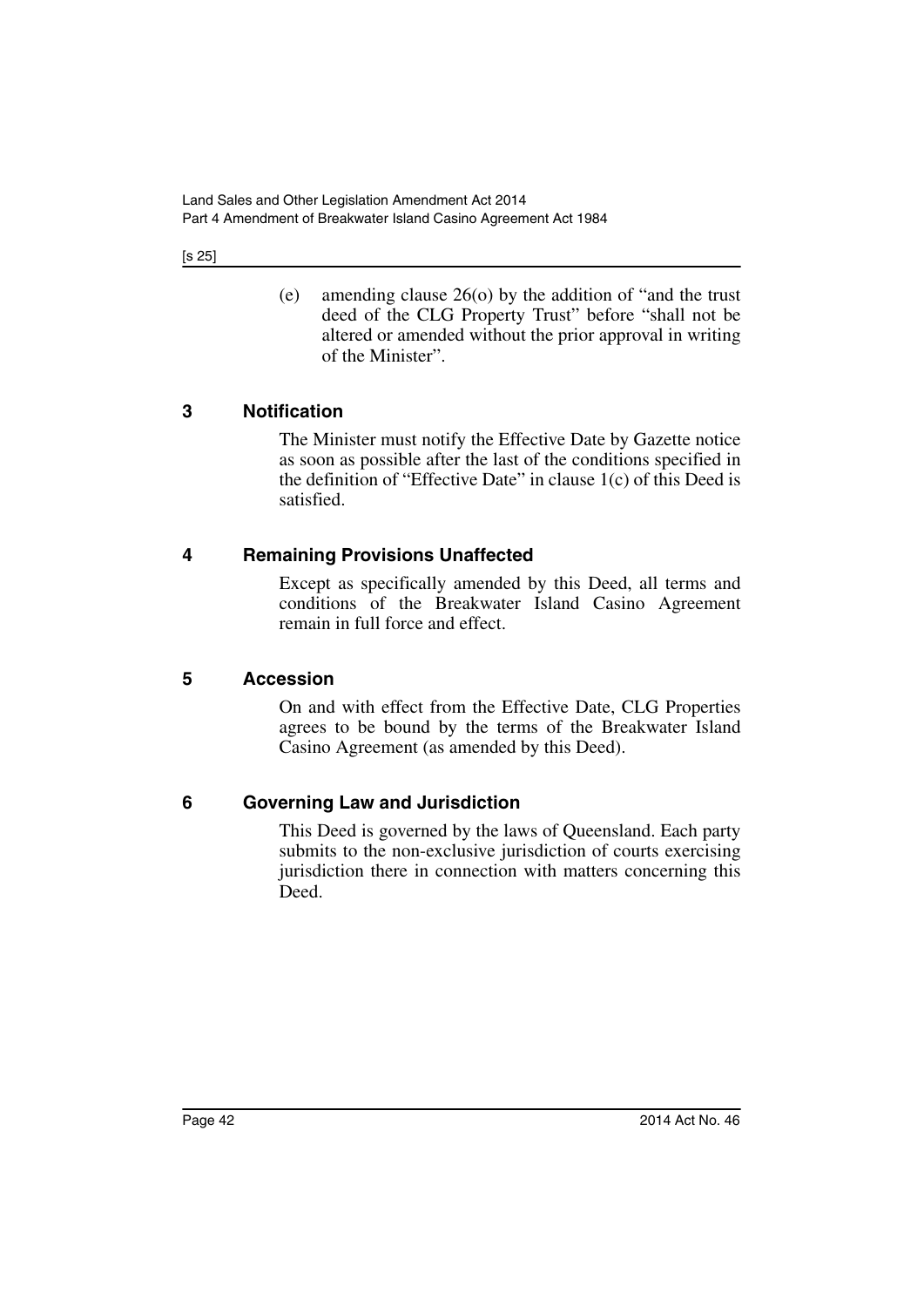**Executed** as a Deed

**EXECUTED AS A DEED** by **THE ATTORNEY-GENERAL AND MINISTER FOR JUSTICE OF THE STATE OF QUEENSLAND** for and on behalf of **STATE OF QUEENSLAND**

**EXECUTED AS A DEED** in accordance with s 127 of the Corporations Act by **BREAKWATER ISLAND LIMITED**

**EXECUTED AS A DEED** in accordance with s 127 of the Corporations Act by **JUPITERS LIMITED**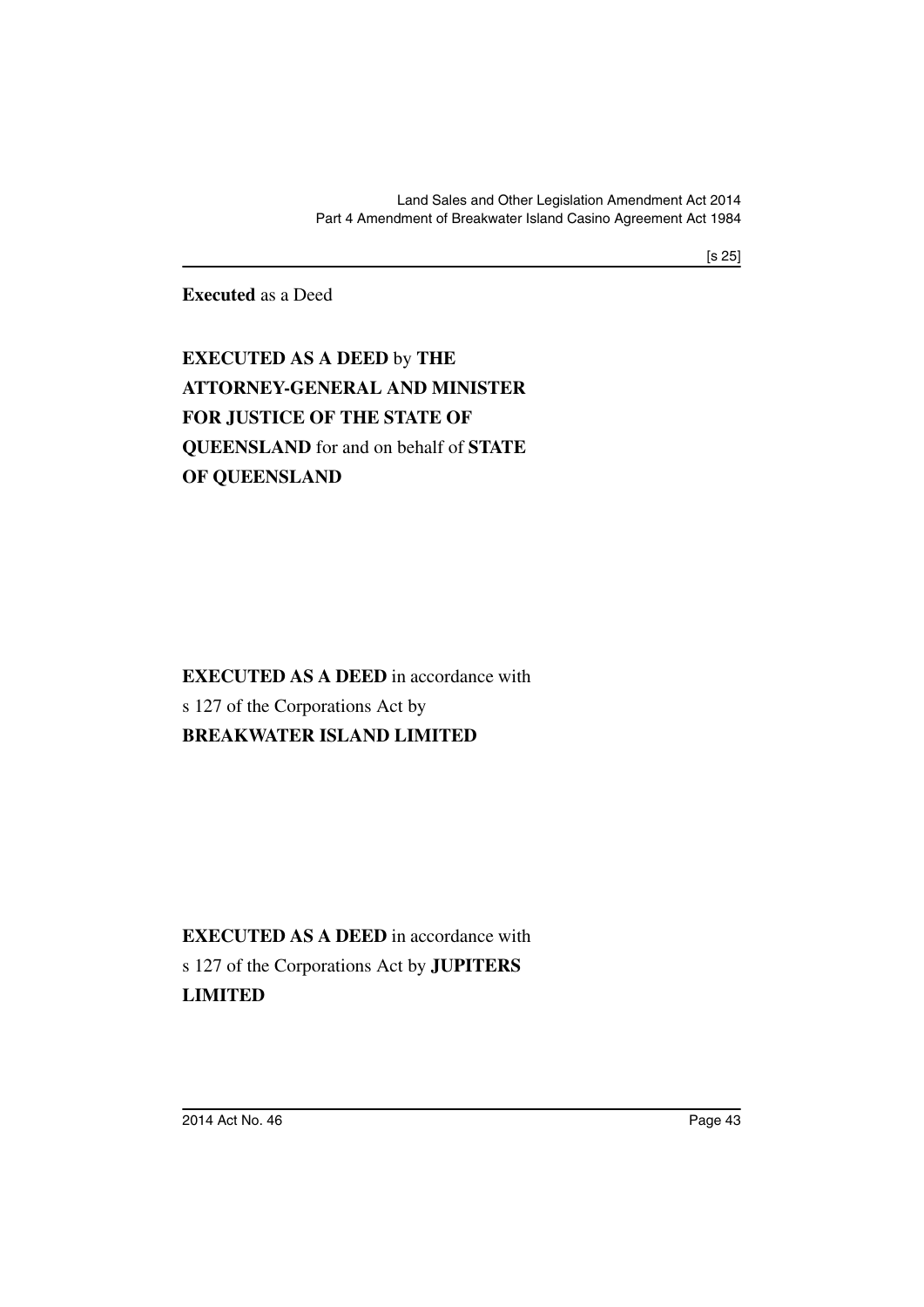Land Sales and Other Legislation Amendment Act 2014 Part 5 Amendment of Building Units and Group Titles Act 1980

[s 26]

# **EXECUTED AS A DEED** in accordance with s 127 of the Corporations Act by **CLG PROPERTIES PTY LTD AS TRUSTEE FOR CLG PROPERTY TRUST**

# **Part 5** Amendment of Building Units **and Group Titles Act 1980**

#### **26 Act amended**

This part amends the *Building Units and Group Titles Act 1980.*

#### **27 Amendment of s 7 (Interpretation)**

Section  $7(1)$ —

*insert—*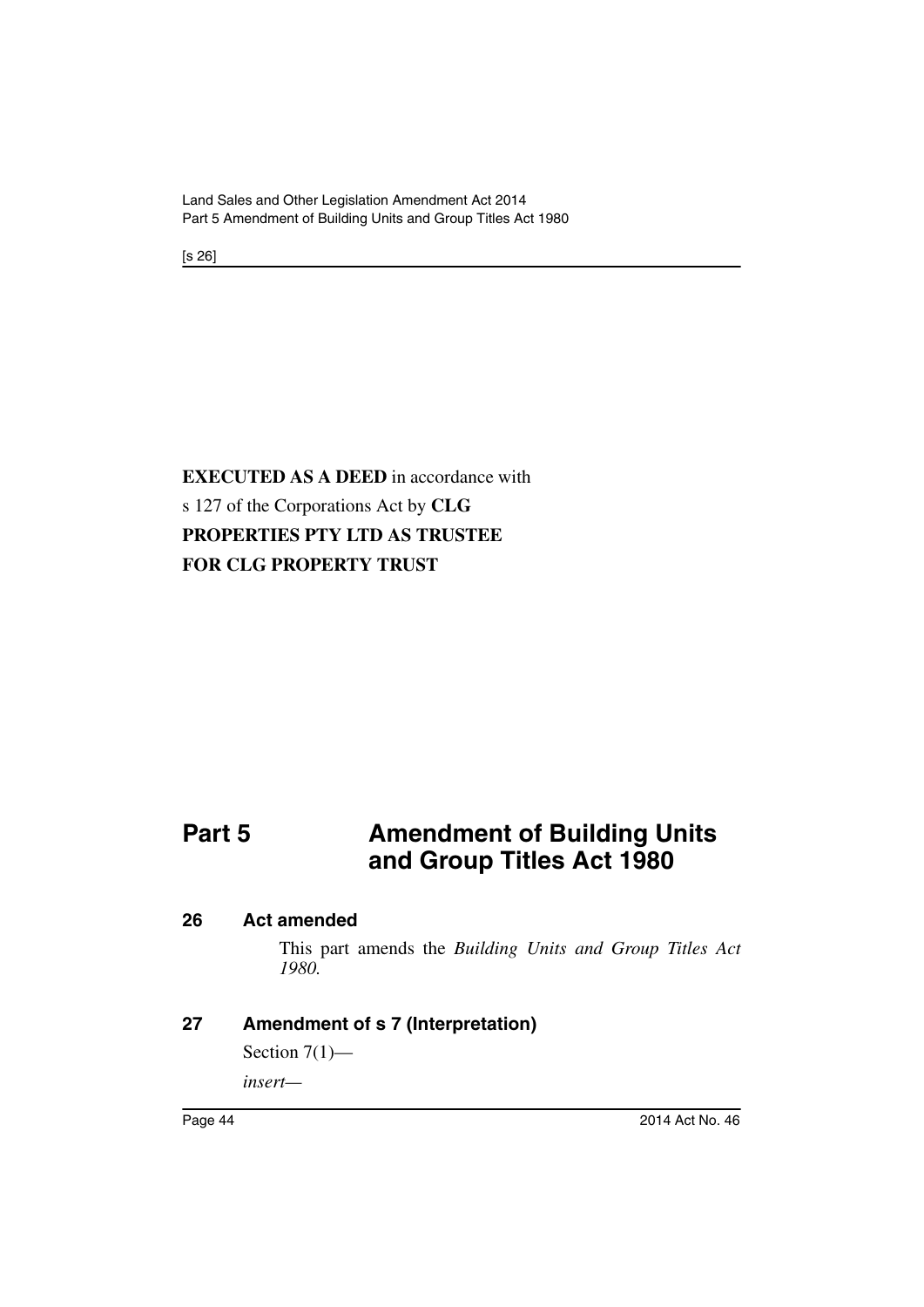[s 28]

*cadastral surveyor*, for part 4, division 3, see section 48D.

*law practice*, for part 4, division 3, subdivision 2, see section 49C.

*prescribed trust account*, for part 4, division 3, subdivision 2, see section 49C.

*real estate agent*, for part 4, division 3, subdivision 2, see section 49C.

*recognised entity*, for part 4, division 3, subdivision 2, see section 49C.

# **28 Replacement of pt 4, div 3, hdg (Original proprietors)**

Part 4, division 3, heading—

*omit, insert*—

# **Division 3 Sale of lots and proposed lots**

# **Subdivision 1 General**

# **48C Application of div 3 generally**

This division applies to the sale of a proposed lot regardless of where the contract for the sale was entered into if, when the proposed lot becomes a lot, it will be situated in Queensland.

# **48D Definition for div 3**

In this division—

*cadastral surveyor* see the Surveyors Act 2003, schedule 3.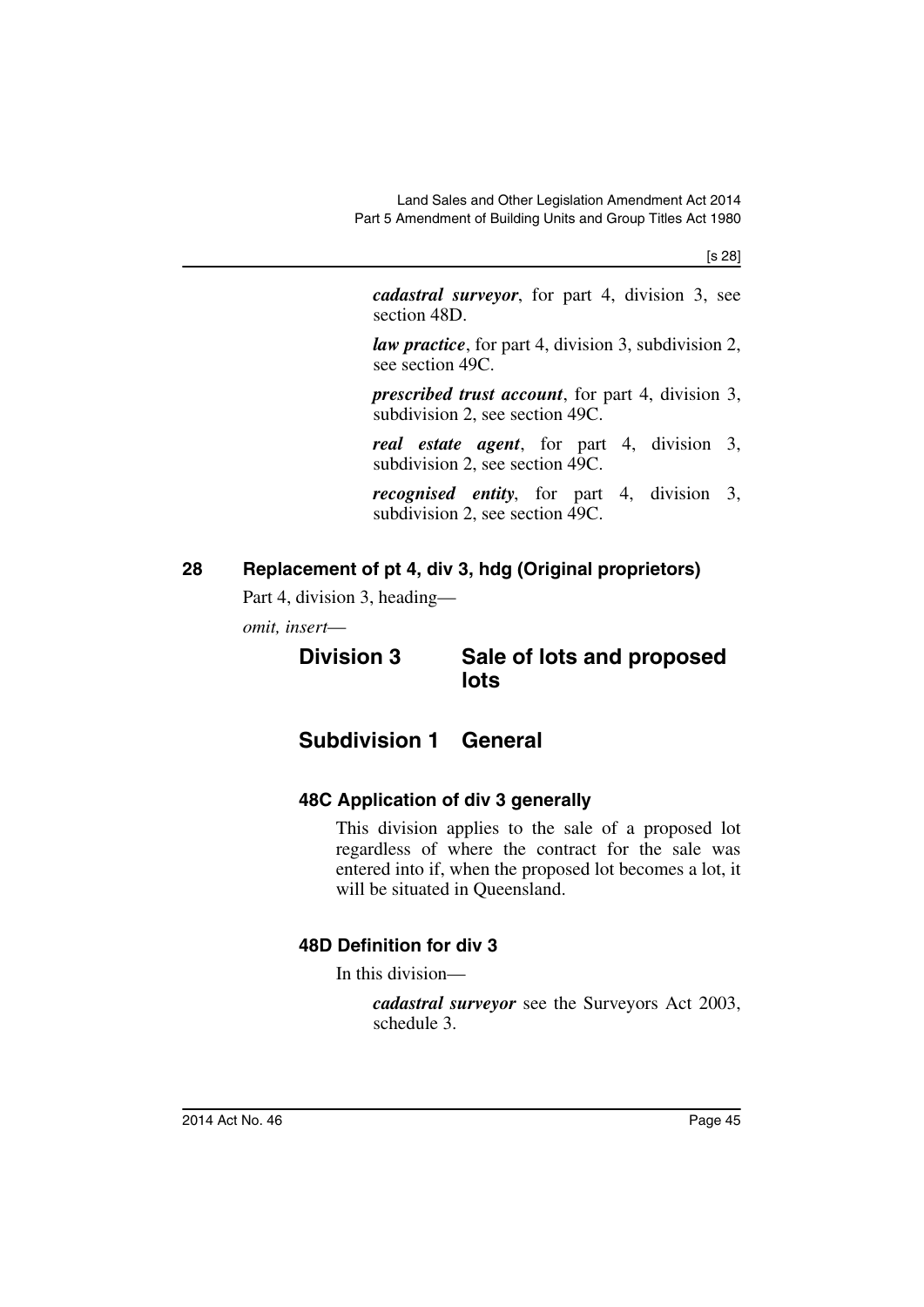[s 28]

## **48E References to disclosure statement**

In this division, a reference to a disclosure statement for a lot or proposed lot includes a reference to the documents required to be given with or to accompany the disclosure statement for the lot or proposed lot under section 49.

#### **48F References to things done by or in relation to original proprietor or purchaser**

- (1) This section applies in relation to a provision of this division that refers to—
	- (a) a thing required or permitted to be done by or in relation to an original proprietor or purchaser of a lot or proposed lot; or
	- (b) a thing having been done by or in relation to an original proprietor or purchaser of a lot or proposed lot.
- (2) The thing may be done, or the thing may have been done, by or in relation to the original proprietor or purchaser either—
	- (a) personally; or
	- (b) through an agent who is authorised to act for the original proprietor or purchaser in relation to the thing.

# **48G Application of s 49 if option granted**

- (1) Section 49, as modified by this section, applies if a person grants an option (the *option*) to another person—
	- (a) to purchase a proposed lot; or
	- (b) to sell a proposed lot.
- $(2)$  For subsection  $(1)$ —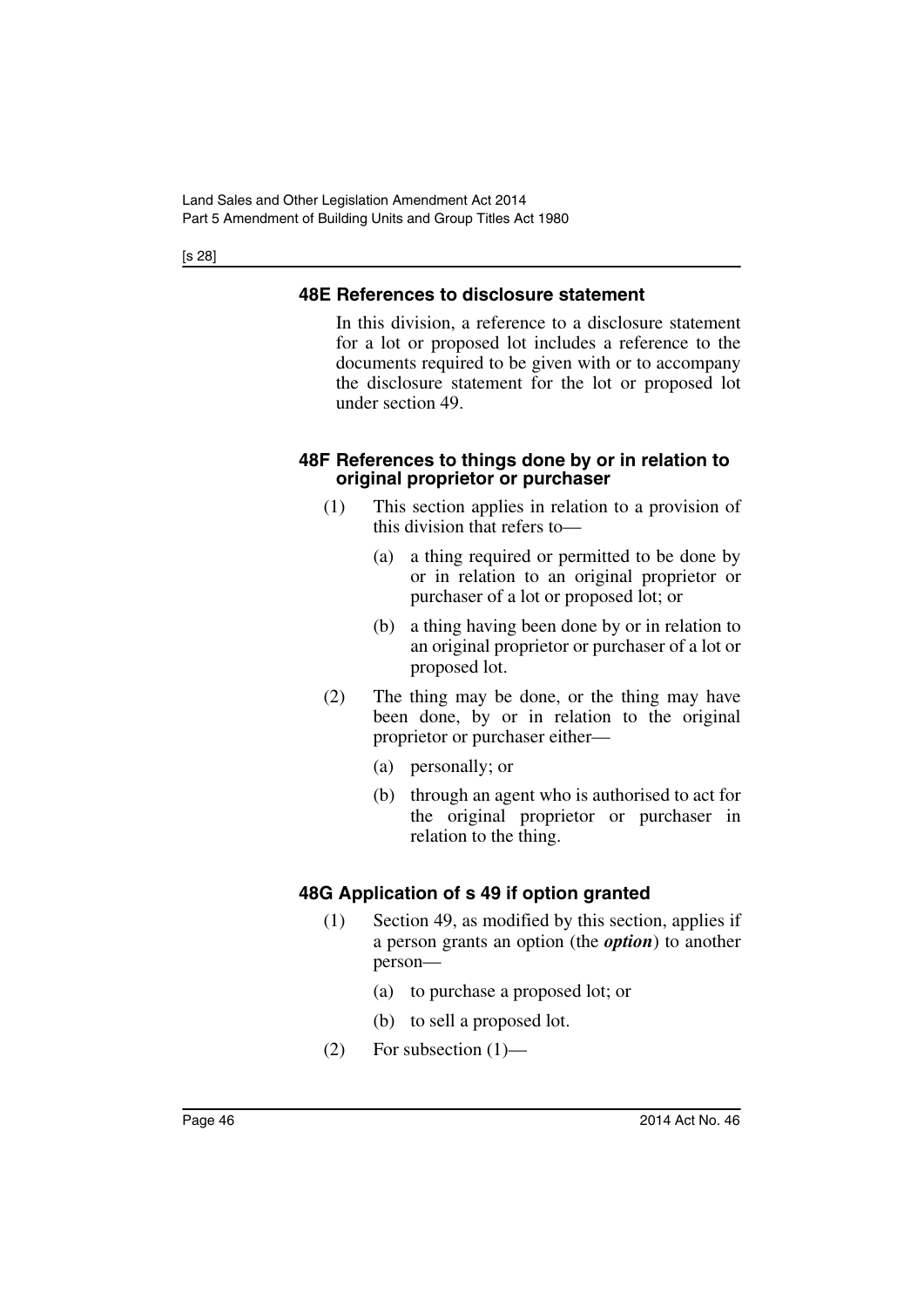[s 29]

- (a) section 49(1) requires the giving of a disclosure statement in relation to the option as if a reference to a contract for the sale of a proposed lot being entered into were a reference to an option to purchase or sell the proposed lot being granted; and
- (b) any right of avoidance under section 49 relating to the disclosure statement applies in relation to—
	- (i) the option; and
	- (ii) a contract entered into by the original proprietor and purchaser for the sale to the purchaser of the proposed lot arising from the option.
- (3) If the original proprietor and purchaser enter into a contract for the sale to the purchaser of the proposed lot arising from the option, section 49(1) does not require the giving of a disclosure statement in relation to the contract for the sale.
- (4) If the purchaser is not a party to the contract for the sale of the proposed lot arising from the option, the original proprietor must comply with section 49 before entering into the contract for the sale.
- (5) In this section—

*original proprietor* means the person who grants an option to purchase, or is granted an option to sell, the proposed lot.

*purchaser* means the person who is granted an option to purchase, or grants an option to sell, the proposed lot.

# **29 Amendment of s 49 (Duties of original proprietor)**

(1) Section  $49(1)$ —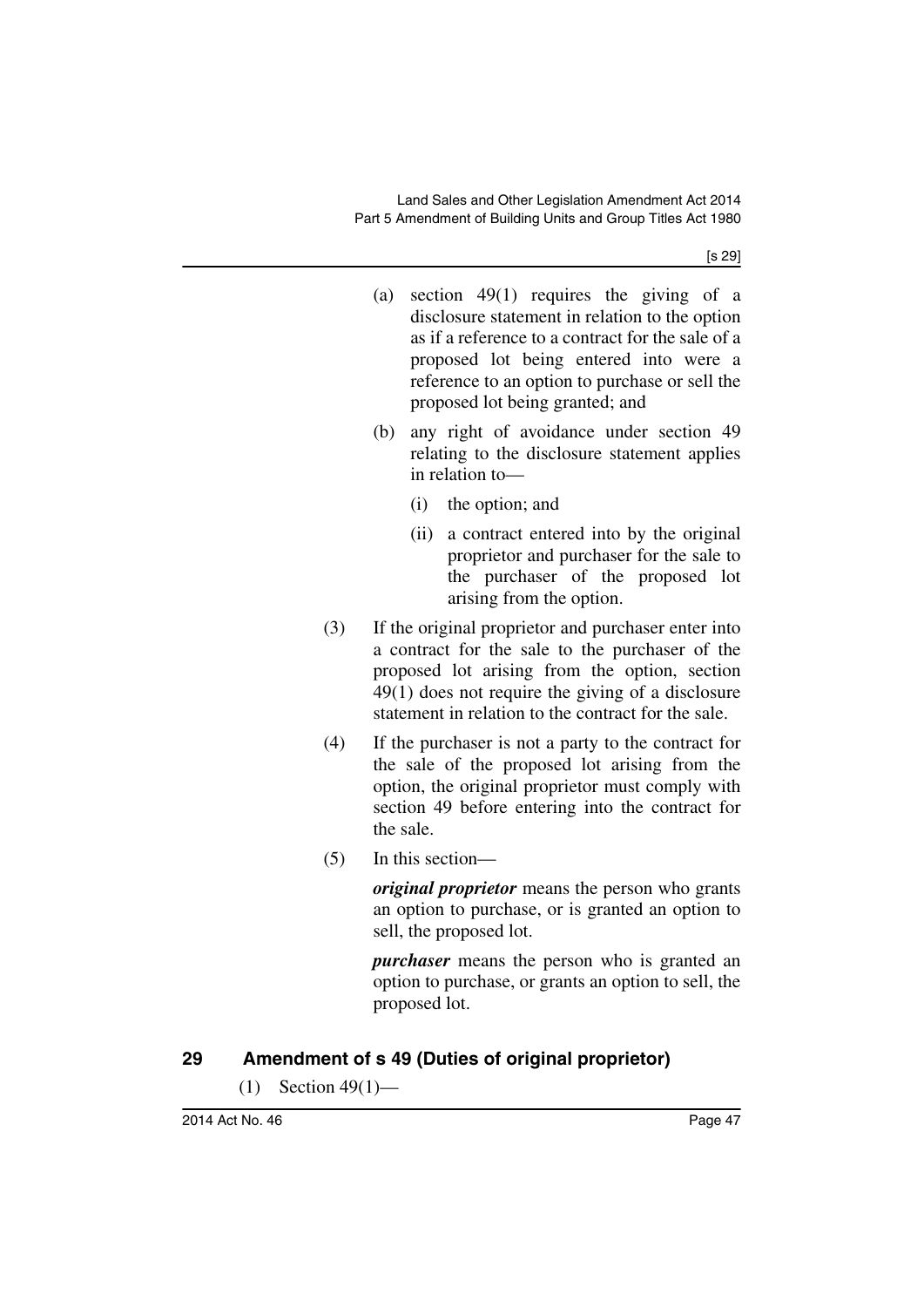#### [s 29]

*omit, insert*—

- (1) Before a contract (the *contract*) is entered into by an original proprietor and another person (the *purchaser*) for the sale to the purchaser of a lot or proposed lot, the original proprietor must give the purchaser a disclosure statement complying with this section.
- (2) Section 49(2), from 'A statement in writing' to 'shall' *omit, insert*—

The disclosure statement must

(3) Section 49(2)(b)—

*omit, insert—*

- (b) for the purchase of a proposed lot—
	- (i) be accompanied by a disclosure plan, complying with section 49A, for the lot; and
	- (ii) state the date by which the original proprietor must settle the contract for the sale of the lot as provided under section 49B; and
- (4) Section  $49(2)(f)$  and  $(g)$  *omit, insert—*
	- (f) be signed by the original proprietor.

(5) Section 49(3)—

*omit, insert—*

- (3) The disclosure statement must be substantially complete.
- (3A) The original proprietor does not fail to comply with subsection (1) merely because the disclosure statement, although substantially complete as at the day the contract is entered into, contains inaccuracies.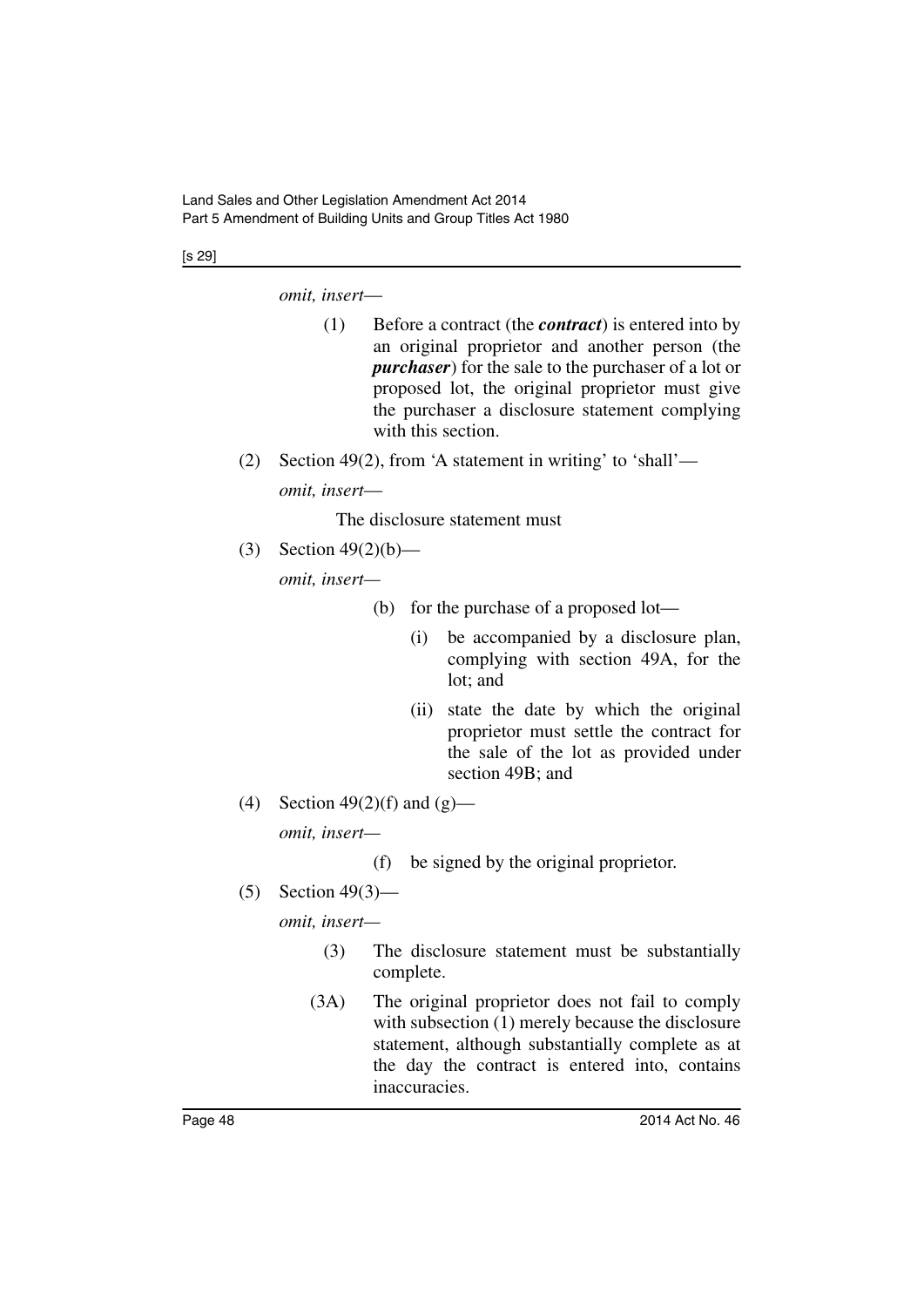(6) Section 49(4), from 'before' to  $(2)$ '—

*omit, insert*—

before the contract for the sale of a lot or proposed lot is settled, the disclosure statement

(7) Section 49(4), from '(forthwith'—

*omit, insert—*

(at least 21 days before the contract is settled) to the purchaser a further statement (the *further statement*), that rectifies the inaccuracy.

(8) Section 49(4A) to  $(6)$ —

*omit, insert—*

- (4A) The further statement must—
	- (a) be signed by the original proprietor; and
	- (b) to the extent, if any, the further statement rectifies inaccuracies in the disclosure plan—be certified as accurate by a cadastral surveyor.
- (4B) The purchaser may avoid the contract if—
	- (a) it has not already been settled; and
		- (b) the purchaser would be materially prejudiced, if compelled to complete the contract, given the extent to which the disclosure statement was, or has become, inaccurate; and
		- (c) the avoidance is effected by written notice given to the original proprietor within 21 days, or a longer period agreed between the purchaser and original proprietor, after the original proprietor gives the purchaser the further statement.
- (4C) Subsections (4) to (4B) continue to apply after a further statement is given on the basis that the disclosure statement under subsection (1) is taken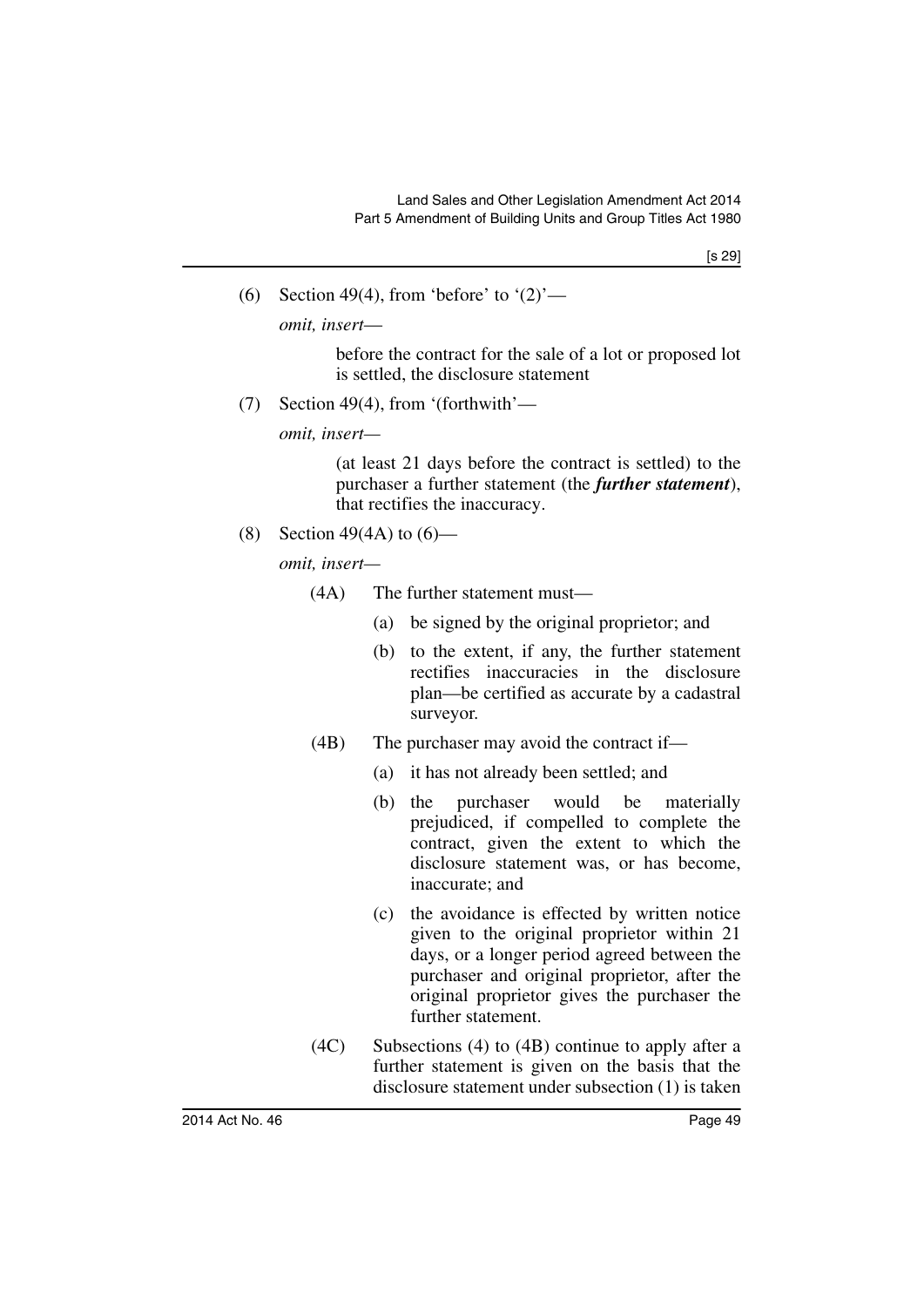[s 29]

to be constituted by the disclosure statement and any further statement.

- (5) If the original proprietor fails to give the purchaser a disclosure statement in compliance in every respect with subsections (1) to (3) or a further statement, the purchaser may avoid the contract by written notice given to the original proprietor if—
	- (a) the contract has not already been settled; and
	- (b) for a failure to give a further statement under subsection (4)—the purchaser would be materially prejudiced if compelled to complete the contract, given the extent to which the disclosure statement was, or has become, inaccurate.
- (6) If the purchaser avoids a contract under this section, the original proprietor must, within 14 days after the avoidance, repay to the purchaser—
	- (a) any amount paid to the original proprietor towards the purchase of the lot or proposed lot; and
	- (b) any interest accrued on the amount since it was paid.
- (6A) However, if the amount or interest is held by an entity in a trust account kept as required under an Act, the requirement under subsection (6) applies subject to compliance with the law governing the entity's trust account.
- (6B) An amount repayable under subsection (6) may be recovered as a debt.
- (9) Section 49(7), '(5B)'—

```
omit, insert—
```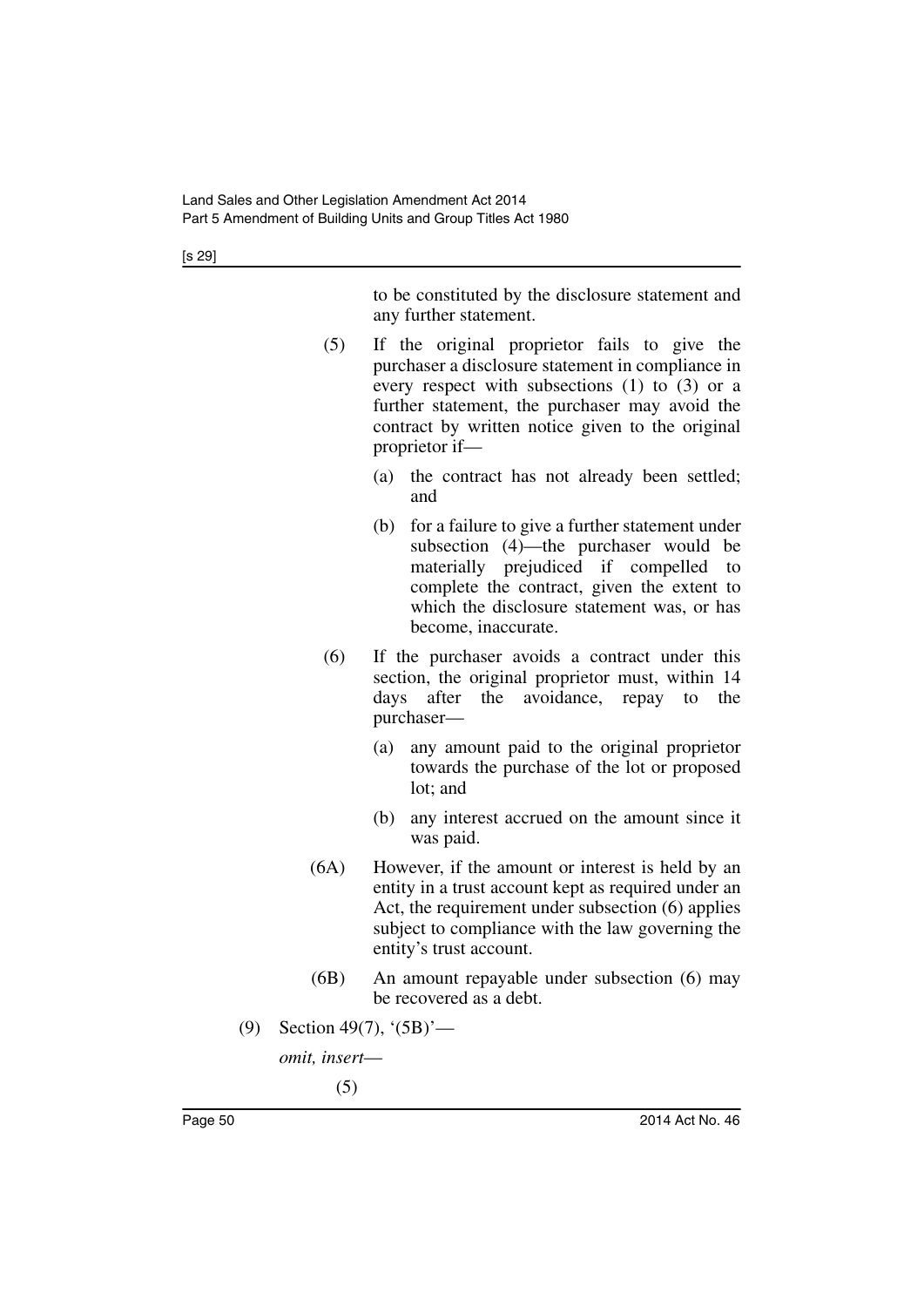(10) Section 49(8) and (10) *omit.*

#### **30 Replacement of s 49A (Interpretation of awareness in s 49(5))**

Section 49A—

*omit, insert*—

#### **49A Disclosure plan requirements**

- (1) A disclosure plan may comprise 1 or more documents that contain—
	- (a) for a proposed lot intended to be shown on a building units plan—the building units particulars; or
	- (b) for a proposed lot intended to be shown on a group titles plan—the group titles particulars.

*Example of a document that may comprise or form part of a disclosure plan*—

a draft plan of survey

- (2) A disclosure plan must be prepared by a cadastral surveyor.
- (3) In this section—

*appropriate contour intervals* means contour intervals of not more than—

- (a) for a proposed lot of not more than 2000m2—50cm in height; or
- (b) for a proposed lot of more than 2000m2—1m in height.

*building units particulars*, for a proposed lot intended to be shown on a building units plan, means the following—

(a) the proposed number of the lot;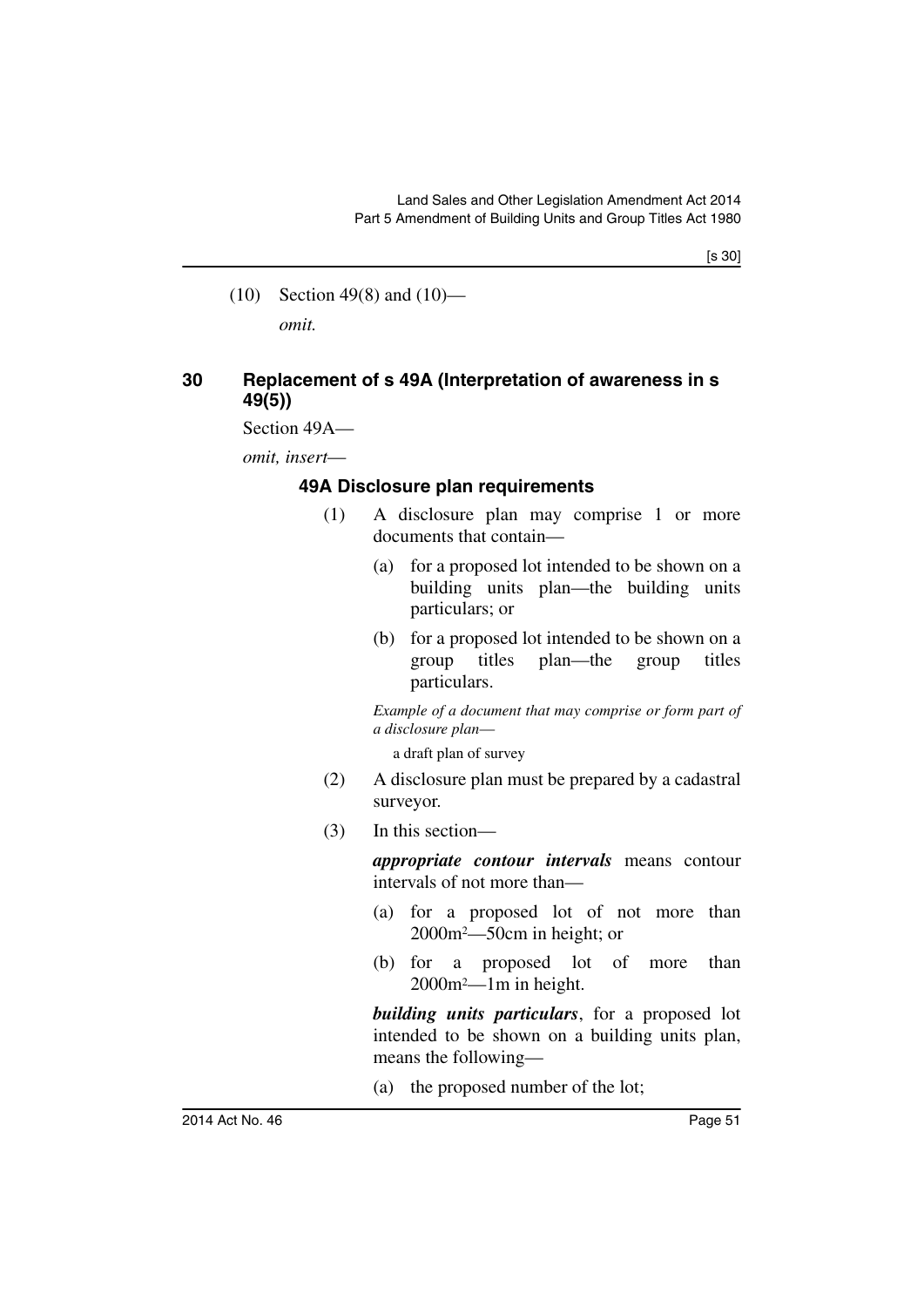- (b) the total area of the lot;
- (c) identification of any parts of the lot proposed to be outside the building in which the lot is proposed to be located, including any proposed balcony, courtyard or carport;
- (d) the floor level in the building in which the lot is proposed to be located;
- (e) identification of other lots and common property proposed to be on the same floor level in the building in which the lot is proposed to be located;
- (f) identification of the proposed orientation of the lot by reference to north.

*existing surface contours*, of a proposed lot intended to be shown on a group titles plan, means the surface contours of the lot at the time the disclosure plan for the lot is prepared.

*group titles particulars*, for a proposed lot intended to be shown on a group titles plan, means the following—

- (a) the proposed number of the lot;
- (b) a description of the dimensions of the lot as bearings and distances;
- (c) if the original proprietor of the lot intends that before the contract is settled, a building be constructed on the lot by the original proprietor, or by another person who is not the purchaser under an arrangement procured by the original proprietor—
	- (i) the location of the building on the lot; and
	- (ii) the total area, and number of levels, of the building; and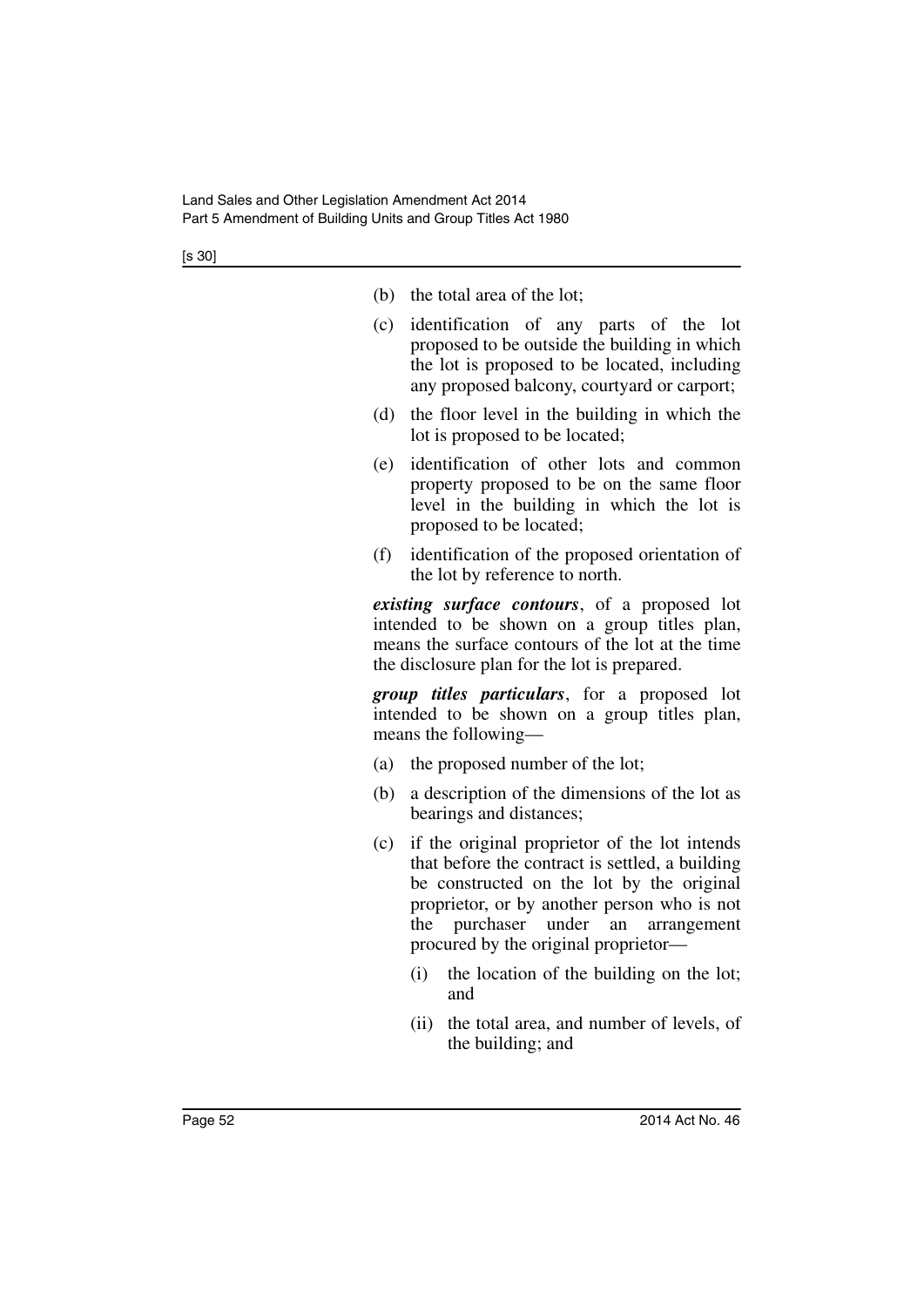- (iii) identification of any features proposed to be constructed on the lot, including, for example, any proposed driveway, carport, courtyard or pergola;
- (d) identification of the proposed orientation of the lot by reference to north;
- (e) if there is operational work for the lot—
	- (i) contour maps of the lot showing the surface contours, with appropriate contour intervals, as at the completion of the work; and
	- (ii) the location of any retaining walls that are part of the work; and
	- (iii) the height of any retaining walls that are part of the work or, if the height varies across the length of the wall, the height of the lowest and highest points of the wall and the average height of the wall; and
	- (iv) the areas of the lot to be cut or filled as part of the work; and
	- (v) the following information about any fill that is part of the work*—*
		- (A) the depth of the fill;
		- (B) whether the compaction of the fill will be done in accordance with Australian Standard AS 3798-2007, and the level of inspection and testing services carried out;
		- (C) if the compaction of the fill will not be done in accordance with that Australian Standard, the nature of the departure from the standard.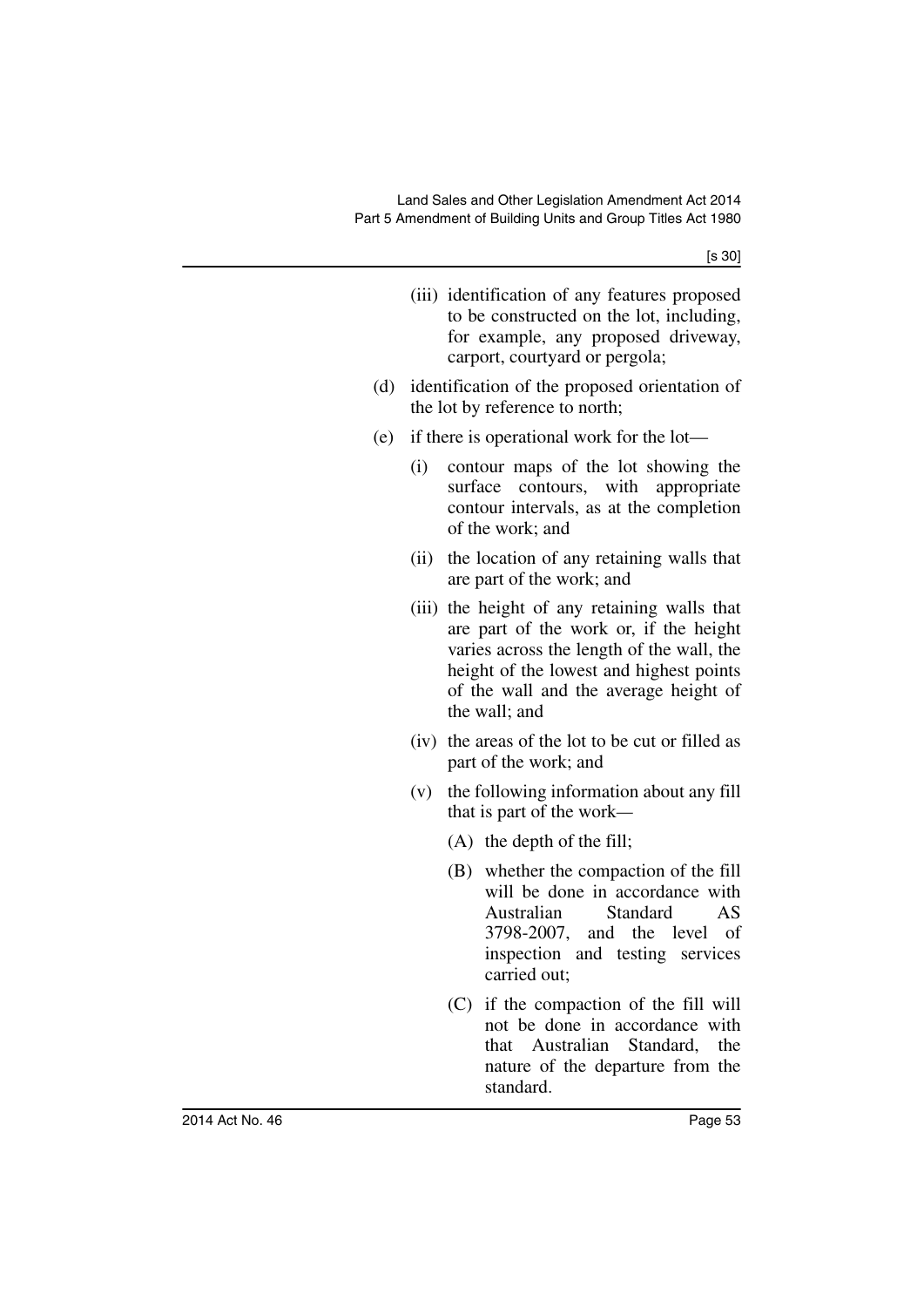(f) if there is no operational work for the lot—contour maps of the lot showing the existing surface contours, with appropriate contour intervals.

#### **49B Avoiding contract if not settled within particular period**

- (1) This section applies if, other than because of the purchaser's default, the original proprietor has not settled the contract for the sale of the proposed lot before—
	- (a) if the contract provides for a date by which it must be settled (the *sunset date*), the earlier of the following—
		- (i) the sunset date or, if the purchaser requests a later date for settlement and the original proprietor agrees to the date, the later date;
		- (ii) the end of  $5\frac{1}{2}$  years after the day the contract was entered into by the purchaser or, if the purchaser requests a later date for settlement and the original proprietor agrees to the date, the later date; or
	- (b) otherwise—the end of  $3\frac{1}{2}$  years after the day the contract was entered into by the purchaser or, if the purchaser requests a later date for settlement and the original proprietor agrees to the date, the later date.
	- *Note*—

See section 139 for the particular circumstances in which the period prescribed in subsection  $(1)(b)$  is changed.

(2) The purchaser may avoid the contract for the sale of the proposed lot by a signed written notice of avoidance given to the original proprietor before the contract is settled.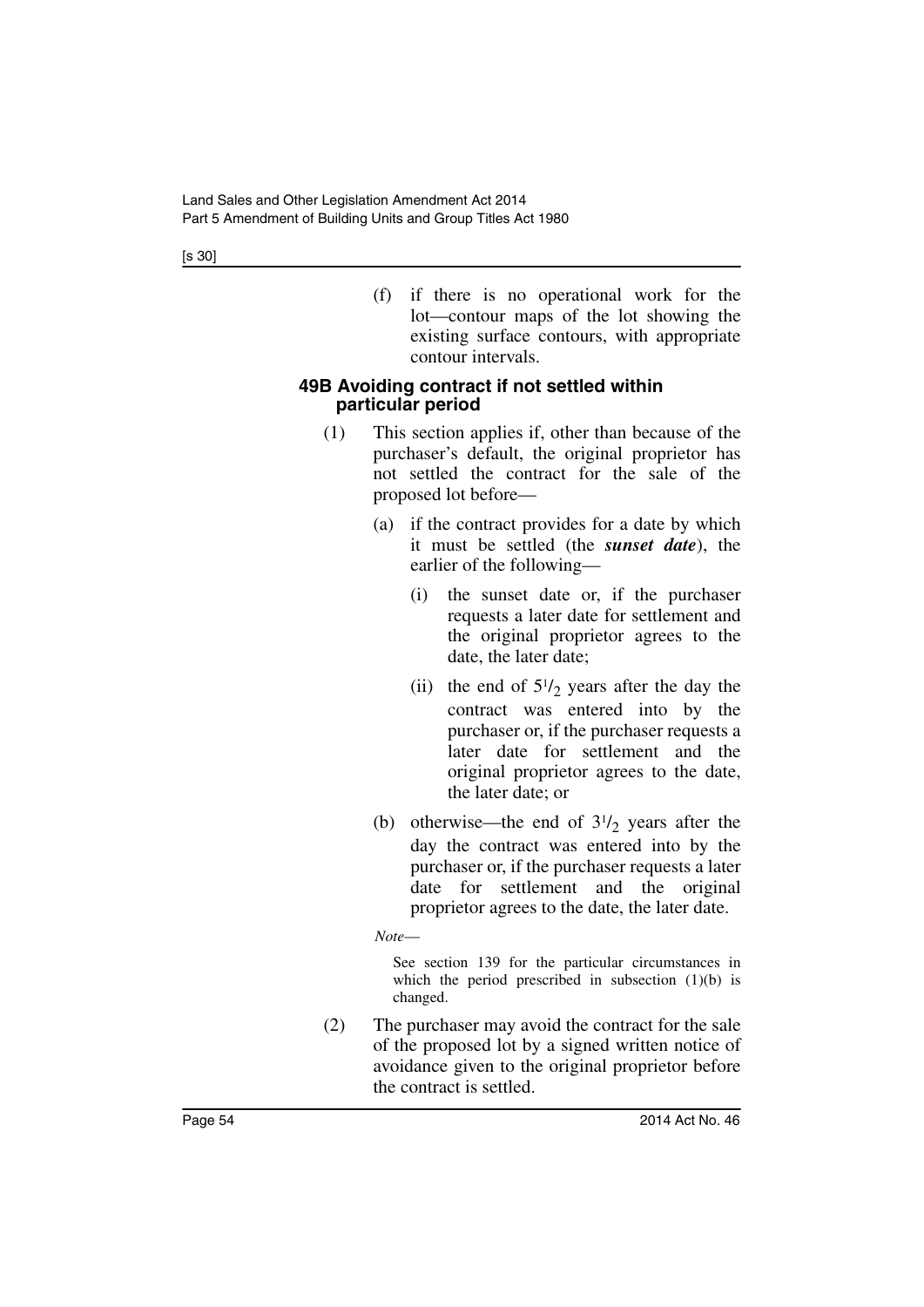[s 30]

# **Subdivision 2 Amounts held in trust accounts and security instruments**

## **49C Definitions for sdiv 2**

In this subdivision—

*law practice* means any of the following, within the meaning of the *Legal Profession Act 2007*, that has an office in Queensland—

- (a) an Australian legal practitioner who is a sole practitioner but not a barrister under that Act;
- (b) a law firm;
- (c) an incorporated legal practice;
- (d) a multi-disciplinary partnership.

*prescribed trust account*, for a recognised entity, means—

- (a) if the recognised entity is a law practice—a trust account kept by the practice under the *Legal Profession Act 2007*; or
- (b) if the recognised entity is the public trustee—a common fund held by the public trustee under the *Public Trustee Act 1978*; or
- (c) if the recognised entity is a real estate agent—a trust account kept by the agent under the *Agents Financial Administration Act 2014*.

*real estate agent* means a real estate agent carrying on business as a real estate agent under the *Property Occupations Act 2014.*

*recognised entity* means—

(a) a law practice; or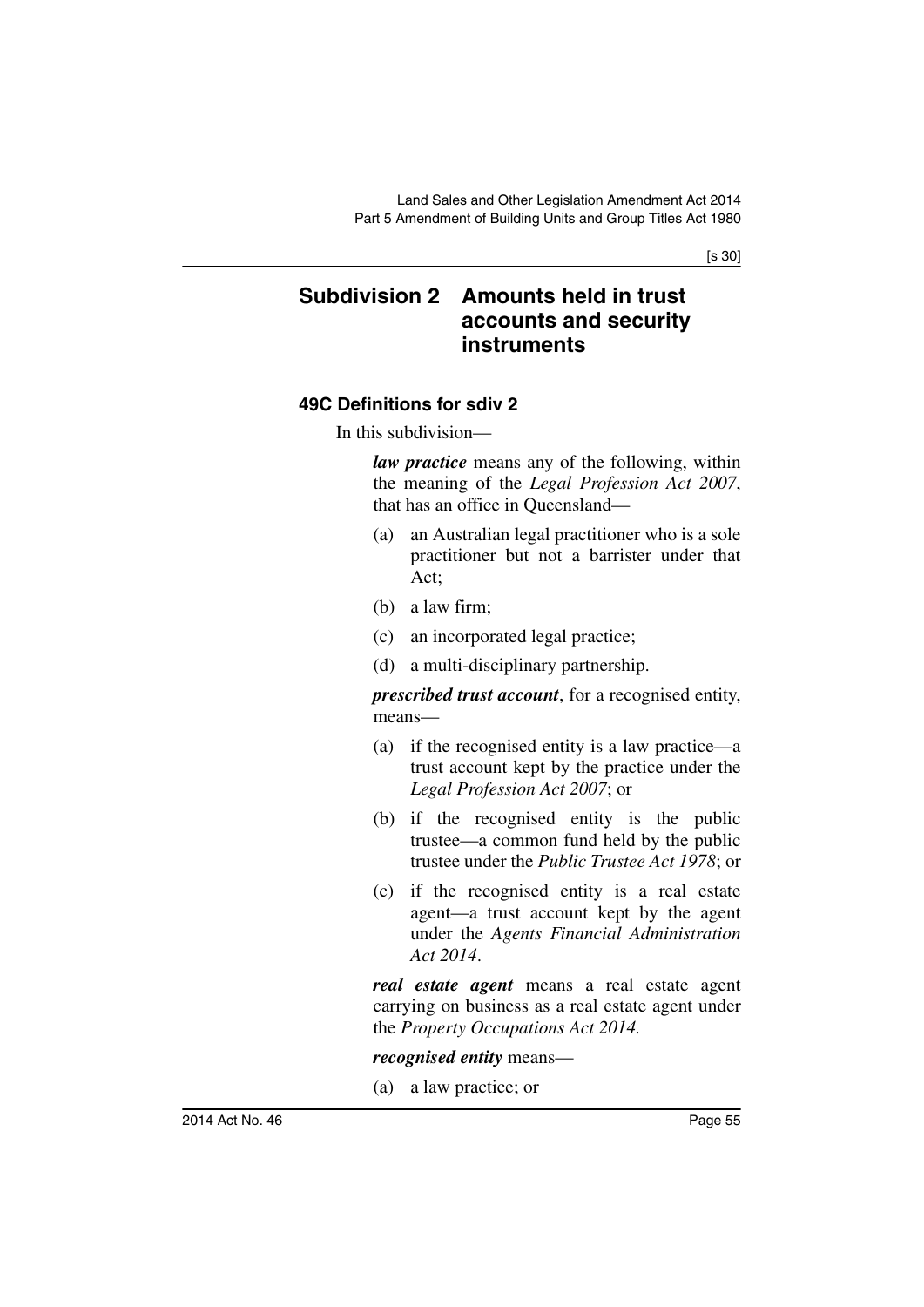- (b) the public trustee; or
- (c) a real estate agent.

#### **49D Payment of particular amounts**

This subdivision applies to the following amounts—

- (a) an amount paid towards the purchase of a proposed lot under a contract for the sale of the lot (other than an amount paid at settlement);
- (b) an amount paid under another instrument (whether legally binding or not) relating to the sale of a proposed lot.

*Examples of instruments for paragraph (b)*—

- an option to purchase
- an instrument providing for an expression of interest

#### **49E Amounts paid under s 49D to be held in prescribed trust account**

- (1) The person to whom the amount is paid must pay the amount directly to—
	- (a) if the contract or instrument states the amount is to be paid to either of the following recognised entities, the recognised entity—
		- (i) a law practice at its office in Queensland;
		- (ii) a real estate agent carrying on the business of a real estate agent; or
	- (b) if paragraph (a) does not apply, the public trustee.

Maximum penalty—200 penalty units or 1 year's imprisonment.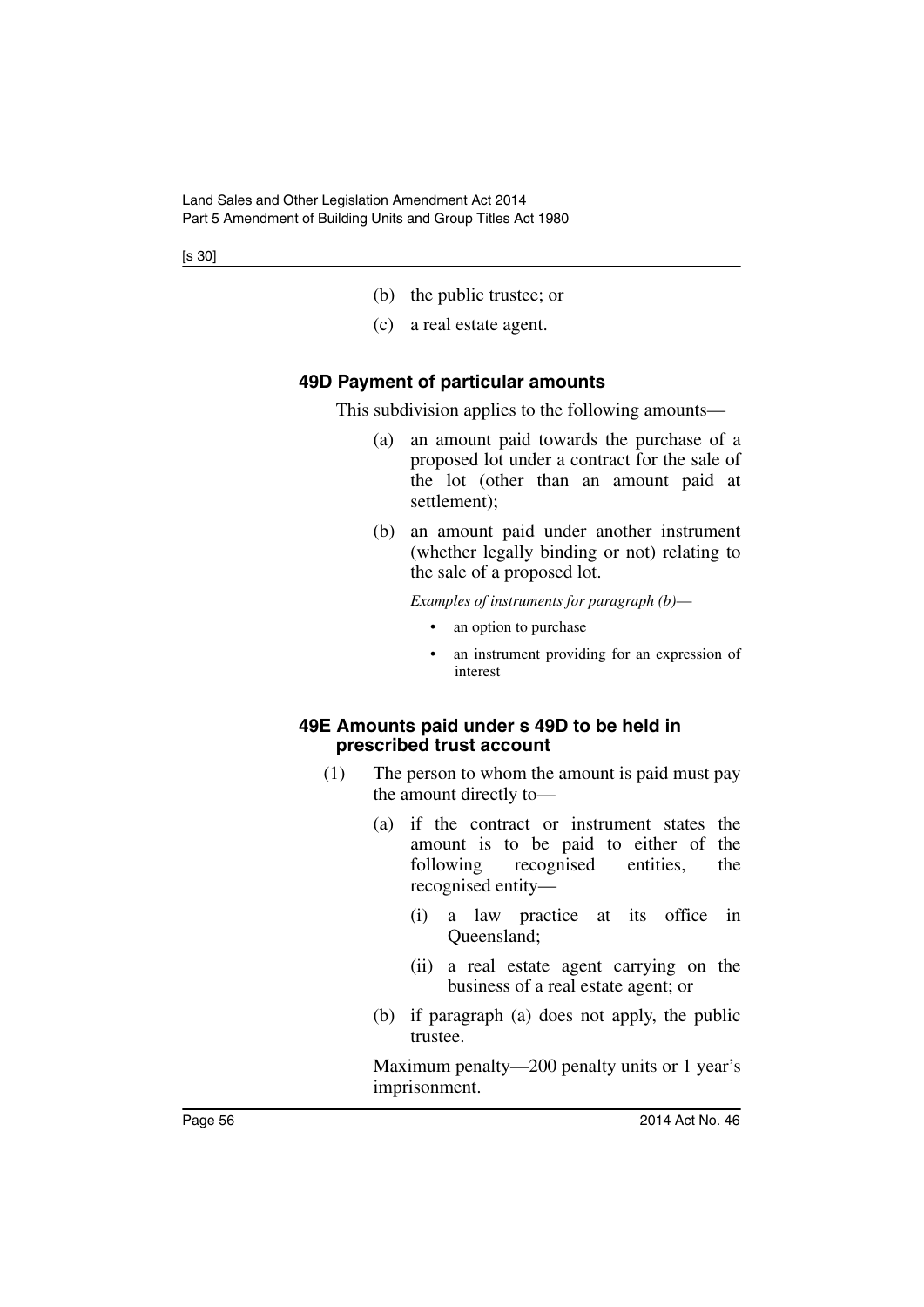[s 30]

- (2) An amount paid to a recognised entity mentioned in subsection  $(1)(a)$  or  $(b)$  must be—
	- (a) held by the entity in a prescribed trust account; and
	- (b) dealt with by the entity in accordance with this subdivision and the law governing the operation of the entity's prescribed trust account.

Maximum penalty—200 penalty units or 1 year's imprisonment.

(3) An amount paid to a law practice under this section is taken to be trust money under the *Legal Profession Act 2007*, part 3.3.

## **49F Disposal of amount held in prescribed trust account**

(1) A recognised entity that is paid an amount under section 49E(1) must hold the amount in the entity's prescribed trust account until a party to the contract or instrument becomes entitled, under this division or otherwise according to law, to a repayment or payment of the amount.

> Maximum penalty—200 penalty units or 1 year's imprisonment.

(2) On a party becoming entitled to a repayment or payment of the amount, the recognised entity must dispose of the amount in accordance with the law governing the operation of the entity's prescribed trust account.

> Maximum penalty—200 penalty units or 1 year's imprisonment.

(3) Subsections (1) and (2) apply despite anything in the contract or instrument under which the amount was paid to the entity.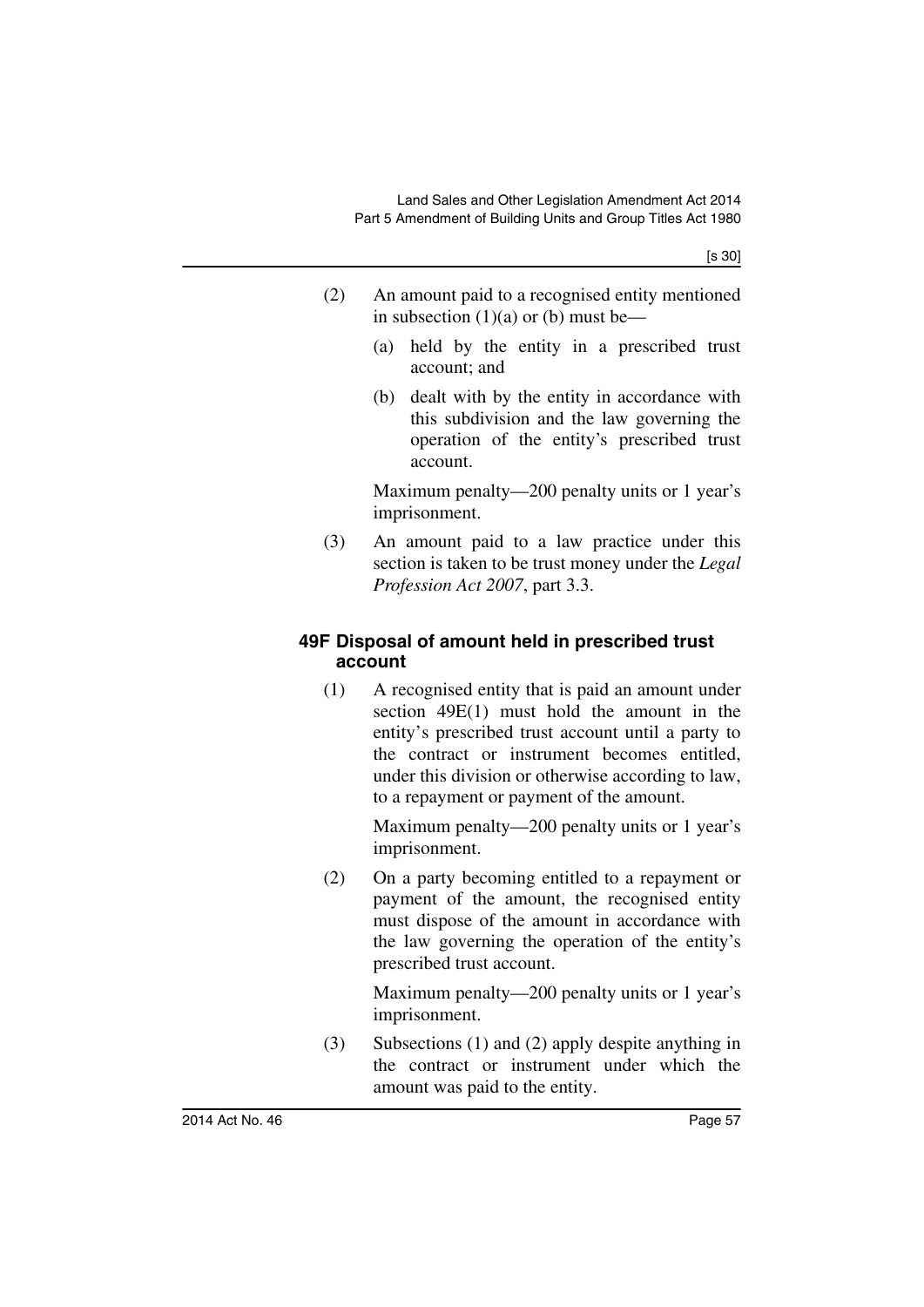#### [s 30]

#### **49G Investment of amount held in prescribed trust account**

- (1) A recognised entity that holds an amount paid under section 49E(1) in a prescribed trust account may invest the amount if—
	- (a) either of the following applies—
		- (i) the contract or instrument authorises the investment;
		- (ii) the parties to the contract or instrument give the entity their consent to the investment by signed written notice; and
	- (b) the investment is carried out in accordance with the law governing the operation of the prescribed trust account.
- (2) An amount invested as mentioned in subsection (1) is taken to be an amount in the prescribed trust account.
- (3) Any proceeds of an investment of an amount as mentioned in subsection (1) must be paid into the prescribed trust account, unless the proceeds are further invested as mentioned in subsection (1).

Maximum penalty for subsection (3)—200 penalty units or 1 year's imprisonment.

# **49H Security instruments**

- (1) This section applies if an instrument is received from the purchaser of a proposed lot as security for the payment of an amount under the contract for the sale of the lot—
	- (a) by a recognised entity on behalf of the original proprietor; or
	- (b) by any other person on behalf of the original proprietor; or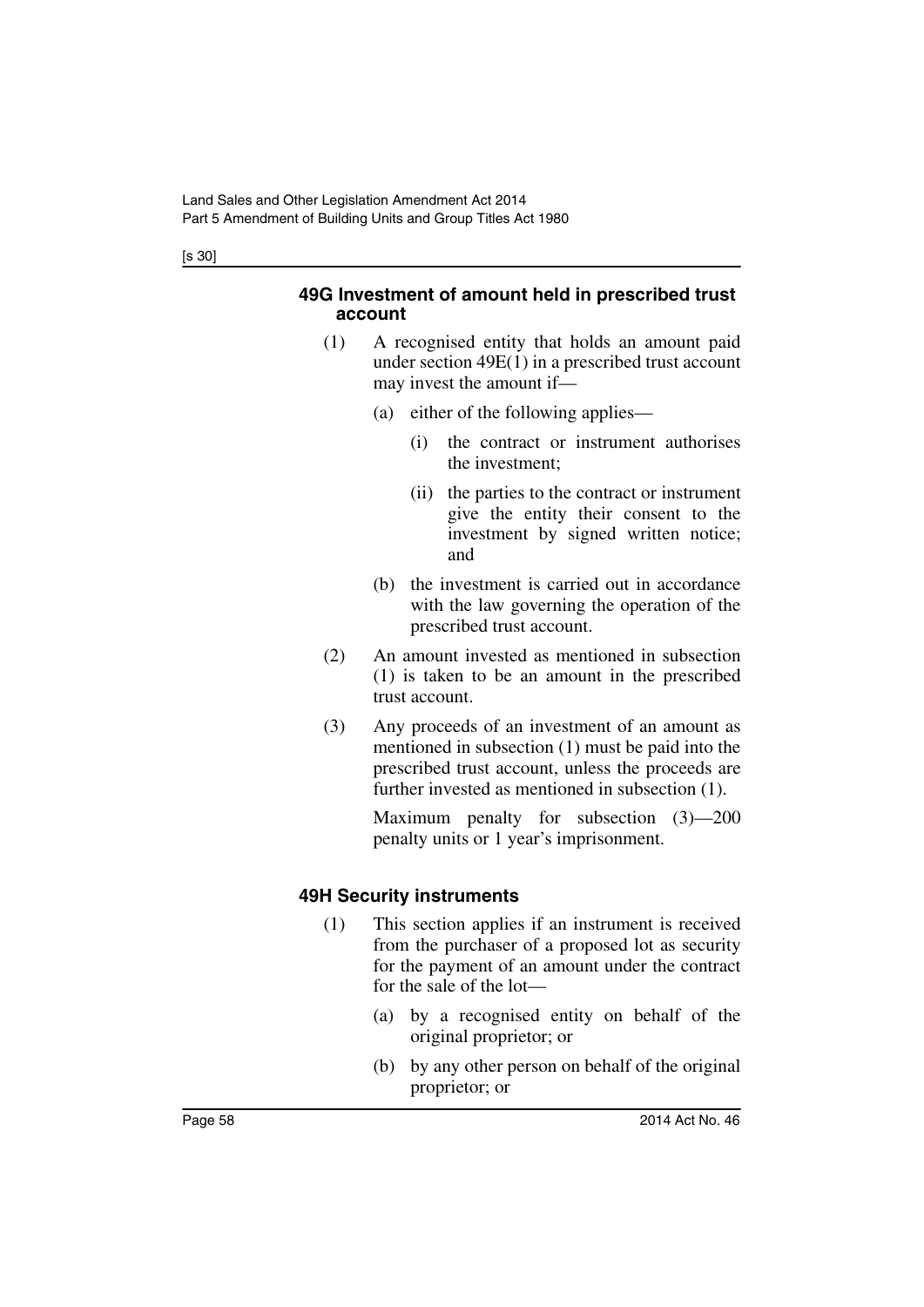|     | (c) by the original proprietor.                                                                                                                                 |
|-----|-----------------------------------------------------------------------------------------------------------------------------------------------------------------|
|     | Example of an instrument for subsection $(1)$ —                                                                                                                 |
|     | bank guarantee                                                                                                                                                  |
| (2) | For subsection $(1)(a)$ , the recognised entity must<br>keep the instrument at the prescribed place<br>$until$ —                                                |
|     | the instrument is returnable to the purchaser<br>(a)<br>according to law; or                                                                                    |
|     | (b) the instrument is given to the issuer of the<br>security in exchange for the amount it<br>secures.                                                          |
|     | Maximum penalty—200 penalty units or 1 year's<br>imprisonment.                                                                                                  |
| (3) | The amount given in exchange for the instrument<br>under subsection $(2)(b)$ is trust money.                                                                    |
| (4) | The amount given must be—                                                                                                                                       |
|     | held by the recognised entity who held the<br>(a)<br>instrument in the entity's prescribed trust<br>account; and                                                |
|     | (b) dealt with by the recognised entity in<br>accordance with this division and the law<br>governing the operation of the entity's<br>prescribed trust account. |
|     | Maximum penalty—200 penalty units or 1 year's<br>imprisonment.                                                                                                  |
| (5) | For subsection $(1)(b)$ , the person must give the<br>instrument directly to a recognised entity.                                                               |
|     | Maximum penalty—200 penalty units or 1 year's<br>imprisonment.                                                                                                  |
| (6) | For subsection $(1)(c)$ the original proprietor must                                                                                                            |

(6) For subsection  $(1)(c)$ , the original proprietor must give the instrument directly to a recognised entity.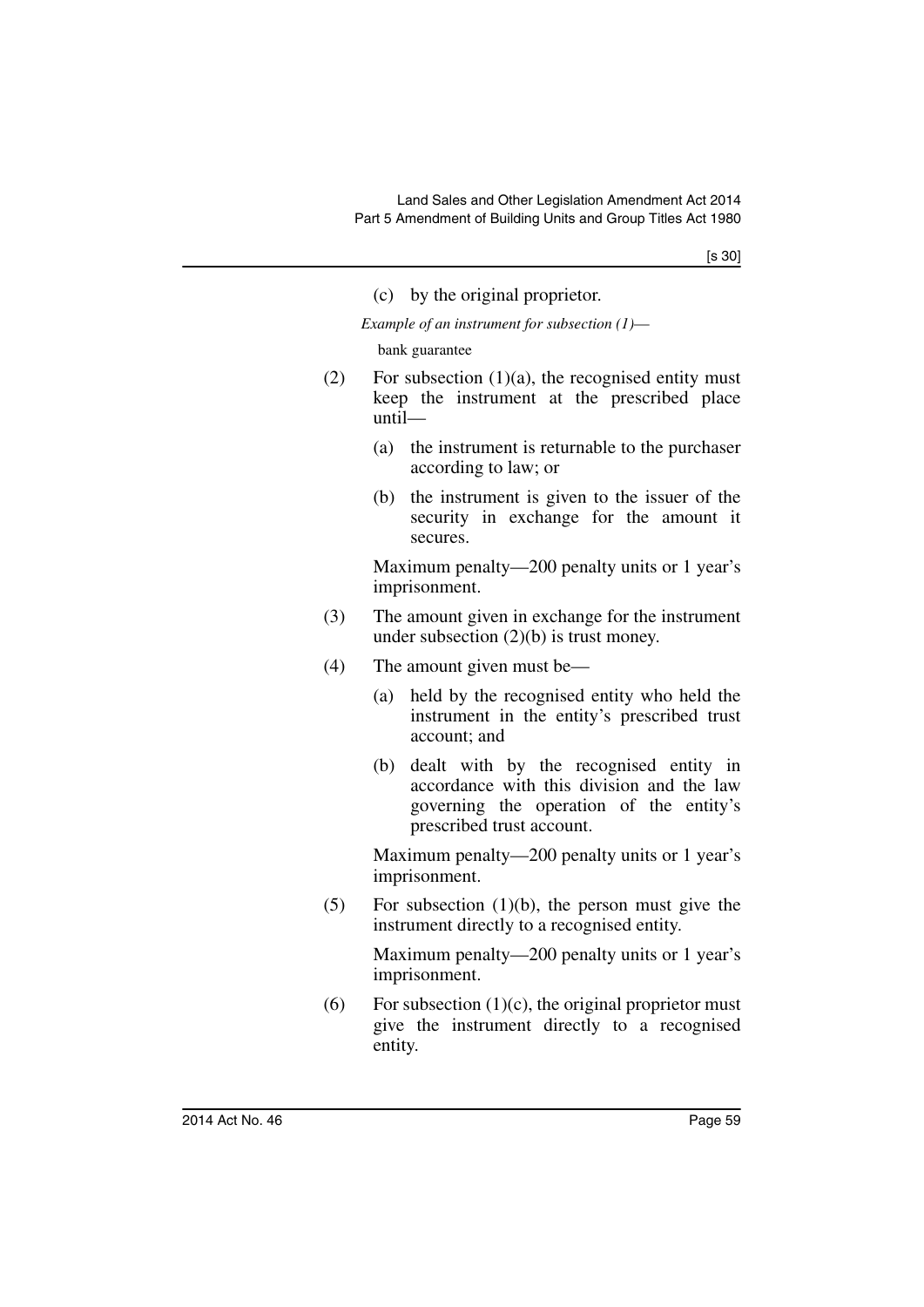[s 31]

Maximum penalty—200 penalty units or 1 year's imprisonment.

- (7) If the instrument is given to a recognised entity under subsection  $(5)$  or  $(6)$ , subsections  $(2)$ ,  $(3)$ and (4) apply as if the instrument were received from the purchaser by the recognised entity on behalf of the original proprietor as provided in subsection  $(1)(a)$ .
- (8) In this section—

### *prescribed place* means—

- (a) for a recognised entity that is a law practice—an office of the practice in Queensland; or
- (b) for a recognised entity that is the public trustee—an office of the public trustee in Queensland; or
- (c) for a recognised entity that is a real estate agent—the office of the real estate agency in which the agent carries on the business of a real estate agent.

# **Subdivision 3 Evidence**

# **49I Evidentiary provision**

In a proceeding for an offence against this division, a copy of a contract or other instrument purporting to relate to the sale or purchase of a proposed lot and produced on behalf of the complainant is admissible in evidence as if it were the original contract or instrument.

### **31 Insertion of new s 133A**

After section 133—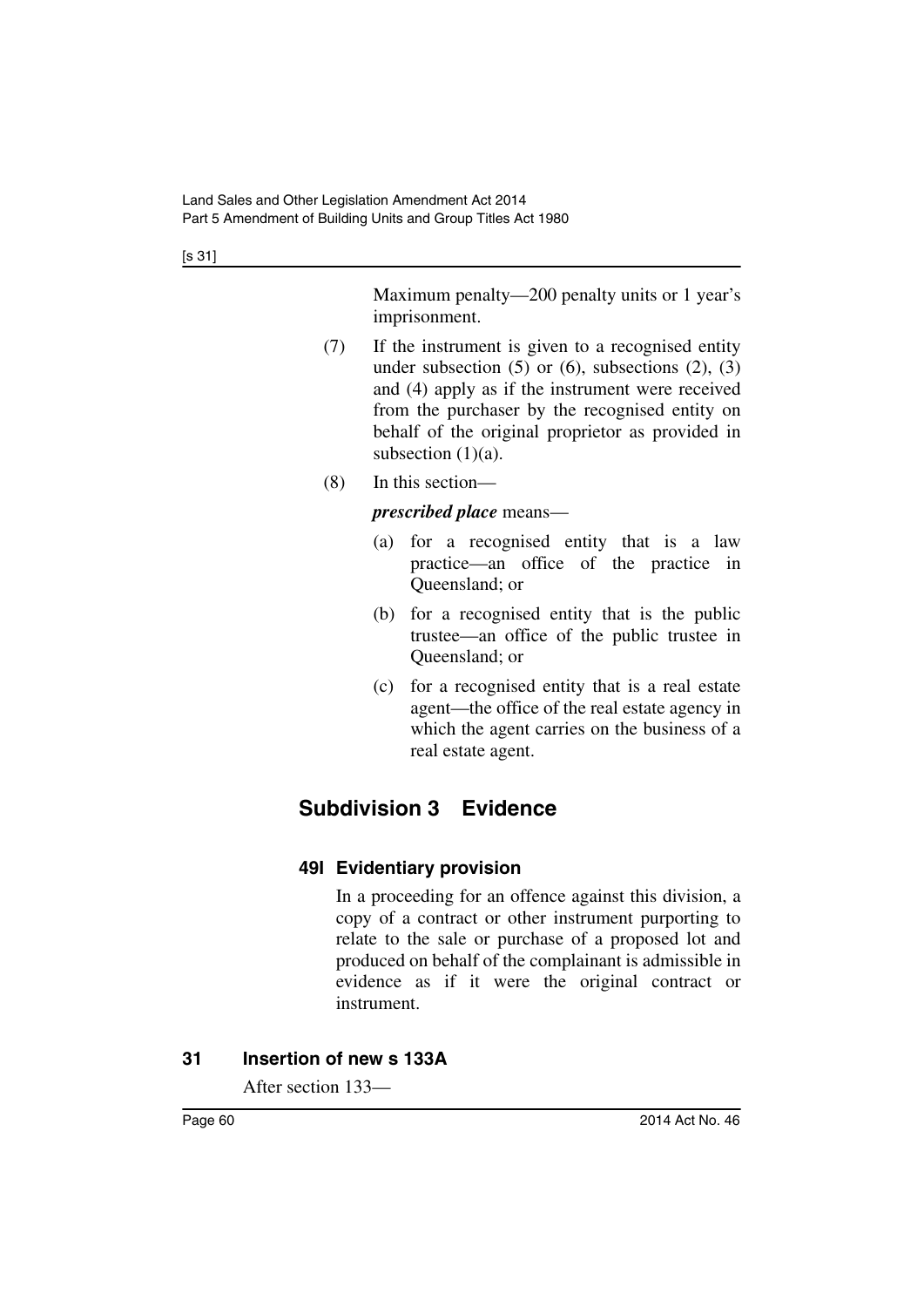[s 31]

*insert—*

#### **133A Responsibility for acts or omissions of representative**

- (1) This section applies in a proceeding for an offence against this Act.
- (2) If it is relevant to prove a person's state of mind about a particular act or omission, it is enough to show—
	- (a) the act was done or omitted to be done by a representative of the person within the scope of the representative's actual or apparent authority; and
	- (b) the representative had the state of mind.
- (3) An act done or omitted to be done for a person by a representative of the person within the scope of the representative's actual or apparent authority is taken to have been done or omitted to be done also by the person, unless the person proves the person could not, by the exercise of reasonable diligence, have prevented the act or omission.
- (4) In this section—

*representative* means—

- (a) of an individual—an employee or agent of the individual; or
- (b) of an unincorporated body—a member of the body, or an employee or agent of the body; or
- (c) of a partnership—a partner, employee or agent of the partnership; or
- (d) of a corporation—an executive officer, employee or agent of the corporation.

*state of mind*, of a person, includes—

(a) the person's knowledge, intention, opinion, belief or purpose; and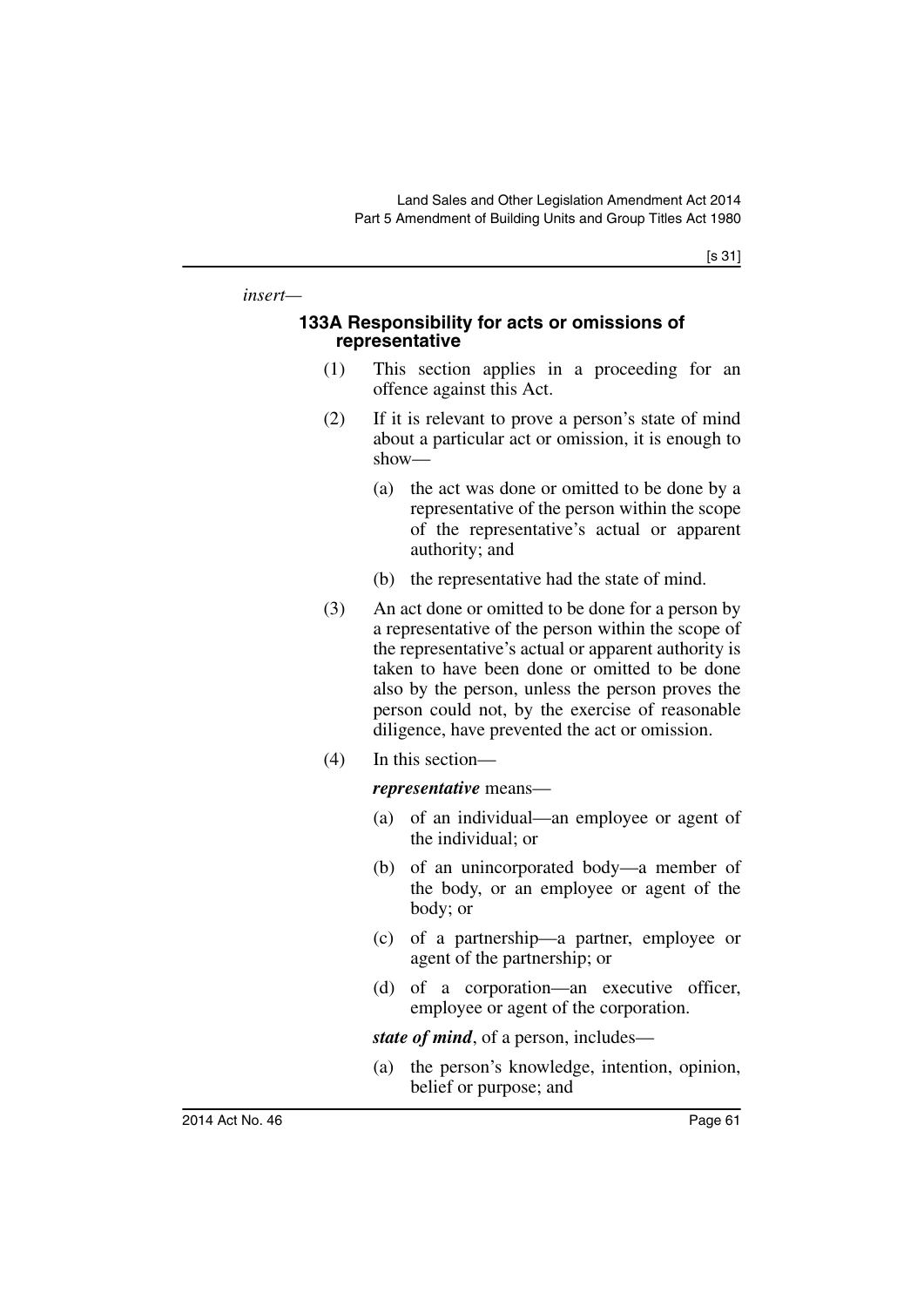[s 32]

(b) the person's reasons for the intention, opinion, belief or purpose.

#### **32 Amendment of pt 7, hdg (Additional transitional provision)**

Part 7, heading, 'provision'—

*omit, insert—*

**provisions**

## **33 Insertion of new pt 7, div 1, hdg**

Part 7, before section 135—

*insert—*

# **Division 1 Transitional provision for Audit Legislation Amendment Act 2006**

# **34 Insertion of new pt 7, div 2**

Part 7, after section 135—

*insert—*

**Division 2 Transitional provisions for Land Sales and Other Legislation Amendment Act 2014**

# **136 Definitions for div 2**

In this division—

*amendment Act* means the *Land Sales and Other Legislation Amendment Act 2014.*

*commencement* means the commencement of this division.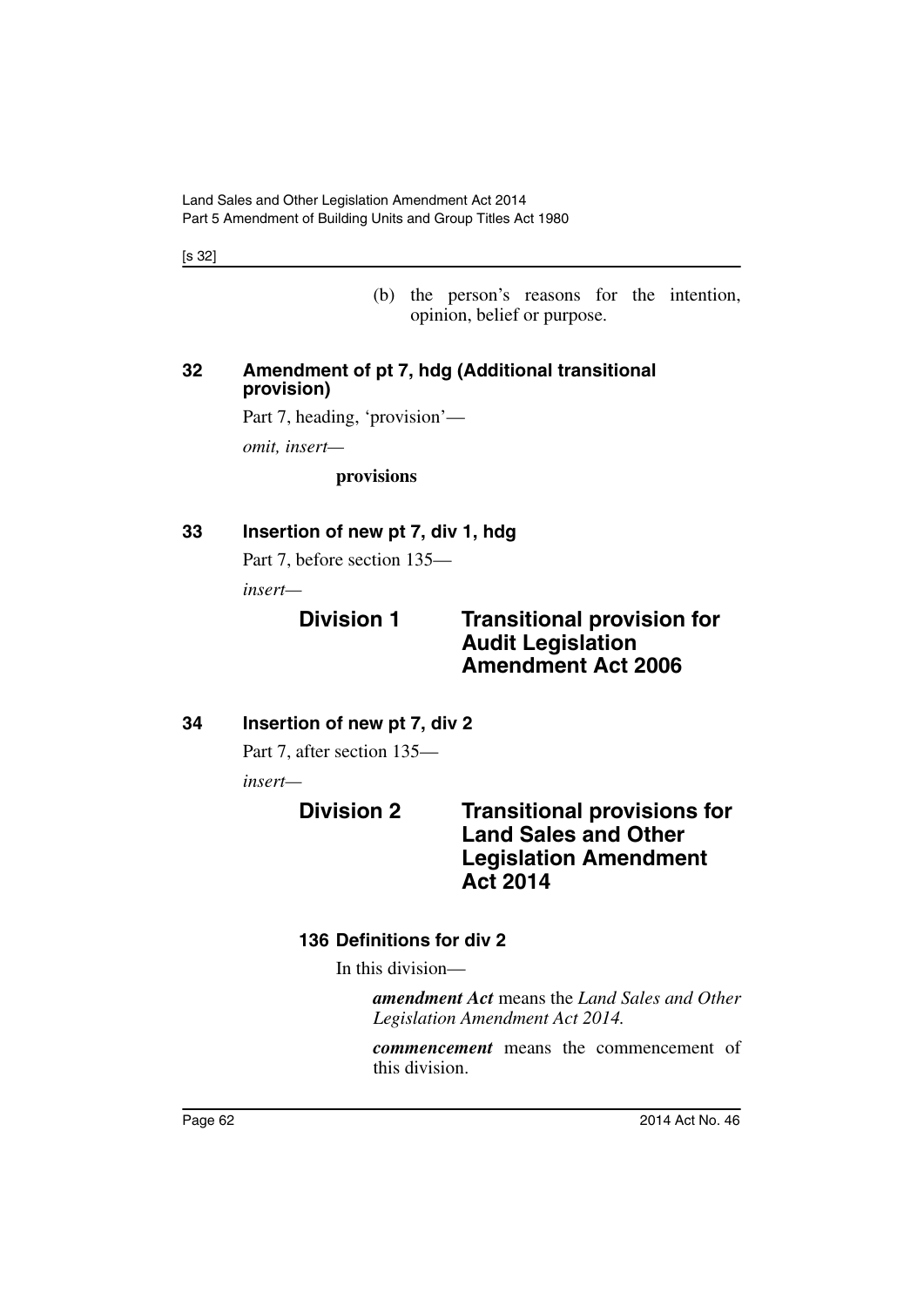[s 34]

*contract*, for the purchase of a proposed lot, means a contract, agreement or other document legally binding or intended to bind a purchaser in relation to the purchase.

# **137 Application of s 48G**

Section 48G applies only in relation to a grant of an option to purchase a proposed lot entered into after the commencement.

# **138 Application of s 49**

- (1) Section 49 as in force before the commencement continues to apply in relation to a contract for the purchase of a proposed lot entered into before the commencement as if the amendment Act had not been enacted.
- (2) Section 49 as in force after the commencement applies only in relation to a contract for the purchase of a proposed lot entered into after the commencement.

# **139 Application, and modified application, of s 49B**

- (1) Section 49B applies only in relation to a contract for the sale of a proposed lot entered into by a purchaser after the commencement.
- (2) However, section 49B as modified under subsection (3) applies in relation to the contract for the sale of the proposed lot if—
	- (a) the proposed lot is a proposed lot mentioned in the *Land Sales Regulation 2000*, schedule 2 as in force immediately before the repeal of that regulation; and

*Note*—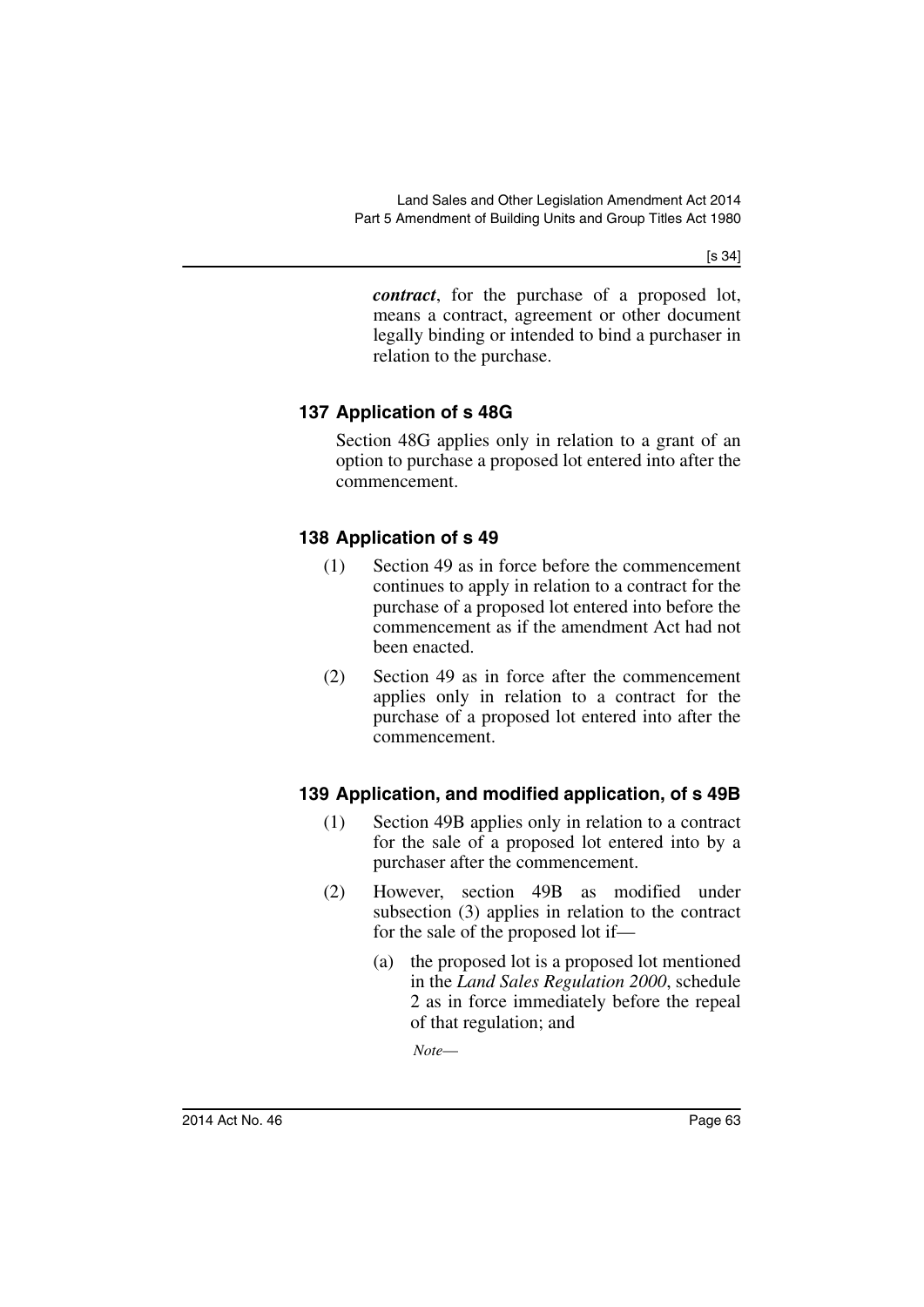[s 34]

Under old LSA, section 28, a period could be prescribed by regulation for giving a registrable instrument for a proposed lot.

- (b) the contract does not provide the date by which it must be settled.
- (3) Section 49B is modified by omitting subsection (1)(b) and inserting the following—
	- '(b) if the contract does not provide the date by which it must be settled—the end of the period prescribed in the repealed *Land Sales Regulation 2000*, schedule 2 worked out from the day the contract was entered into.'
- (4) In this section—

*old LSA, section 28* means section 28 of the *Land Sales Act 1984* as in force immediately before the commencement.

# **140 Application of pt 4, div 3, sdiv 2**

Part 4, division 3, subdivision 2 applies only in relation to amounts paid under a contract for the sale of a proposed lot entered into after the commencement.

# **141 Continuing application of old LSA, part 3**

- (1) Old LSA, part 3 continues to apply in relation to a contract for the sale of a proposed lot entered into before the commencement as if the amendment Act had not been enacted.
- (2) However, if, at any time before the settlement of a contract to which the part applies, the parties to the contract agree to settle the sale using e-conveyancing, the part is to be read with the following changes—
	- (a) old LSA, section  $22(4)(a)$ —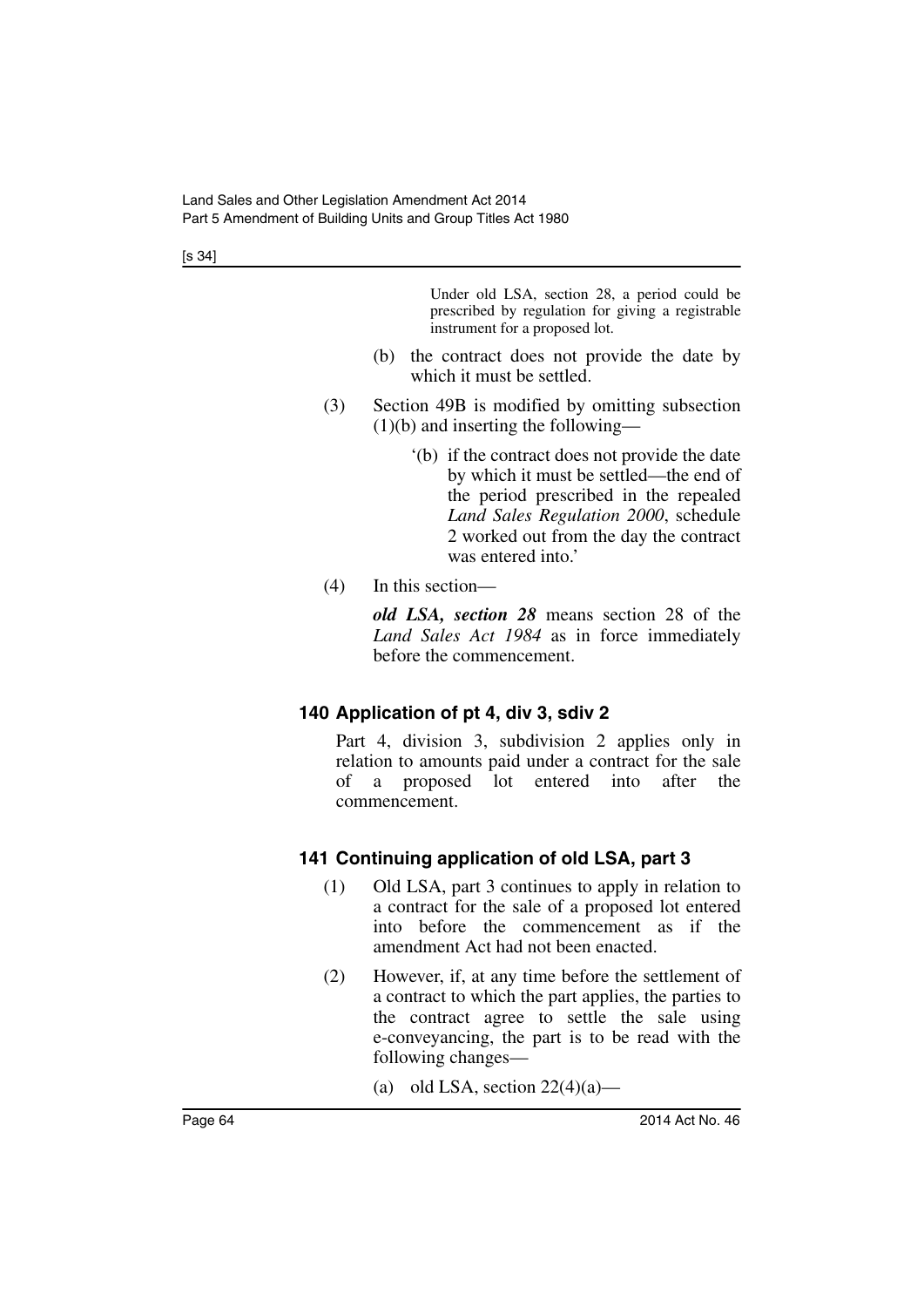[s 34]

#### *omit, insert*—

- '(a) the vendor or the vendor's agent can not require the purchaser to settle; and';
- (b) old LSA, section  $23(1)$ , ', without becoming entitled in terms of the instrument to receive a registrable instrument of transfer in exchange therefor'—

*omit, insert*—

'(but excluding an amount payable at settlement)';

(c) old LSA, section  $23(4)$ —

*omit*;

(d) old LSA, section  $25(2)(a)$ —

*omit, insert*—

- '(a) before settlement of the sale of the proposed lot; or';
- (e) old LSA, section  $25(2)(b)(ii)$ —

*omit, insert*—

- '(ii) before settlement of the sale of the proposed lot;';
- (f) old LSA, section 27, heading—

*omit, insert—*

#### '**27 Purchaser's rights if purchase not settled within a certain period**';

(g) old LSA, section  $27(1)(b)$ , 'the vendor has not given the purchaser a registrable instrument of transfer for the lot'—

*omit, insert*—

'the sale of the proposed lot has not been settled';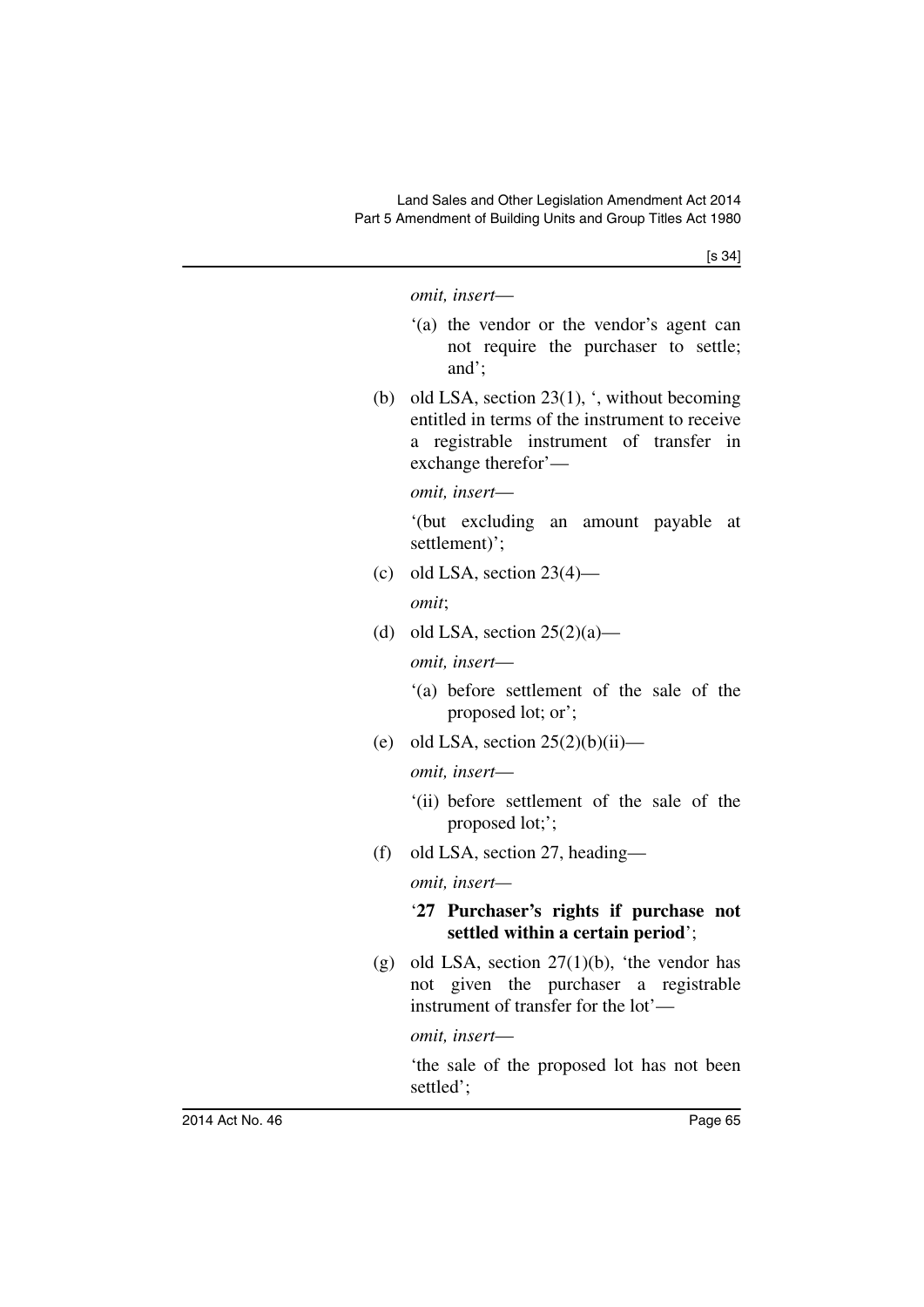[s 35]

(h) old LSA, section 27(2), 'before the vendor gives the purchaser the registrable instrument of transfer for the proposed  $lot'$ —

*omit, insert*—

'before the sale of the proposed lot has been settled';

(i) old LSA, section 28, heading, 'for giving of registrable instrument'—

*omit*.

(3) In this section—

*e-conveyancing* see the *Property Law Act 1974*, section 58A.

*old LSA*, followed by a provision number, means the provision with that number in the *Land Sales Act 1984* as in force at any relevant time before the commencement.

# **Part 6 Amendment of Fair Trading Inspectors Act 2014**

#### **35 Act amended**

This part amends the *Fair Trading Inspectors Act 2014*.

### **36 Amendment of s 4 (Operation of Act)**

Section  $4(1)$ —

*insert—*

(aa) *Body Corporate and Community Management Act 1997*, chapter 5, part 2, division 5, subdivisions 2 and 3;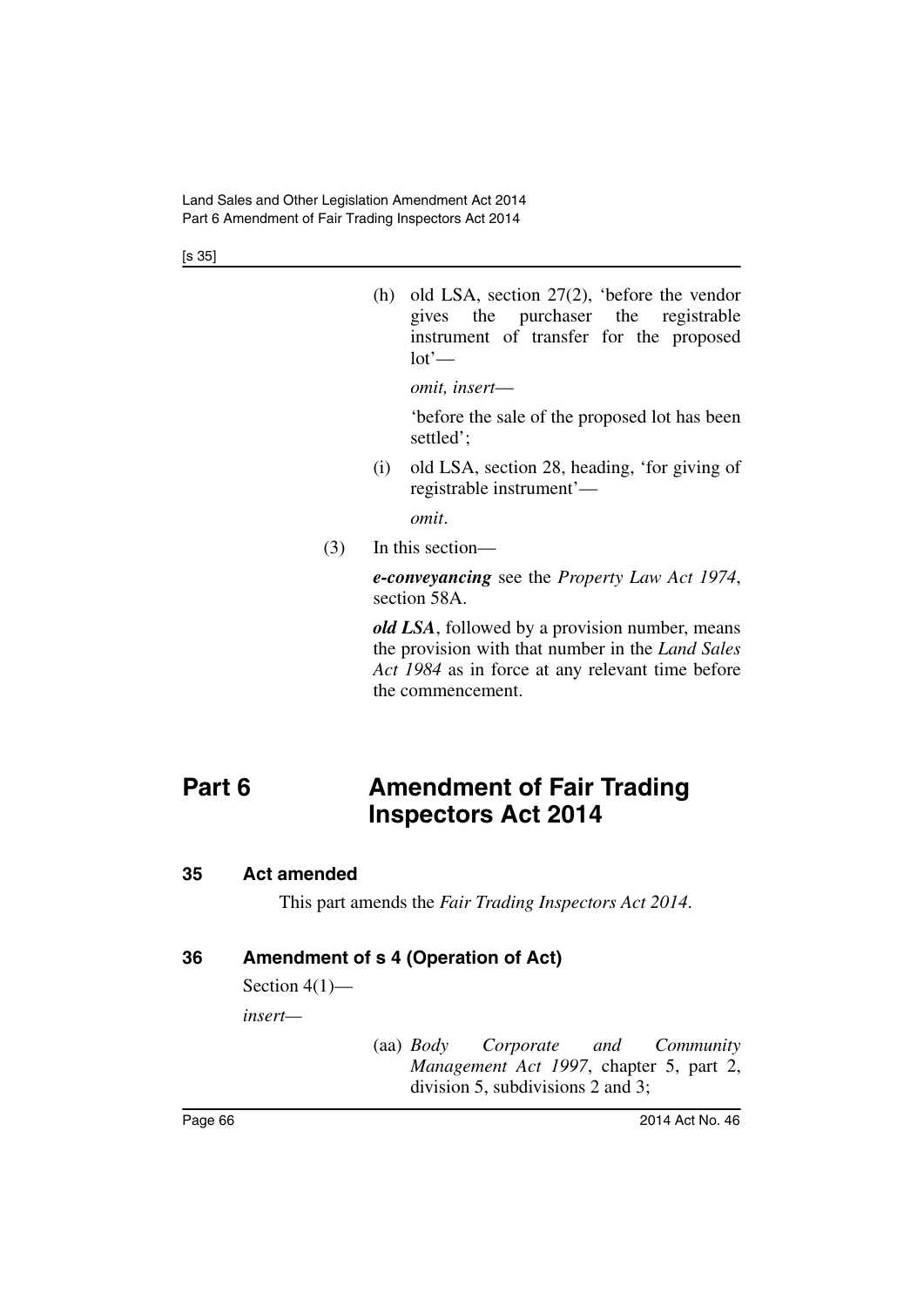[s 37]

- (ab) *Building Units and Group Titles Act 1980*, part 4, division 3, subdivision 2;
- (la) *South Bank Corporation Act 1989*, part 9A, divisions 5 and 6;

# **Part 7 Amendment of Land Sales Act 1984**

#### **37 Act amended**

This part amends the *Land Sales Act 1984.*

### **38 Amendment of s 2 (Objects of Act)**

Section 2(c), 'proposed allotments and' *omit.*

# **39 Replacement of s 5 (Application of Act)**

Section 5—

*omit, insert—*

#### **3 Application of Act generally**

- (1) This Act applies to the sale of a proposed lot if, when the proposed lot becomes a lot, it will be situated in Queensland.
- (2) For subsection (1), it does not matter where the contract for the sale was entered into.
- (3) This Act does not apply to the sale of a proposed lot if—
	- (a) the sale is part of a large transaction; or
	- (b) the sale arises from the reconfiguration of land into not more than 5 lots.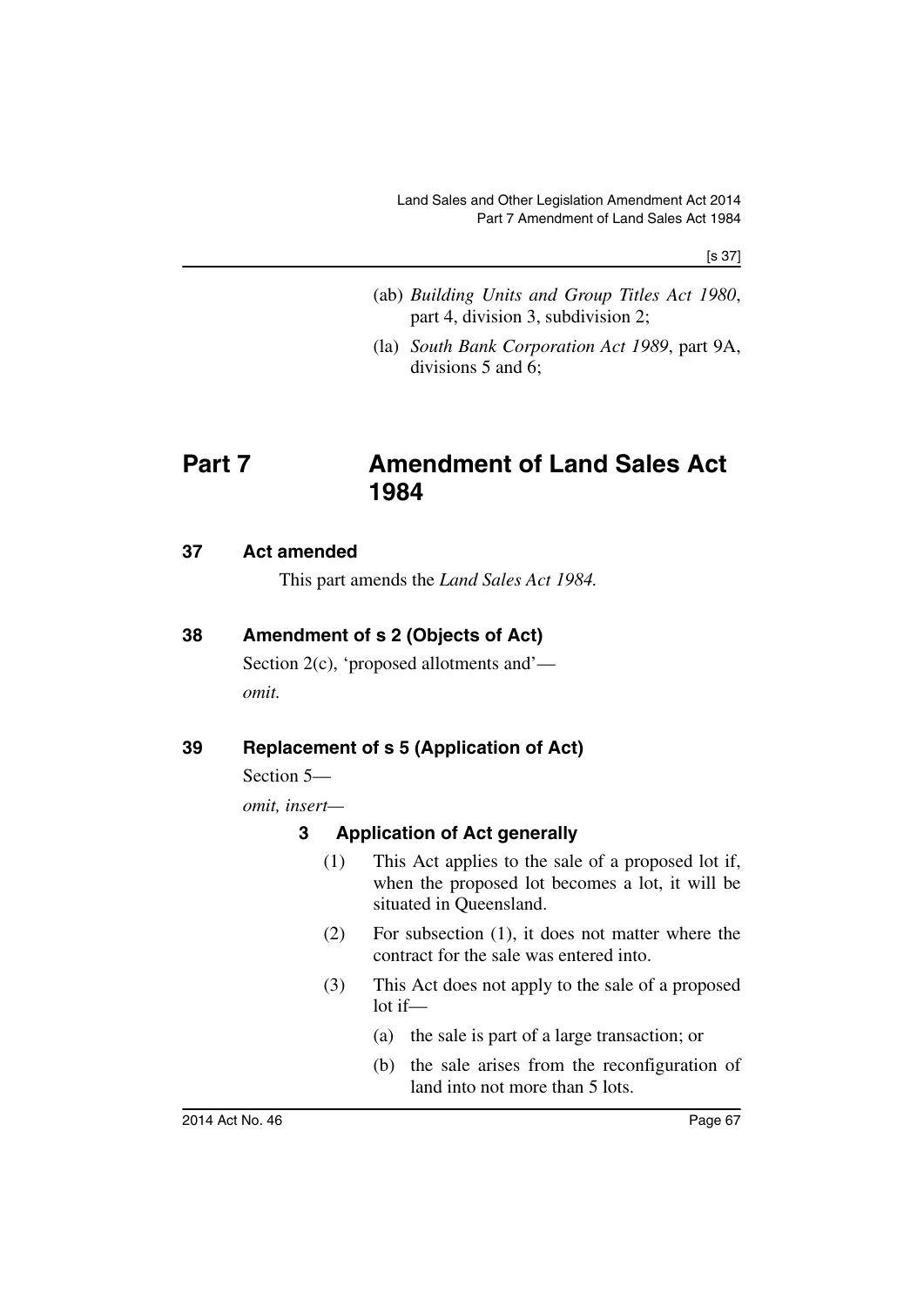[s 39]

(4) In this section—

*large transaction* means the sale of 6 or more proposed lots if—

- (a) the seller of each proposed lot is the same person; and
- (b) the buyer of each proposed lot is the same person; and
- (c) the sale is the subject of—
	- (i) a single contract; or
	- (ii) 2 or more contracts entered into within 24 hours.

*reconfiguration*, in relation to land, means reconfiguration by subdivision or amalgamation.

#### **4 Act does not apply to particular State leasehold land**

- (1) A regulation may declare that, subject to any stated conditions, this Act does not apply to the whole or part of land the subject of—
	- (a) a stated miners homestead under the *Land Act 1994*, chapter 8, part 7, division 2; or
	- (b) a stated lease or a stated class of lease under the *Land Act 1994*.
- (2) If a person contravenes a condition to which a declaration under subsection (1) is subject, the Supreme Court may, on the application of a buyer under a contract for the sale of a proposed lot to which the declaration relates, order the person to comply with the condition.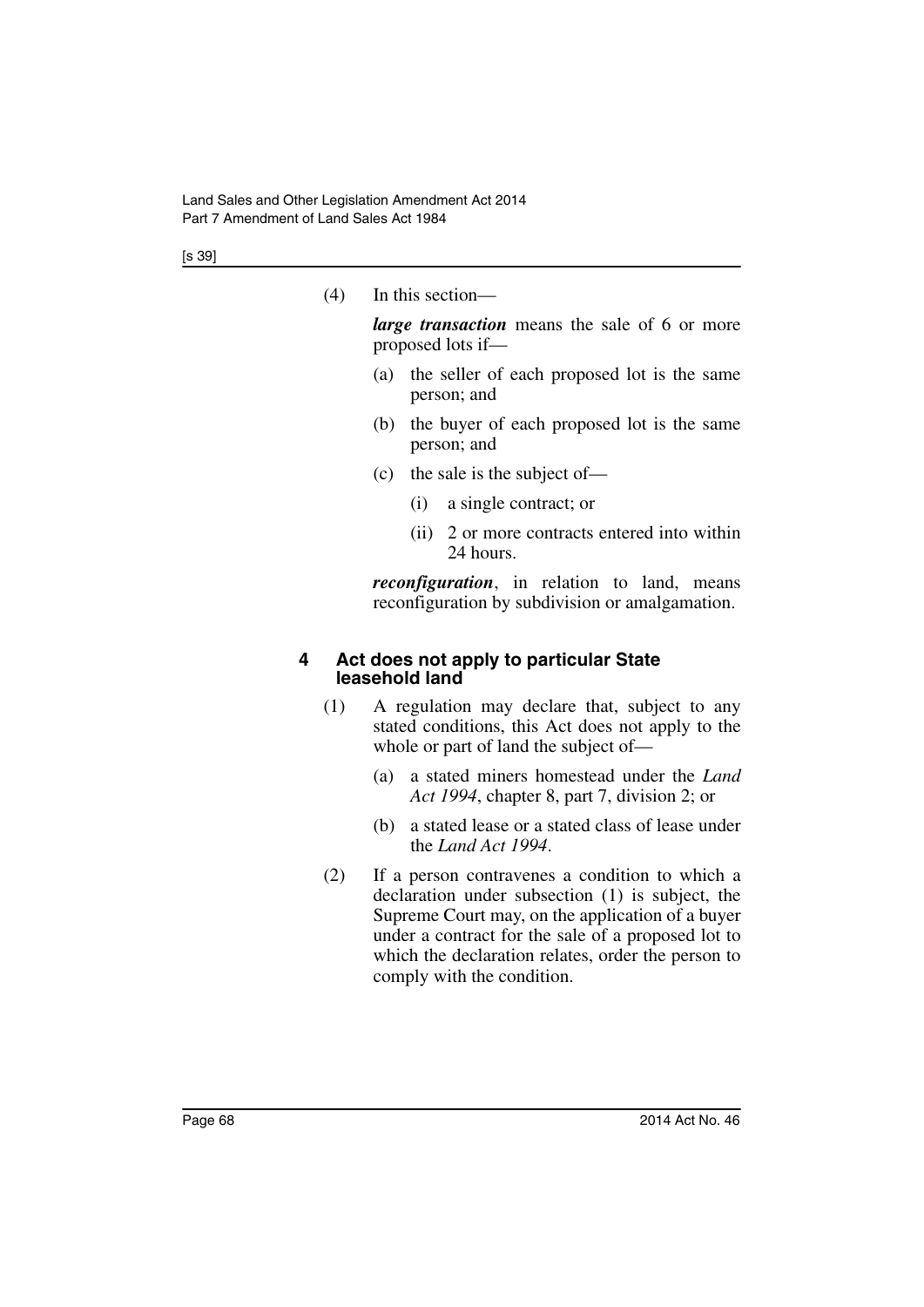[s 40]

#### **40 Renumbering of s 5A (Relationship with Fair Trading Inspectors Act 2014)**

Section 5A—

*renumber* as section 5.

#### **41 Amendment of s 6 (Definitions)**

(1) Section 6, definitions *agreement*, *allotment*, *approved form*, *building units plan*, *compliance permit*, *development permit*, *disclosure plan*, *disclosure statement*, *group titles plan*, *leasehold building units plan*, *lot*, *PDA development approval*, *PDA development condition*, *plan*, *proposed allotment*, *proposed lot*, *purchase*, *real estate agent*, *registered lot*, *registrable instrument of transfer*, *registrar*, *sell* and *vendor's agent*—

*omit.*

(2) Section 6—

*insert—*

*buyer*, of a proposed lot, means a person who signs a contract for the sale of the lot intended to bind the person (absolutely or conditionally) to buy the lot.

*law practice* means any of the following, within the meaning of the *Legal Profession Act 2007*, that has an office in Queensland—

- (a) an Australian legal practitioner who is a sole practitioner but not a barrister under that Act;
- (b) a law firm;
- (c) an incorporated legal practice;
- (d) a multi-disciplinary partnership.

#### *lot*—

(a) means land the boundaries of which are shown on a plan of survey registered under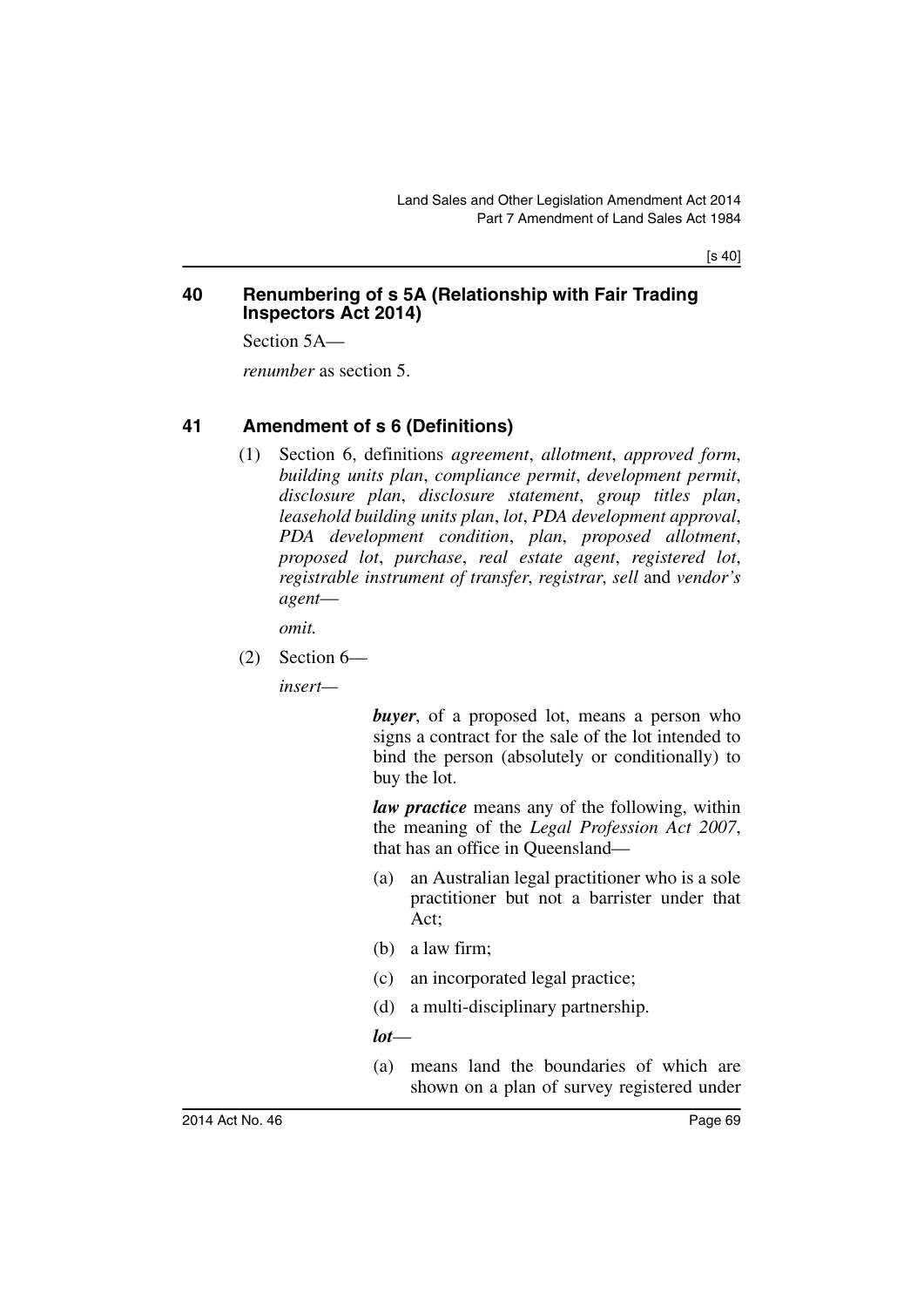[s 41]

the *Land Act 1994* or *Land Title Act 1994*; but

- (b) does not include a lot to which any of the following Acts apply—
	- (i) the *Body Corporate and Community Management Act 1997*;
	- (ii) the *Building Units and Group Titles Act 1980*;
	- (iii) the *South Bank Corporation Act 1989*.

*prescribed trust account*, for part 2, division 4, see section 15.

#### *proposed lot*—

- (a) means land that will become a lot on the registration of a plan of survey under the *Land Act 1994* or *Land Title Act 1994*; but
- (b) does not include a proposed lot to which any of the following Acts apply—
	- (i) the *Body Corporate and Community Management Act 1997*;
	- (ii) the *Building Units and Group Titles Act 1980*;
	- (iii) the *South Bank Corporation Act 1989*.

*public trustee* means the public trustee under the *Public Trustee Act 1978.*

*real estate agent* means a real estate agent carrying on business as a real estate agent under the *Property Occupations Act 2014.*

*recognised entity*, for part 2, division 4, see section 15.

*seller*, of a proposed lot, means a person who signs a contract for the sale of the lot intended to bind the person (absolutely or conditionally) to sell the lot.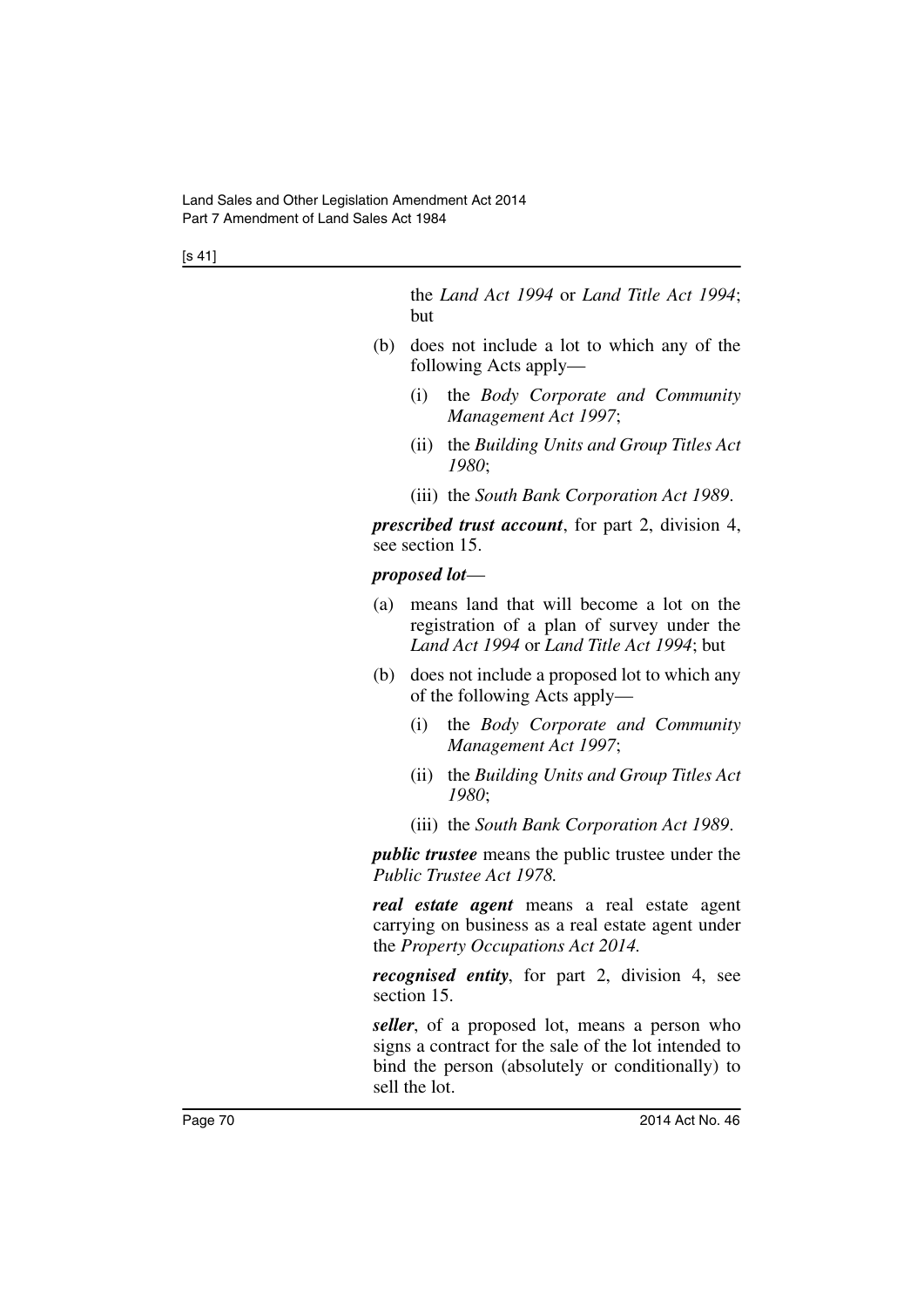$(3)$  Section 6, 'In this Act—'—

*omit, insert—*

The dictionary in schedule 1 defines particular terms used in this Act.

(4) Section 6, all definitions, as amended by this Act—

*relocate* to schedule 1 as inserted by this Act.

# **42 Omission of s 6A (Meaning of purchaser)**

Section 6A *omit.*

# **43 Replacement of pt 2 (Sale of proposed allotments)**

Part  $2-$ 

*omit, insert—*

# **Part 2 Sale of proposed lots**

# **Division 1 Preliminary**

#### **7 References to things done by or in relation to buyer or seller**

- (1) This section applies in relation to a provision of this part that refers to—
	- (a) a thing required or permitted to be done by or in relation to a buyer or seller of a lot or proposed lot; or
	- (b) a thing having been done by or in relation to a buyer or seller of a lot or proposed lot.
- (2) The thing may be done, or the thing may have been done, by or in relation to the buyer or seller either—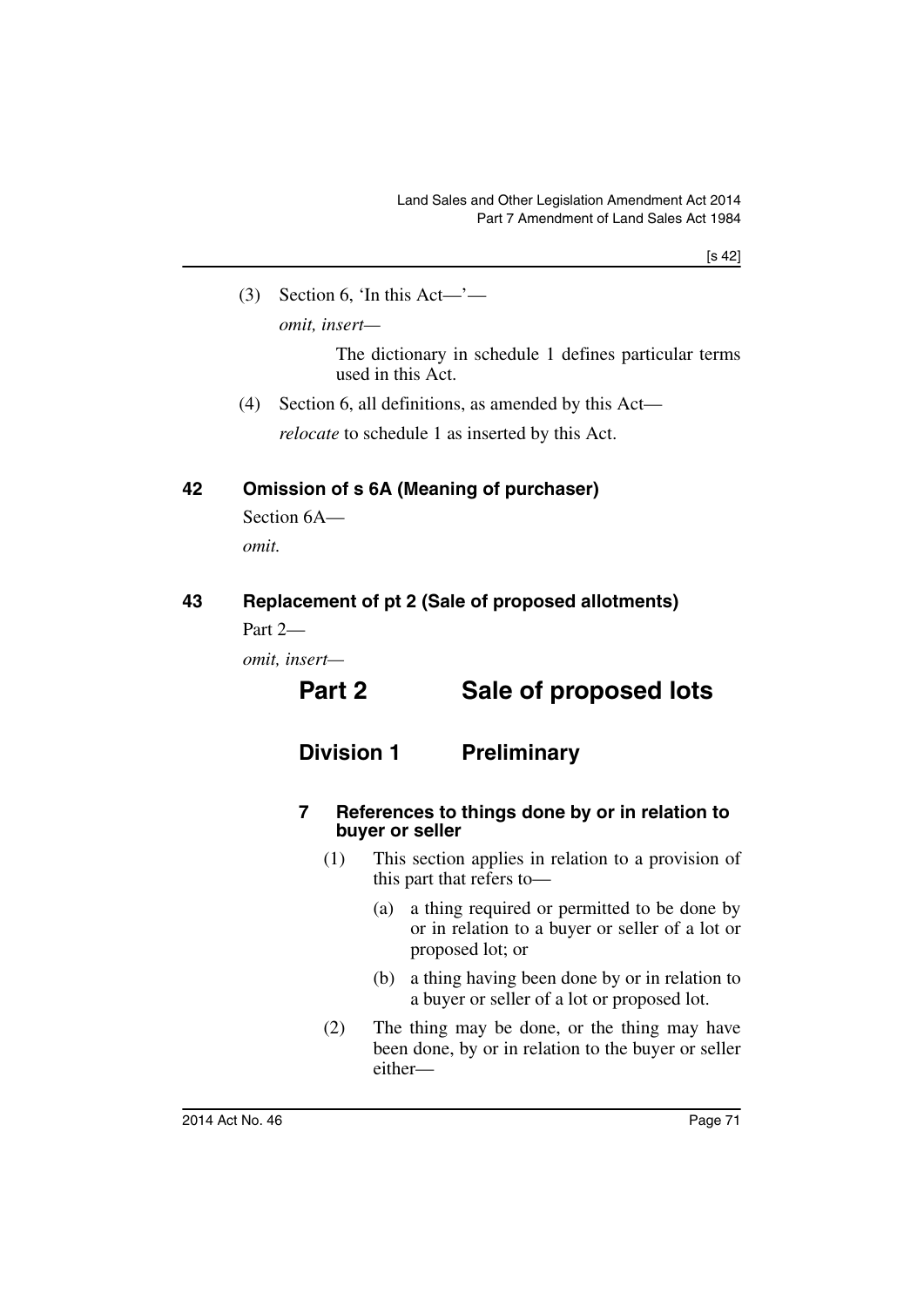- (a) personally; or
- (b) through an agent who is authorised to act for the buyer or seller in relation to the thing.

# **8 Restriction on selling State leasehold land**

- (1) A person may sell a proposed lot that is State leasehold land, other than a development lease, only if—
	- (a) the chief executive under the *Land Act 1994* has made a subdivision offer for the proposed subdivision of the lot under section 176A of that Act; and
	- (b) the lessee of the land has accepted the subdivision offer as mentioned in the *Land Act 1994*, section 176F.

Maximum penalty—200 penalty units or 1 year's imprisonment.

(2) A person may sell a proposed lot that is a development lease only if the Minister has consented, under the *Land Act 1994*, section 290J, to a plan of subdivision for the development lease dividing the development lease into proposed lots.

> Maximum penalty—200 penalty units or 1 year's imprisonment.

- (3) A contract for the sale of a proposed lot entered into in contravention of subsection (1) or (2) is void.
- (4) Any person who paid an amount under a contract mentioned in subsection (3) may recover the amount, together with any interest accrued on the amount since it was paid, as a debt from the person to whom the amount was paid.
- (5) In this section—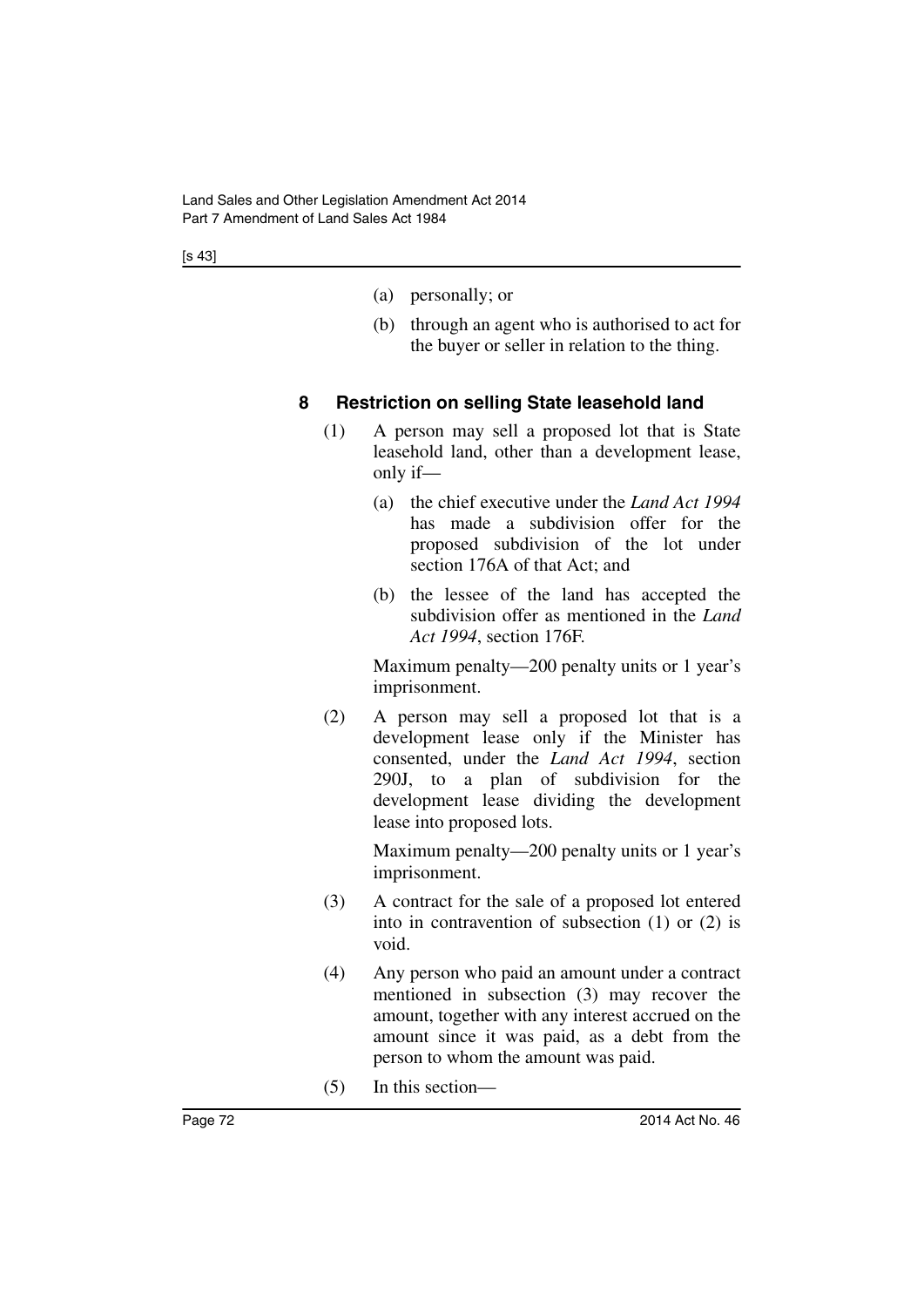*development lease* means an existing development lease issued under the *Land Act 1962*, part 9, division 1 that is taken to be a term lease under the *Land Act 1994*, section 476.

# **Division 2 Disclosure requirements**

# **9 Application of div 2 if option granted**

- (1) Section 10, as modified by this section, applies if a person grants an option (the *option*) to another person—
	- (a) to purchase a proposed lot; or
	- (b) to sell a proposed lot.
- $(2)$  For subsection  $(1)$ 
	- (a) section 10(1) requires the seller to give the documents mentioned in section 10(1)(a) or (b) to the buyer in relation to the option as if a reference to a contract for the sale of a proposed lot being entered into were a reference to an option to purchase or sell the proposed lot being granted; and
	- (b) any right of termination under section 10 relating to the giving of the documents applies in relation to—
		- (i) the option; and
		- (ii) a contract entered into by the seller and buyer for the sale to the buyer of the proposed lot arising from the option.
- (3) If the seller and buyer enter into a contract for the sale to the buyer of the proposed lot arising from the option, section  $10(1)$  does not require the seller to give the documents to the buyer.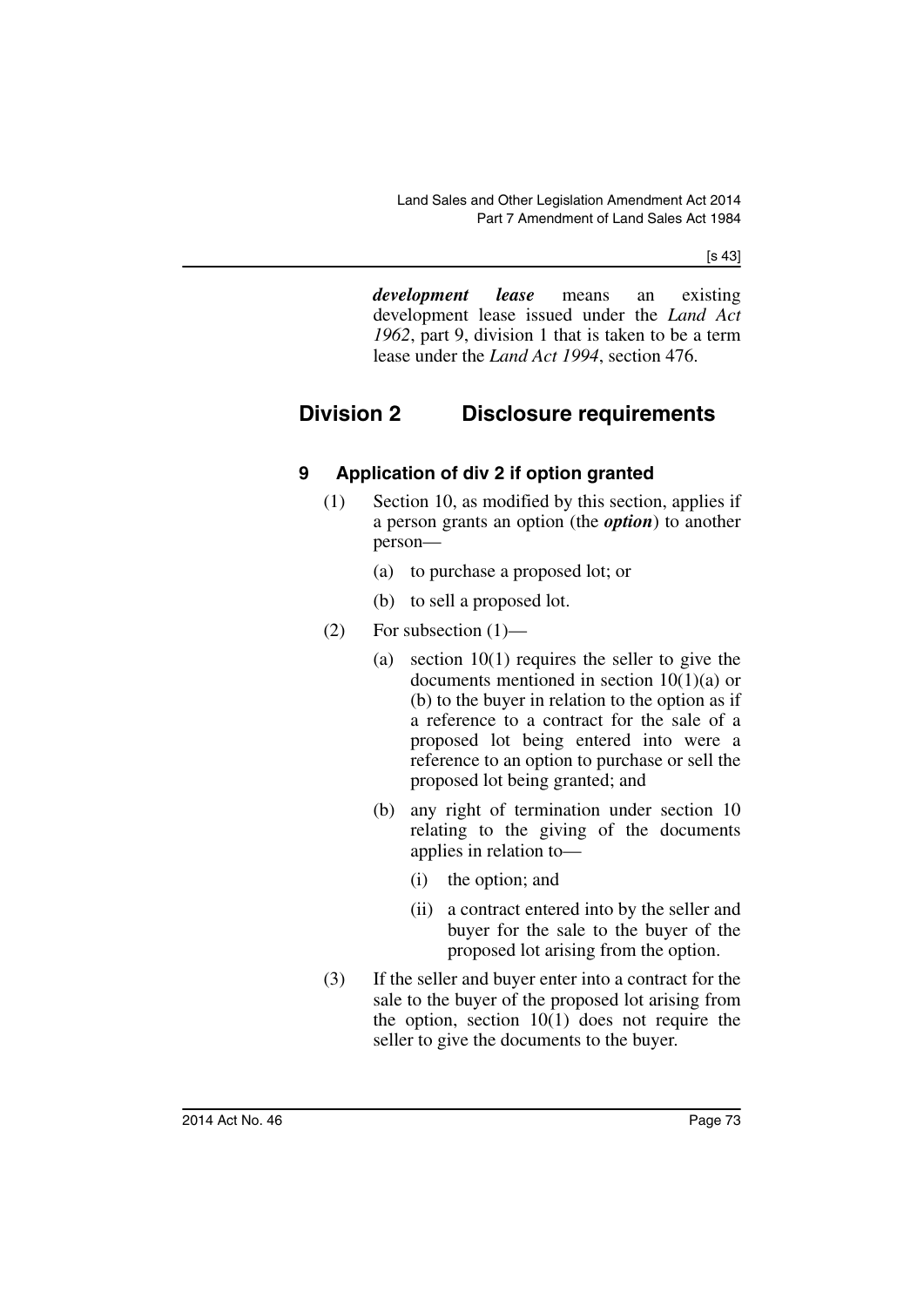- (4) If the buyer is not a party to the contract for the sale of the proposed lot arising from the option, the seller must comply with section 10 before entering into the contract for the sale.
- (5) In this section—

*buyer* means the person who is granted an option to purchase, or grants an option to sell, the proposed lot.

*seller* means the person who grants an option to purchase, or is granted an option to sell, the proposed lot.

# **10 Documents to be given by seller to buyer**

- (1) The seller of a proposed lot must give the proposed buyer of the lot, before the proposed buyer enters into a contract for the sale of the  $lot-$ 
	- (a) a disclosure plan and disclosure statement for the proposed lot; or
	- (b) a copy of the plan of survey for the proposed lot approved by the relevant local government under the Planning Act or by MEDQ under the Economic Development Act.
- (2) The seller of a proposed lot does not fail to give the buyer a disclosure plan or disclosure statement under subsection  $(1)(a)$  merely because the plan or statement, although substantially complete as at the day the contract is entered into, contains inaccuracies.
- (3) If the seller of a proposed lot fails to comply with subsection (1), the buyer may terminate the contract for the sale of the lot by written notice given to the seller before the contract is settled.
- (4) In this section—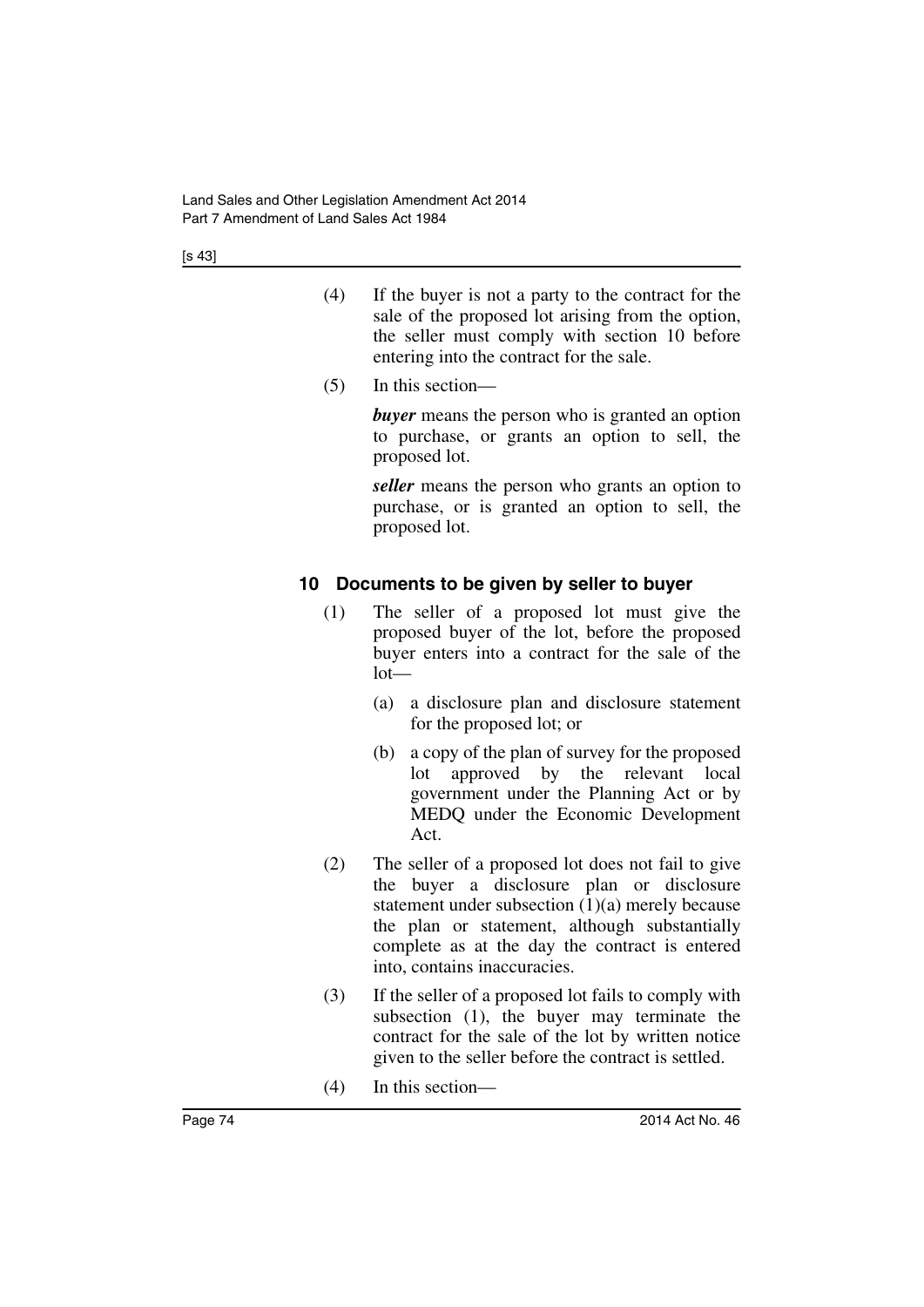*disclosure plan* means a disclosure plan complying with section 11.

*disclosure statement* means a disclosure statement complying with section 12.

# **11 Requirements for disclosure plan**

- (1) A disclosure plan may comprise 1 or more documents and must include—
	- (a) for a proposed lot intended to be a volumetric format lot—the volumetric format lot particulars for the lot; or
	- (b) for a proposed lot intended to be a standard format lot—the relevant lot particulars for the lot.
- (2) A disclosure plan must be prepared by a cadastral surveyor.

*Example of a document that may comprise or form part of a disclosure plan*—

a draft plan of survey

- (3) The disclosure plan must be substantially complete.
- (4) In this section—

*appropriate contour intervals* means contour intervals of not more than—

- (a) for a proposed lot of not more than 2000m2—50cm in height; or
- (b) for a proposed lot of more than 2000m2—1m in height.

*existing surface contours*, of a proposed lot for which there is no operational work, means the surface contours of the lot at the time the disclosure plan for the lot is prepared.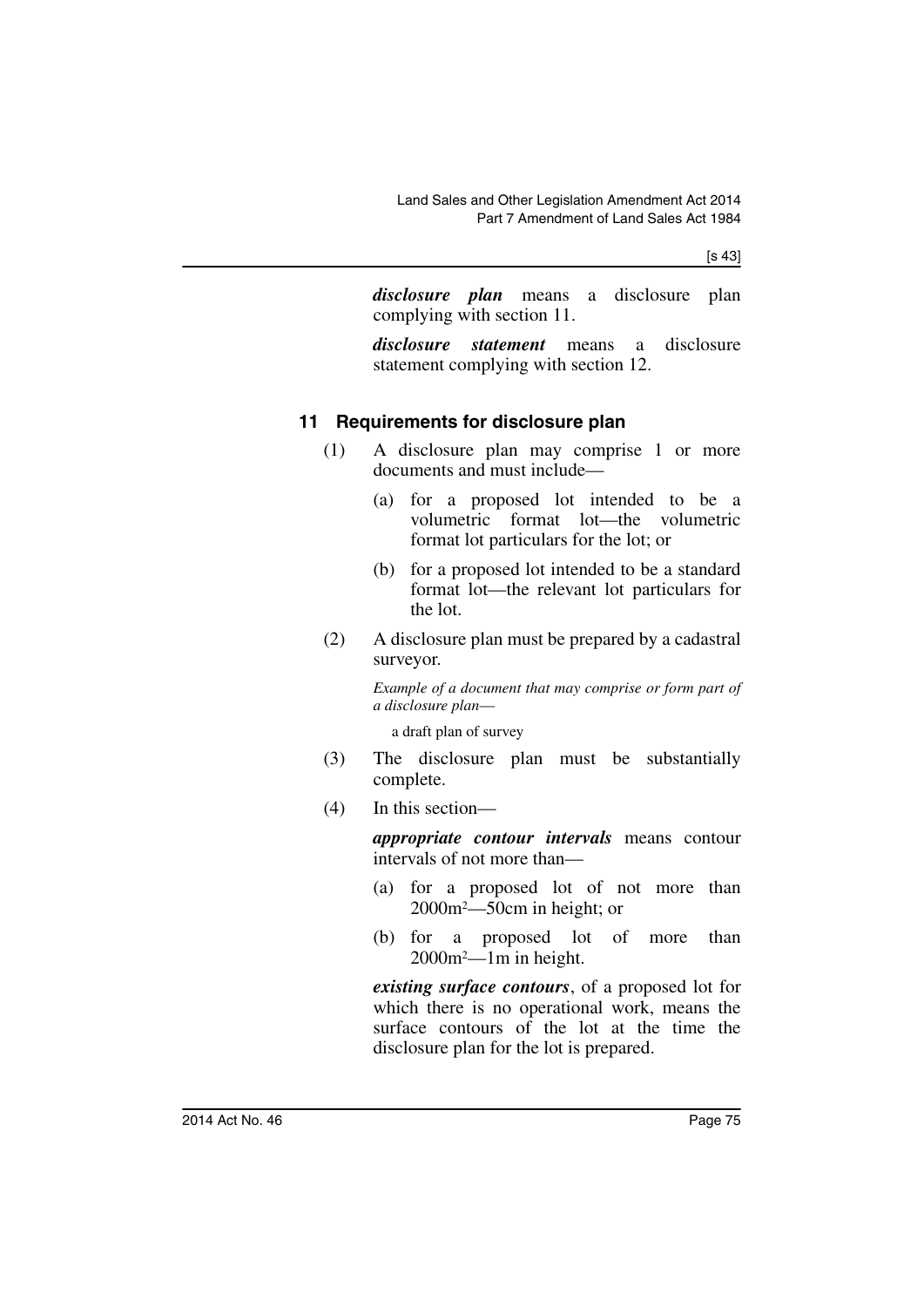*relevant lot particulars*, for a proposed lot intended to be a standard format lot, means the following—

- (a) the proposed number of the lot;
- (b) the total area of the lot;
- (c) a description of the dimensions of the lot as bearings and distances;
- (d) identification of the proposed orientation of the lot by reference to north;
- (e) if there is operational work for the lot—
	- (i) contour maps of the lot showing the surface contours, with appropriate contour intervals, as at the completion of the work; and
	- (ii) the location of any retaining walls forming part of the work; and
	- (iii) the height of any retaining walls forming part of the work or, if the height varies across the length of the wall, the height of the lowest and highest points of the wall and the average height of the wall; and
	- (iv) the following information about any fill that is part of the work—
		- (A) the depth of the fill;
		- (B) whether the compaction of the fill will be done in accordance with Australian Standard AS 3798-2007, and the level of inspection and testing services carried out;
		- (C) if the compaction of the fill will not be done in accordance with that Australian Standard, the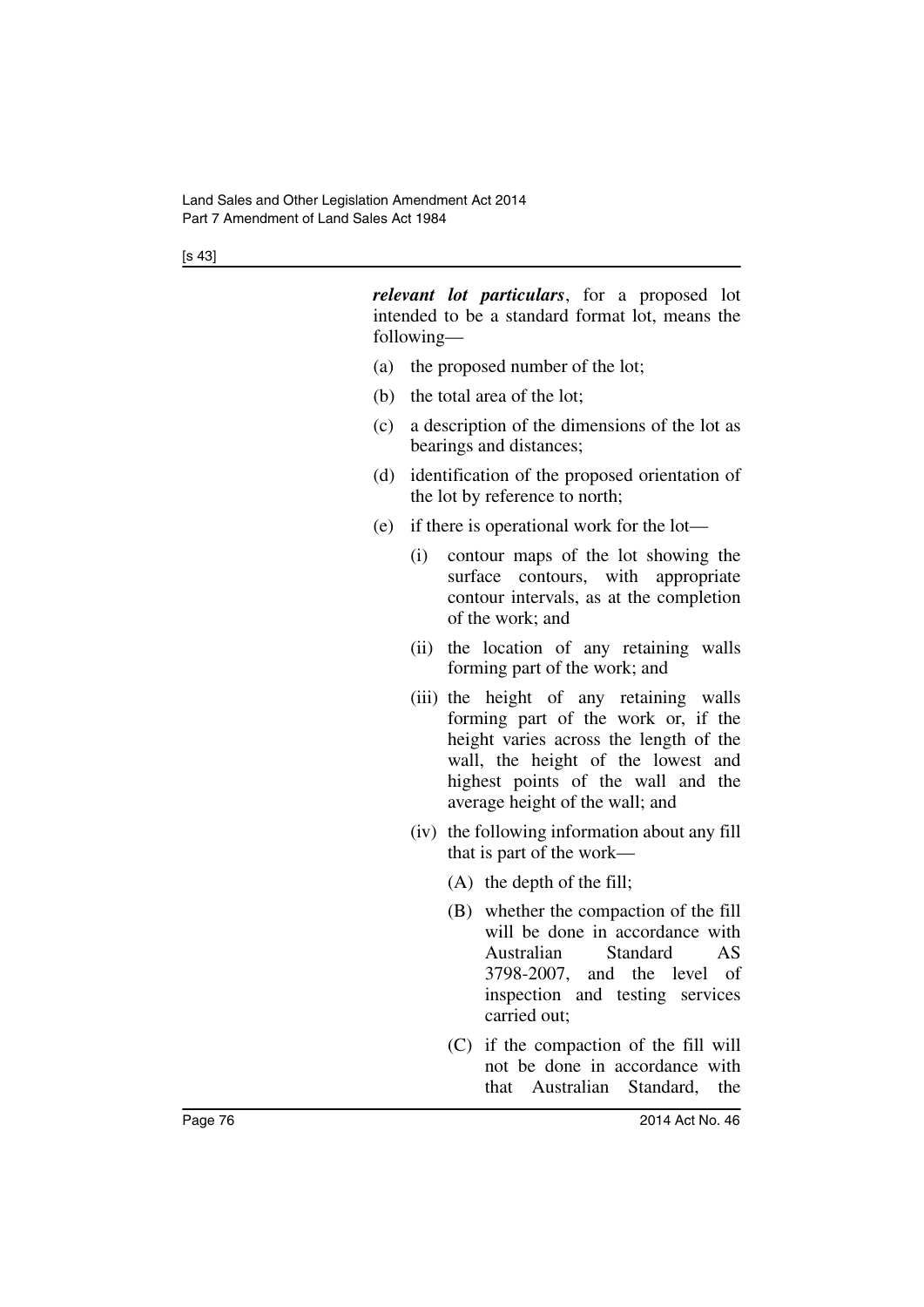nature of the departure from the standard.

(f) if there is no operational work for the lot—contour maps of the lot showing the existing surface contours, with appropriate contour intervals.

*standard format lot* see the *Land Title Act 1994*, schedule 2.

*volumetric format lot* see the *Land Title Act 1994*, schedule 2.

*volumetric format lot particulars*, for a proposed lot intended to be a volumetric format lot, means the following—

- (a) the proposed number of the lot;
- (b) an isometric representation of the lot;
- (c) the area of the projected footprint of the lot;
- (d) the level of the ground surface in approximate values for illustrating the location of the lot in relation to that level;
- (e) identification of the proposed orientation of the lot by reference to north;
- (f) if the lot is proposed to contain a building or be located in a building—the floor level on which the lot is proposed to be located.

#### **12 Requirements for disclosure statement**

- (1) A disclosure statement for a proposed lot must be signed by the seller and state the following—
	- (a) that the seller has given the buyer a disclosure plan for the proposed lot under section 10;
	- (b) whether a development approval has been granted for—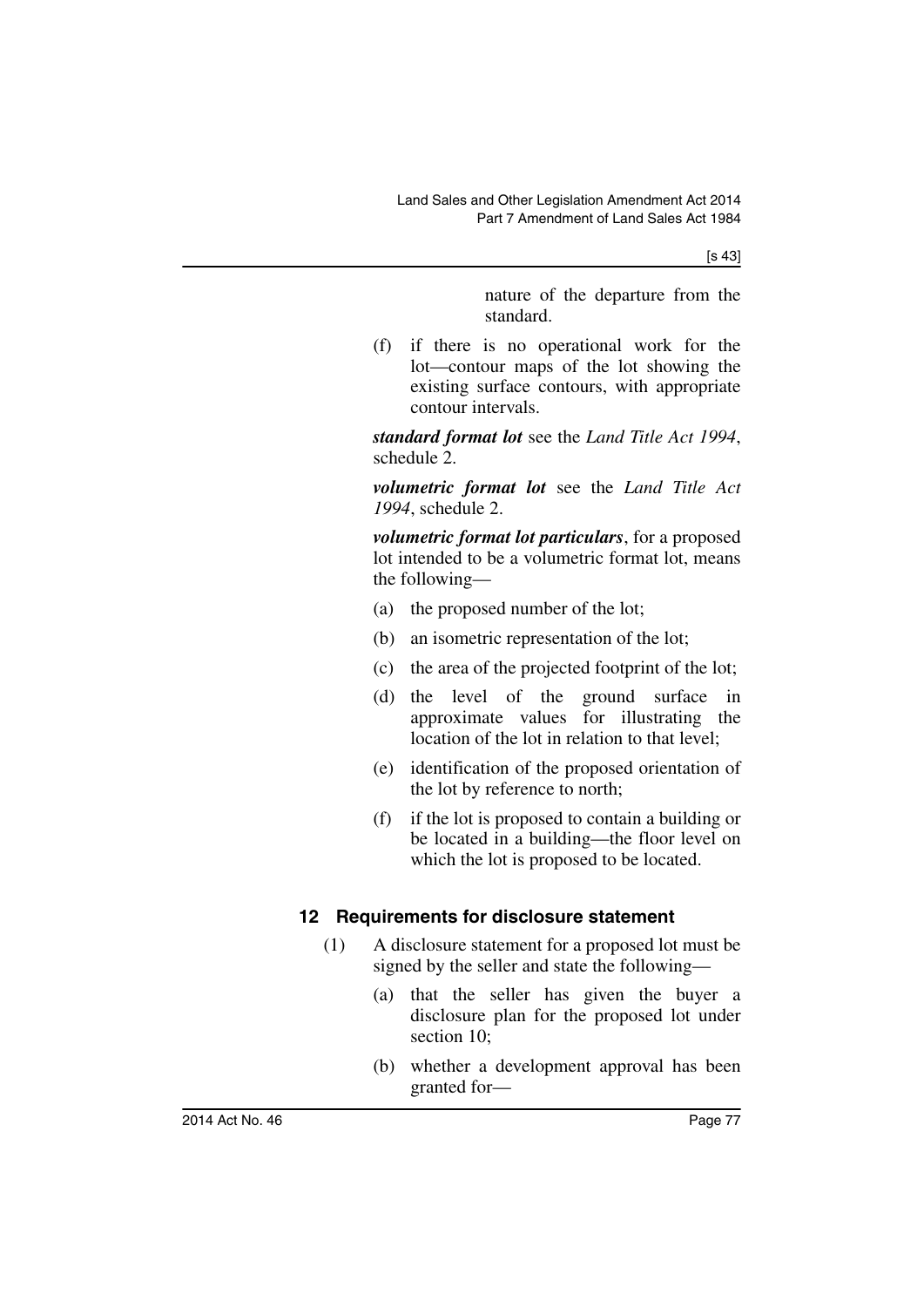- (i) reconfiguring a lot for the proposed lot; or
- (ii) any operational work for the proposed lot;
- (c) that the seller must—
	- (i) settle the contract for the sale of the proposed lot not later than 18 months after the buyer enters into the contract for the sale of the lot; and
	- (ii) give any other documents required to be given to the buyer under section 14(3) at least 14 days before the contract is settled.
- (2) The disclosure statement must be substantially complete.
- (3) In this section—

#### *development approval* means—

- (a) a compliance permit or development permit under the Planning Act; or
- (b) a PDA development approval under the Economic Development Act.

#### **13 Variation of disclosure plan by further statement**

- (1) This section applies if the contract for the sale of a proposed lot has not been settled and—
	- (a) the seller becomes aware that information in the disclosure plan was inaccurate as at the day the contract was entered into; or
	- (b) the disclosure plan would not be accurate if now given as a disclosure plan.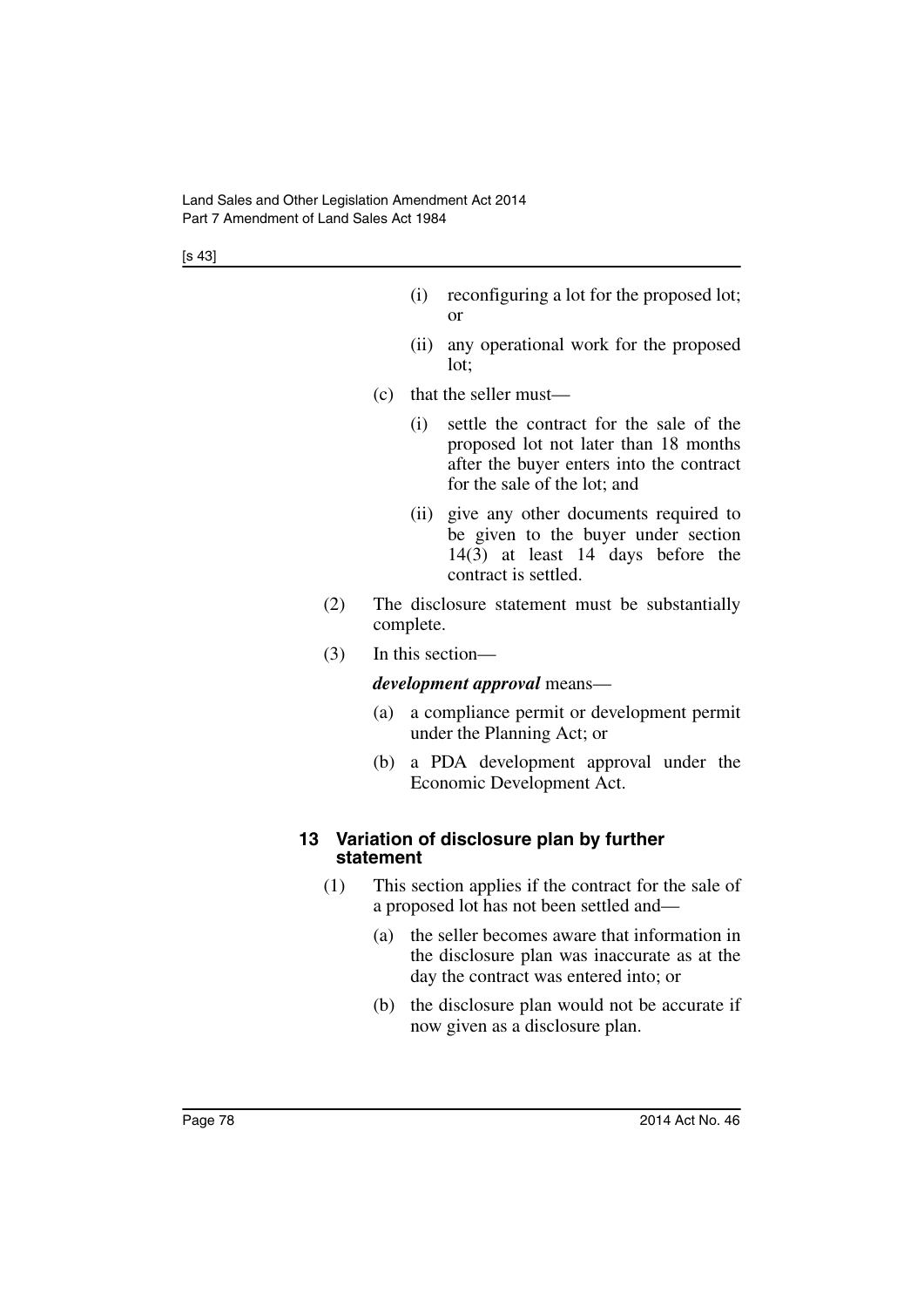- (2) The seller must, at least 21 days before the contract is settled, give the buyer a further document (the *further statement*)—
	- (a) rectifying the information in the disclosure plan; and
	- (b) explaining, in plain English, the differences between the information in the disclosure plan and the information in the further statement.

*Example*—

The depth of fill required for the lot has changed from that disclosed in the disclosure plan. The further statement must rectify the information by indicating the new depth of fill and explain, in plain English, that the depth of fill has changed and identify what the new depth of fill is.

- (3) The further statement must be—
	- (a) signed by the seller; and
	- (b) prepared by a cadastral surveyor.
- (4) The buyer may terminate the contract if—
	- (a) it has not already been settled; and
	- (b) the buyer would be materially prejudiced, if compelled to complete the contract, given the extent to which the disclosure plan was, or has become, inaccurate; and
	- (c) the termination is effected by written notice given to the seller within 21 days, or a longer period agreed between the buyer and seller, after the seller gives the buyer the further statement.
- (5) Subsections (1) to (4) continue to apply after the further statement is given on the basis that the disclosure plan is taken to be constituted by the disclosure plan and any further statement.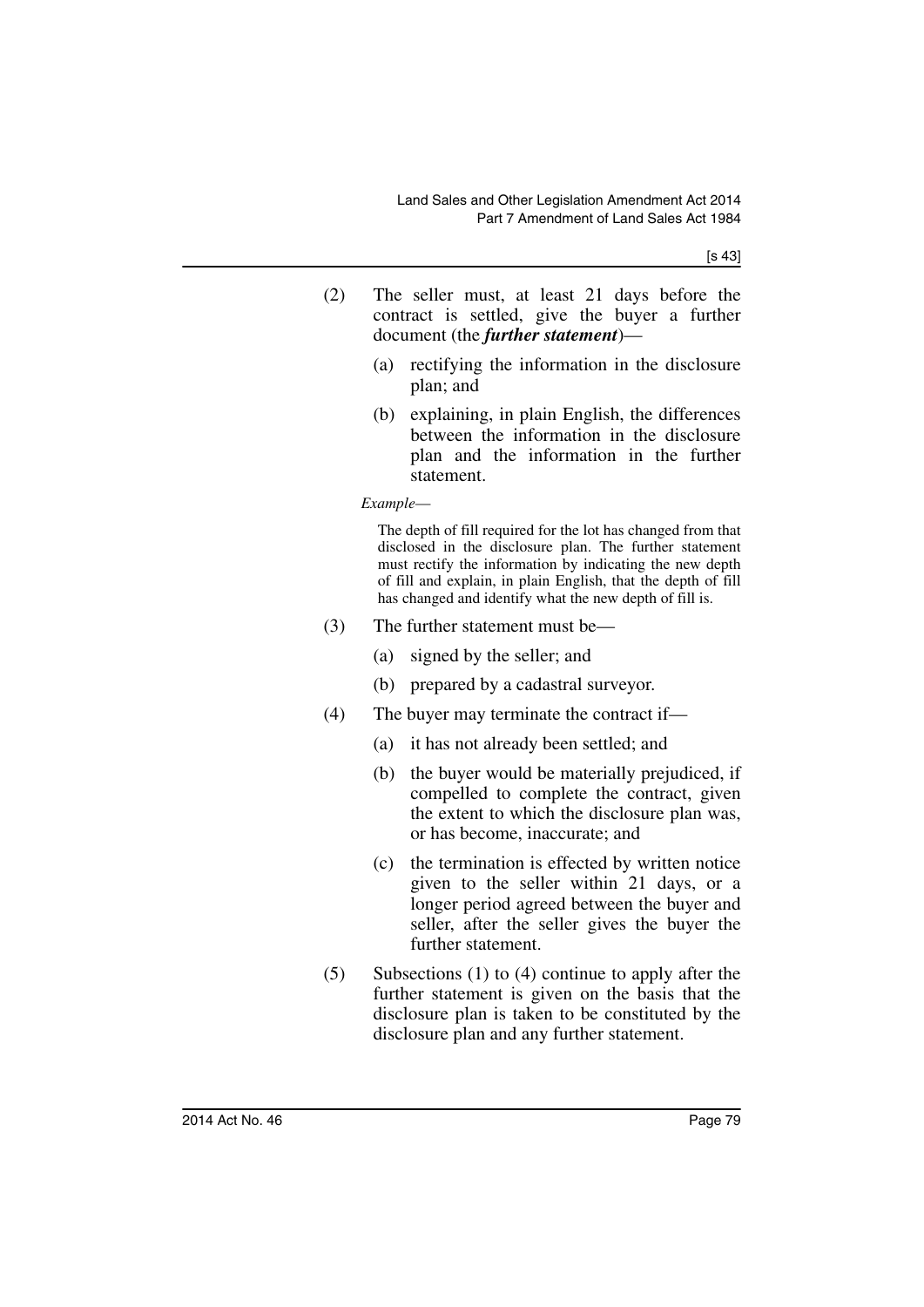- (6) If the seller fails to comply with this section, the buyer may terminate the contract by written notice given to the seller if—
	- (a) the contract has not already been settled; and
	- (b) the buyer would be materially prejudiced, if compelled to complete the contract, given the extent to which the disclosure statement was, or has become, inaccurate.

# **Division 3 Settlements**

#### **14 Settlement and documents to be given before settlement**

- (1) The seller of a proposed lot must settle the contract for the sale of the lot not later than 18 months after the buyer enters into the contract for the sale of the lot.
- (2) Subsection (3) applies if the seller of a proposed lot does not give the buyer a copy of the plan of survey for the proposed lot, approved by the relevant local government under the Planning Act or by MEDQ under the Economic Development Act, before the buyer enters the contract for the sale of the lot.
- (3) The seller must give the buyer of the proposed lot, at least 14 days before the contract is settled—
	- (a) a copy of the plan of survey for the lot registered under the *Land Act 1994* or *Land Title Act 1994* (*registered plan*); and
	- (b) a statement prepared by a cadastral surveyor to the effect that there are no differences between the information contained in the registered plan and the information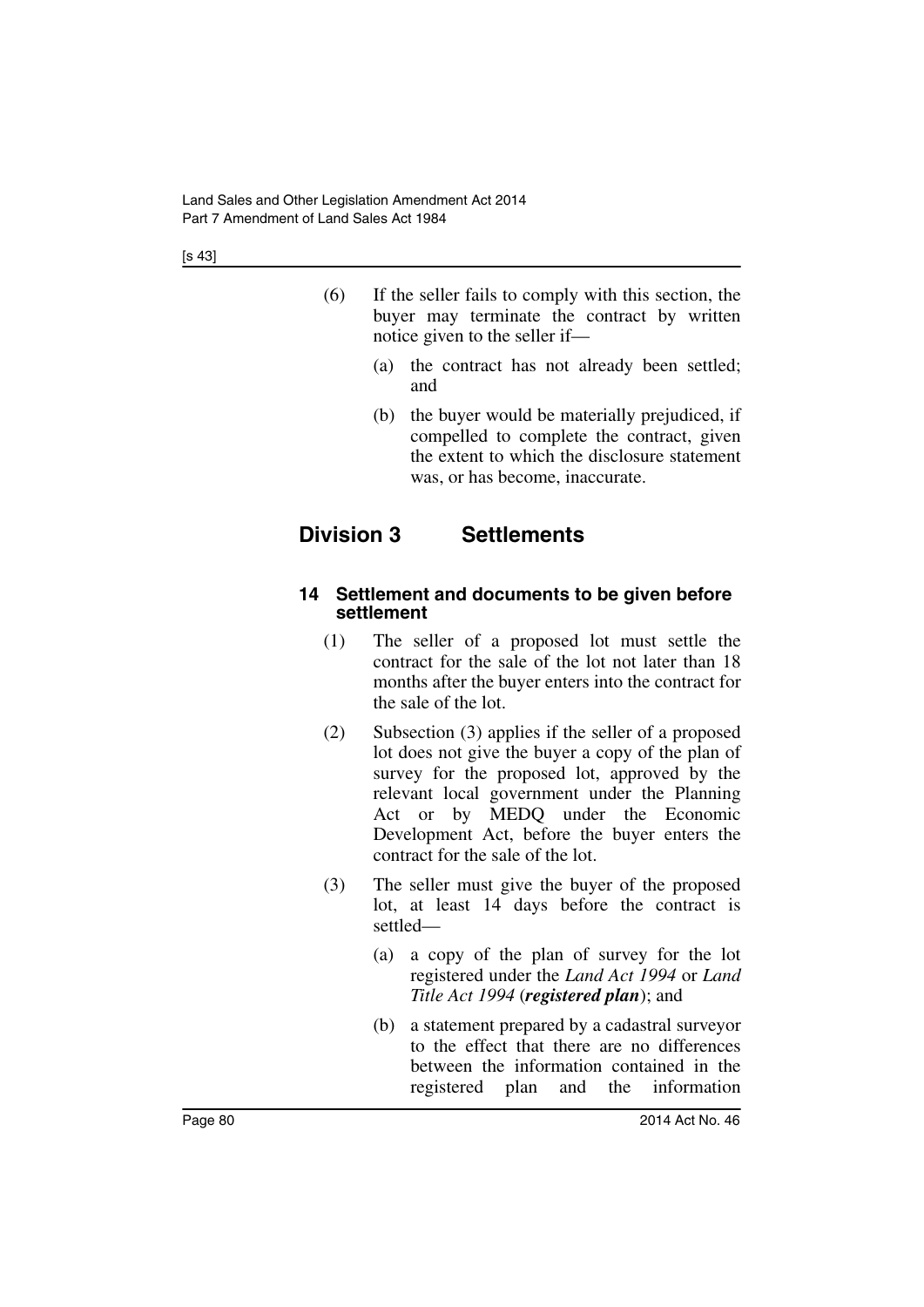contained in the disclosure plan for the lot given to the buyer under section 10.

- (4) For subsection (3)(b), if the information contained in the disclosure plan is rectified by a further statement given to the buyer under section 13, the reference to the information contained in the disclosure plan means the information as rectified.
- (5) If the seller fails to comply with subsection (1) or (3), other than because of the buyer's default, the buyer may terminate the contract for the sale of the proposed lot by written notice given to the seller before the contract is settled.

# **Division 4 Amounts held in trust accounts**

# **15 Definitions for div 4**

In this division—

*prescribed trust account*, for a recognised entity, means—

- (a) if the recognised entity is a law practice—a trust account kept by the practice under the *Legal Profession Act 2007*; or
- (b) if the recognised entity is the public trustee—a common fund held by the public trustee under the *Public Trustee Act 1978*; or
- (c) if the recognised entity is a real estate agent—a trust account kept by the agent under the *Agents Financial Administration Act 2014*.

*recognised entity* means any of the following—

(a) a law practice;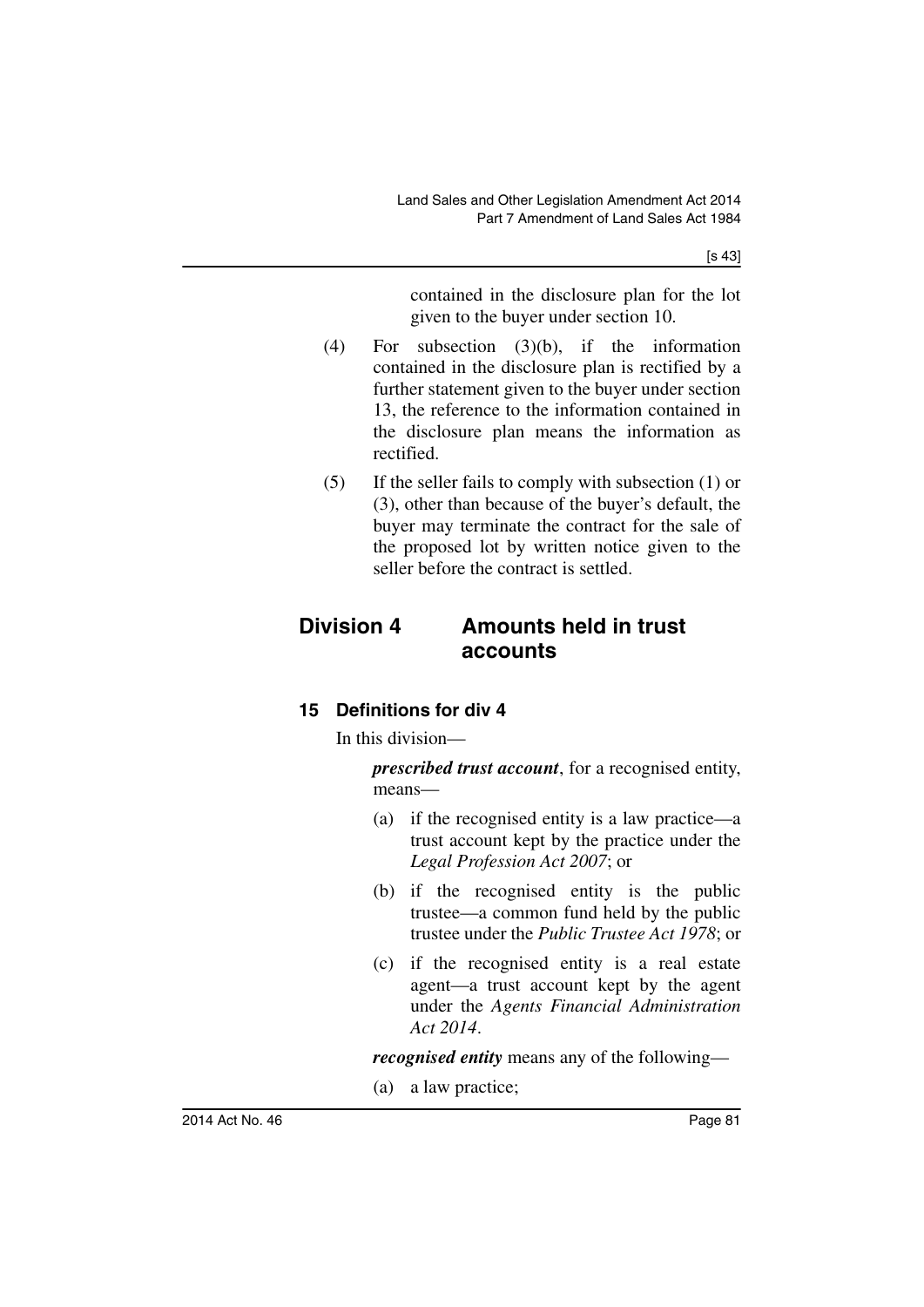- (b) the public trustee;
- (c) a real estate agent.

#### **16 Payment of particular amounts**

This division applies to the following amounts—

- (a) an amount paid towards the purchase of a proposed lot under a contract for the sale of the lot (other than an amount paid at settlement);
- (b) an amount paid under another instrument (whether legally binding or not) relating to the sale of a proposed lot.

*Examples of instruments for paragraph (b)*—

- an option to purchase
- an instrument providing for an expression of interest

#### **17 Amounts paid under s 16 to be held in prescribed trust account**

- (1) The person to whom the amount is paid must pay the amount directly to—
	- (a) if the contract or instrument states the amount is to be paid to either of the following recognised entities, the recognised entity—
		- (i) a law practice at its office in Queensland;
		- (ii) a real estate agent carrying on the business of a real estate agent; or
	- (b) if paragraph (a) does not apply, the public trustee.

Maximum penalty—200 penalty units or 1 year's imprisonment.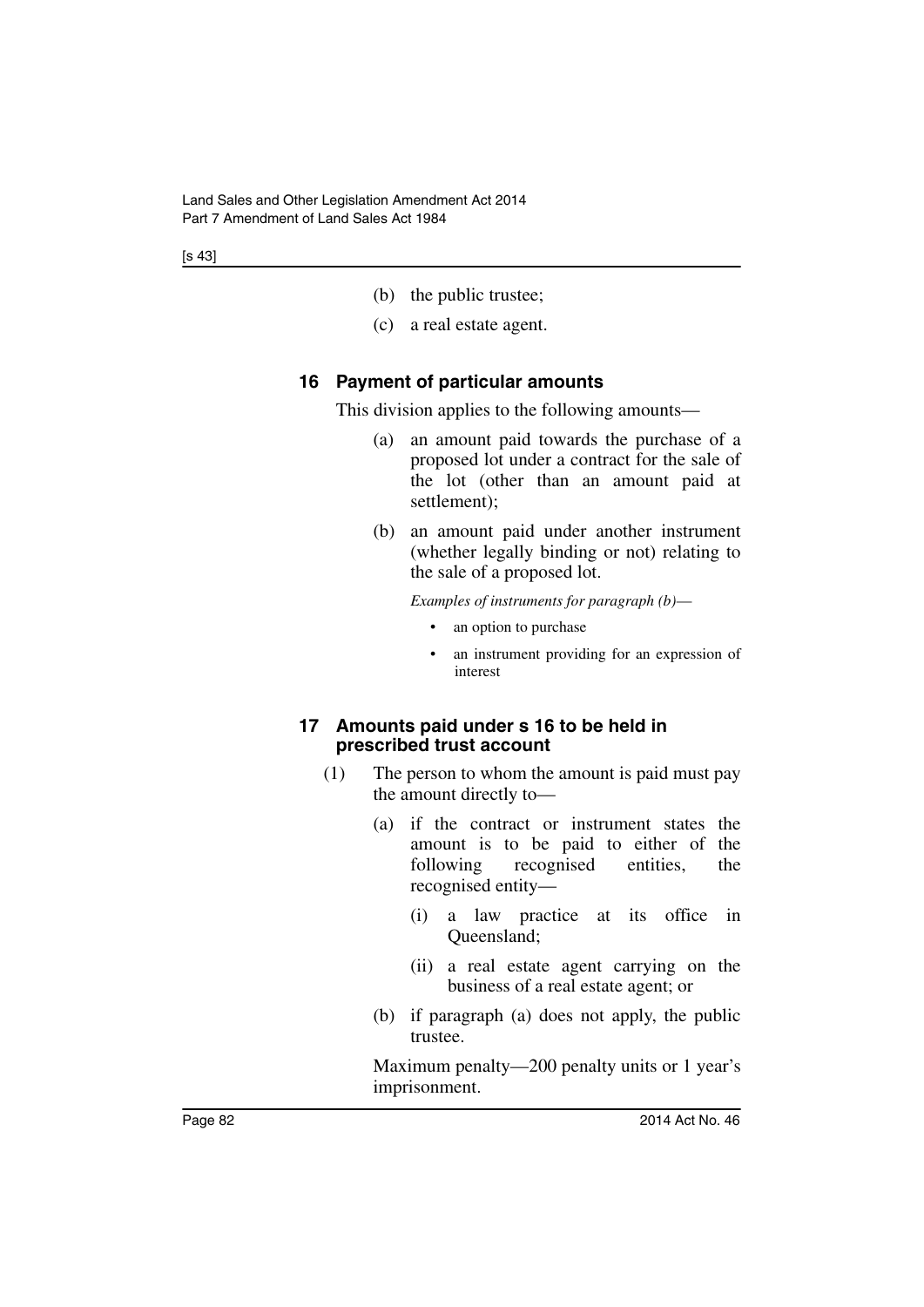- (2) An amount paid to a recognised entity mentioned in subsection  $(1)(a)$  or  $(b)$  must be—
	- (a) held by the entity in a prescribed trust account; and
	- (b) dealt with by the entity in accordance with this division and the law governing the operation of the entity's prescribed trust account.

Maximum penalty—200 penalty units or 1 year's imprisonment.

(3) An amount paid to a law practice under this section is taken to be trust money under the *Legal Profession Act 2007*, part 3.3.

# **18 Disposal of amount held in prescribed trust account**

(1) A recognised entity that is paid an amount under section 17(1) must hold the amount in the entity's prescribed trust account until a party to the contract or instrument becomes entitled, under this part or otherwise according to law, to a repayment or payment of the amount.

> Maximum penalty—200 penalty units or 1 year's imprisonment.

(2) On a party becoming entitled to a repayment or payment of the amount, the recognised entity must dispose of the amount in accordance with the law governing the operation of the entity's prescribed trust account.

> Maximum penalty—200 penalty units or 1 year's imprisonment.

(3) Subsections (1) and (2) apply despite anything in the contract or instrument under which the amount was paid to the recognised entity.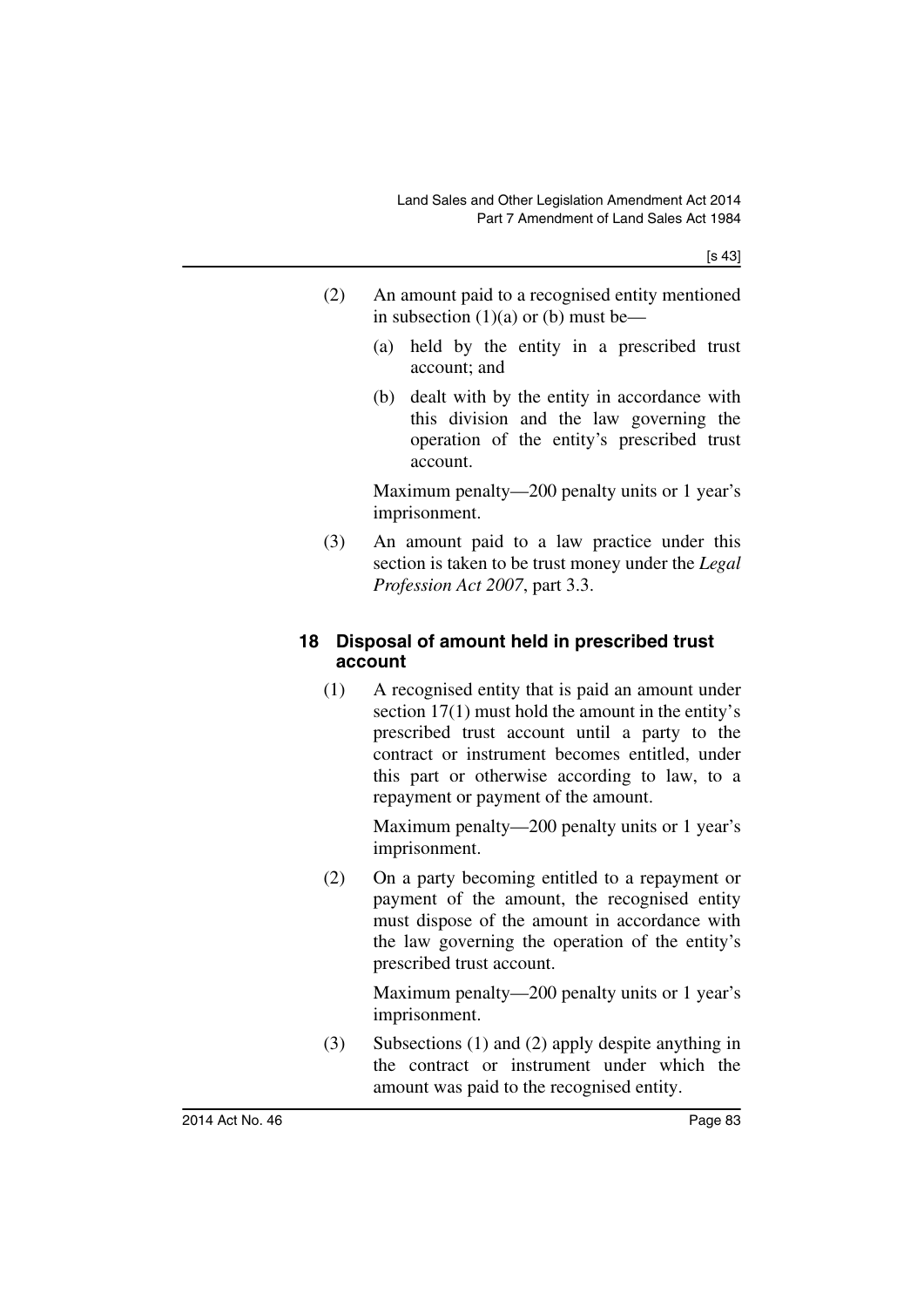#### **19 Investment of amount held in prescribed trust account**

- (1) A recognised entity that holds an amount paid under section 17(1) in a prescribed trust account may invest the amount if—
	- (a) either of the following applies—
		- (i) the contract or instrument authorises the investment;
		- (ii) the parties to the contract or instrument give the entity their consent to the investment by signed written notice; and
	- (b) the investment is carried out in accordance with the law governing the operation of the prescribed trust account.
- (2) An amount invested as mentioned in subsection (1) is taken to be an amount in the prescribed trust account.
- (3) Any proceeds of an investment of an amount as mentioned in subsection (1) must be paid into the prescribed trust account, unless the proceeds are further invested as mentioned in subsection (1).

Maximum penalty for subsection (3)—200 penalty units or 1 year's imprisonment.

# **Division 5 Other provisions**

# **20 Termination under this part**

- (1) This section applies if the buyer terminates a contract under this part.
- (2) The seller must, within 14 days after the termination, repay to the buyer—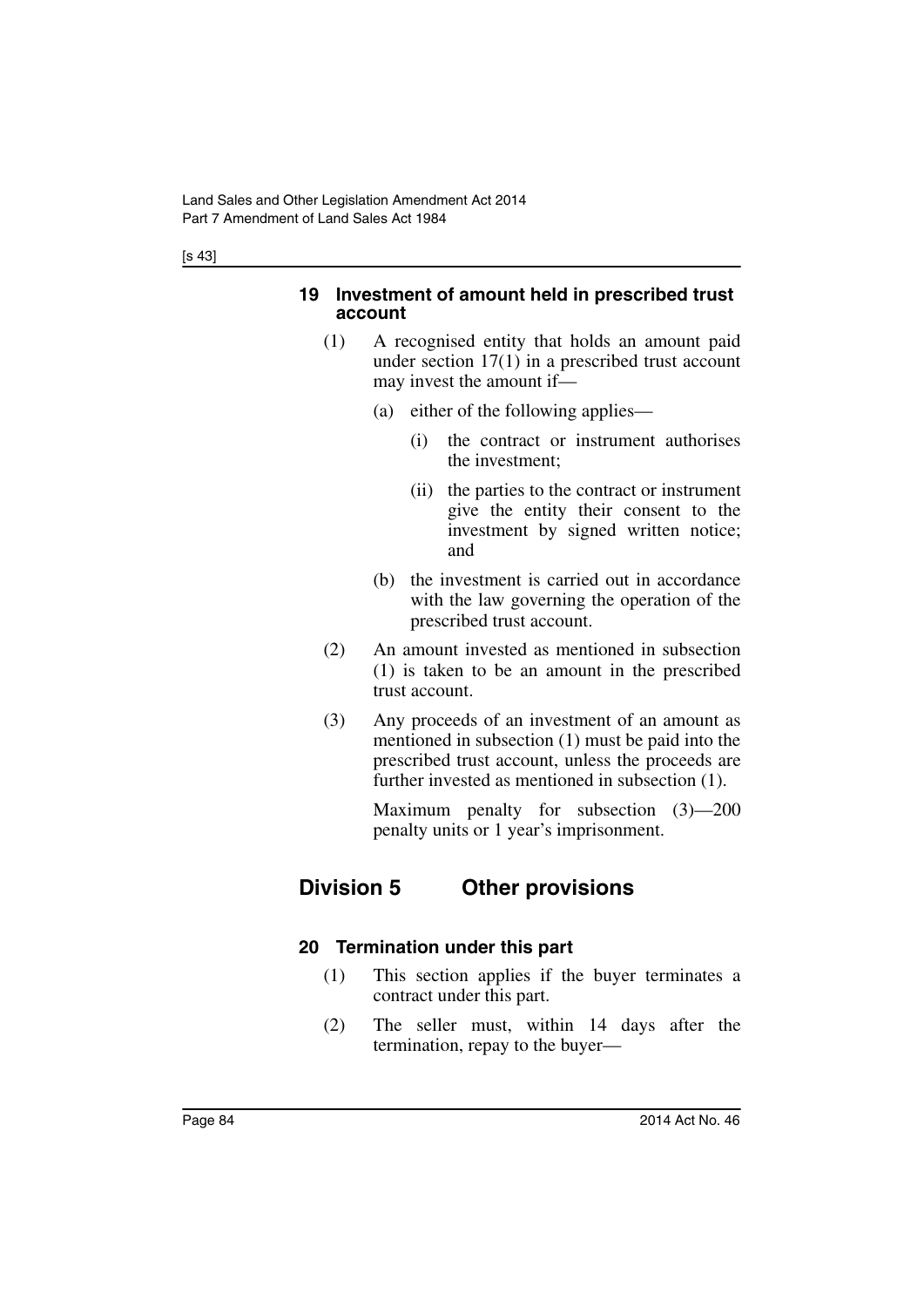- (a) any amount paid to the seller or the seller's agent towards the purchase of the lot; and
- (b) any interest that accrued on the amount while it was held by the seller or the seller's agent.
- (3) However, if the amount or interest is held by an entity in a trust account kept as required under an Act, the requirement under subsection (2) applies subject to compliance with the law governing the entity's trust account.
- (4) An amount repayable under subsection (2) may be recovered as a debt.

# **21 Security instruments**

- (1) This section applies if an instrument is received from the buyer of a proposed lot as security for the payment of an amount under the contract for the sale of the lot—
	- (a) by a recognised entity on behalf of the seller; or
	- (b) by any other person on behalf of the seller; or
	- (c) by the seller.

*Example of an instrument for subsection (1)—*

bank guarantee

- (2) For subsection  $(1)(a)$ , the recognised entity must keep the instrument at the prescribed place until—
	- (a) the instrument is returnable to the buyer according to law; or
	- (b) the instrument is given to the issuer of the security in exchange for the amount it secures.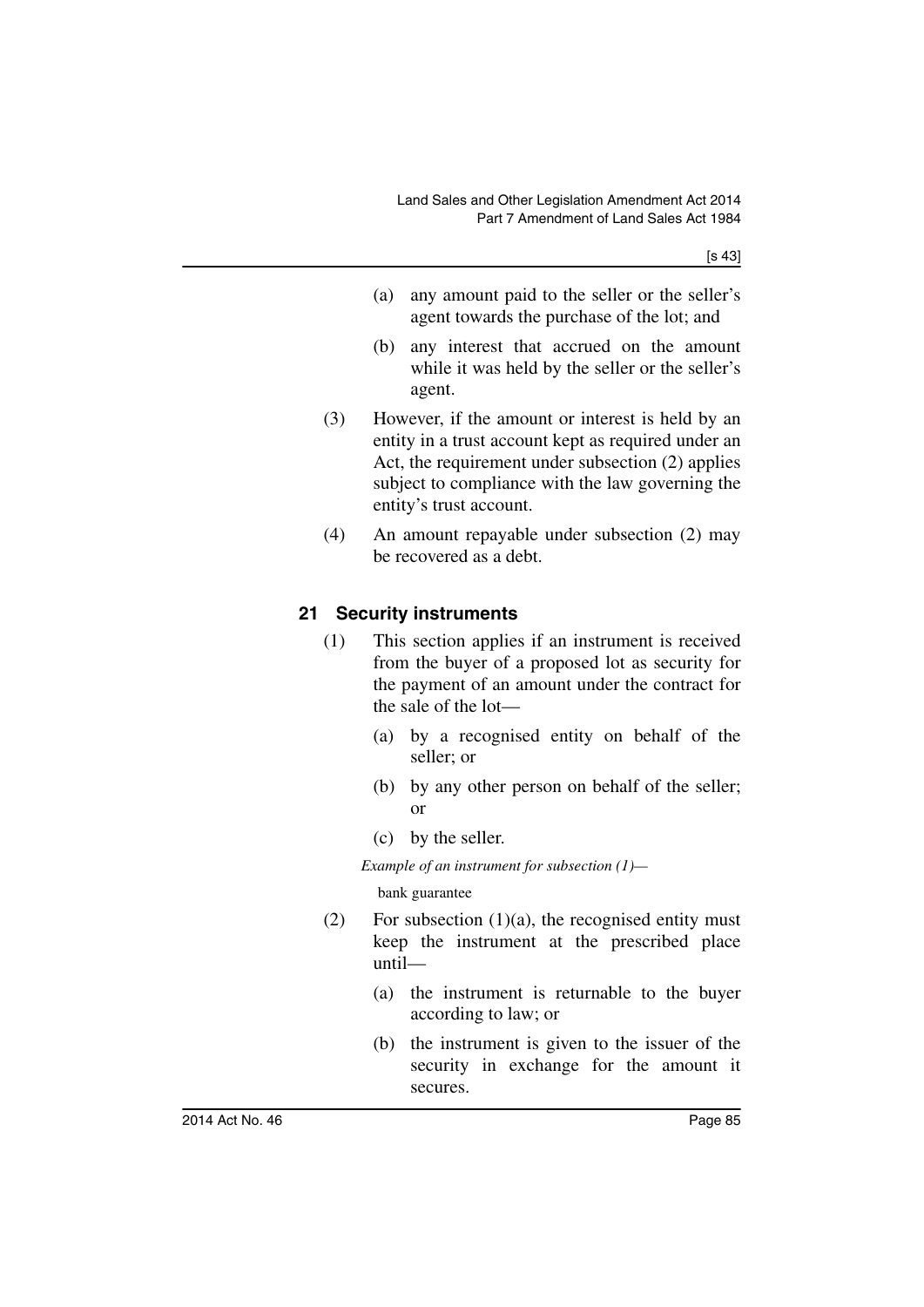Maximum penalty—200 penalty units or 1 year's imprisonment.

- (3) The amount given in exchange for the instrument under subsection (2)(b) is trust money.
- (4) The amount given must be—
	- (a) held by the recognised entity who held the instrument in the entity's prescribed trust account; and
	- (b) dealt with by the recognised entity in accordance with this part and the law governing the operation of the entity's prescribed trust account.

Maximum penalty—200 penalty units or 1 year's imprisonment.

 $(5)$  For subsection  $(1)(b)$ , the person must give the instrument directly to a recognised entity.

> Maximum penalty—200 penalty units or 1 year's imprisonment.

(6) For subsection  $(1)(c)$ , the seller must give the instrument directly to a recognised entity.

> Maximum penalty—200 penalty units or 1 year's imprisonment.

- (7) If the instrument is given to a recognised entity under subsection  $(5)$  or  $(6)$ , subsections  $(2)$ ,  $(3)$ and (4) apply as if the instrument were received from the buyer by the recognised entity on behalf of the seller as provided in subsection  $(1)(a)$ .
- (8) In this section—

#### *prescribed place* means—

(a) for a recognised entity that is a law practice—an office of the practice in Queensland; or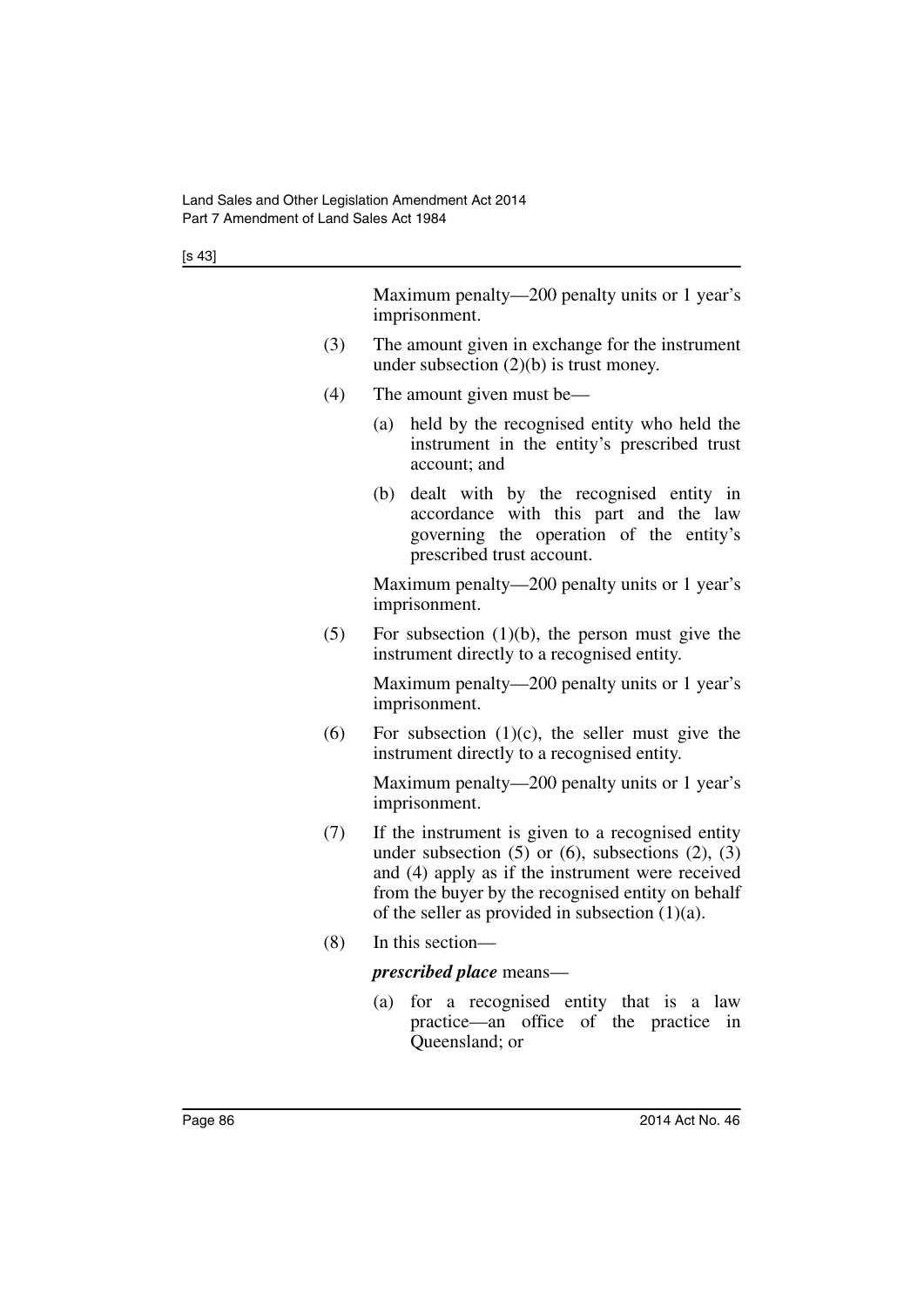[s 44]

- (b) for a recognised entity that is the public trustee—an office of the public trustee in Queensland; or
- (c) for a recognised entity that is a real estate agent—the office of the real estate agency in which the agent carries on the business of a real estate agent.

# **44 Omission of pt 3 (Sale of proposed lots)**

Part 3 *omit.*

# **45 Renumbering of pt 4 (Miscellaneous provisions)**

Part 4—

*renumber* as part 3.

#### **46 Replacement of s 31 (Contracting out of Act void)**

Section 31—

*omit, insert—*

#### **31 Contracting out prohibited**

A contract for the sale of a proposed lot is void to the extent to which it purports to exclude, restrict or otherwise change the effect of a provision of this Act.

#### **47 Omission of ss 32 and 33**

Sections 32 and 33 *omit.*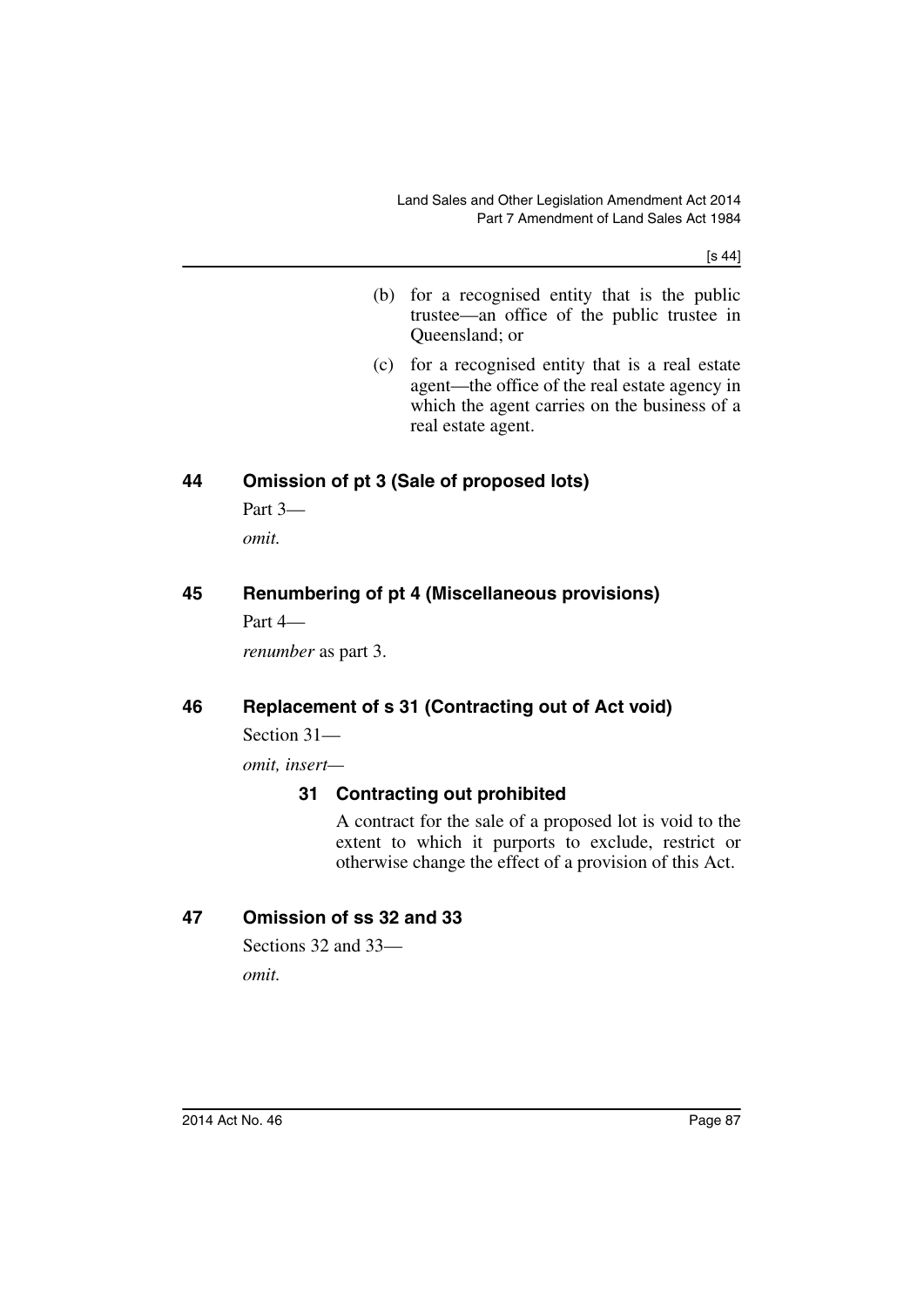Land Sales and Other Legislation Amendment Act 2014 Part 7 Amendment of Land Sales Act 1984

[s 48]

#### **48 Replacement of s 34 (Evidentiary provision)**

Section 34—

*omit, insert*—

#### **34 Evidentiary provision**

In a proceeding for an offence against this Act, a copy of a contract or other instrument purporting to relate to the sale or purchase of a proposed lot and produced on behalf of the complainant is admissible in evidence as if it were the original contract or instrument.

# **49 Omission of s 35A (Approval of forms)**

Section 35A—

*omit.*

#### **50 Replacement of s 36 (Regulations)**

Section 36—

*omit, insert—*

#### **36 Regulation-making power**

- (1) The Governor in Council may make regulations under this Act.
- (2) A regulation may impose a penalty of no more than 20 penalty units for contravention of a regulation.

#### **51 Renumbering of ss 31–36**

Sections 31 to 36—

*renumber* as sections 22 to 26.

#### **52 Insertion of new pt 4, hdg and pt 4, div 1, hdg**

After section 26, as renumbered by this Act—

*insert—*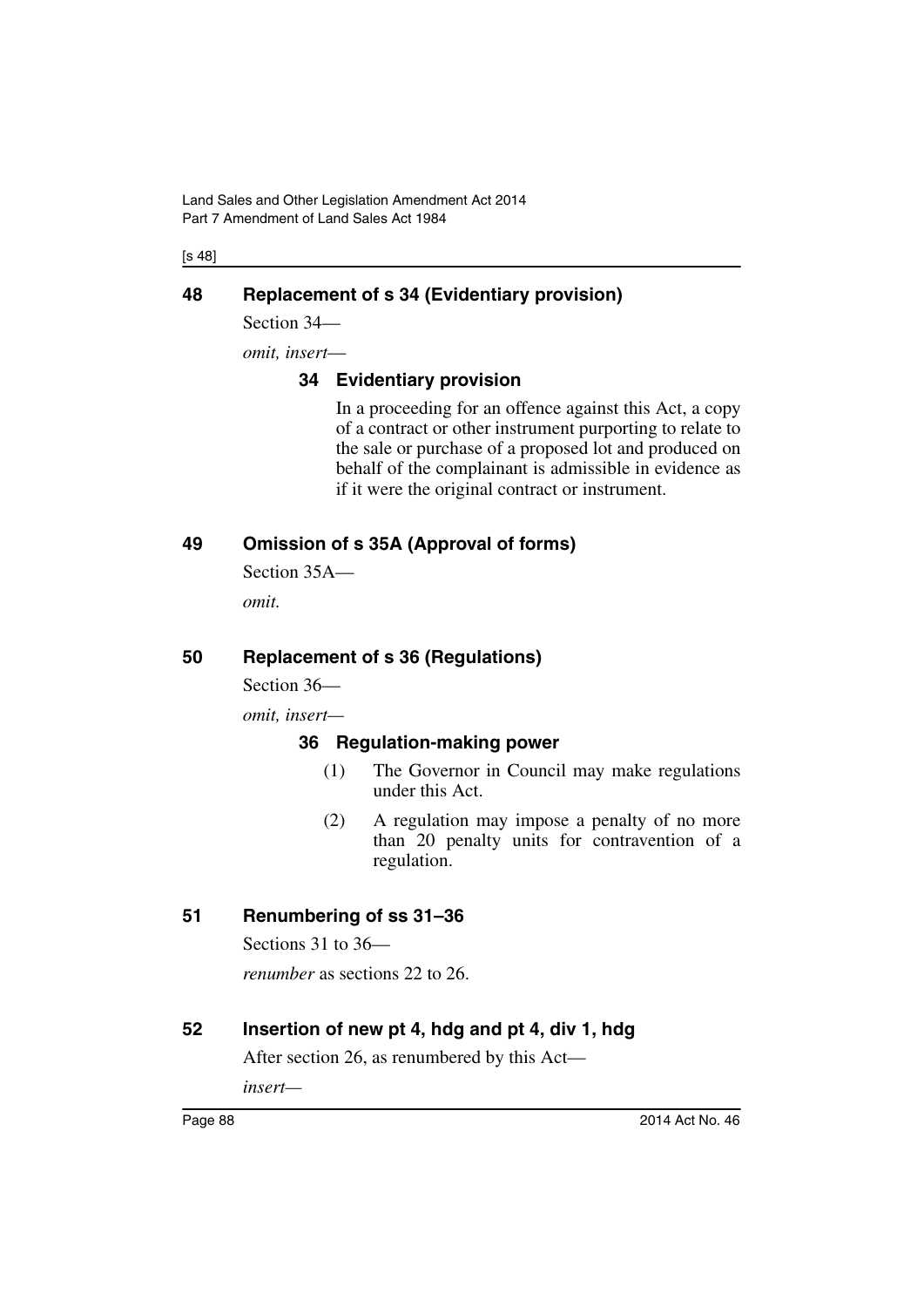[s 53]

# **Part 4 Transitional provisions Division 1 Transitional provision for Sustainable Planning and**

**Other Legislation Amendment Act 2012**

**53 Amendment and renumbering of s 37 (Transitional provision for Sustainable Planning and Other Legislation Amendment Act 2012)**

Section 37, heading—

*omit, insert*—

**27 Application of s 27 as amended by Act No. 3 of 2012**

#### **54 Insertion of new pt 4, div 2**

After section 27, as renumbered by this Act—

*insert—*

# **Division 2 Transitional provisions for Land Sales and Other Legislation Amendment Act 2014**

*Note*—

The following provisions provide for the continued application of part 3 of this Act as in force before the commencement to particular contracts for the sale of particular proposed lots—

- the *Body Corporate and Community Management Act 1997*, section 444
- the *Building Units and Group Titles Act 1980*, section 141
- the *South Bank Corporation Act 1989*, section 140.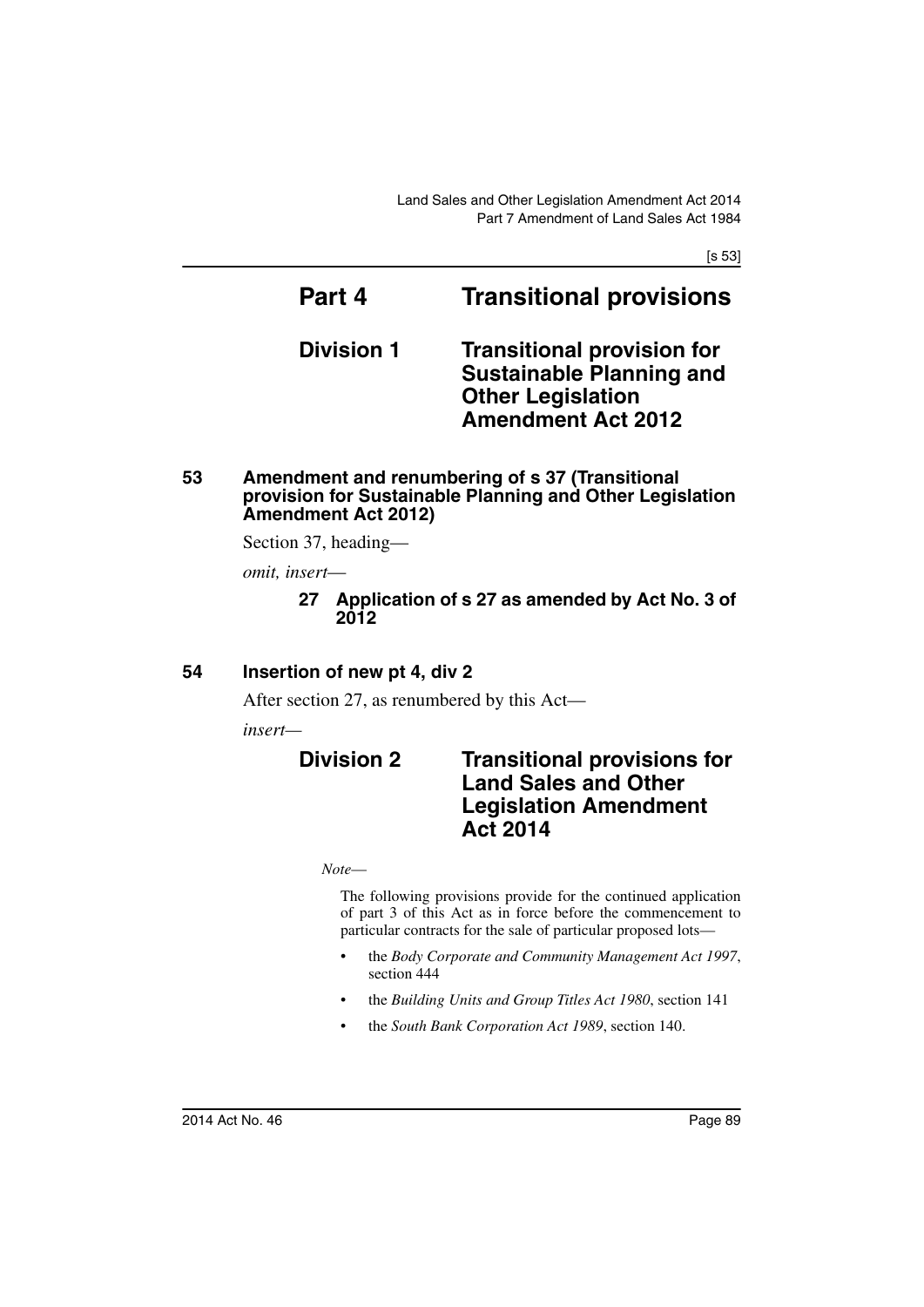[s 54]

# **28 Definitions for div 2**

In this division—

*amendment Act* means the *Land Sales and Other Legislation Amendment Act 2014*.

*commencement* means the commencement of this division.

*contract* includes agreement as defined under old section 6.

*e-conveyancing* see the *Property Law Act 1974*, section 58A.

*lot* includes allotment as defined under old section 6.

*new*, in relation to a provision, means the provision as in force immediately after the commencement.

*old*, in relation to a provision, means the provision as in force at any relevant time before the commencement.

#### **29 Continuation of particular rights of prosecution**

- (1) This section applies if a person is alleged to have committed, before the commencement, an offence against a provision of old part 2.
- (2) Proceedings for the offence may be continued or started and the court may hear and decide the proceedings, as if the amendment Act had not been enacted.
- (3) This section applies despite the Criminal Code, section 11.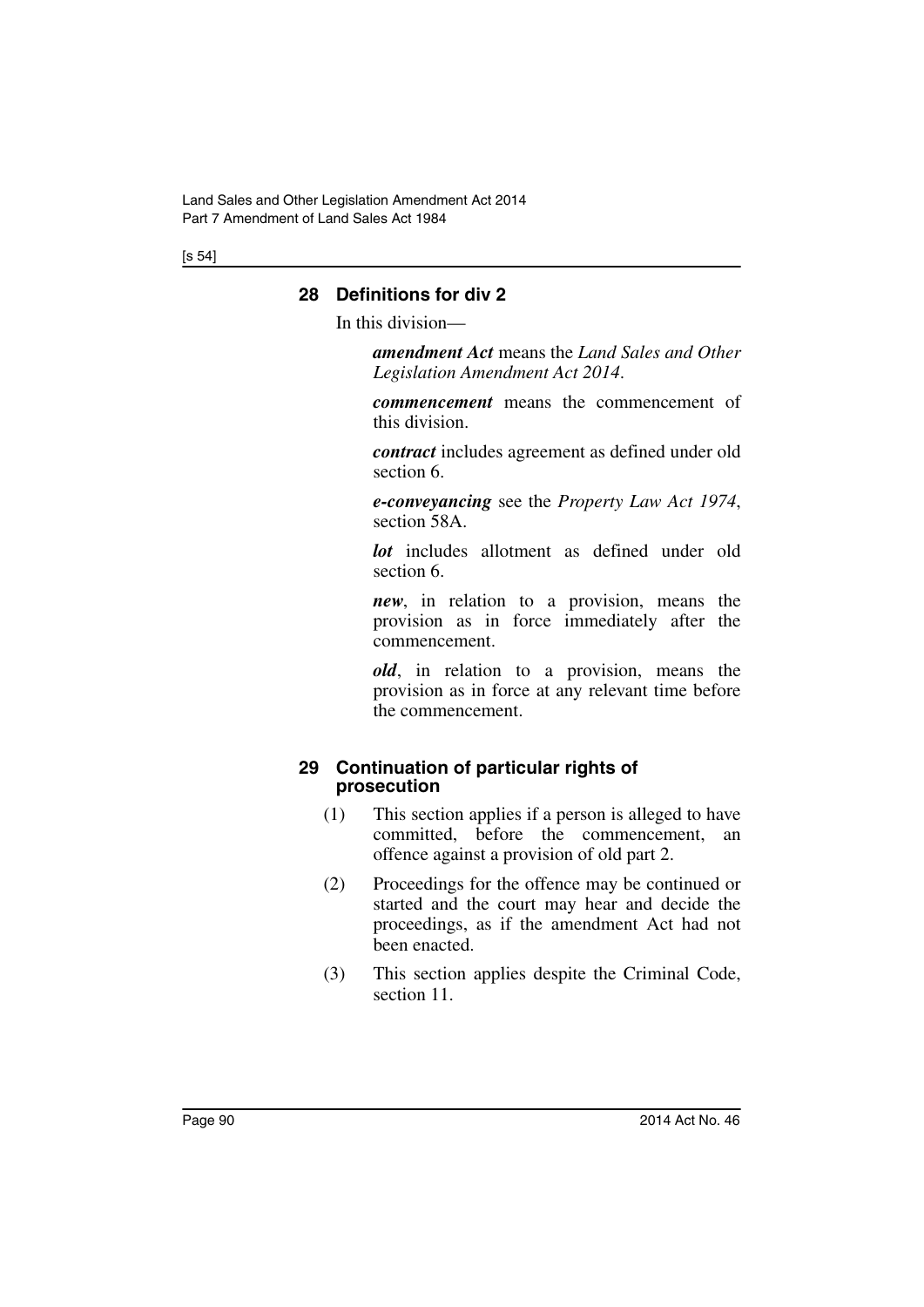# **30 Application of old s 8(2)**

Old section 8(2) continues to apply in relation to an agreement made in contravention of old section 8(1) or (1A) before the commencement.

# **31 Disclosure requirements**

(1) New part 2, division 2 applies only in relation to a contract for the sale of a proposed lot entered into after the commencement.

*Note*—

See also section 38.

- (2) Old sections 9 and 10 continue to apply in relation to a contract for the sale of a proposed lot entered into before the commencement as if the amendment Act had not been enacted.
- (3) However, if, at any time before the settlement of the contract for the sale of the proposed lot, the parties to the contract agree to settle the sale using e-conveyancing, old sections 9 and 10 are to be read with the following changes—
	- (a) old section 9(5) is omitted and the following provision inserted—
		- '(5) If the vendor or the vendor's agent contravenes this section, other than subsection  $(3)(a)$ ,  $(b)$  or  $(h)$ , the purchaser may avoid the instrument relating to the sale by written notice given to the vendor or vendor's agent before the settlement of the sale of the allotment.';
	- (b) old section  $10(1)(a)$  is omitted and the following provision is inserted—
		- '(a) the sale of the proposed allotment has not been settled;';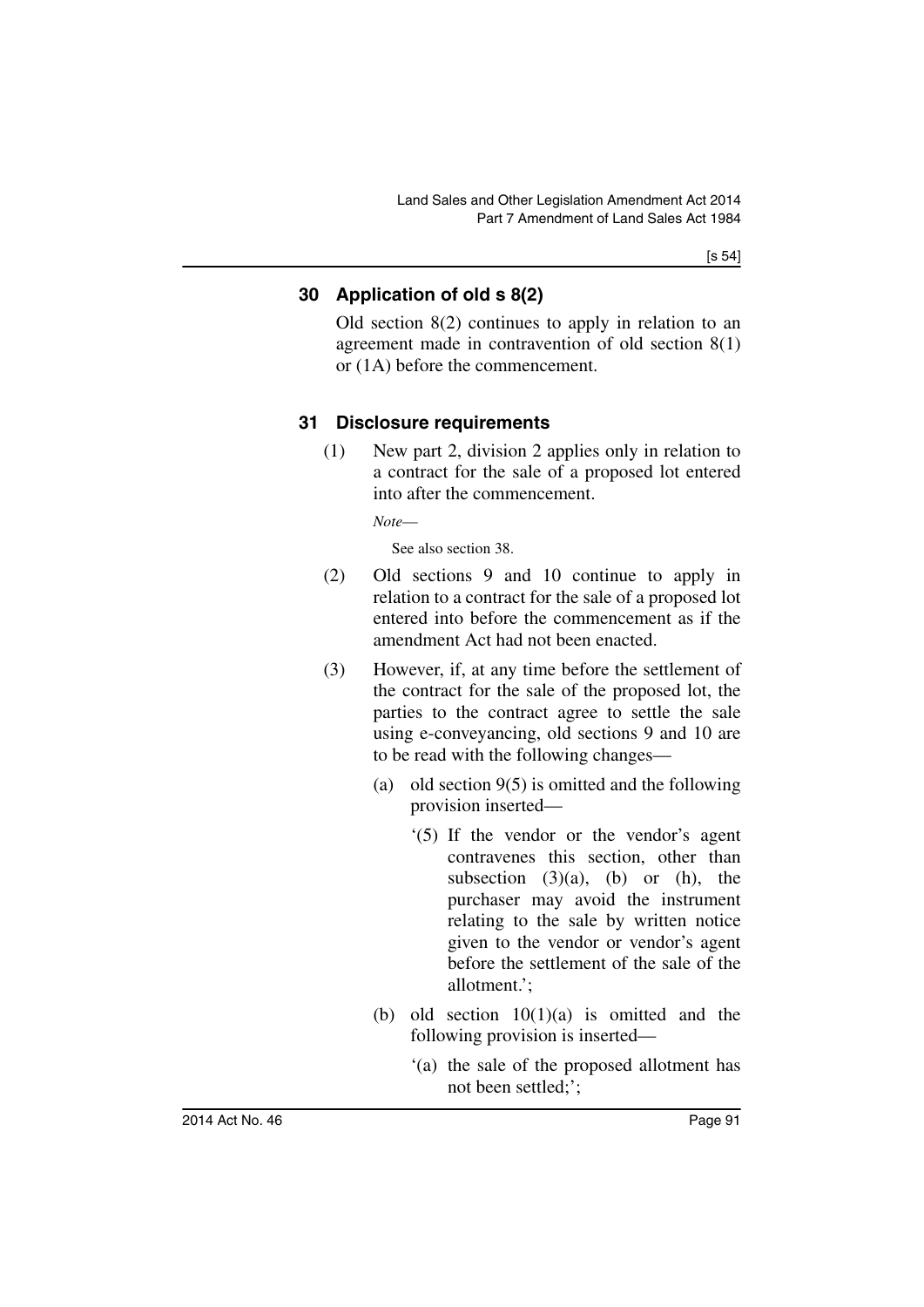- (c) old section  $10(3)(b)(ii)$  is omitted and the following provision inserted—
	- '(ii) settle the sale of the allotment.';
- (d) old section  $10(4)(a)$  is omitted and the following provision inserted—
	- '(a) for a contravention of subsection (2)—before the settlement of the sale of the allotment; or'

#### **32 Application of new s 14 and old s 10A to contracts**

- (1) New section 14 applies only in relation to a contract for the sale of a proposed lot entered into after the commencement.
- (2) Old section 10A continues to apply after the commencement in relation to a contract for the sale of a proposed lot entered into before the commencement as if the amendment Act had not been enacted.
- (3) However, if, at any time before the settlement of the contract, the parties to the contract agree to settle the sale using e-conveyancing, old section 10A is to be read with the following changes—
	- (a) old section 10A(1) is omitted and the following provision inserted—
		- '(1) The vendor of a proposed allotment must settle the sale of the allotment not later than 18 months after the purchaser enters upon the purchase of the allotment.';
	- (b) old section 10A(4) is omitted and the following provision inserted—
		- '(4) If the vendor contravenes this section, the purchaser may avoid the instrument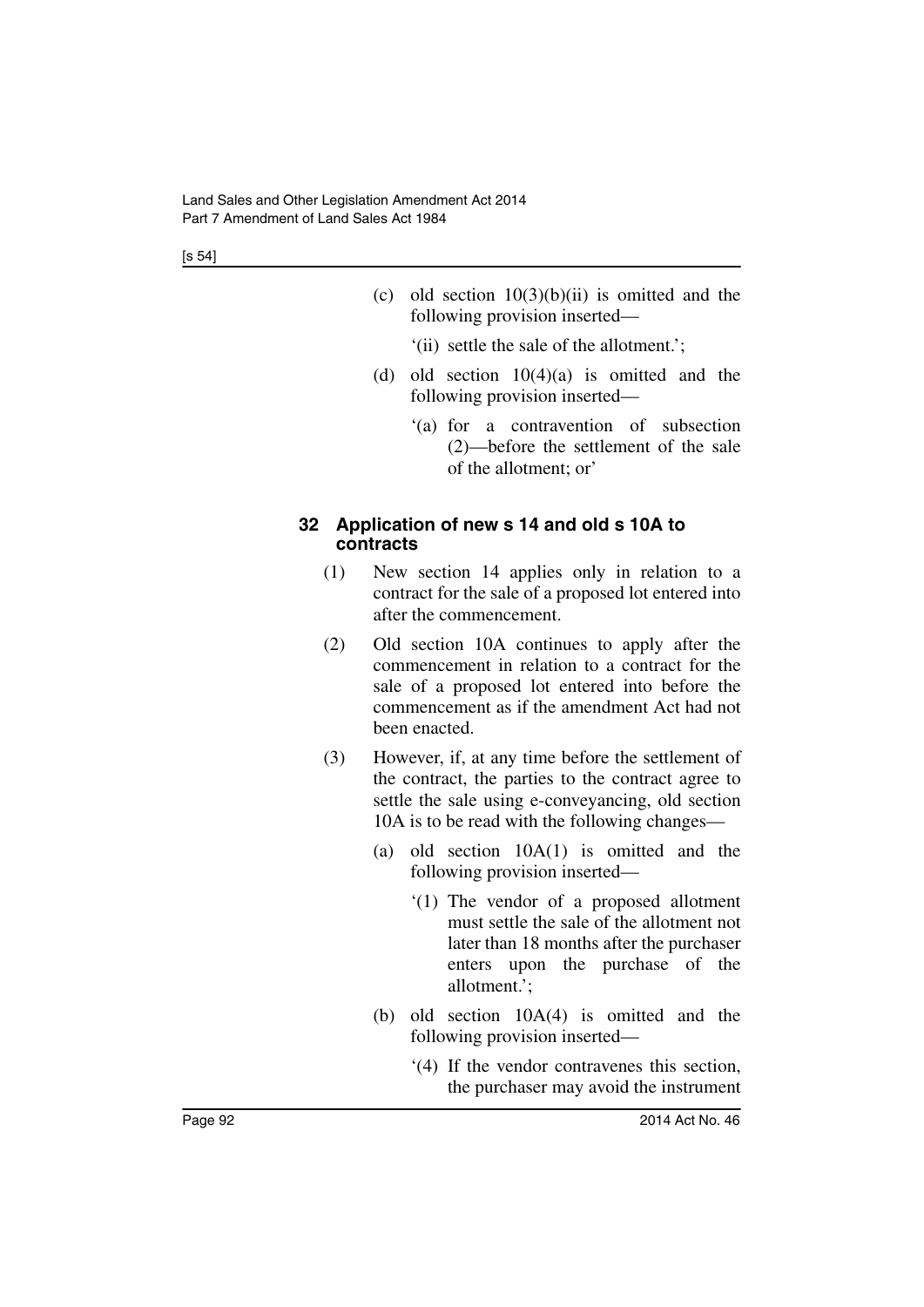[s 54]

relating to the sale by written notice given to the vendor before the sale is settled.'

(4) The purchaser may avoid the contract under old section 10A(4) for a contravention of the section by the vendor (including as it is applied under subsection (3)) only if the contravention arose other than because of the purchaser's default.

# **33 Application of new pt 2, div 4**

New part 2, division 4 applies only in relation to amounts paid under a contract for the sale of a proposed lot entered into after the commencement.

#### **34 Application of old ss 11 and 12 to existing contracts**

- (1) Old sections 11 and 12 continue to apply in relation to amounts paid under a contract for the sale of a proposed lot entered into before the commencement as if the amendment Act had not been enacted.
- (2) However, if, at any time before the settlement of the contract, the parties to the contract agree to settle the sale using e-conveyancing—
	- (a) old section  $11(1)$  is to be read by omitting ', without becoming entitled in terms of the instrument to receive a registrable instrument of transfer in exchange therefor' and inserting '(but excluding an amount payable at settlement)'; and
	- (b) old section 11 is to be read by omitting section  $11(3)$ .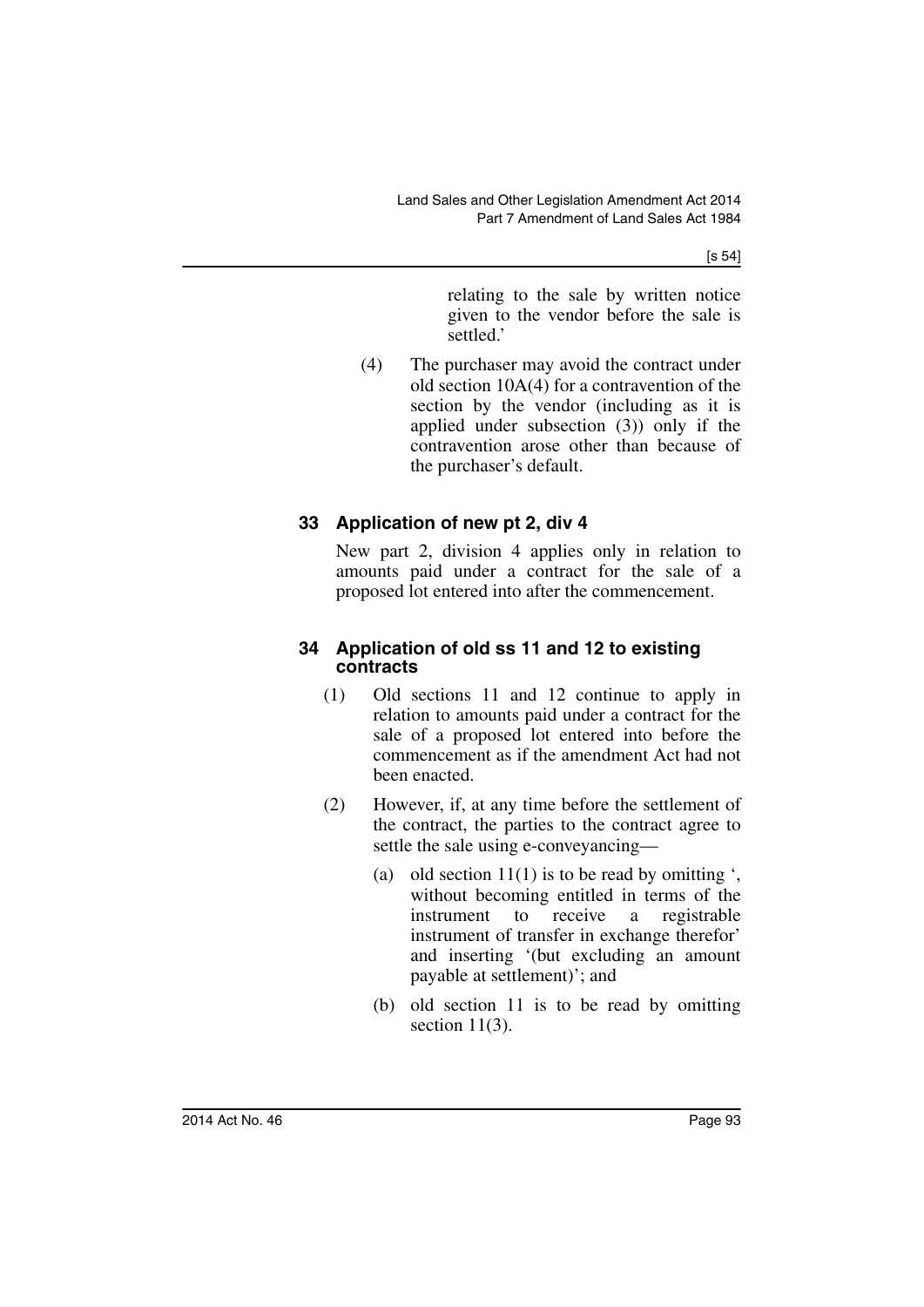[s 54]

# **35 Application of old s 11A to existing contracts**

- (1) Old section 11A continues to apply in relation to a contract for the sale of a proposed lot entered into before the commencement as if the amendment Act had not been enacted.
- (2) However, if, at any time before the settlement of the contract, the parties to the contract agree to settle the sale using e-conveyancing, old section 11A(2) is to be read by omitting 'before the registrable instrument of transfer for the allotment is given to the purchaser' and inserting 'before the sale of the allotment is settled'.

# **36 Existing declarations under old s 18**

A declaration in effect under old section 18 immediately before the commencement is, from the commencement, taken to be a declaration under new section 4.

# **37 Undecided applications under old s 19**

- (1) Except to the extent provided under subsection (3), an application under old section 19 that has not been decided at the commencement lapses at the commencement.
- (2) Subsection (3) applies if, at the commencement—
	- (a) a contract is conditional on an application being granted under old section 19(2); and
	- (b) the application has not been decided.
- (3) The application is taken to be granted without any condition being imposed under old section 19(2A).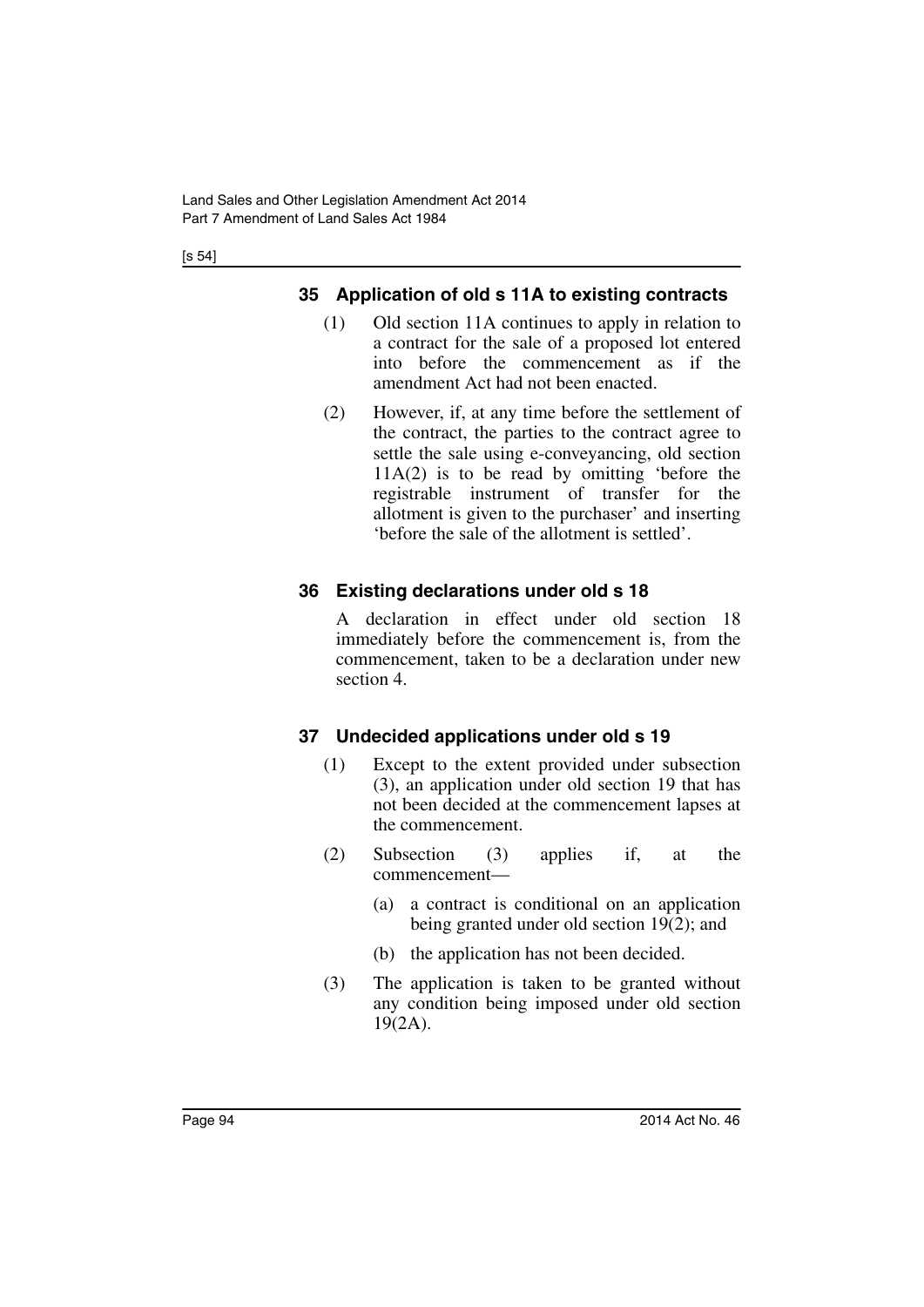[s 55]

#### **38 Application of new pt 2 if existing decision about exemption**

- (1) New part 2 does not apply to the sale of a proposed lot forming part of the reconfiguration of land into not more than 5 lots even if the chief executive—
	- (a) refused to grant an exemption for the reconfiguration under old section 19; or
	- (b) granted an exemption under old section 19 for the reconfiguration subject to conditions.
- (2) In this section—

*reconfiguration*, in relation to land, means reconfiguration by subdivision or amalgamation.

#### **55 Insertion of new sch 1**

After part 4—

*insert—*

# **Schedule 1 Dictionary**

section 6

# **Part 8 Amendment of Legal Profession Act 2007**

#### **56 Act amended**

This part amends the *Legal Profession Act 2007.*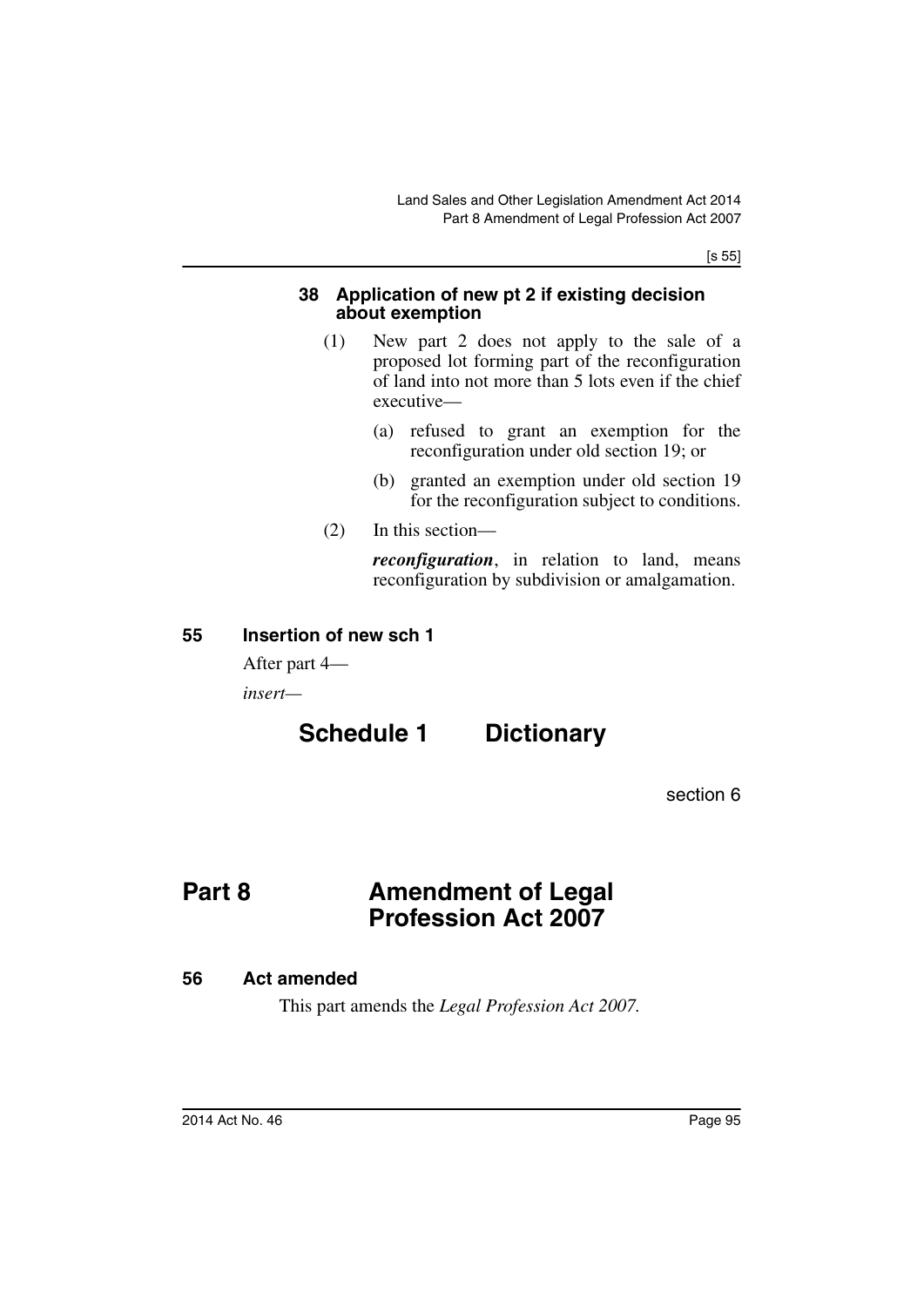[s 57]

#### **57 Amendment of pt 3.3, div 2, hdg (Trust accounts and trust money)**

Part 3.3, division 2, heading, after 'money'—

*insert—*

**generally**

#### **58 Amendment of s 249 (Holding, disbursing and accounting for trust money)**

(1) Section 249(2), from 'or'—

*omit, insert—*

, division 2A or as otherwise authorised by law.

(2) Section 249(3), 'The'—

*omit, insert—*

Subject to division 2A, the

#### **59 Insertion of new pt 3.3, div 2A**

Part 3.3—

*insert—*

# **Division 2A Disputes about trust money for sales of lots and proposed lots**

# **262A Application of div 2A**

- (1) This division applies if—
	- (a) a law practice holds an amount for the sale of a lot or proposed lot in the practice's trust account; and
	- (b) before the amount is paid out under division 2, the law practice becomes aware of a dispute, or considers a dispute may arise,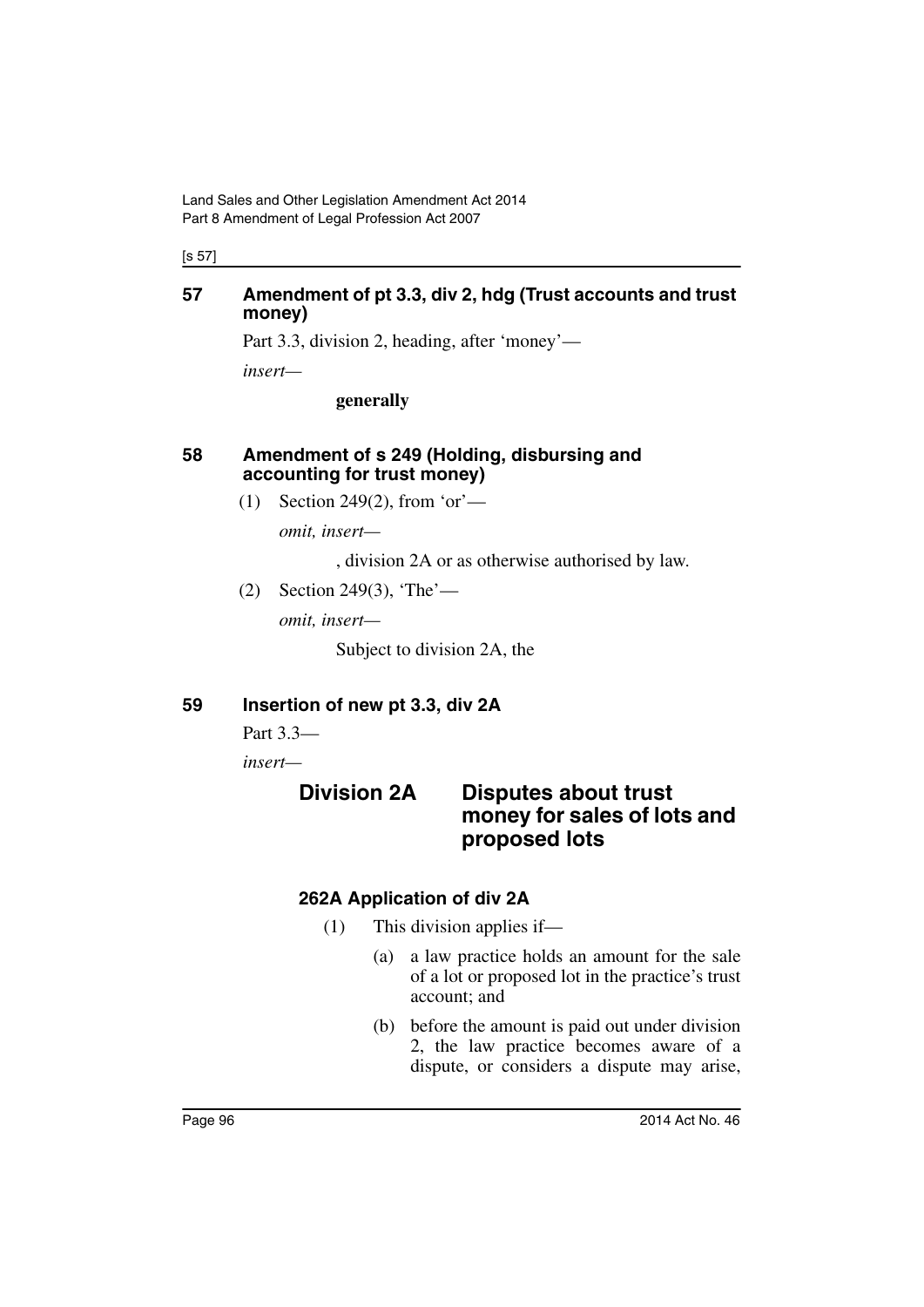between persons having an interest in the amount about entitlement to the amount.

*Example of when a law practice may consider a dispute may arise—*

A party to the contract does not take the required action to complete the contract and does not make contact with the other party or law practice to explicitly state a dispute has arisen.

 $(2)$  In subsection  $(1)$ —

*amount* includes part of the amount.

*lot* means land the boundaries of which are shown on a plan of survey—

- (a) registered under the *Land Act 1994* or *Land Title Act 1994*; or
- (b) registered by the registrar of titles as provided under the *South Bank Corporation Act 1989*.

*person*, having an interest in an amount for the sale of a proposed lot, does not include an entity acting for a person in relation to the sale or purchase of the proposed lot.

*proposed lot* means—

- (a) a proposed lot within the meaning of the *Land Sales Act 1984*; or
- (b) a proposed lot within the meaning of the *Body Corporate and Community Management Act 1997*; or
- (c) land that will be shown as a lot on a building units plan or group titles plan registered under the *Building Units and Group Titles Act 1980*; or

*Note*—

See the *Building Units and Group Titles Act 1980*, section 5A about the limited operation of that Act.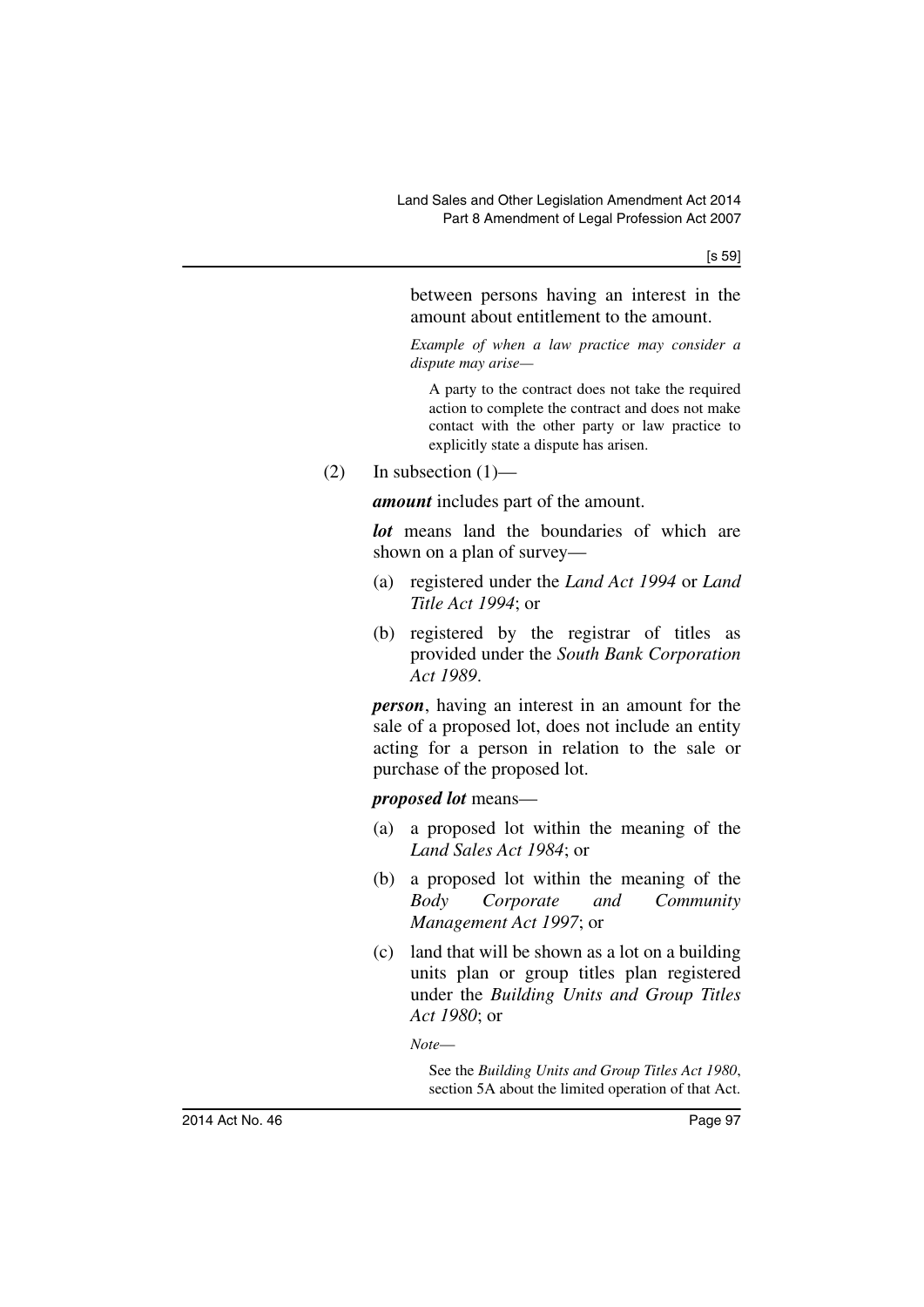(d) a proposed lot within the meaning of the *South Bank Corporation Act 1989*, section 97B.

#### **262B When amount held for sale of lot or proposed lot may be paid**

- (1) This section applies if the law practice considers that a person is entitled to an amount mentioned in section  $262A(1)(a)$ .
- (2) The law practice may give all persons having an interest in the amount a written notice to the following effect—
	- (a) the practice considers that a stated person is entitled to the amount;
	- (b) the practice is authorised, under this Act, to pay the amount to the stated person on or after a stated date (at least 60 days after the notice is given) unless—
		- (i) a proceeding disputing the stated person's entitlement to the amount is started and the practice is advised of the start of the proceeding; or
		- (ii) all persons having an interest in the amount authorise payment of the amount to the stated person before the stated date.
- (3) The practice may pay the amount to the stated person if—
	- (a) after the stated date, the law practice is unaware of the start of a proceeding claiming an entitlement to the amount; or
	- (b) on or before the stated date, the law practice receives written notice under subsection  $(2)(b)(ii)$  authorising payment of the amount to the stated person.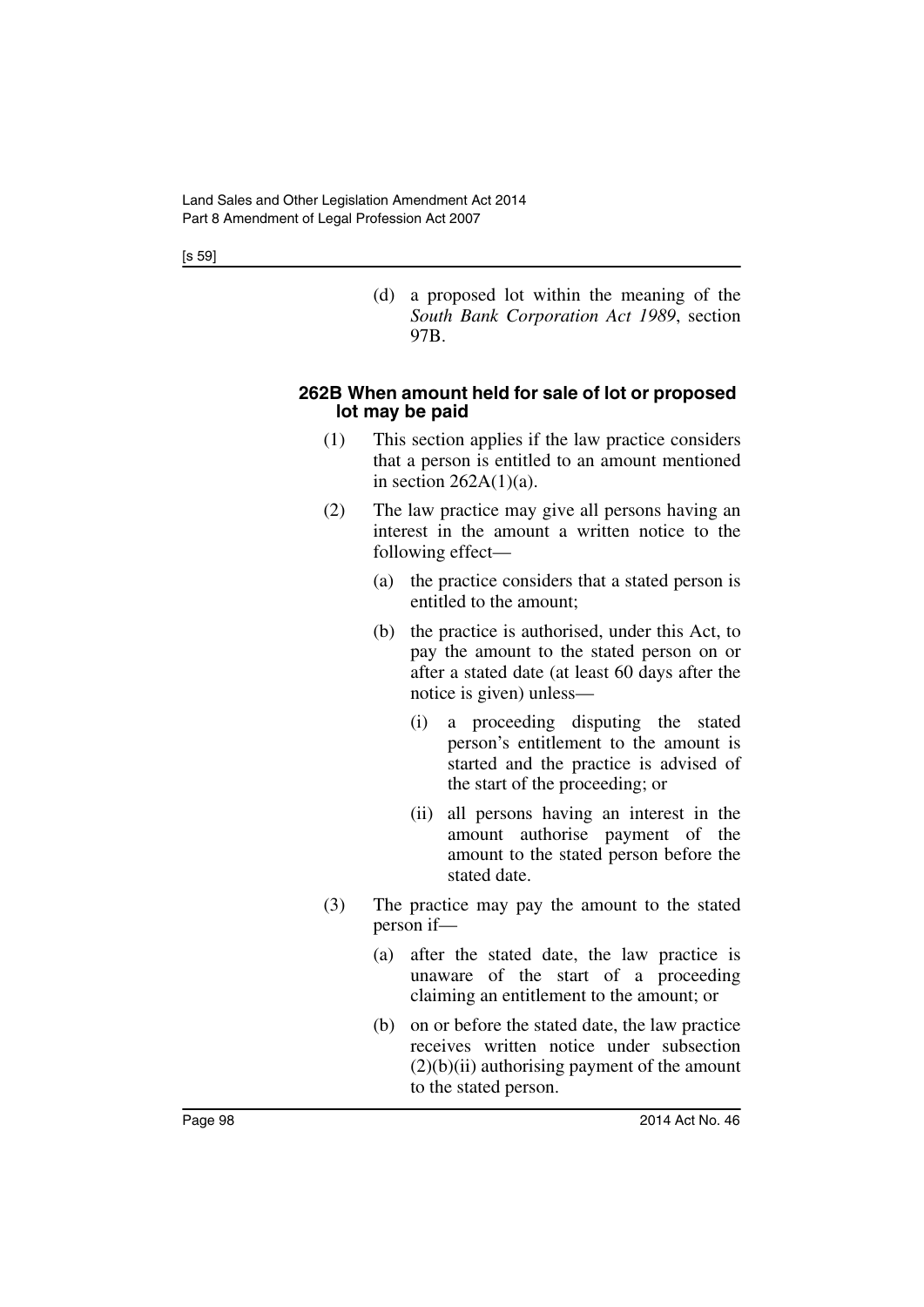[s 60]

- (4) The practice does not contravene section 249 by disbursing trust money as provided under this section.
- (5) The practice is not liable civilly or under an administrative process in relation to the payment of the amount as provided under this section if it is subsequently found that the stated person was not entitled to the amount.
- (6) To remove any doubt, it is declared that this section—
	- (a) provides a process for the payment of an amount mentioned in section 262A(1)(a); and
	- (b) does not decide legal entitlement to the amount or prevent a person legally entitled to the amount recovering it from the person to whom it was paid.
- (7) Nothing in this section requires the practice to give notice under subsection (2) if the practice decides to retain the amount until payment of the amount is authorised by all persons having an interest in the amount or entitlement to the amount is decided by the court.

# **Part 9 Amendment of Property Law Act 1974**

#### **60 Act amended**

This part amends the *Property Law Act 1974.*

#### **60A Insertion of new ss 58A and 58B**

Part 6, division 3—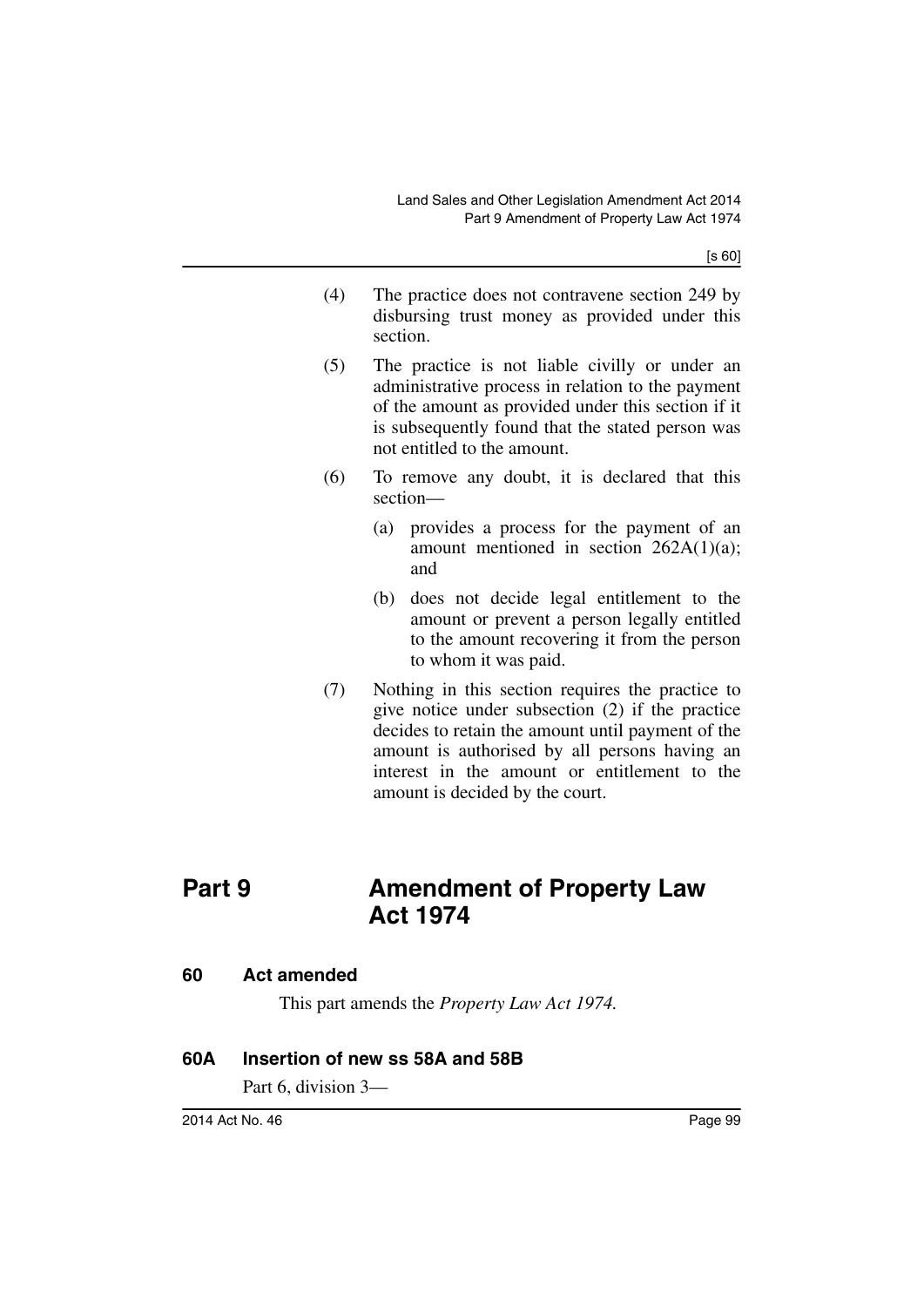[s 60A]

*insert—*

# **58A Definitions for div 3**

In this division—

*conveyancing transaction* see the National Law, section 3.

*e-conveyance* means a conveyancing transaction to be completed using e-conveyancing.

*e-conveyancing* means a system of land conveyancing that uses an ELN to lodge documents electronically for the purposes of the land titles legislation.

*electronic workspace*, for an e-conveyance, means a shared electronic workspace within an ELN that allows the participating subscribers to the e-conveyance—

- (a) to lodge a document electronically under the National Law; and
- (b) if relevant, to authorise or complete financial settlement of the e-conveyance.

*ELN* means an Electronic Lodgment Network under the National Law.

*financial settlement*, of an e-conveyance, means the exchange of value, in an ELN, between financial institutions in accordance with the instructions of participating subscribers to the e-conveyance.

*land titles legislation* see the *Electronic Conveyancing National Law (Queensland) Act 2013*, section 6.

*National Law* means the Electronic Conveyancing National Law (Queensland).

*participating subscriber*, to an e-conveyance, means a subscriber who is involved in the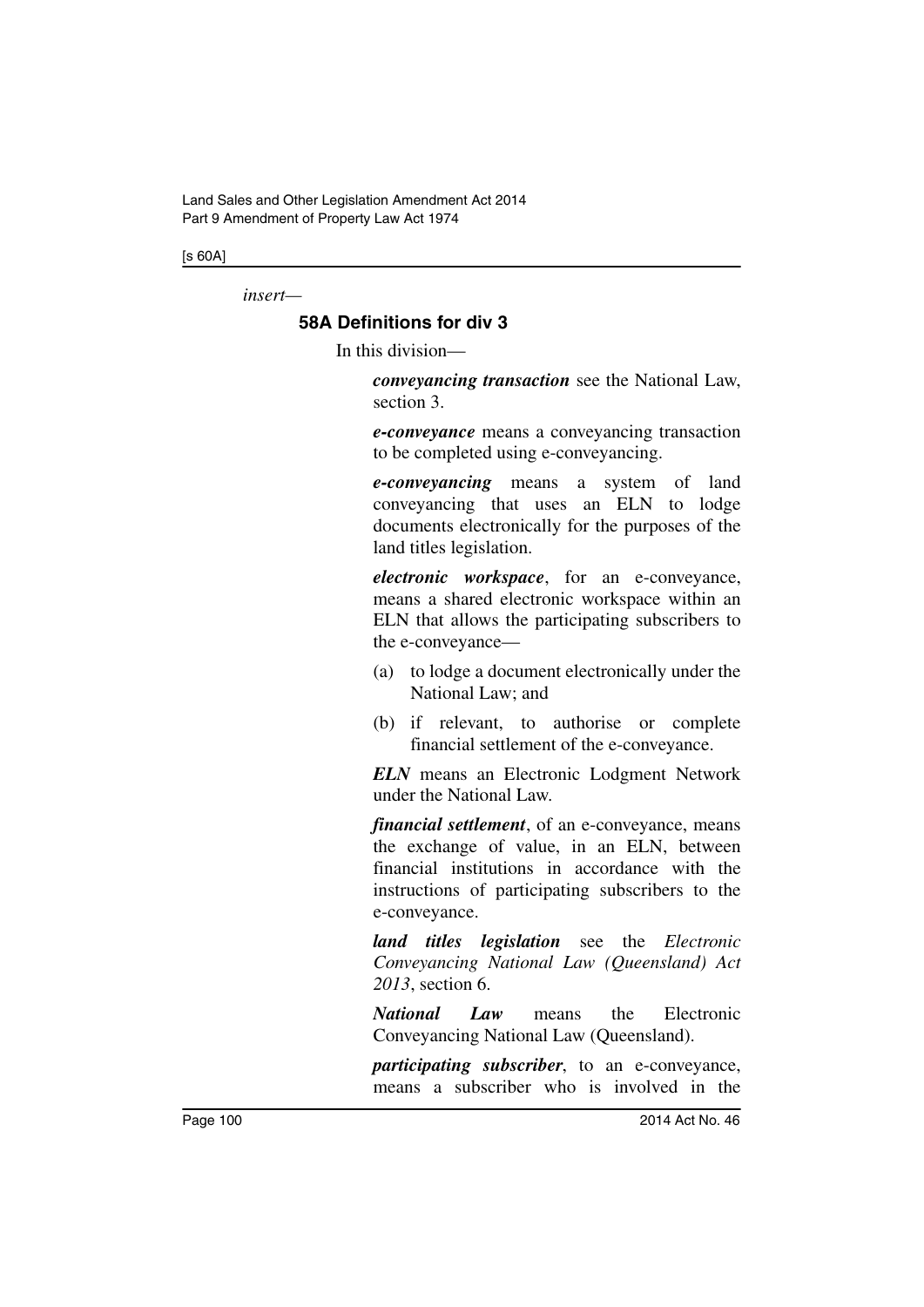e-conveyance as a party to the e-conveyance or as a representative of a party.

*subscriber* see the National Law, section 3.

#### **58B Meaning of** *settlement* **of a sale of land in an e-conveyance**

(1) In an Act, a reference to the *settlement* (however described) of a sale of land or a contract for the sale of land has the meaning given by this section if the sale is to be completed using e-conveyancing, unless the Act expressly provides otherwise.

*Example of another way to describe a settlement of the sale of land*—

completion of the sale of the land

- (2) Settlement, of the sale of land, occurs when the electronic workspace for the e-conveyance records that—
	- (a) financial settlement occurs; or
	- (b) if there is no financial settlement, the documents necessary to transfer title have been accepted for electronic lodgment by the registrar.
- (3) In this section—

*sale*, of land, includes an exchange for value.

#### **60B Insertion of new s 67A**

After section 67—

*insert—*

#### **67A When statutory rights of termination end for land sales if e-conveyancing is used**

(1) This section applies if—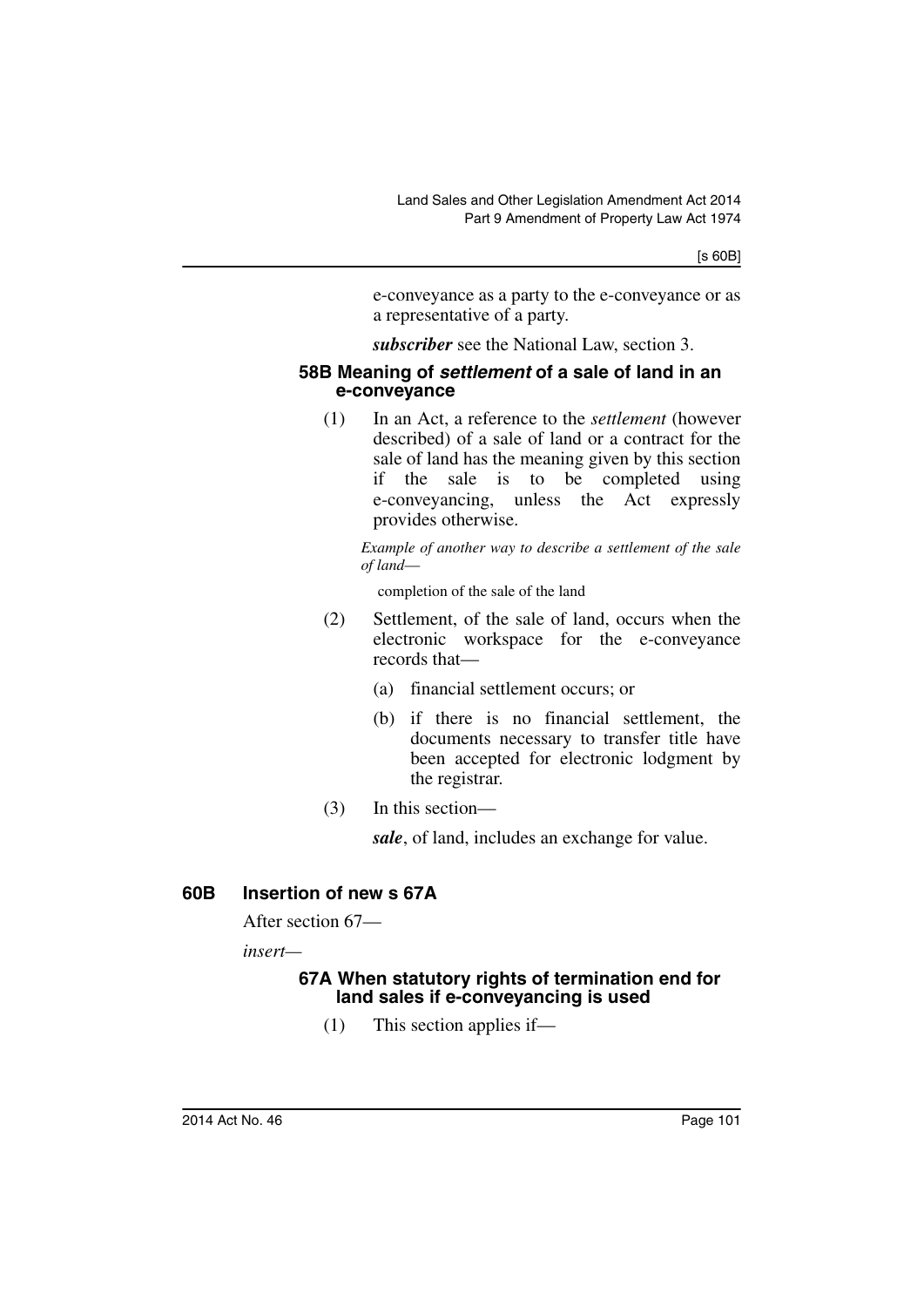[s 61]

| (a) | an Act provides for a right of termination     |
|-----|------------------------------------------------|
|     | (however described) in relation to the sale of |
|     | land or a contract for the sale of land; and   |

- (b) the right is expressed to end on settlement; and
- (c) the sale is settled using e-conveyancing.
- (2) The right of termination ends on settlement.
- (3) However, the right of termination may not be exercised during any period the electronic workspace for the e-conveyance is locked for the purpose of settlement.
- (4) In this section—

*locked*, in relation to an electronic workspace for an e-conveyance, means the ELN for the workspace does not allow a participating subscriber to the e-conveyance to change a document or instruction in the workspace.

#### **61 Insertion of new s 68A**

After section 68—

*insert—*

#### **68A Forfeiture of deposit on purchaser's default**

- (1) This section applies in relation to a contract for the sale of a proposed lot.
- (2) The contract may provide for a sum not exceeding 20% of the purchase price of the proposed lot paid under the contract as a deposit (whether paid in 1 or more amounts) to be forfeited and retained by the vendor in the event of a breach of contract by the purchaser.
- (3) However, the sum may only be forfeited or retained by the vendor if the breach results in the termination of the contract.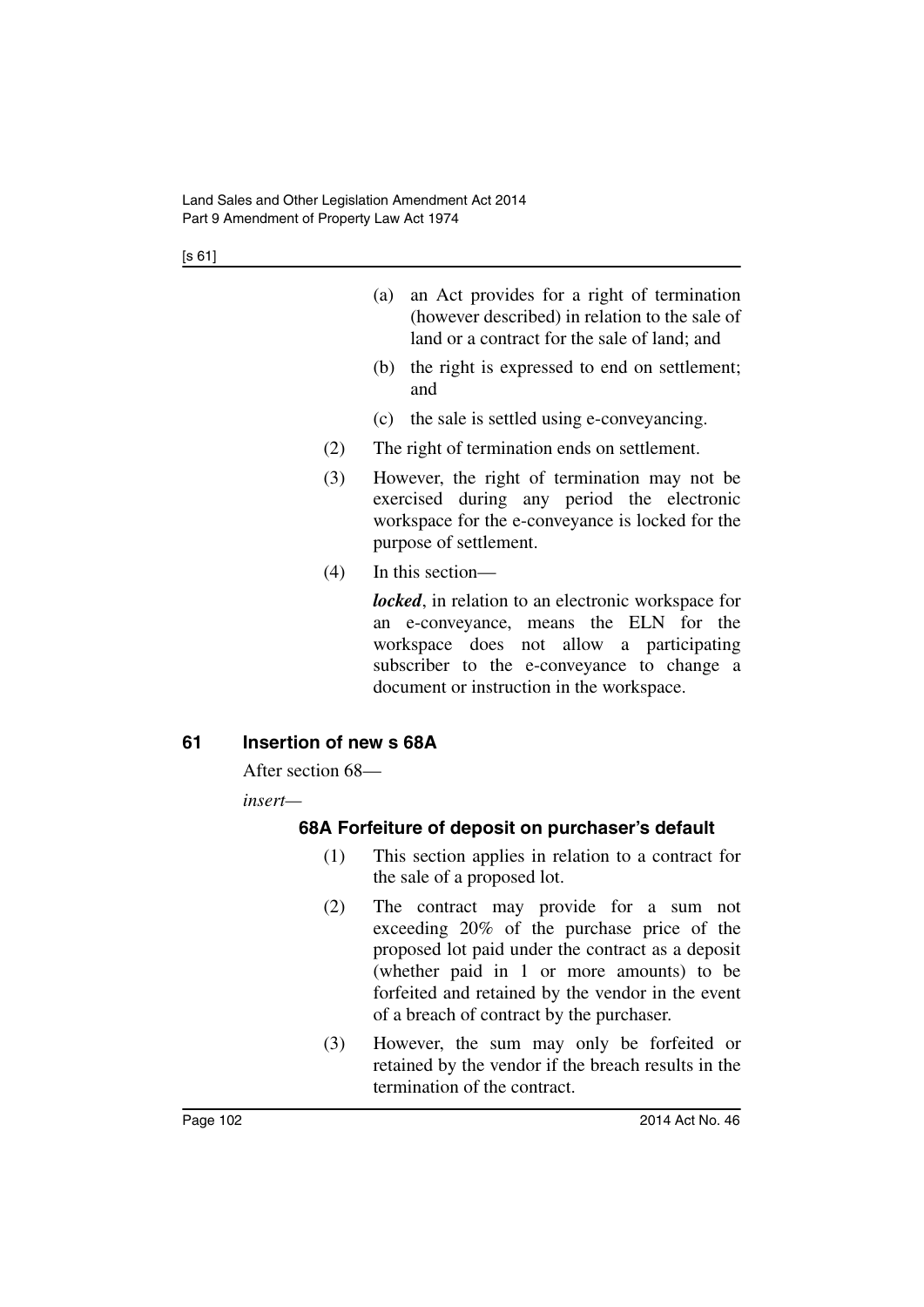[s 62]

- (4) It is declared, for this section, that a sum not exceeding 20% of the purchase price of the proposed lot that is paid under the contract as a deposit (whether paid in 1 or more amounts) is not, either at law or in equity, a penalty if the sum is forfeited and retained by the vendor because the contract is terminated following the purchaser's breach of the contract.
- (5) In this section—

#### *proposed lot* means—

- (a) a proposed lot within the meaning of the *Land Sales Act 1984*; or
- (b) a proposed lot within the meaning of the *Body Corporate and Community Management Act 1997*; or
- (c) land that will be shown as a lot on a building units plan or group titles plan registered under the *Building Units and Group Titles Act 1980*; or

*Note*—

There is limited scope for the registration of new building units plans and group titles plans under the *Building Units and Group Titles Act 1980*—see section 5A of that Act.

(d) a proposed lot within the meaning of the *South Bank Corporation Act 1989*, section 97B.

# **62 Amendment of s 71 (Definitions for div 4)**

(1) Section 71—

*insert*—

#### *prescribed percentage* means—

(a) for a contract for the sale of a proposed  $lot - 20\%$ ; or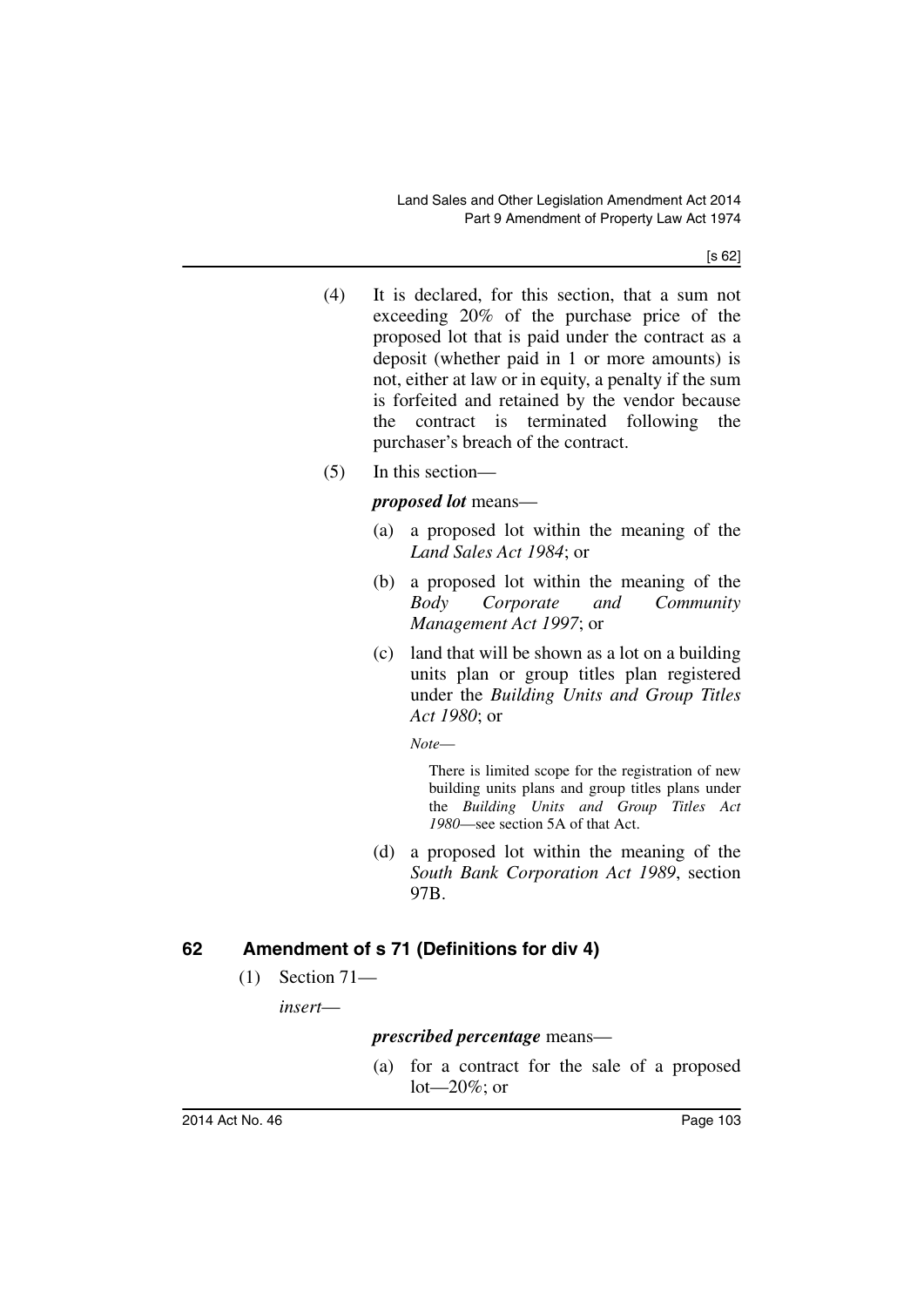[s 63]

(b) otherwise—10%.

#### *proposed lot* means—

- (a) a proposed lot within the meaning of the *Land Sales Act 1984*; or
- (b) a proposed lot within the meaning of the *Body Corporate and Community Management Act 1997*; or
- (c) land that will be shown as a lot on a building units plan or group titles plan registered under the *Building Units and Group Titles Act 1980*; or

*Note*—

There is limited scope for the registration of new building units plans and group titles plans under the *Building Units and Group Titles Act 1980*—see section 5A of that Act.

- (d) a proposed lot within the meaning of the *South Bank Corporation Act 1989*, section 97B.
- (2) Section 71, definition *deposit*, paragraph (a), '10%' *omit, insert*—

the prescribed percentage

# **63 Insertion of new pt 23**

After part 22 *insert—*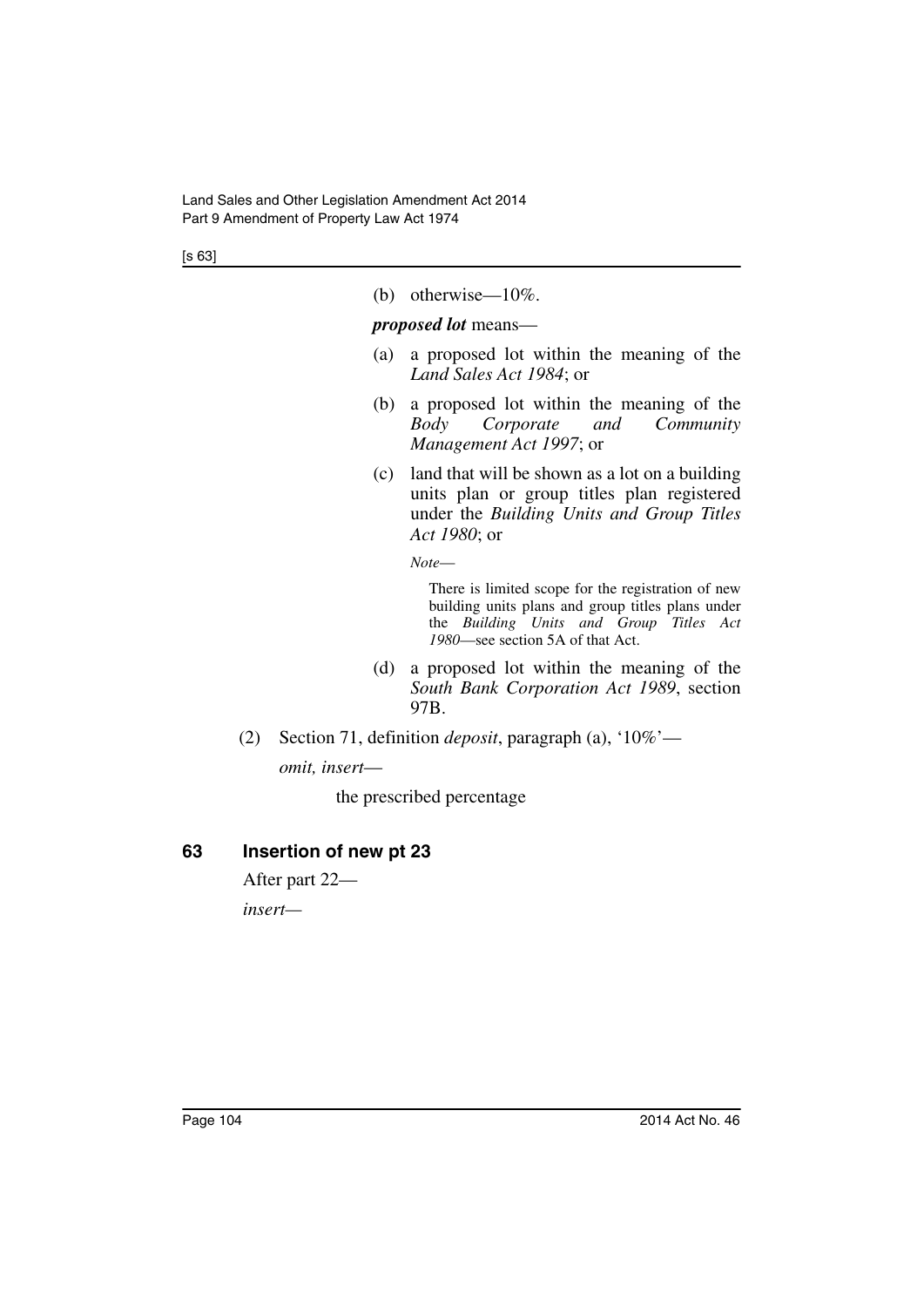[s 63A]

# **Part 23 Transitional provisions for Land Sales and Other Legislation Amendment Act 2014**

# **354 Definitions for pt 23**

In this part—

*amendment Act* means the *Land Sales and Other Legislation Amendment Act 2014*.

*commencement* means the commencement of this section.

# **355 Application of s 68A**

Section 68A applies only in relation to a contract entered into after the commencement.

#### **356 Existing instalment contracts**

- (1) This section applies to an instalment contract entered into before the commencement.
- (2) Part 6, division 4 as in force before the commencement continues to apply in relation to the instalment contract as if this Act had not been amended by the amendment Act.

# **63A Amendment of sch 6 (Dictionary)**

Schedule 6—

*insert—*

*conveyancing transaction*, for part 6, division 3, see section 58A.

*e-conveyance*, for part 6, division 3, see section 58A.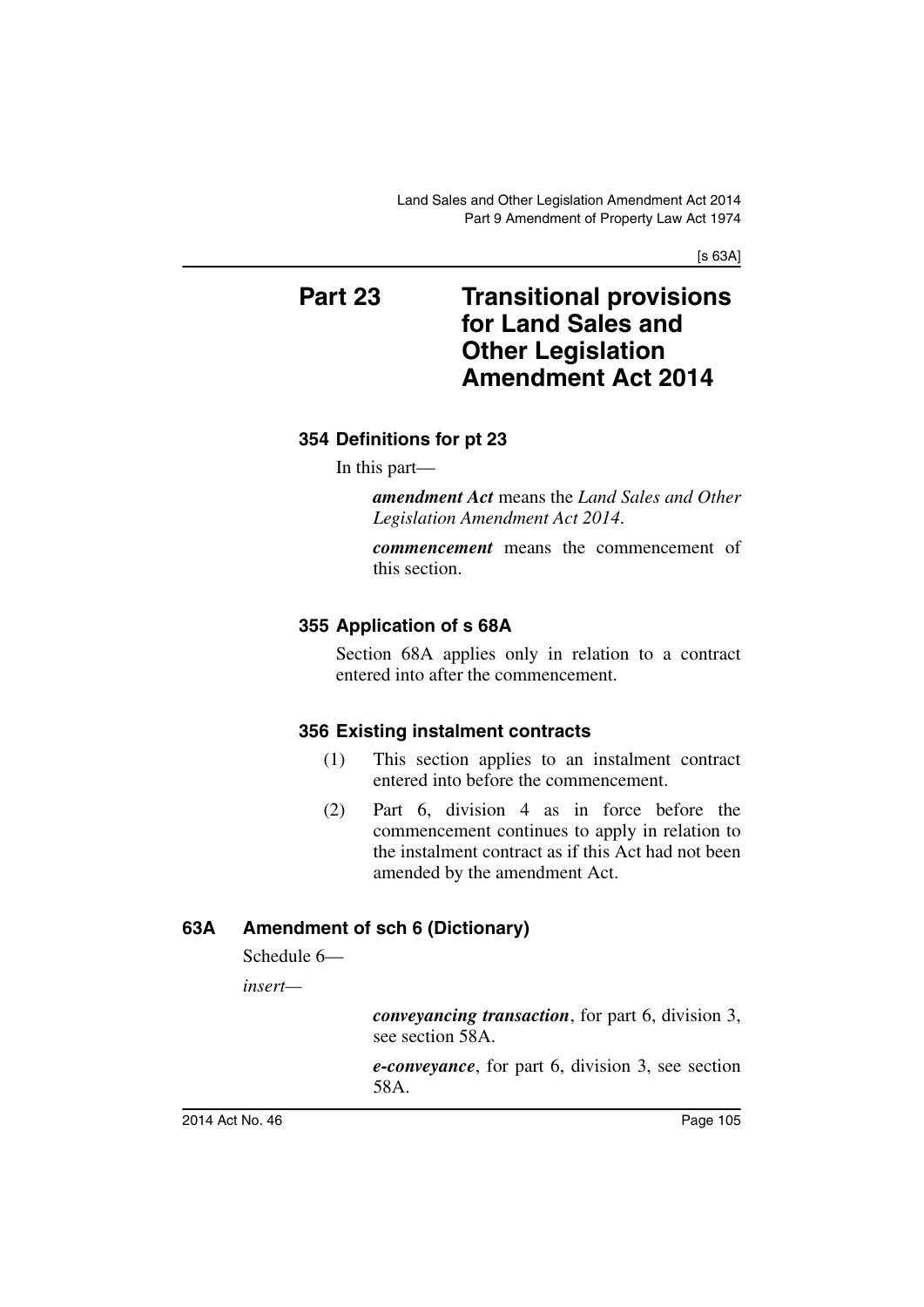[s 64]

*e-conveyancing*, for part 6, division 3, see section 58A.

*electronic workspace*, for part 6, division 3, see section 58A.

*ELN*, for part 6, division 3, see section 58A.

*financial settlement*, for part 6, division 3, see section 58A.

*land titles legislation*, for part 6, division 3, see section 58A.

*National Law*, for part 6, division 3, see section 58A.

*participating subscriber*, for part 6, division 3, see section 58A.

*settlement*, of a sale of land or a contract for the sale of land, see section 58B.

*subscriber*, for part 6, division 3, see section 58A.

# **Part 10 Amendment of Property Occupations Act 2014**

#### **64 Act amended**

This part amends the *Property Occupations Act 2014*.

# **65 Amendment of s 157 (Disclosures to prospective buyer)**

(1) Section 157(1), 'Examples for paragraph (c) of persons' *omit, insert—*

*Examples for paragraphs (d) and (e) of entities*

(2) Section 157(2)—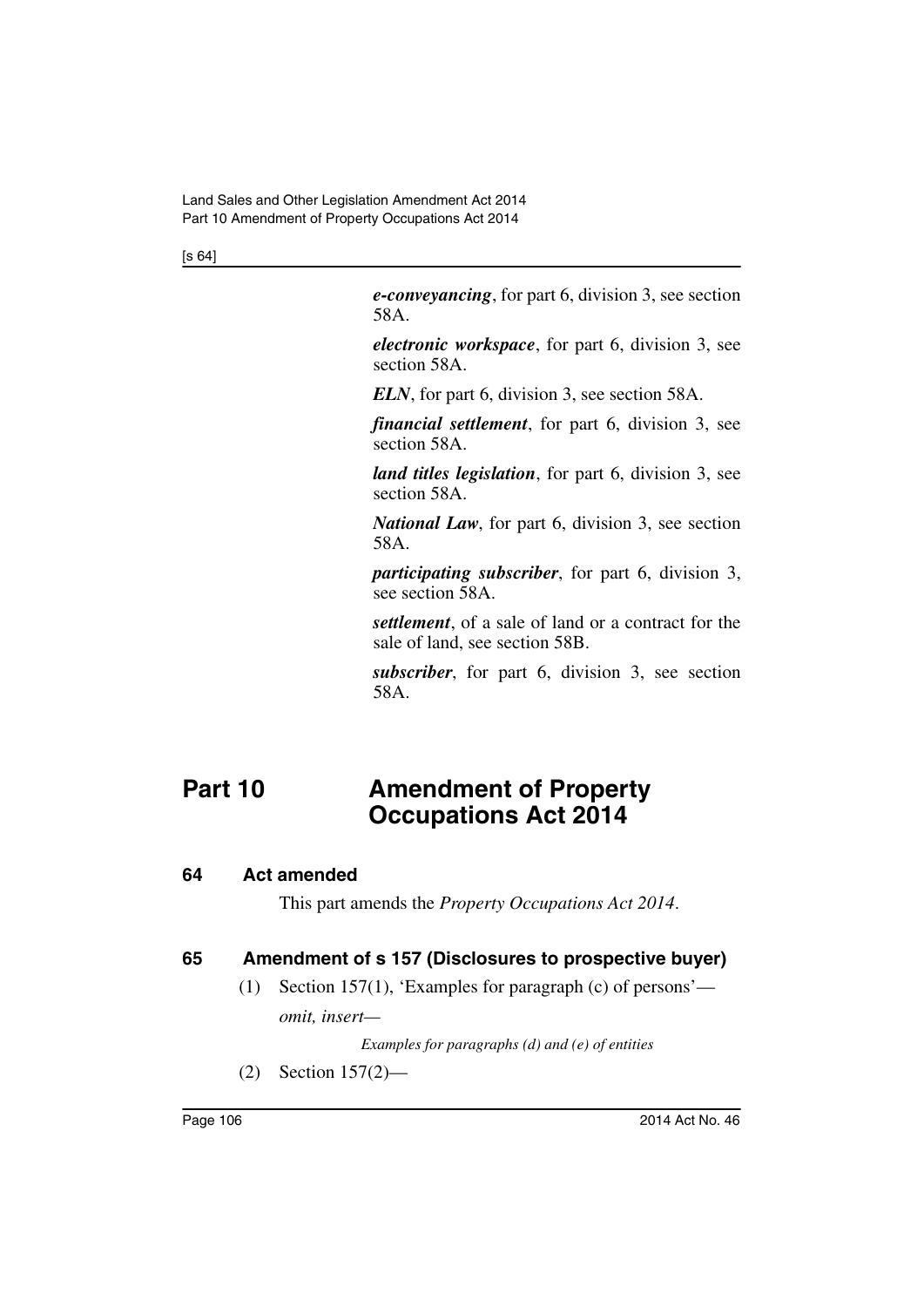[s 66]

#### *omit, insert—*

- (2) However, subsection (1)(d) and (e) does not apply if—
	- (a) the entity is the residential property agent; and
	- (b) the benefit is the amount the entity received, receives or expects to receive by way of fee, charge or commission from the seller for the sale.

# **Part 11 Amendment of South Bank Corporation Act 1989**

#### **66 Act amended**

This part amends the *South Bank Corporation Act 1989*.

## **67 Amendment of s 3 (Definitions)**

Section 3—

*insert*—

*cadastral surveyor*, for part 9A, see section 97B.

*disclosure statement*, for part 9A, see section 97B.

*law practice*, for part 9A, see section 97B.

*leasehold building units lot*, for part 9A, see section 97B.

*lot*, for part 9A, see section 97B.

*original seller*, for part 9A, see section 97B.

*prescribed trust account*, for part 9A, see section 97B*.*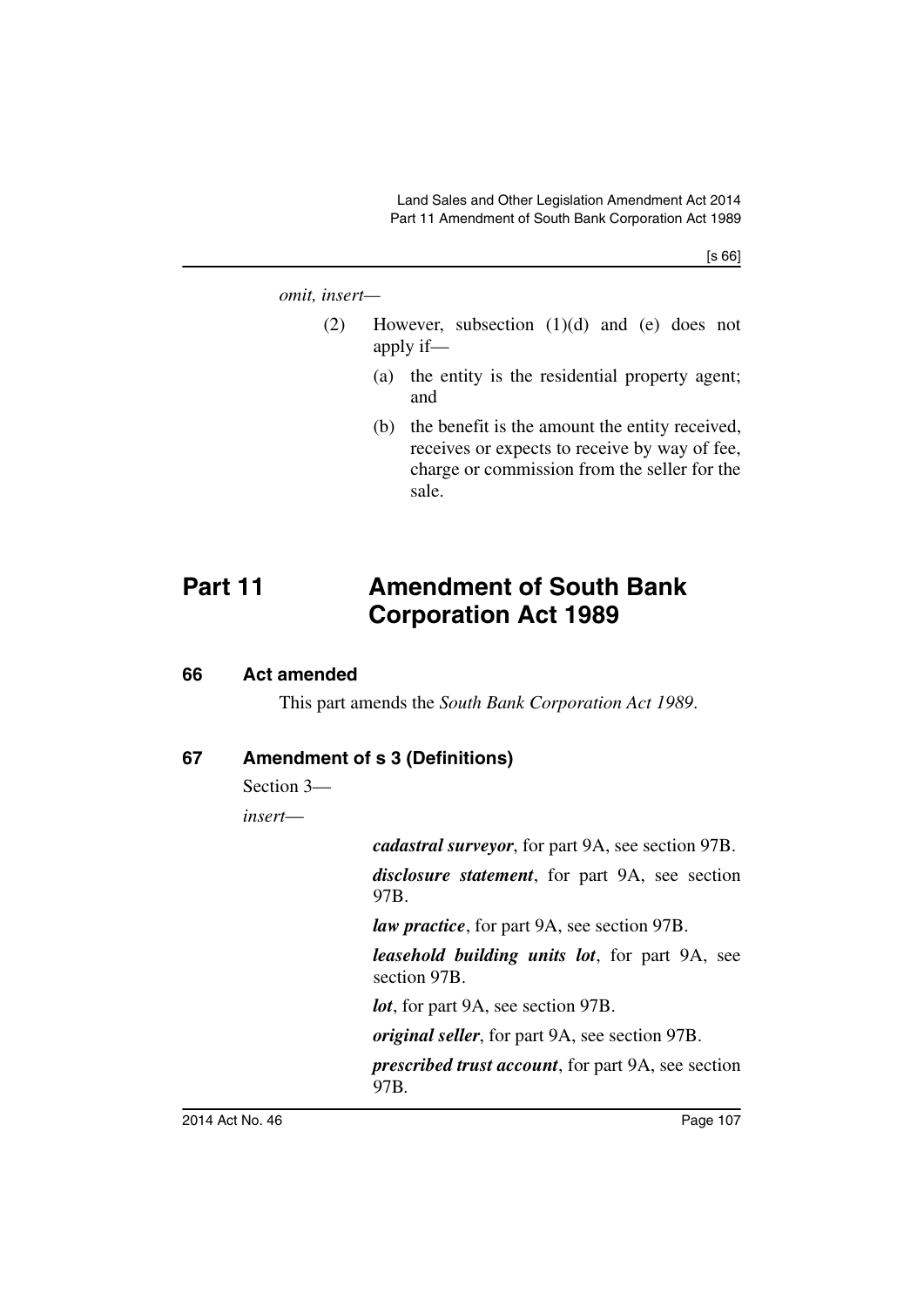[s 68]

*proposed leasehold building units lot*, for part 9A, see section 97B.

*proposed lot*, for part 9A, see section 97B.

*public trustee*, for part 9A, see section 97B*.*

*real estate agent*, for part 9A, see section 97B*.*

*recognised entity*, for part 9A, see section 97B*.*

*registered*, for part 9A, see section 97B.

*seller*, for part 9A, see section 97B.

## **68 Amendment of s 47 (Subdivision of land by a leasehold building units plan)**

Section  $47(2)$ —

*insert—*

*Note*—

The modified Building Units and Group Titles Act is set out in schedule 4. Part 9A also applies to land that is subdivided under this section.

## **69 Insertion of new pt 9A**

After section 97—

*insert—*

# **Part 9A Sale of leasehold building units lots and proposed lots**

# **Division 1 Preliminary**

## **97A Application of pt 9A**

(1) This part applies to—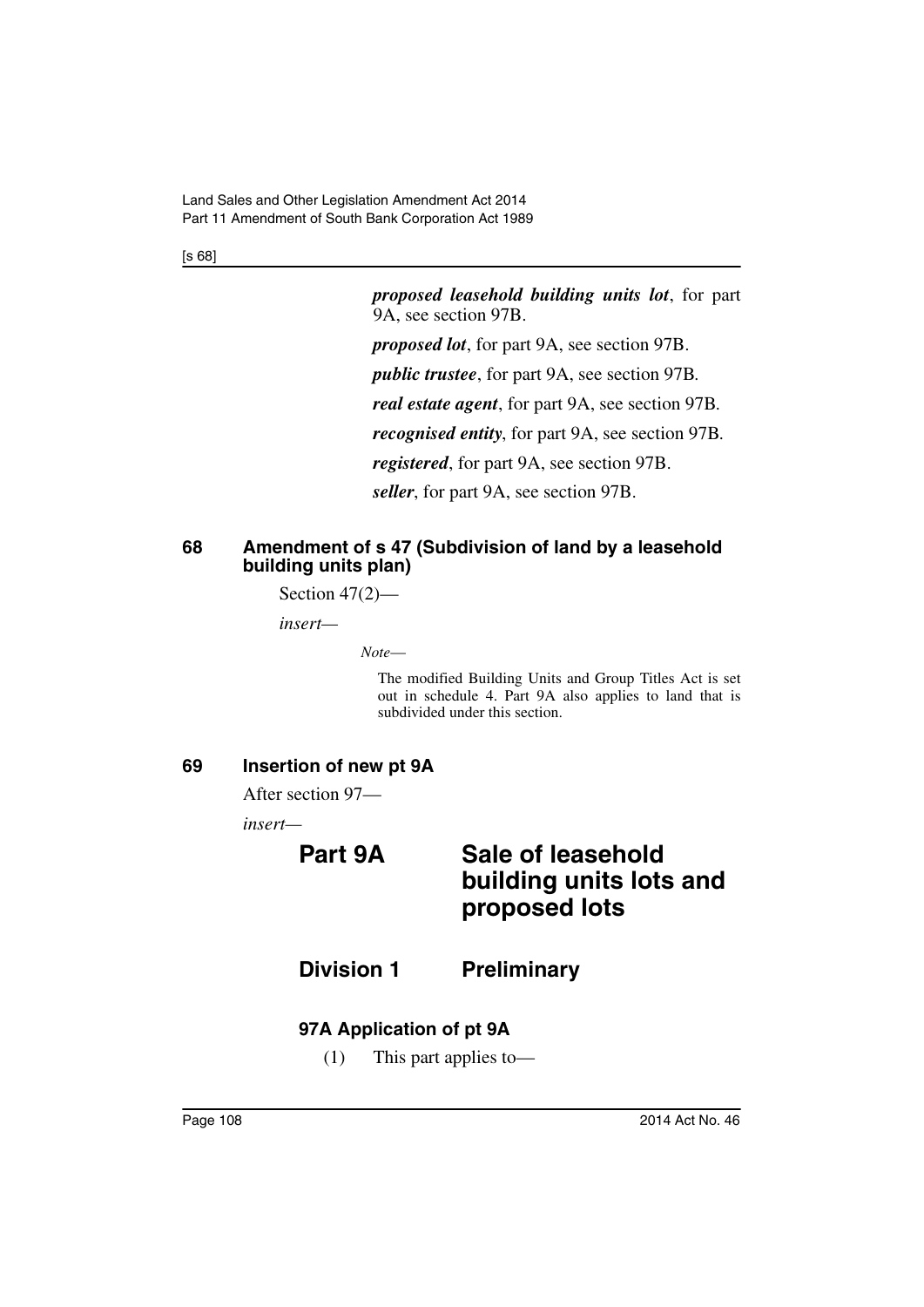- (a) the granting of an option, or the entry into a contract, relating to the sale of a proposed lot or a leasehold building units lot by a seller of the proposed lot or lot; and
- (b) any contract for the sale of a proposed lot or lot.
- (2) Also, this part applies to the sale of a proposed lot regardless of where the contract for the sale was entered into if, when the proposed lot becomes a lot, it will be situated in Queensland.
- (3) Without limiting section 104, if a person is required to comply with this part and another Act providing for the same matter as this part in relation to the sale of leasehold building units lots or proposed lots, this part applies to the exclusion of the other Act.

## **97B Definitions for pt 9A**

In this part—

*cadastral surveyor* see the *Surveyors Act 2003*, schedule 3.

*disclosure statement* means a disclosure statement given under section 97F.

*law practice* means any of the following, within the meaning of the *Legal Profession Act 2007*, that has an office in Queensland—

- (a) an Australian legal practitioner who is a sole practitioner but not a barrister under that Act;
- (b) a law firm;
- (c) an incorporated legal practice;
- (d) a multi-disciplinary partnership.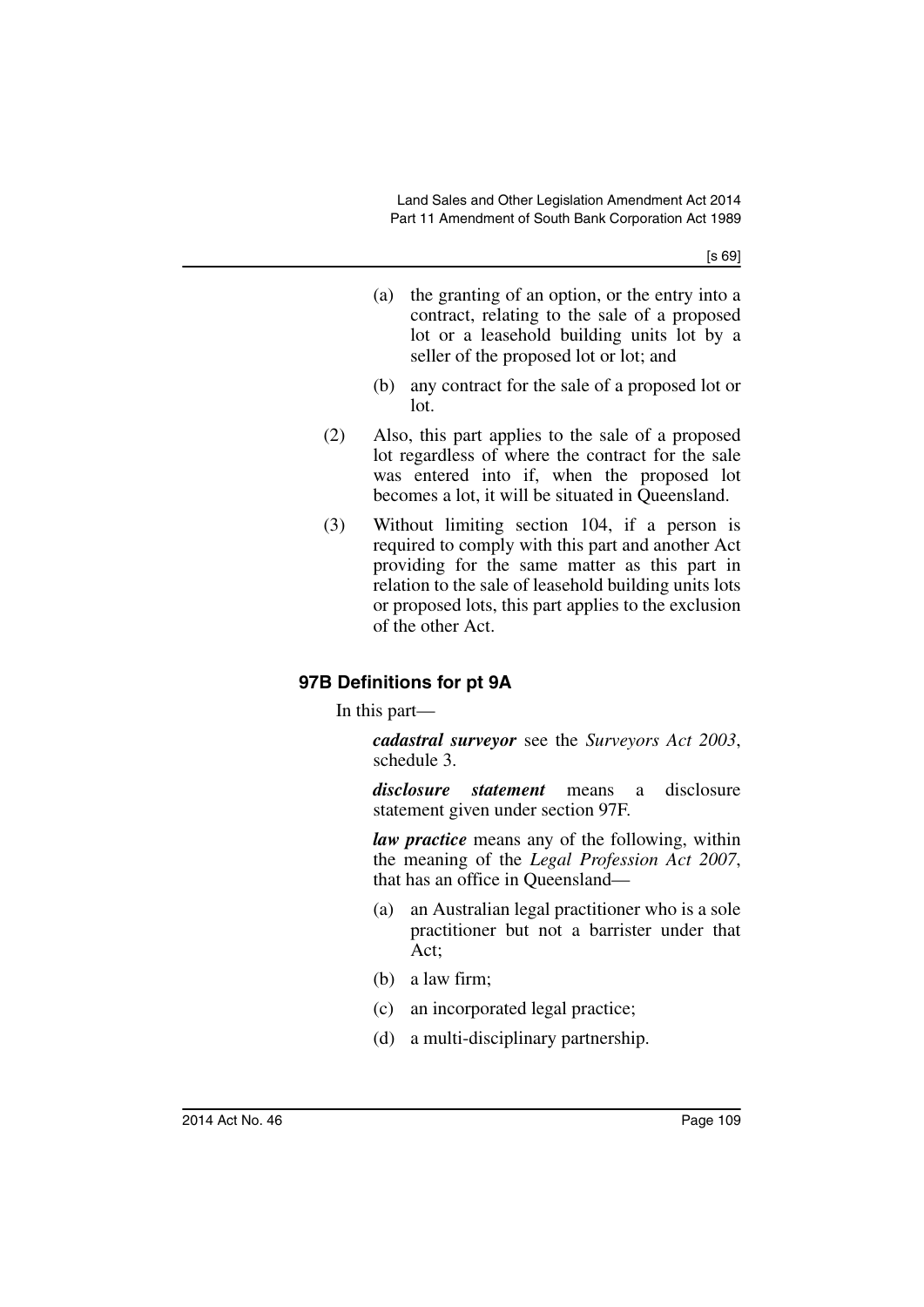*leasehold building units lot* means a lot shown on a registered leasehold building units plan.

*lot* means a lot, including a leasehold building units lot and a stratum lot, within the corporation area shown on a registered plan.

*original seller* means any person who, immediately after the registration of a leasehold building units plan subdividing South Bank public land, is—

- (a) the lessee of all lots in the plan; or
- (b) a successor or assignee of the lessee, other than a genuine transferee for value of the lease of a lot or any successor or assignee of the transferee.

*prescribed trust account*, for a recognised entity, means—

- (a) if the recognised entity is a law practice—a trust account kept by the practice under the *Legal Profession Act 2007*; or
- (b) if the recognised entity is the public trustee—a common fund held by the public trustee under the *Public Trustee Act 1978*; or
- (c) if the recognised entity is a real estate agent—a trust account kept by the agent under the *Agents Financial Administration Act 2014*.

*proposed leasehold building units lot* means land within the corporation area that will become a leasehold building units lot on the registration of the plan on which it is shown.

*proposed lot* means land within the corporation area that will become a lot on the registration of the plan on which it is shown.

*public trustee* means the public trustee under the *Public Trustee Act 1978.*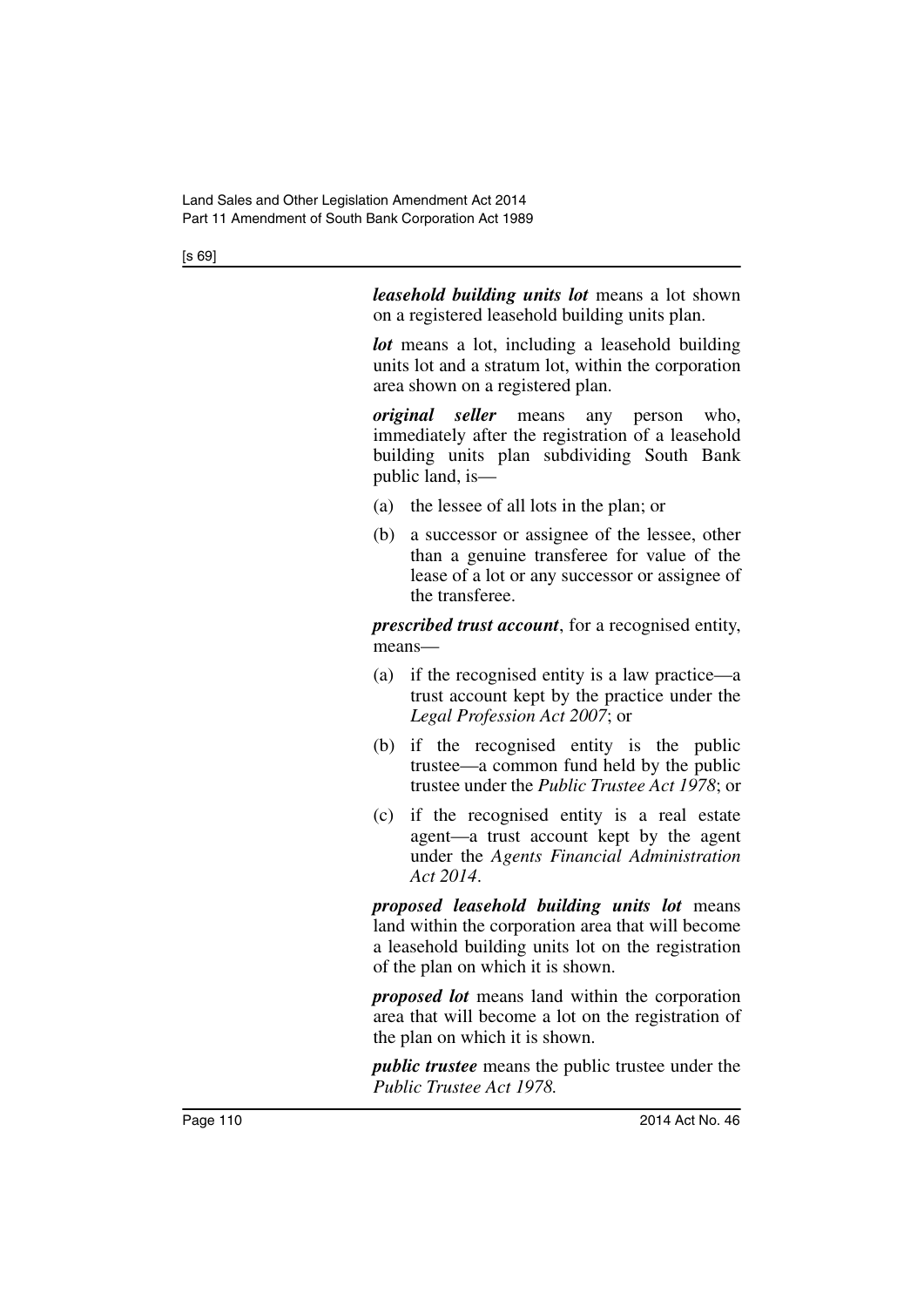*real estate agent* means a real estate agent carrying on business as a real estate agent under the *Property Occupations Act 2014.*

*recognised entity* means any of the following—

- (a) a law practice;
- (b) the public trustee;
- (c) a real estate agent.

*registered*, in relation to a plan, means registered by the registrar of titles as provided by this Act.

*seller*, of a leasehold building units lot or a proposed leasehold building units lot, includes an original seller of the lot.

## **97C References to disclosure statement**

- (1) In this part, a reference to a disclosure statement for a leasehold building units lot or a proposed lot includes a reference to the prescribed documents accompanying the statement for the leasehold building units lot or the proposed lot.
- (2) In this section—

*prescribed documents*, accompanying a disclosure statement, means the documents mentioned in section 97F(2)(b) or (c).

#### **97D References to things done by or in relation to buyer or seller**

- (1) This section applies in relation to a provision in this part that refers to—
	- (a) a thing required or permitted to be done by or in relation to a buyer or seller of a leasehold building units lot or a proposed lot; or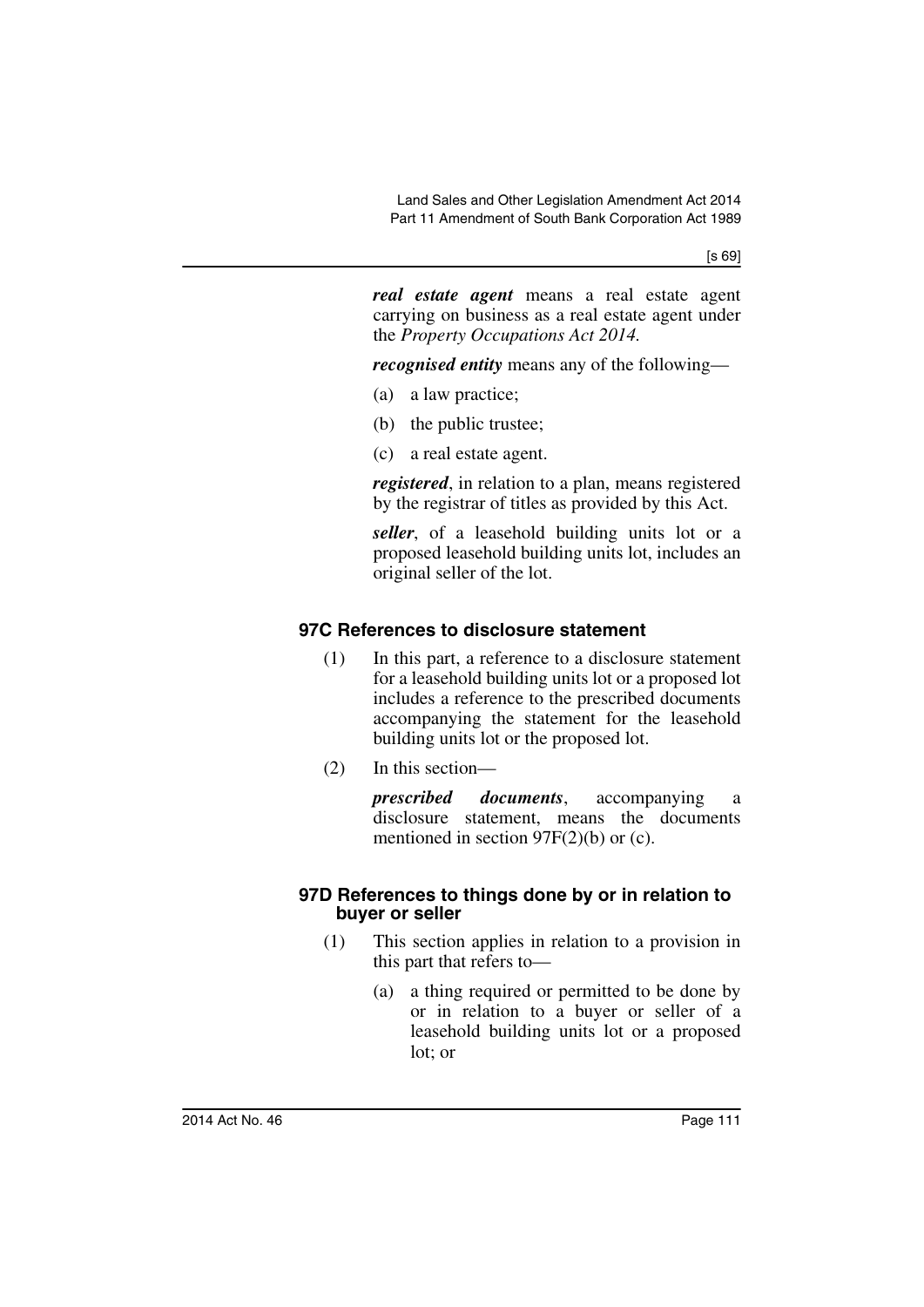- (b) a thing having been done by or in relation to a buyer or seller of a leasehold building units lot or a proposed lot.
- (2) The thing may be done, or the thing may have been done, by or in relation to the buyer or seller either—
	- (a) personally; or
	- (b) through an agent who is authorised to act for the buyer or seller in relation to the thing.

## **Division 2 Statements about leasehold building units lots and proposed lots**

#### **97E Application of div 2 if option granted for proposed lot**

- (1) Section 97F, as modified by this section, applies if a person grants an option (the *option*) to another person—
	- (a) to purchase a proposed lot; or
	- (b) to sell a proposed lot.
- $(2)$  For subsection  $(1)$ 
	- (a) section 97F(1) requires the giving of the disclosure statement in relation to the option as if a reference to a contract for the sale of a proposed lot being entered into were a reference to an option to purchase or sell the proposed lot being granted; and
	- (b) any right of termination under section 97F relating to the disclosure statement applies in relation to—
		- (i) the option; and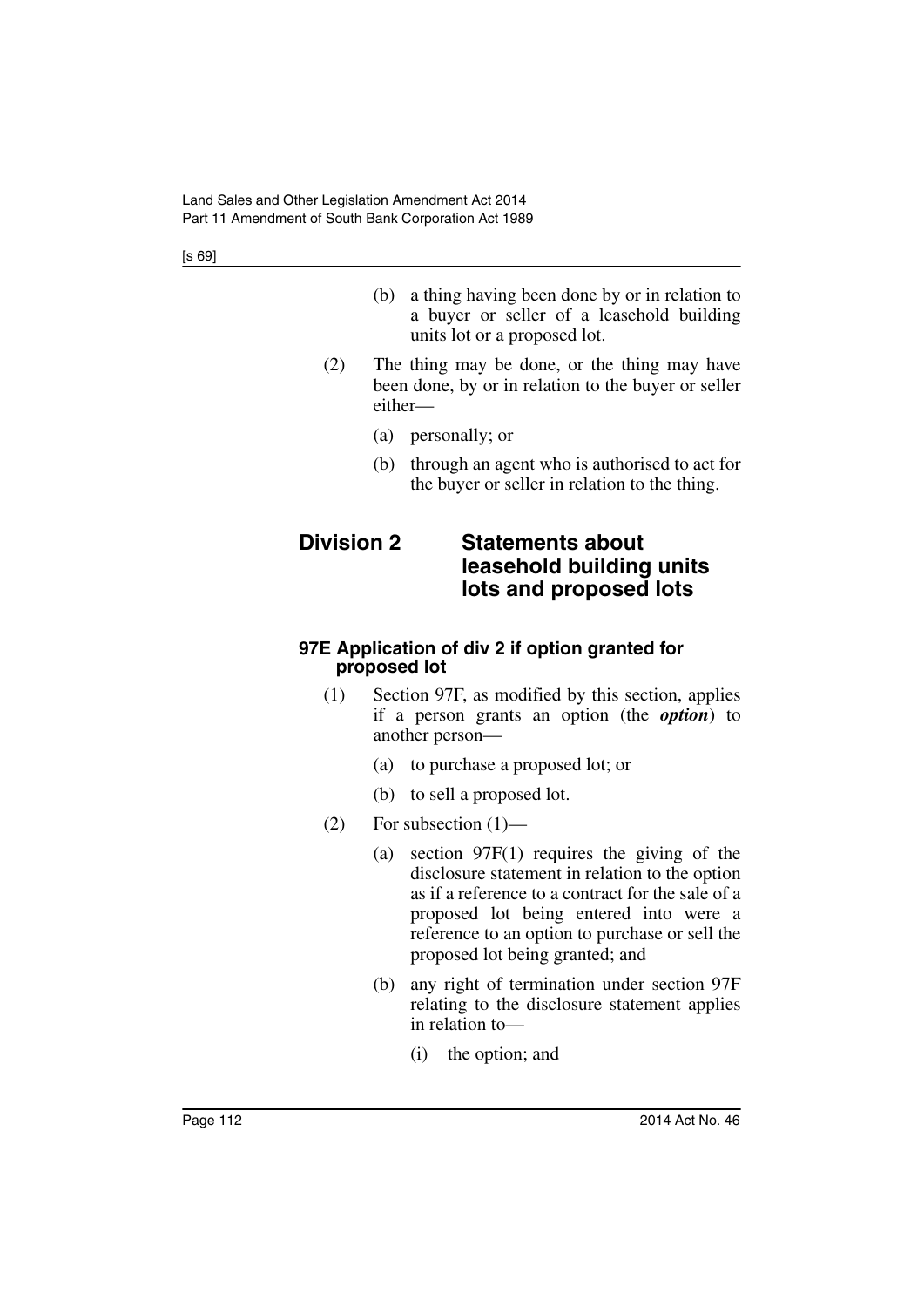- (ii) a contract entered into by the seller and buyer for the sale to the buyer of the proposed lot arising from the option.
- (3) If the seller and buyer enter into a contract for the sale to the buyer of the proposed lot arising from the option, section 97F(1) does not require the giving of a disclosure statement in relation to the contract for the sale.
- (4) If the buyer is not a party to the contract for the sale of the proposed lot arising from the option, the seller must comply with section 97F before entering into the contract for the sale.
- (5) In this section—

*buyer* means the person who is granted an option to purchase, or who grants an option to sell, the proposed lot.

*seller* means the person who grants an option to purchase, or who is granted an option to sell, the proposed lot.

## **97F Information to be given by seller to buyer**

- (1) Before a seller enters into a contract with another person (the *buyer*) for the sale to the buyer of a leasehold building units lot or a proposed lot, the seller must give the buyer a disclosure statement.
- (2) The disclosure statement must—
	- (a) identify the leasehold building units lot or the proposed lot; and
	- (b) if the contract is for the sale of a proposed leasehold building units lot by an original seller—be accompanied by a disclosure plan, complying with section 97G, for the proposed lot; and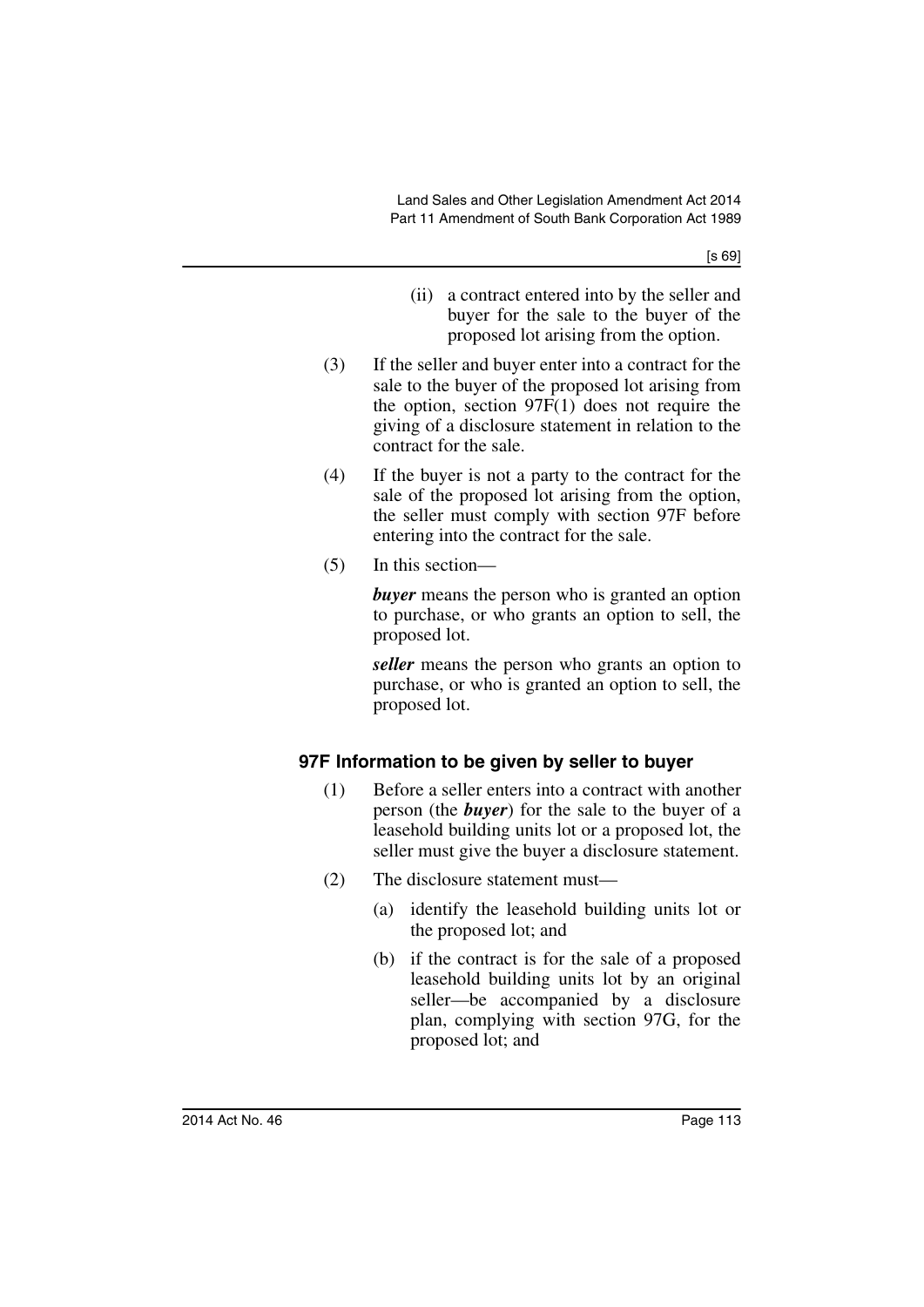| (c) if the contract is for the sale of a leasehold |
|----------------------------------------------------|
| building units lot or a proposed leasehold         |
| building units lot by an original                  |
| seller—include or be accompanied by the            |
| matters mentioned in section 97H; and              |

- (d) if the contract is for the sale of any proposed lot by a seller—state the date by which the seller must settle the contract for the sale of the lot as provided under section 97J.
- (3) The disclosure statement must be signed by the seller.
- (4) The disclosure statement must be substantially complete.
- (5) If the contract has not already been settled, the buyer may terminate the contract if the seller has not complied with subsection (1).
- (6) The seller does not fail to comply with subsection (1) merely because the disclosure statement, although substantially complete as at the day the contract is entered into, contains inaccuracies.

## **97G Disclosure plan requirements**

- (1) A disclosure plan may comprise 1 or more documents that contain the relevant lot particulars for a proposed leasehold building units lot.
- (2) A disclosure plan must be prepared by a cadastral surveyor.

*Example of a document that may comprise or form part of a disclosure plan*—

a draft plan of survey

(3) In this section—

*relevant lot particulars*, for a proposed leasehold building units lot, means the following—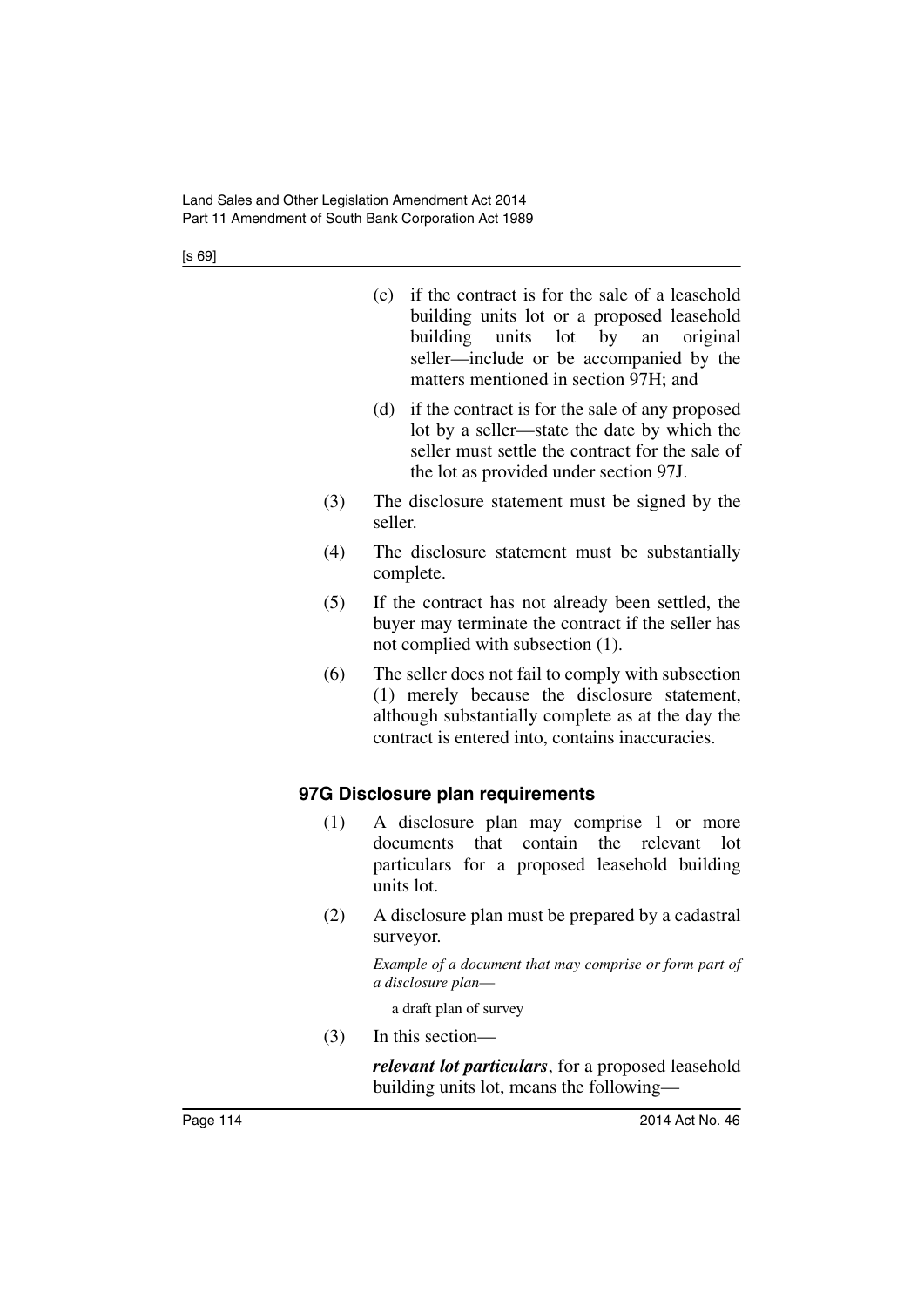- (a) the proposed number of the lot;
- (b) the total area of the lot;
- (c) identification of any parts of the lot proposed to be outside the building in which the lot is proposed to be located, including any proposed balcony, courtyard or carport;
- (d) the floor level in the building in which the lot is proposed to be located;
- (e) identification of other lots and common property proposed to be on the same floor level in the building in which the lot is proposed to be located;
- (f) identification of the proposed orientation of the lot by reference to north.

## **97H Matters to be included in disclosure statement**

- (1) A disclosure statement must—
	- (a) include or be accompanied by particulars of—
		- (i) for the sale of a leasehold building units lot—the lot entitlement of each leasehold building units lot on the leasehold building units plan on which the lot is shown, and the aggregate lot entitlement; or
		- (ii) for the sale of a proposed leasehold building units lot—the proposed lot entitlement of each proposed leasehold building units lot on the proposed leasehold building units plan for the lot, and the proposed aggregate lot entitlement; and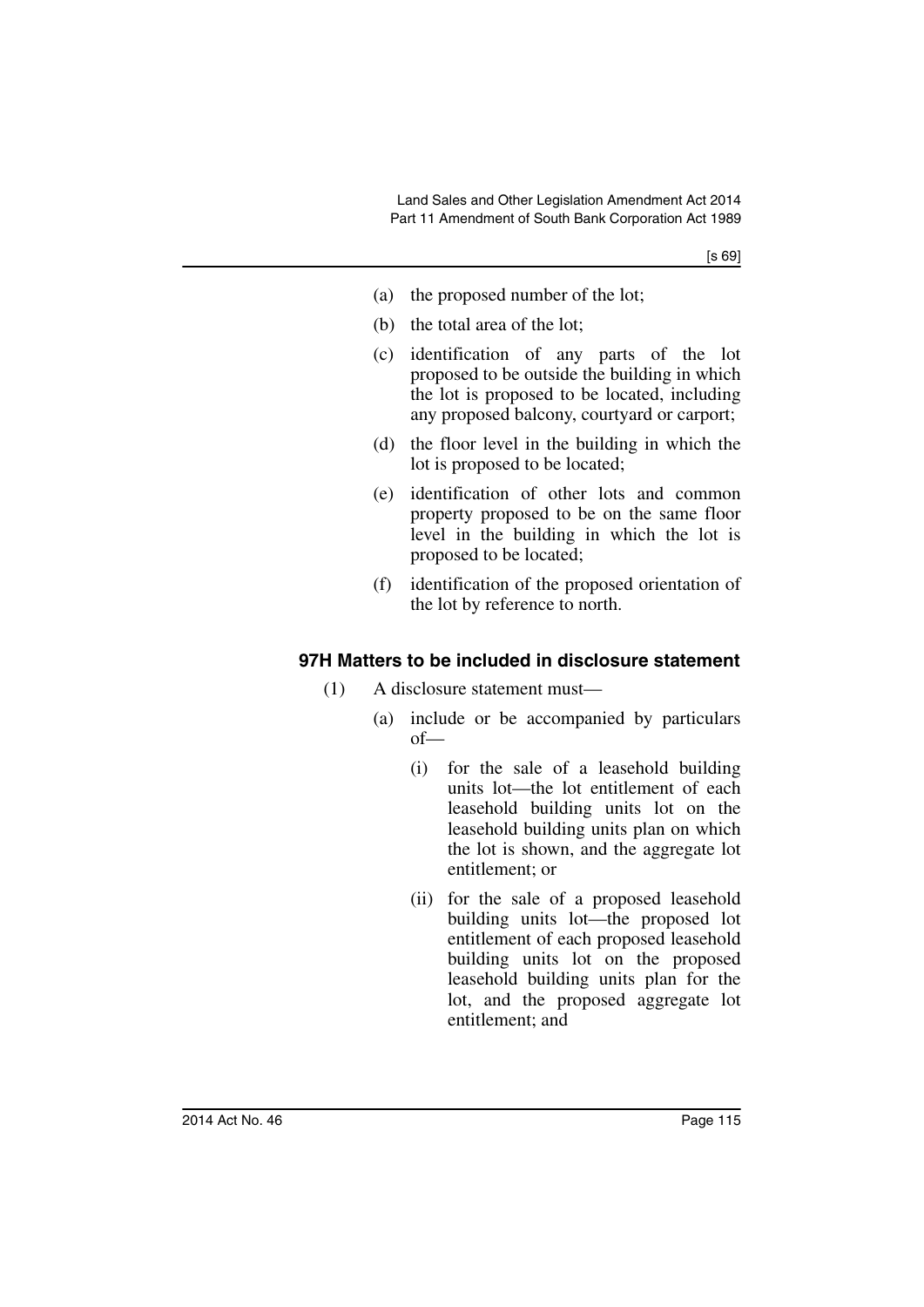|     |           | (b) include or be accompanied by details of any<br>prescribed arrangement entered into in<br>relation to the relevant plan, including-                                   |
|-----|-----------|--------------------------------------------------------------------------------------------------------------------------------------------------------------------------|
|     |           | and conditions<br>of the<br>(i)<br>terms<br>the<br>prescribed arrangement; and                                                                                           |
|     |           | the cost or estimated costs to the lessee<br>(ii)<br>of each lot shown on the plan; and                                                                                  |
|     | (c)       | include or be accompanied by any by-laws<br>or proposed by-laws for the building and its<br>site the subject of the relevant plan; and                                   |
|     | (d)       | or be accompanied by any<br>include<br>statement or<br>proposed<br>management<br>management statement for the building and<br>its site the subject of the relevant plan. |
| (2) |           | In this section-                                                                                                                                                         |
|     |           | <i>relevant plan</i> means—                                                                                                                                              |
|     | (a)       | for a leasehold building units lot—the<br>leasehold building units plan on which the<br>lot is shown; or                                                                 |
|     | (b)       | for a proposed leasehold building units<br>lot—the proposed leasehold building units<br>plan for the lot.                                                                |
|     | statement | 971 Variation of disclosure statement by further                                                                                                                         |
| (1) |           | This section applies if the contract for the sale of<br>a leasehold building units lot or a proposed lot<br>has not been settled and-                                    |
|     | (a)       | the seller becomes aware that information<br>contained in the disclosure statement was<br>inaccurate as at the day the contract was<br>entered into; or                  |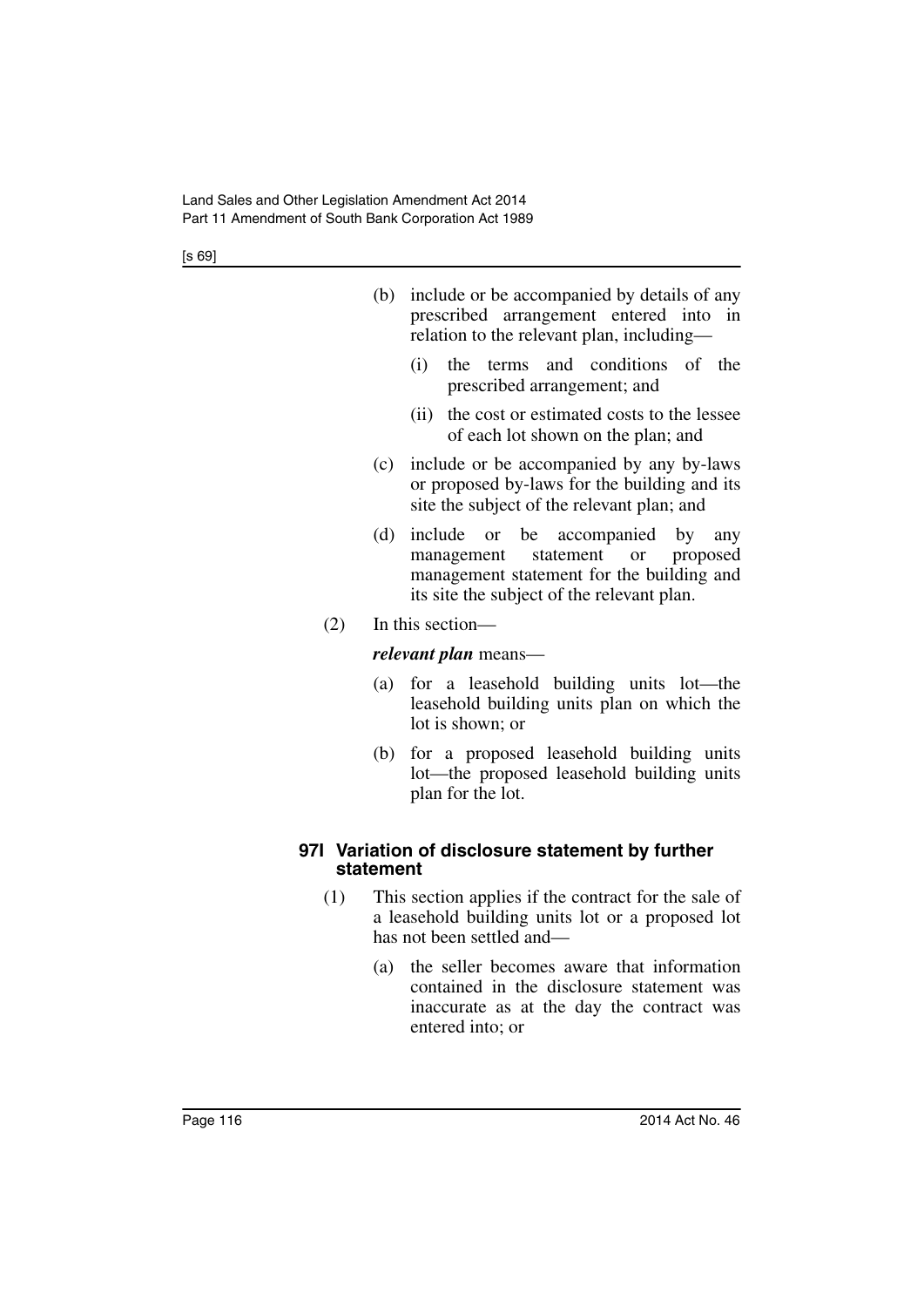- (b) the disclosure statement would not be accurate if now given as a disclosure statement.
- (2) The seller must, at least 21 days before the contract is settled, give the buyer a further statement (the *further statement*) rectifying the inaccuracies in the disclosure statement.
- (3) The further statement must—
	- (a) be signed by the seller; and
	- (b) to the extent, if any, the further statement rectifies inaccuracies in the relevant lot particulars mentioned in section 97G for a proposed leasehold building units lot—be certified as accurate by a cadastral surveyor.
- (4) The buyer may terminate the contract if—
	- (a) it has not already been settled; and
	- (b) the buyer would be materially prejudiced, if compelled to complete the contract, given the extent to which the disclosure statement was, or has become, inaccurate; and
	- (c) the termination is effected by written notice given to the seller within 21 days, or a longer period agreed between the buyer and seller, after the seller gives the buyer the further statement.
- (5) Subsections (1) to (4) continue to apply after the further statement is given on the basis that the disclosure statement is taken to be constituted by the disclosure statement and any further statement.
- (6) If the seller fails to comply with this section, the buyer may terminate the contract by written notice given to the seller if—
	- (a) the contract has not already been settled; and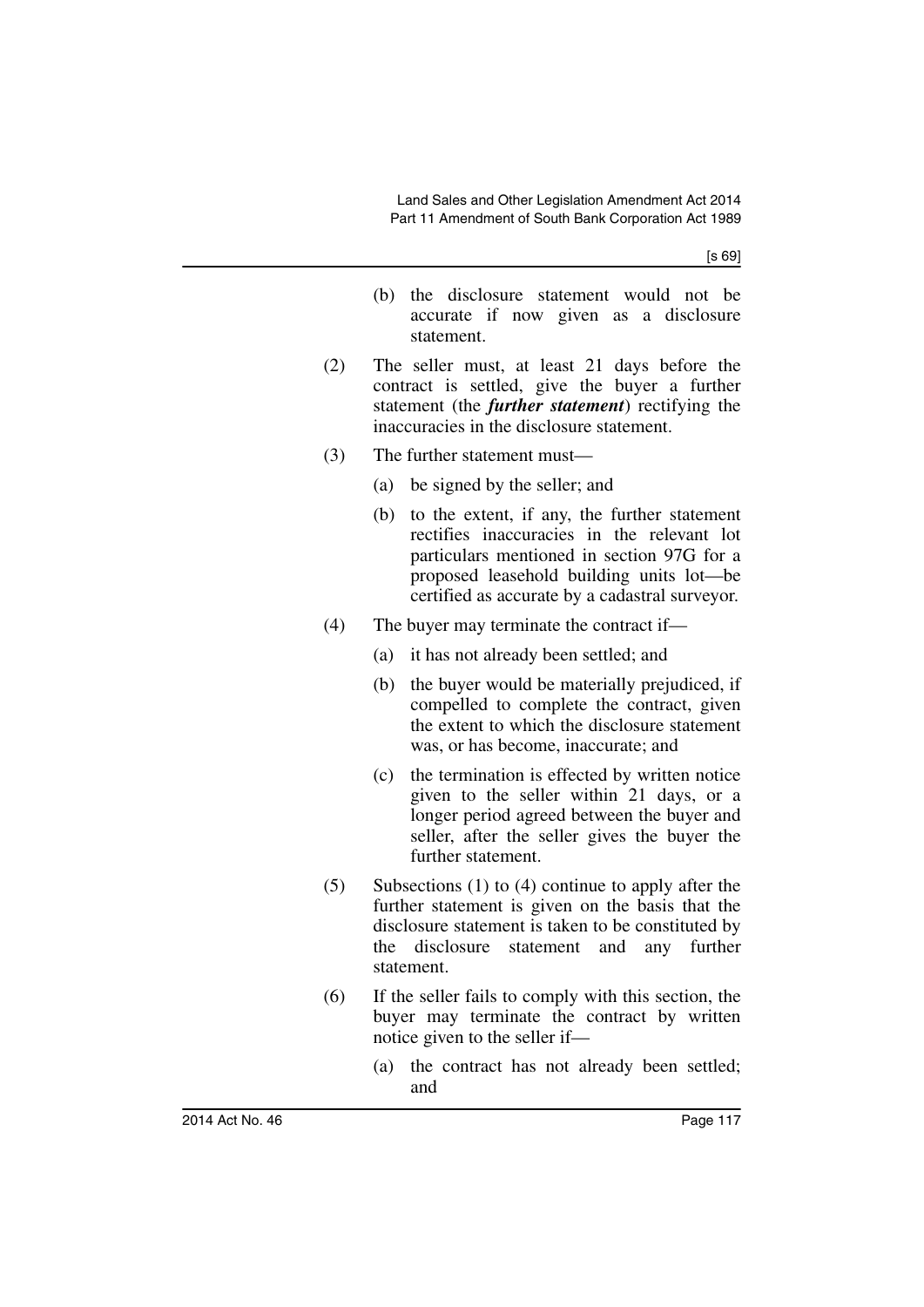(b) the buyer would be materially prejudiced, if compelled to complete the contract, given the extent to which the disclosure statement was, or has become, inaccurate.

# **Division 3 Additional ground for terminating contract**

## **97J Terminating contract if not settled within particular period**

- (1) This section applies if, other than because of the buyer's default, the seller has not settled the contract for the sale of the proposed lot before—
	- (a) if the contract provides for a date by which it must be settled (the *sunset date*), the earlier of the following—
		- (i) the sunset date or, if the buyer requests a later date for settlement and the seller agrees to the date, the later date;
		- (ii) the end of  $5\frac{1}{2}$  years after the day the contract was entered into by the buyer or, if the buyer requests a later date for settlement and the seller agrees to the date, the later date; or
	- (b) otherwise—the end of  $3^{1/2}$  years after the day the contract was entered into by the buyer or, if the buyer requests a later date for settlement and the seller agrees to the date, the later date.
	- *Note*—

See section 139 for the particular circumstances in which the period prescribed in subsection  $(1)(b)$  is changed.

(2) The buyer may terminate the contract for the sale of the proposed lot by a signed written notice of termination given to the seller before the contract is settled.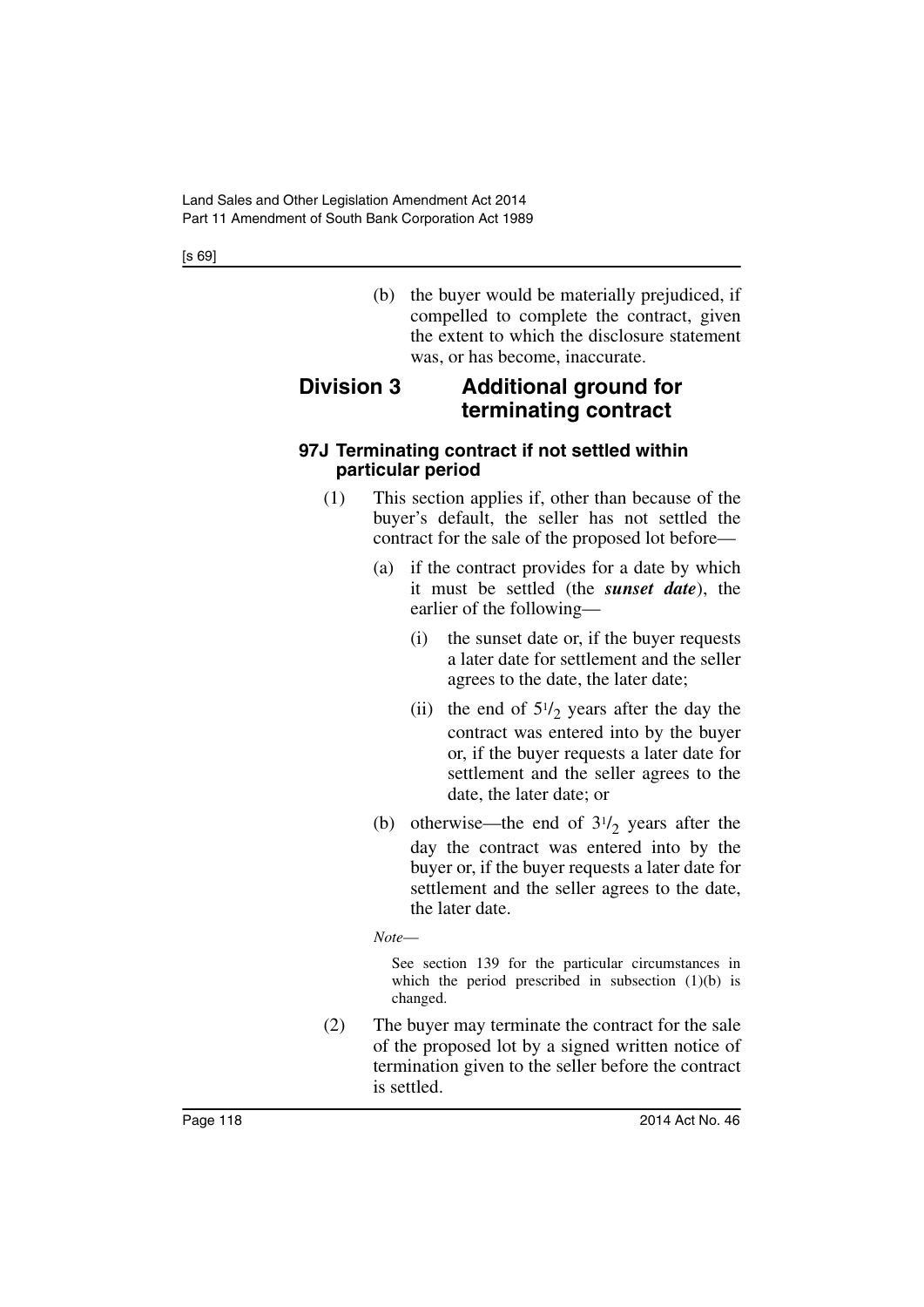## **Division 4 Termination**

## **97K Termination under this part**

- (1) This section applies if a buyer terminates a contract under this part.
- (2) The seller must, within 14 days after the termination, repay to the buyer—
	- (a) any amount paid to the seller or the seller's agent towards the purchase of the leasehold building units lot or proposed lot; and
	- (b) any interest that accrued on the amount while it was held by the seller or the seller's agent.
- (3) However, if the amount or interest is held by an entity in a trust account kept as required under an Act, the requirement under subsection (2) applies subject to compliance with the law governing the entity's trust account.
- (4) An amount repayable under subsection (2) may be recovered as a debt.

## **Division 5 Amounts held in trust accounts for proposed lots**

## **97L Payment of particular amounts**

This division applies to the following amounts—

- (a) an amount paid towards the purchase of a proposed lot under a contract for the sale of the lot (other than an amount paid at settlement);
- (b) an amount paid under another instrument (whether legally binding or not) relating to the sale of a proposed lot.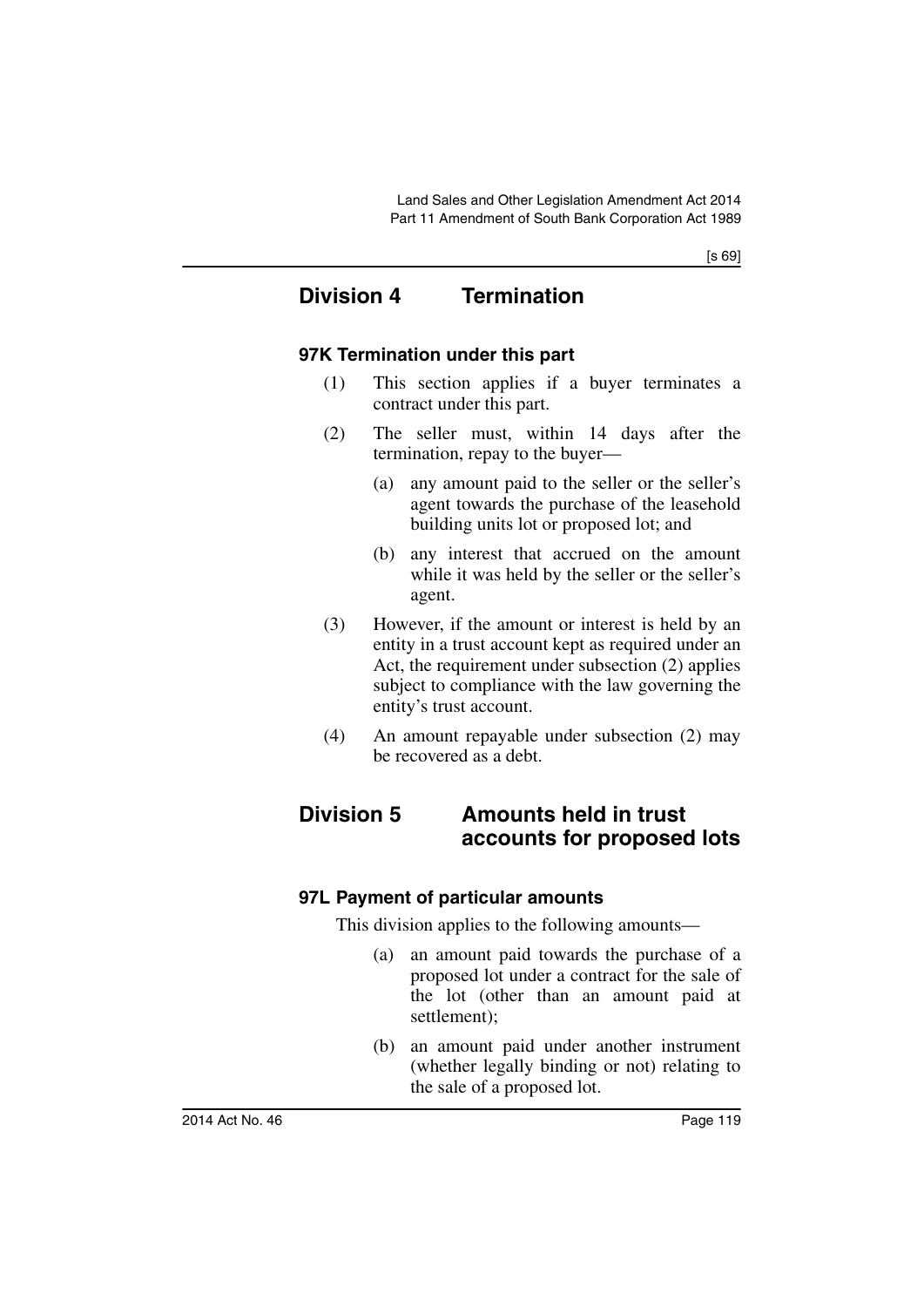*Examples of instruments for paragraph (b)*—

- an option to purchase
- an instrument providing for an expression of interest

## **97M Amounts paid under s 97L to be held in prescribed trust account**

- (1) The person to whom the amount is paid must pay the amount directly to—
	- (a) if the contract or instrument states the amount is to be paid to either of the following recognised entities, the recognised entity—
		- (i) a law practice at its office in Queensland;
		- (ii) a real estate agent; or
	- (b) if paragraph (a) does not apply, the public trustee.

Maximum penalty—200 penalty units or 1 year's imprisonment.

- (2) An amount paid to a recognised entity mentioned in subsection  $(1)(a)$  or  $(b)$  must be—
	- (a) held by the recognised entity in a prescribed trust account; and
	- (b) dealt with by the recognised entity in accordance with this part and the law governing the operation of the entity's prescribed trust account.

Maximum penalty—200 penalty units or 1 year's imprisonment.

(3) An amount paid to a law practice under this section is taken to be trust money under the *Legal Profession Act 2007*, part 3.3.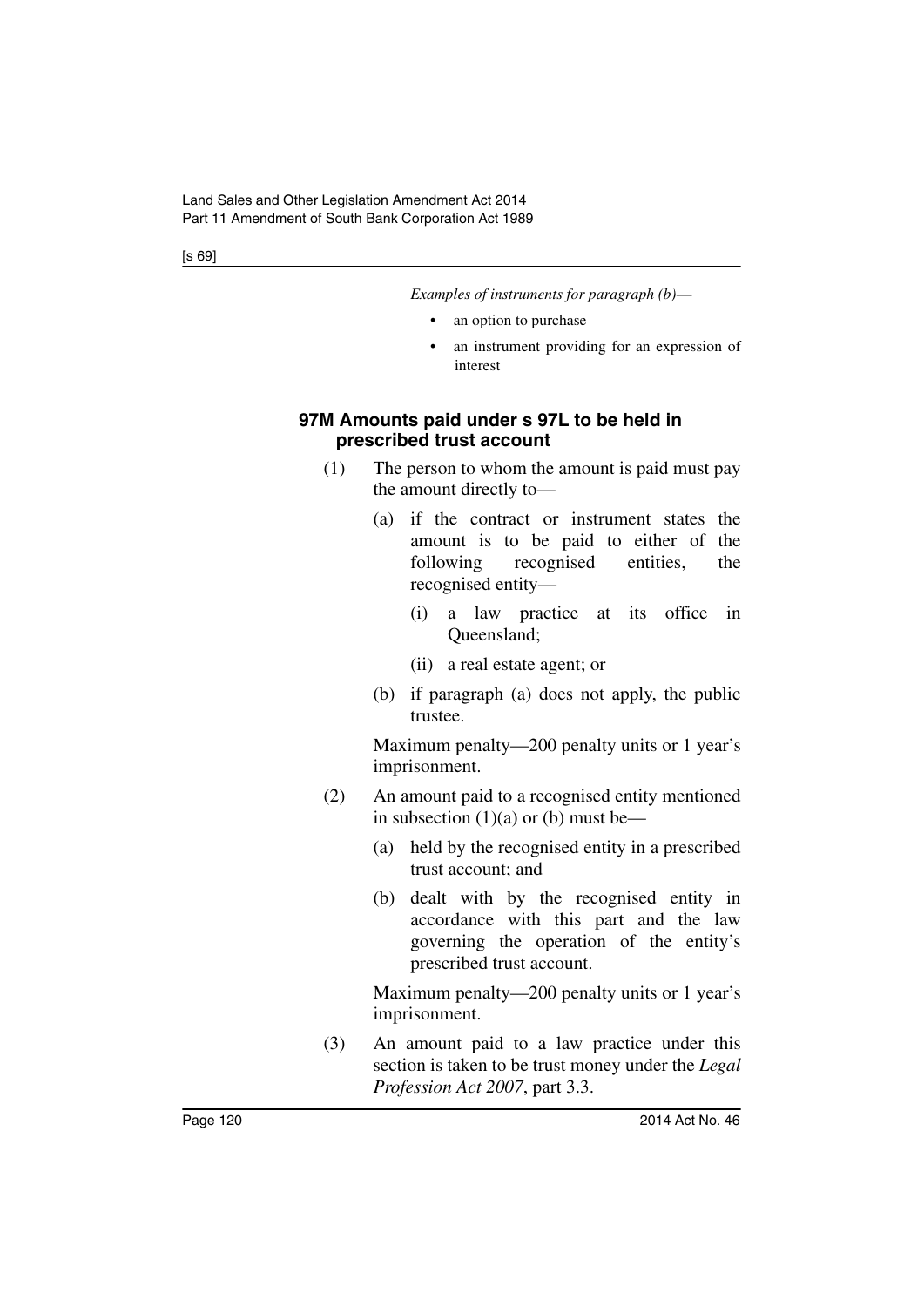#### **97N Disposal of amount held in prescribed trust account**

(1) A recognised entity that is paid an amount under section 97M(1) must hold the amount in the entity's prescribed trust account until a party to the contract or instrument becomes entitled, under this part or otherwise according to law, to a repayment or payment of the amount.

> Maximum penalty—200 penalty units or 1 year's imprisonment.

(2) On a party becoming entitled to a repayment or payment of the amount, the recognised entity must dispose of the amount in accordance with the law governing the operation of the entity's prescribed trust account.

> Maximum penalty—200 penalty units or 1 year's imprisonment.

(3) Subsections (1) and (2) apply despite anything in the contract or instrument under which the amount was paid to the recognised entity.

## **97O Investment of amount held in prescribed trust account**

- (1) A recognised entity that holds an amount paid under section 97M(1) in a prescribed trust account may invest the amount if—
	- (a) either of the following applies—
		- (i) the contract or instrument authorises the investment;
		- (ii) the parties to the contract or instrument give the entity their consent to the investment by signed written notice; and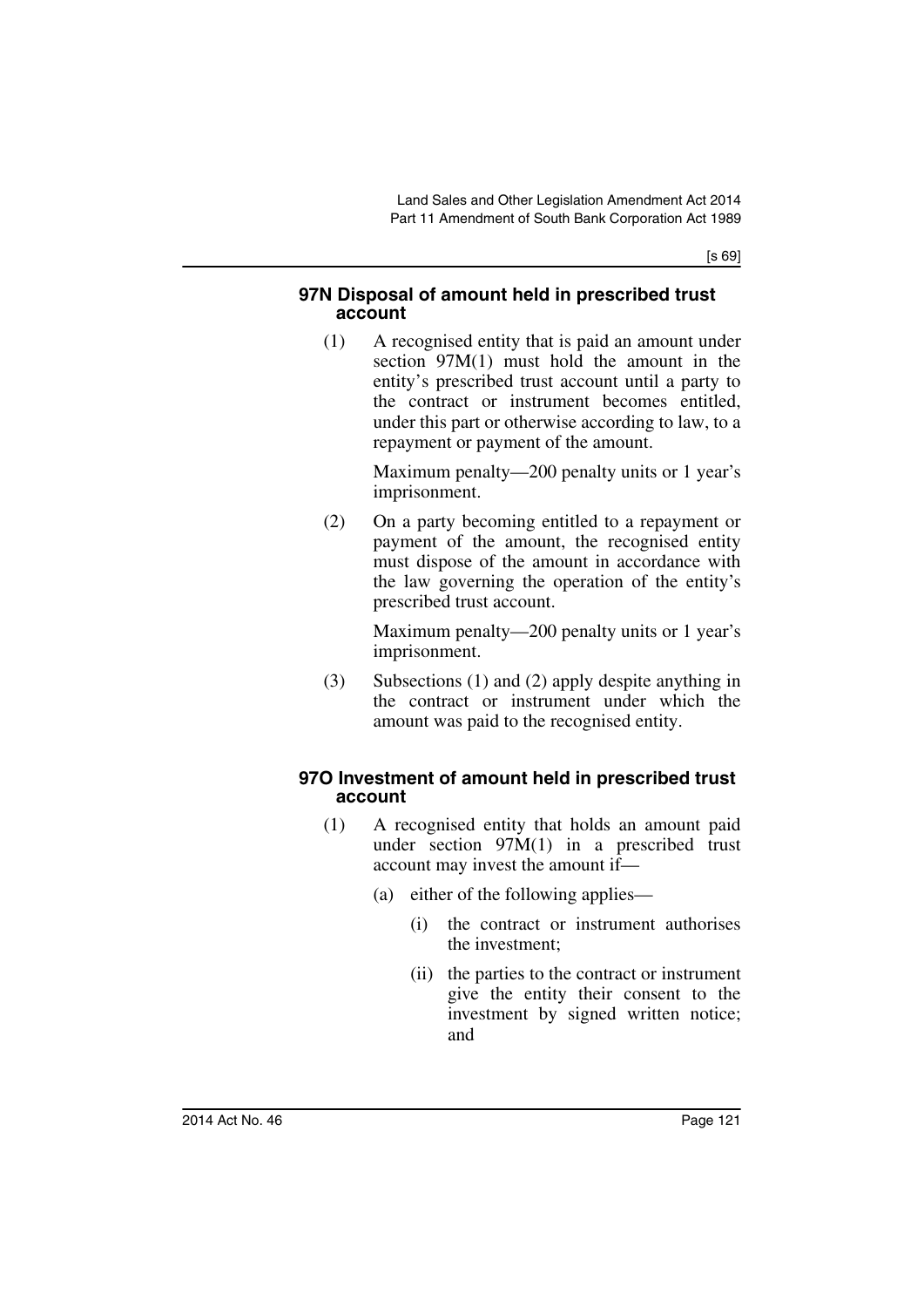- (b) the investment is carried out in accordance with the law governing the operation of the prescribed trust account.
- (2) An amount invested as mentioned in subsection (1) is taken to be an amount in the prescribed trust account.
- (3) Any proceeds of an investment of an amount as mentioned in subsection (1) must be paid into the prescribed trust account, unless the proceeds are further invested as mentioned in subsection (1).

Maximum penalty for subsection (3)—200 penalty units or 1 year's imprisonment.

# **Division 6 Other provisions**

## **97P Security instruments**

- (1) This section applies if an instrument is received from the buyer of a proposed lot as security for the payment of an amount under the contract for the sale of the lot—
	- (a) by a recognised entity on behalf of the seller; or
	- (b) by another person on behalf of the seller; or
	- (c) by the seller.

*Example of an instrument for subsection (1)—*

bank guarantee

- (2) For subsection  $(1)(a)$ , the recognised entity must keep the instrument at the prescribed place until—
	- (a) the instrument is returnable to the buyer according to law; or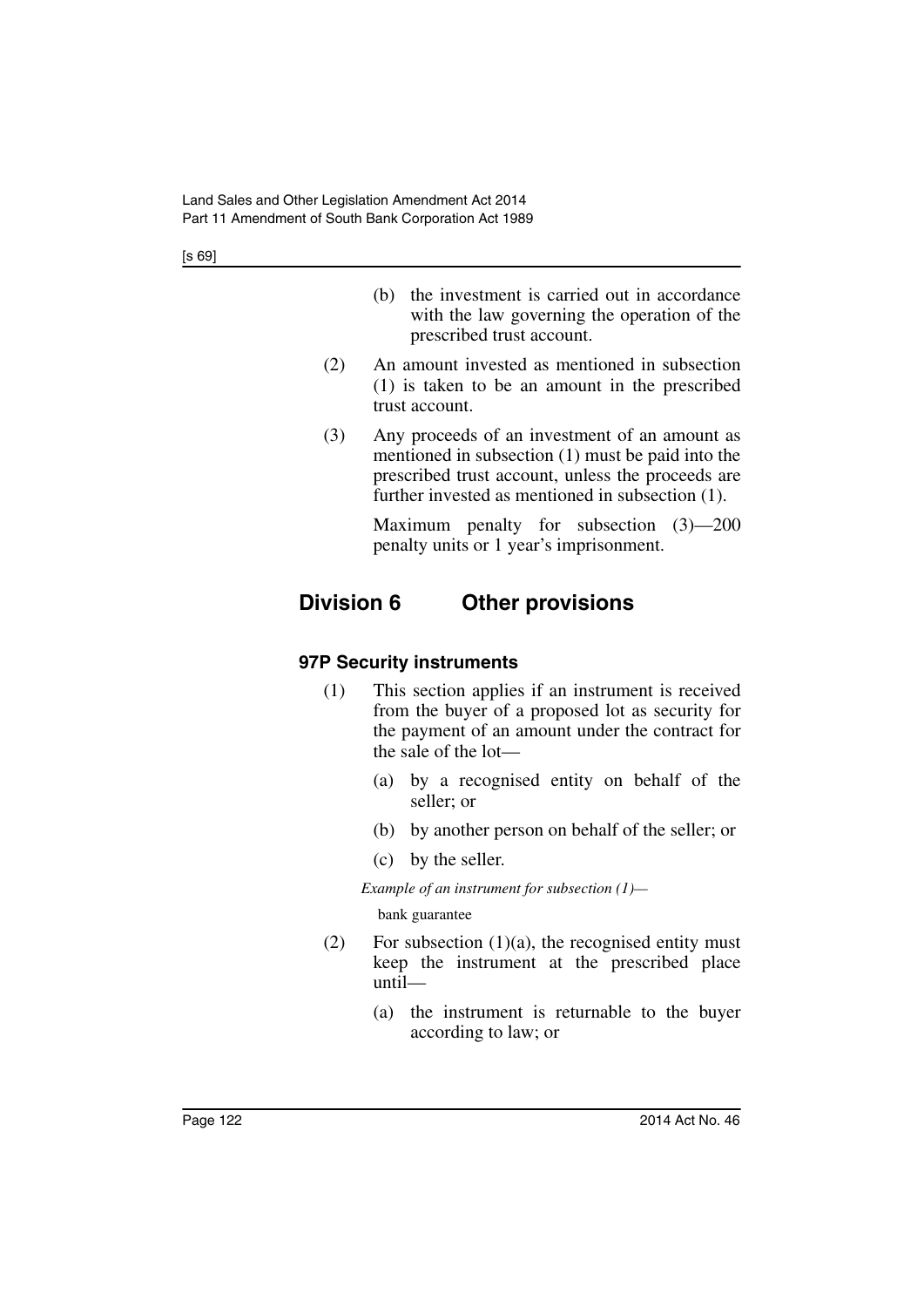(b) the instrument is given to the issuer of the security in exchange for the amount it secures.

Maximum penalty—200 penalty units or 1 year's imprisonment.

- (3) The amount given in exchange for the instrument under subsection  $(2)(b)$  is trust money.
- (4) The amount given must be—
	- (a) held by the recognised entity who held the instrument in the entity's prescribed trust account; and
	- (b) dealt with by the recognised entity in accordance with this part and the law governing the operation of the entity's prescribed trust account.

Maximum penalty—200 penalty units or 1 year's imprisonment.

 $(5)$  For subsection  $(1)(b)$ , the person must give the instrument directly to a recognised entity.

> Maximum penalty—200 penalty units or 1 year's imprisonment.

(6) For subsection  $(1)(c)$ , the seller must give the instrument directly to a recognised entity.

> Maximum penalty—200 penalty units or 1 year's imprisonment.

- (7) If the instrument is given to a recognised entity under subsection  $(5)$  or  $(6)$ , subsections  $(2)$ ,  $(3)$ and (4) apply as if the instrument were received from the buyer by the recognised entity on behalf of the seller as provided in subsection  $(1)(a)$ .
- (8) In this section—

*prescribed place* means—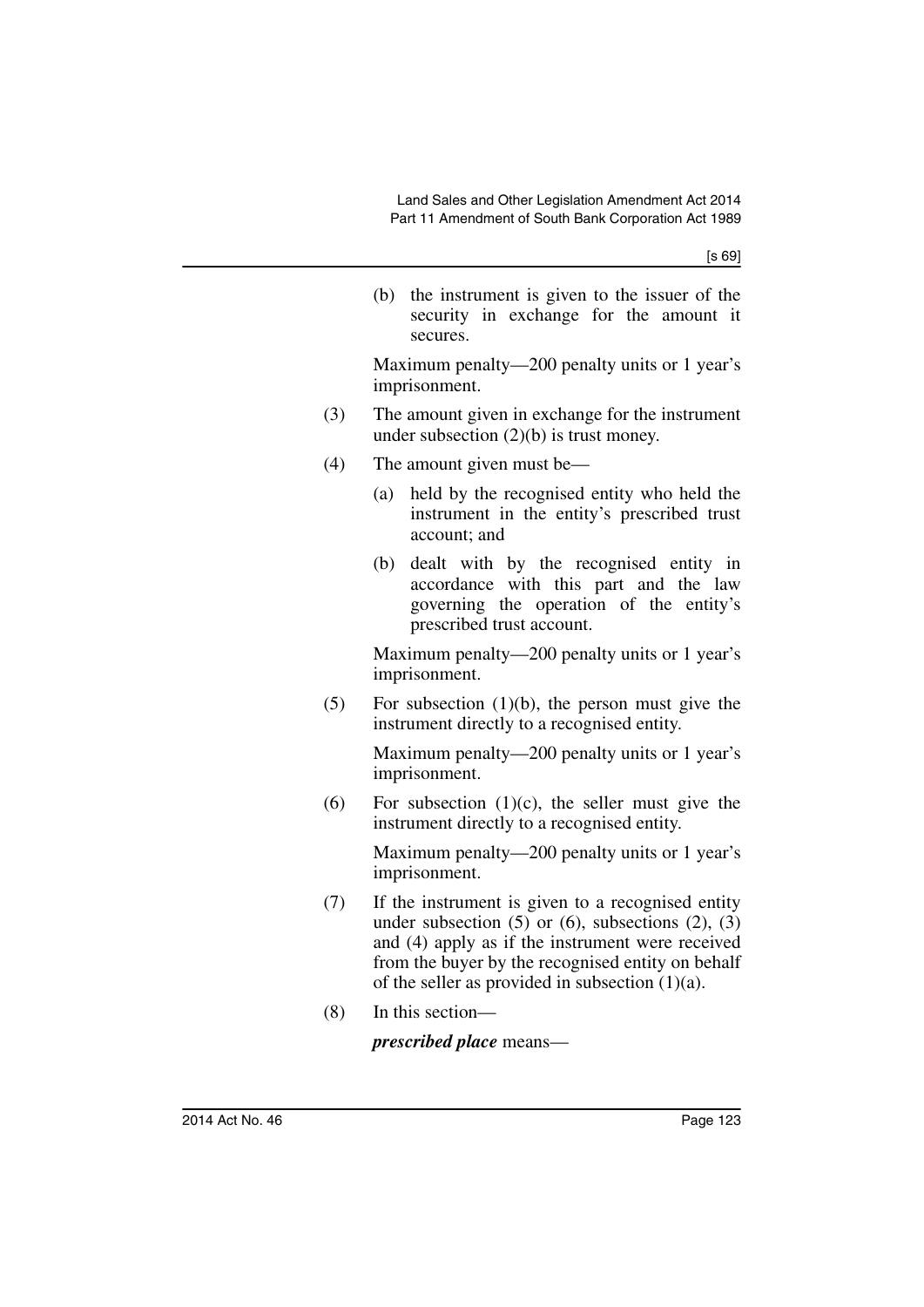[s 70]

- (a) for a recognised entity that is a law practice—an office of the practice in Queensland; or
- (b) for a recognised entity that is the public trustee—an office of the public trustee in Queensland; or
- (c) for a recognised entity that is a real estate agent—the office of the real estate agency in which the agent carries on the business of a real estate agent.

## **97Q Contracting out prohibited**

- (1) A contract for the sale of a leasehold building units lot or a proposed lot is void to the extent to which it purports to exclude, restrict or otherwise change the effect of a provision of this part.
- (2) In this section—

*contract*, for the sale of a leasehold building units lot or a proposed lot, includes any instrument relating to the sale of the leasehold building units lot or proposed lot.

## **97R Evidentiary provision**

In a proceeding for an offence against this part, a copy of a contract or other instrument purporting to relate to the sale or purchase of a proposed lot and produced on behalf of the complainant is admissible in evidence as if it were the original contract or instrument.

## **70 Insertion of new s 98A**

After section 98—

*insert—*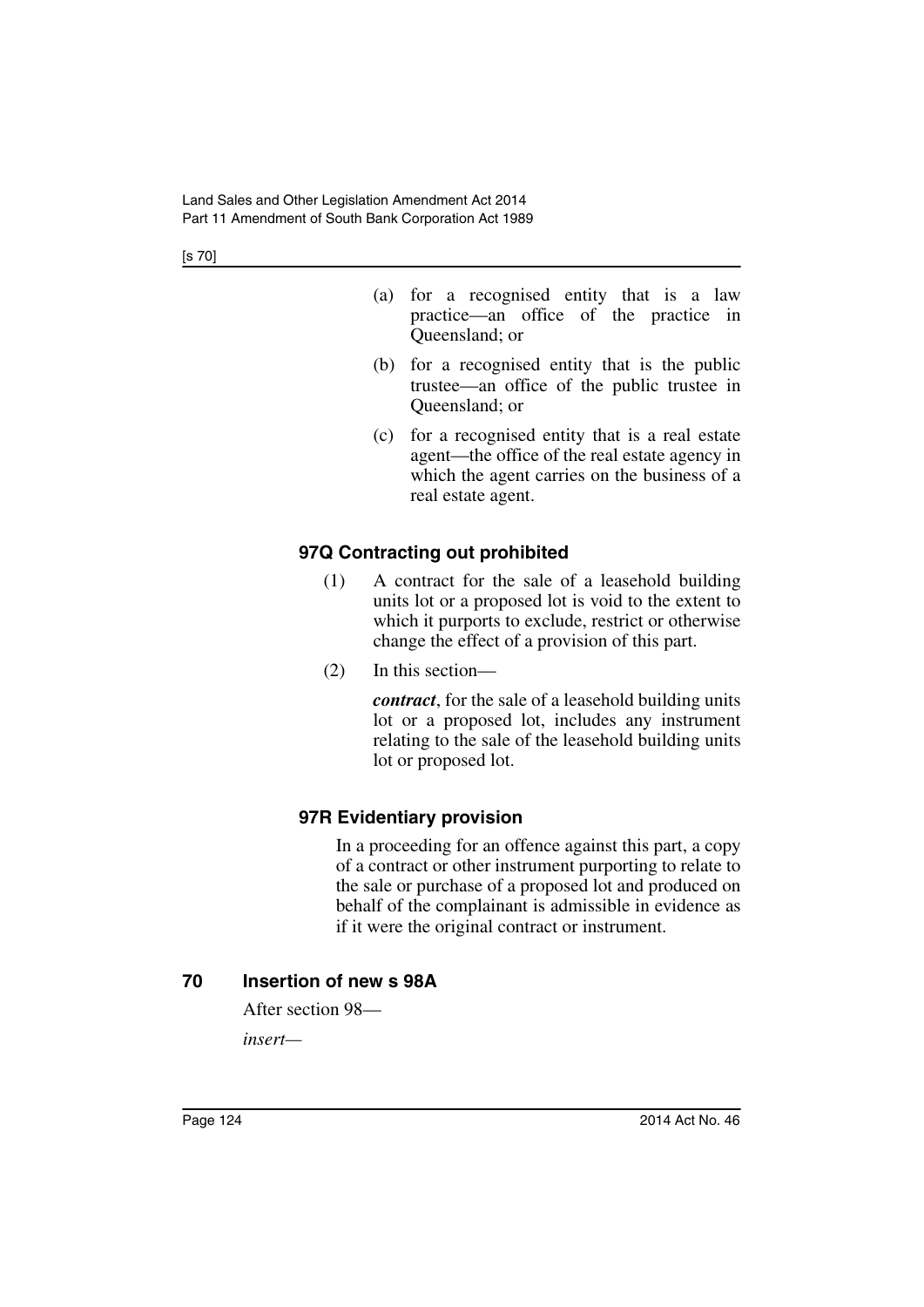[s 70]

## **98A Responsibility for acts or omissions of representative**

- (1) This section applies in a proceeding for an offence against this Act.
- (2) If it is relevant to prove a person's state of mind about a particular act or omission, it is enough to show—
	- (a) the act was done or omitted to be done by a representative of the person within the scope of the representative's actual or apparent authority; and
	- (b) the representative had the state of mind.
- (3) An act done or omitted to be done for a person by a representative of the person within the scope of the representative's actual or apparent authority is taken to have been done or omitted to be done also by the person, unless the person proves the person could not, by the exercise of reasonable diligence, have prevented the act or omission.
- (4) In this section—

#### *representative* means—

- (a) of an individual—an employee or agent of the individual; or
- (b) of an unincorporated body—a member of the body, or an employee or agent of the body; or
- (c) of a partnership—a partner, employee or agent of the partnership; or
- (d) of a corporation—an executive officer, employee or agent of the corporation.

*state of mind*, of a person, includes—

(a) the person's knowledge, intention, opinion, belief or purpose; and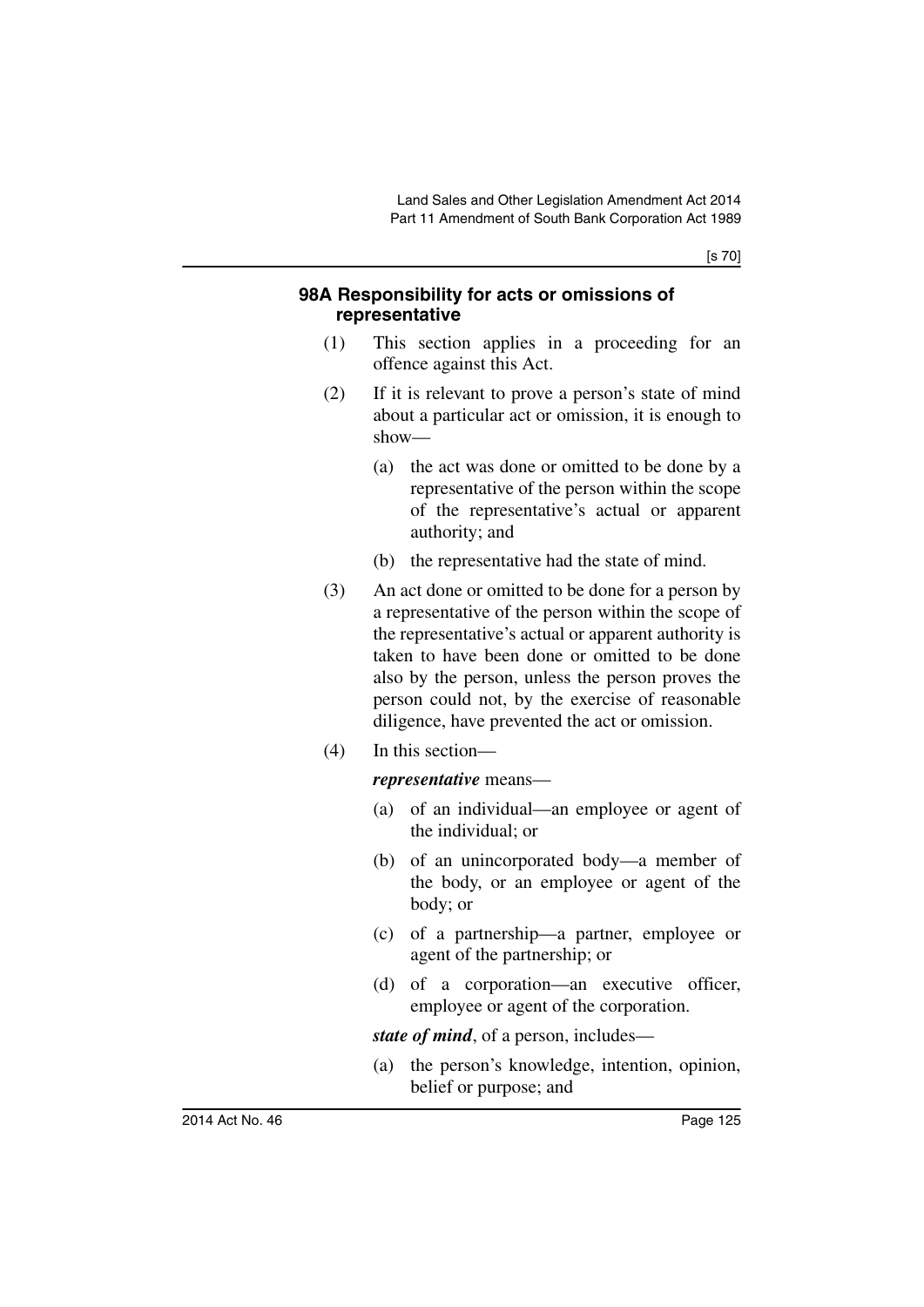[s 71]

(b) the person's reasons for the intention, opinion, belief or purpose.

## **71 Omission of s 103 (Application of Land Sales Act to public authorities)**

Section 103 *omit.*

## **72 Insertion of new pt 11, div 8**

Part 11—

*insert—*

## **Division 8 Transitional provisions for Land Sales and Other Legislation Amendment Act 2014**

## **138 Definitions for div 8**

In this division—

*commencement* means the commencement of this division.

*proposed lot* has the meaning given by section 97B.

## **139 Application of pt 9A and modified application of s 97J**

- (1) Part 9A applies only in relation to a contract for the sale of a lot or proposed lot entered into by a buyer after the commencement.
- (2) However, section 97J as modified under subsection (3) applies in relation to the contract for the sale of the proposed lot if—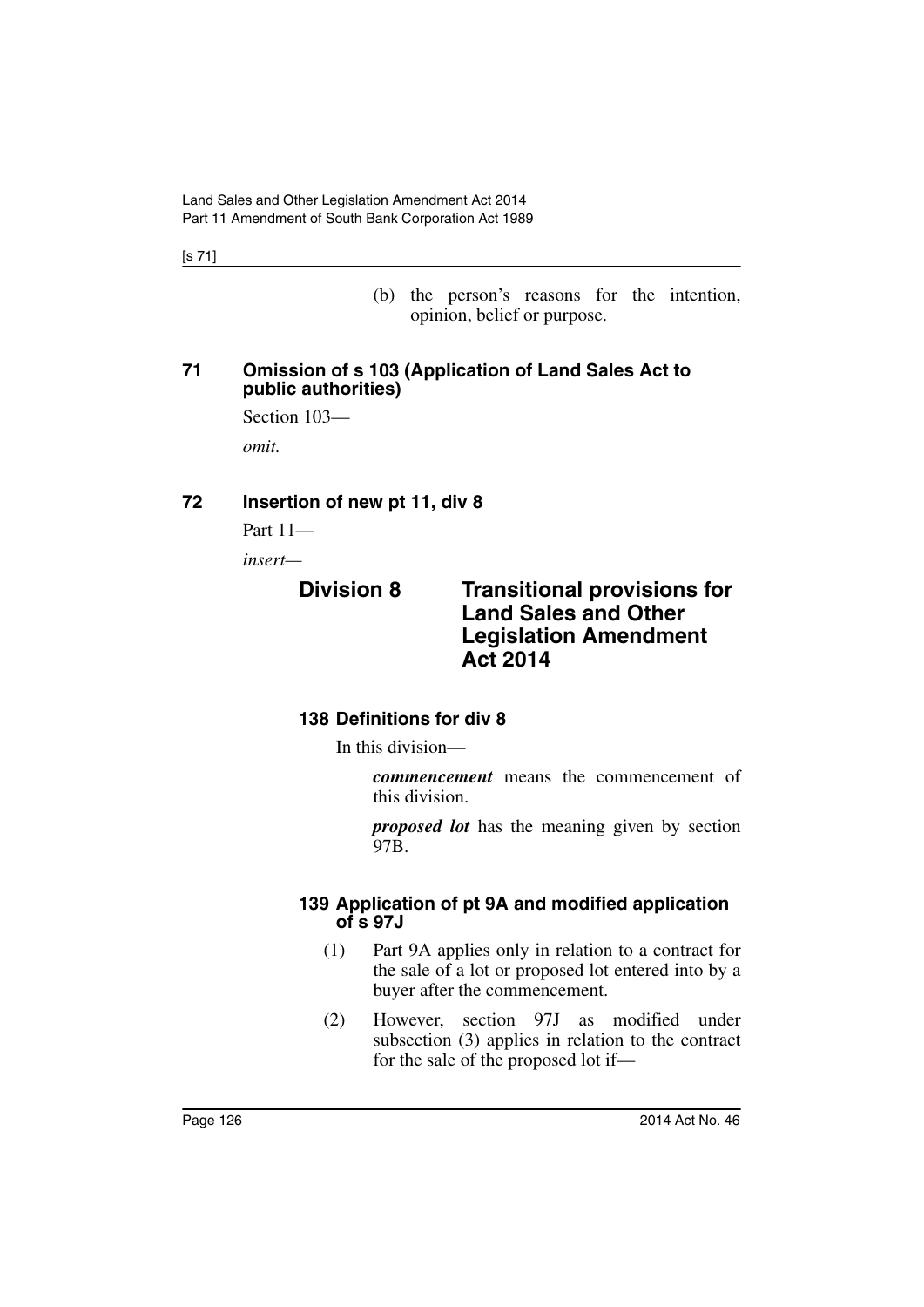(a) the proposed lot is a proposed lot mentioned in the *Land Sales Regulation 2000*, schedule 2 as in force immediately before the repeal of that regulation; and

*Note*—

Under old LSA, section 28, a period could be prescribed by regulation for giving a registrable instrument for a proposed lot.

- (b) the contract does not provide the date by which it must be settled.
- (3) Section 97J is modified by omitting subsection (1)(b) and inserting the following—
	- '(b) if the contract does not provide the date by which it must be settled—the end of the period prescribed in the repealed *Land Sales Regulation 2000*, schedule 2 worked out from the day the contract was entered into.'
- (4) In this section—

*old LSA, section 28* means section 28 of the *Land Sales Act 1984* as in force immediately before the commencement.

## **140 Continuing application of former provisions**

- (1) This section applies in relation to a contract for the sale of a lot or proposed lot entered into before the commencement.
- (2) The following provisions continue to apply in relation to the contract as if the *Land Sales and Other Legislation Amendment Act 2014* had not been enacted—
	- (a) schedule 4, section 49 and 49A of this Act as in force at any relevant time before the commencement;
	- (b) old LSA, part 3.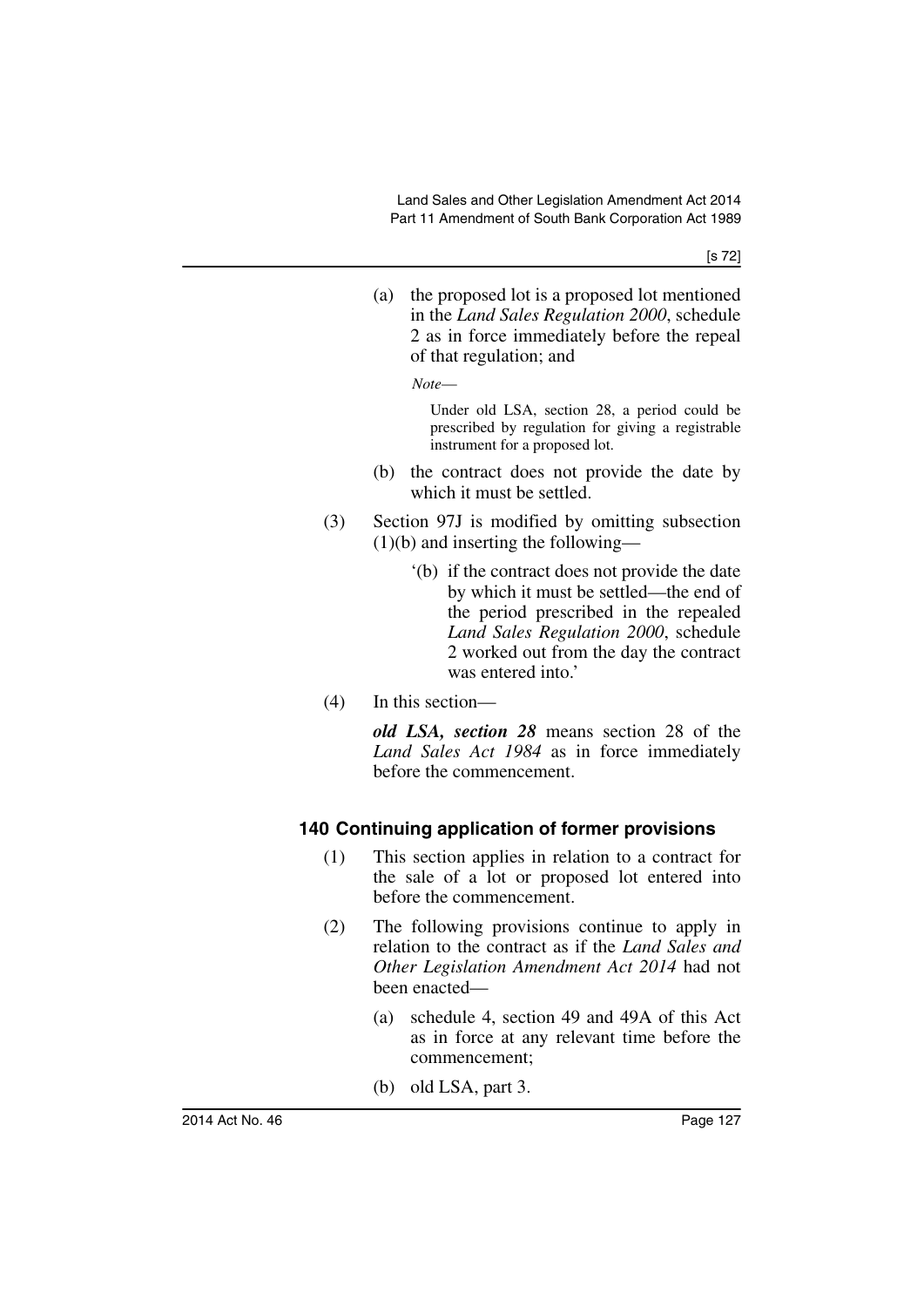[s 72]

| (3) | However, if, at any time before the settlement of<br>a contract to which the part applies, the parties to                   |
|-----|-----------------------------------------------------------------------------------------------------------------------------|
|     | the contract agree to settle the sale using<br>e-conveyancing, old LSA, part 3 is to be read<br>with the following changes— |

(a) old LSA, section  $22(4)(a)$ —

*omit, insert*—

- '(a) the vendor or the vendor's agent can not require the purchaser to settle; and';
- (b) old LSA, section 23(1), ', without becoming entitled in terms of the instrument to receive a registrable instrument of transfer in exchange therefor'—

*omit, insert*—

'(but excluding an amount payable at settlement)';

(c) old LSA, section  $23(4)$ —

*omit*;

(d) old LSA, section  $25(2)(a)$ —

*omit, insert*—

- '(a) before settlement of the sale of the proposed lot; or';
- (e) old LSA, section  $25(2)(b)(ii)$ —

*omit, insert*—

- '(ii) before settlement of the sale of the proposed lot;';
- (f) old LSA, section 27, heading—

*omit, insert—*

'**27 Purchaser's rights if purchase not settled within a certain period**';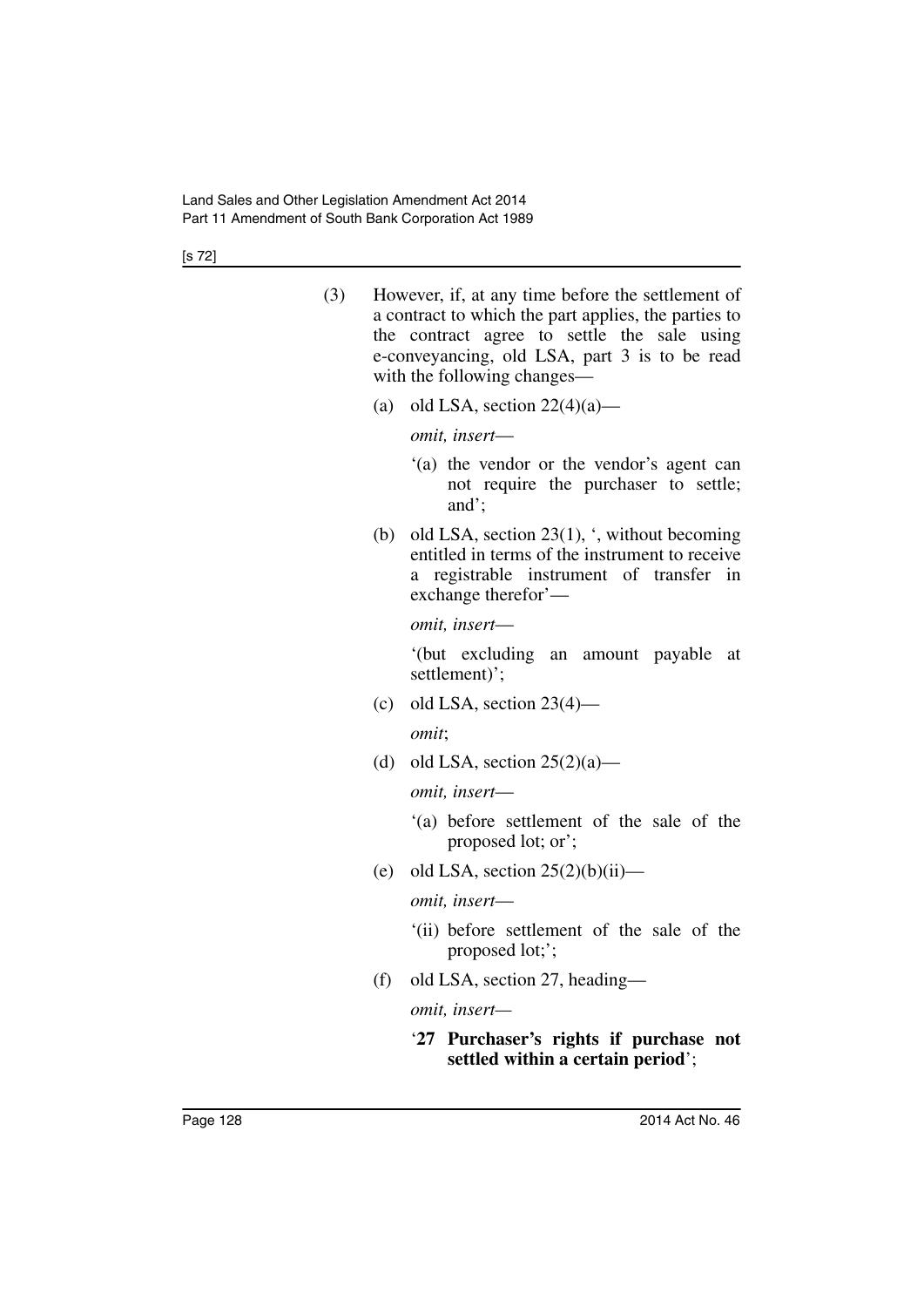(g) old LSA, section  $27(1)(b)$ , 'the vendor has not given the purchaser a registrable instrument of transfer for the lot'—

*omit, insert*—

'the sale of the proposed lot has not been settled';

(h) old LSA, section 27(2), 'before the vendor gives the purchaser the registrable instrument of transfer for the proposed  $lot'$ —

*omit, insert*—

'before the sale of the proposed lot has been settled';

(i) old LSA, section 28, heading, 'for giving of registrable instrument'—

*omit*.

(4) In this section—

*e-conveyancing* see the *Property Law Act 1974*, section 58A.

*old LSA*, followed by a provision number, means the provision with that number in the *Land Sales Act 1984* as in force at any relevant time before the commencement.

#### **73 Amendment of sch 4 (Modified Building Units and Group Titles Act)**

(1) Schedule 4, section 7, definition *original lessee*, paragraph  $(b)$ , '49, 49A,'—

*omit.*

(2) Schedule 4, section 7, definition *original lessee*, after paragraph (b)—

*insert—*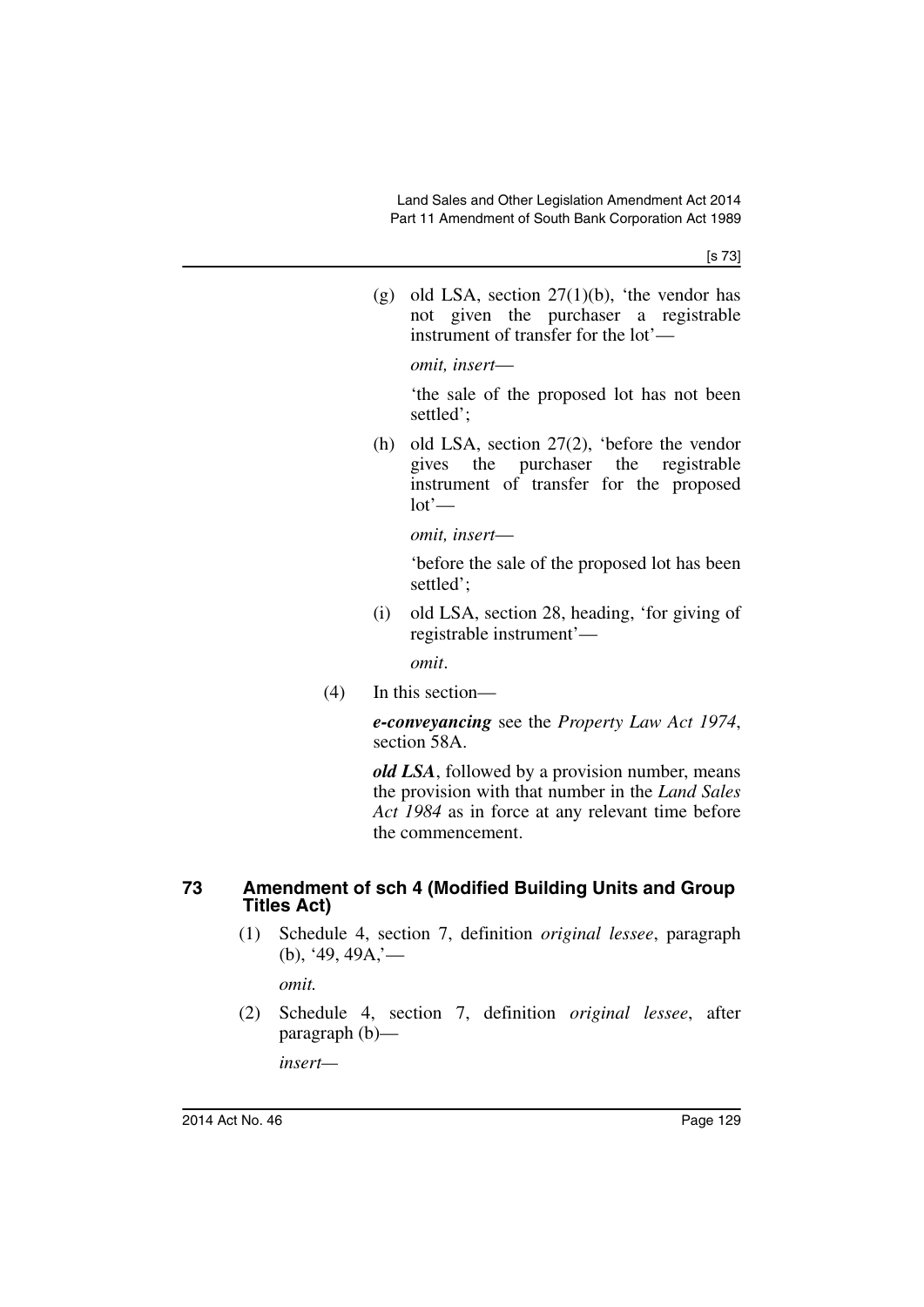Land Sales and Other Legislation Amendment Act 2014 Part 12 Repeal of Land Sales Regulation 2000

[s 74]

(amended)

(3) Schedule 4, part 4, division 3 *omit, insert*—

# **Division 3 Duties of original lessee**

(not applied)

# **Part 12 Repeal of Land Sales Regulation 2000**

## **74 Repeal provision**

The Land Sales Regulation 2000, SL No. 221 is repealed*.*

# **Part 13 Minor and consequential amendments of Acts**

## **75 Acts amended in sch 1**

Schedule 1 amends the Acts it mentions.